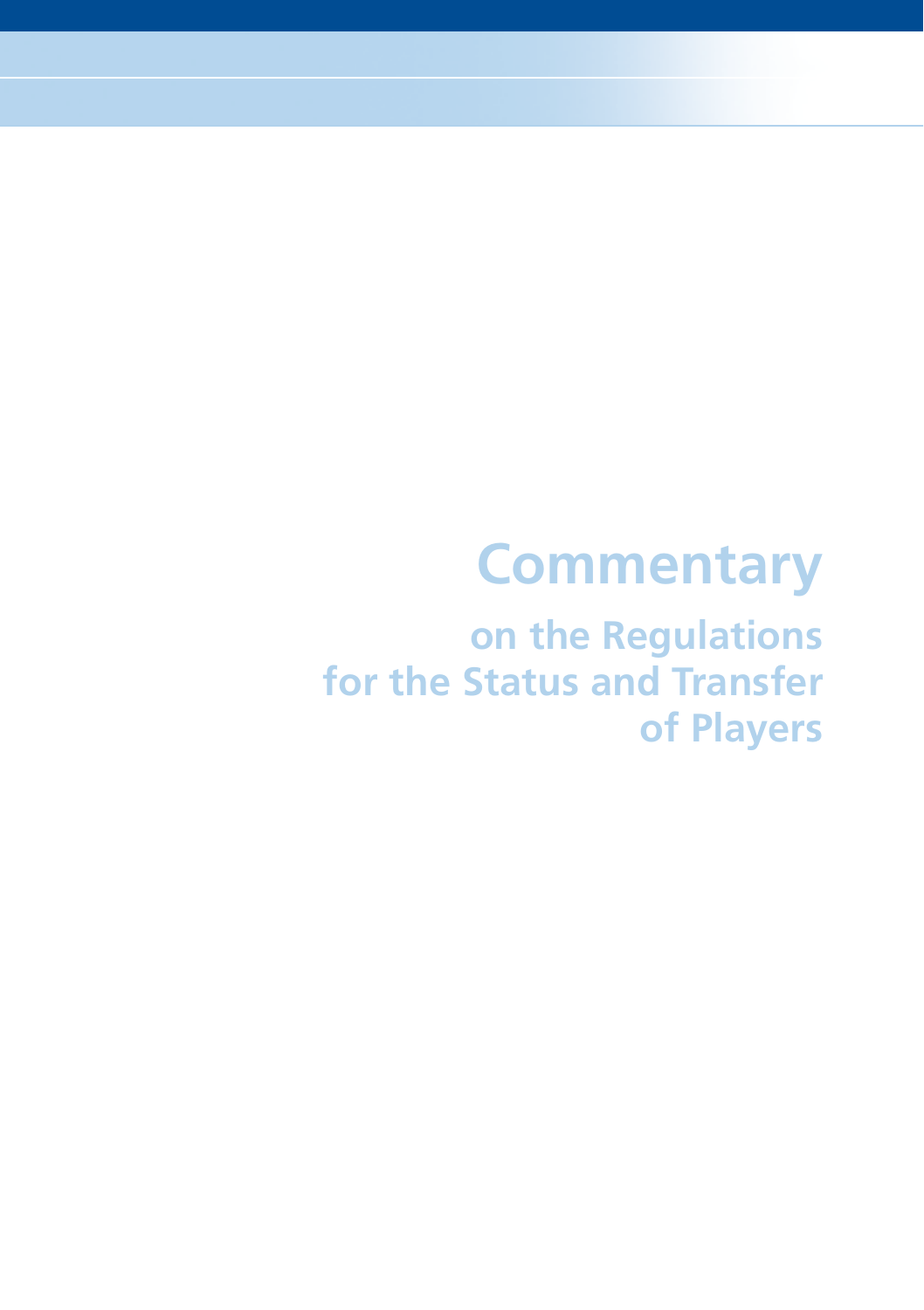#### **TABLE OF CONTENTS**

|     | Chapter<br>Article                                                          | Page |
|-----|-----------------------------------------------------------------------------|------|
|     |                                                                             |      |
|     | <b>GENERAL REMARKS</b>                                                      | 4    |
|     |                                                                             |      |
|     | <b>DEFINITIONS</b>                                                          | 5    |
|     |                                                                             |      |
| L   | <b>INTRODUCTORY PROVISION</b>                                               |      |
|     | $1 -$ Scope                                                                 | 7    |
| II. | <b>STATUS OF PLAYERS</b>                                                    |      |
|     | 2 – Status of Players: Amateur and Professional Players                     | 10   |
|     | 3 - Reacquisition of Amateur Status                                         | 13   |
|     | 4 - Termination of Activity                                                 | 15   |
|     | III. REGISTRATION OF PLAYERS                                                |      |
|     | 5 - Registration                                                            | 16   |
|     | 6 – Registration Periods                                                    | 19   |
|     | 7 - Player Passport                                                         | 25   |
|     | 8 - Application for Registration                                            | 27   |
|     | 9 - International Transfer Certificate                                      | 28   |
|     | 10 - Loan of Professionals                                                  | 30   |
|     | 11 - Unregistered Players                                                   | 34   |
|     | 12 - Enforcement of Disciplinary Suspensions                                | 36   |
|     |                                                                             |      |
|     | IV. MAINTENANCE OF CONTRACTUAL STABILITY<br>BETWEEN PROFESSIONALS AND CLUBS |      |
|     | 13 - Respect of Contract                                                    | 38   |
|     | 14 - Terminating a Contract for Just Cause                                  | 39   |
|     | 15 - Terminating a Contract for Sporting Just Cause                         | 41   |
|     | 16 – Restriction on Terminating a Contract During the Season                | 44   |
|     | 17 - Consequences of Terminating a<br><b>Contract Without Just Cause</b>    | 45   |

| Chapter            | Article                                                      | Page           | Chapter        | Article                                                                        | Page |
|--------------------|--------------------------------------------------------------|----------------|----------------|--------------------------------------------------------------------------------|------|
|                    | <b>GENERAL REMARKS</b>                                       | $\overline{4}$ |                | 18 - Special Provisions Relating to Contracts Between                          |      |
|                    |                                                              |                |                | Professionals and Clubs                                                        | 51   |
| <b>DEFINITIONS</b> |                                                              | 5              |                |                                                                                |      |
|                    |                                                              |                |                | V. INTERNATIONAL TRANSFERS INVOLVING MINORS                                    |      |
|                    | <b>INTRODUCTORY PROVISION</b>                                |                |                | 19 - Protection of Minors                                                      | 57   |
|                    | $1 -$ Scope                                                  | $\overline{7}$ |                |                                                                                |      |
|                    |                                                              |                |                | VI. TRAINING COMPENSATION AND SOLIDARITY MECHANISM                             |      |
|                    | <b>II. STATUS OF PLAYERS</b>                                 |                |                | 20 - Training Compensation                                                     | 61   |
|                    | 2 - Status of Players: Amateur and Professional Players      | 10             |                | 21 - Solidarity Mechanism                                                      | 62   |
|                    | 3 - Reacquisition of Amateur Status                          | 13             |                |                                                                                |      |
|                    | 4 - Termination of Activity                                  | 15             | VII.           | <b>JURISDICTION</b>                                                            |      |
|                    |                                                              |                |                | 22 - FIFA Competence                                                           | 63   |
|                    | III. REGISTRATION OF PLAYERS                                 |                |                | 23 - Players' Status Committee                                                 | 68   |
|                    | 5 - Registration                                             | 16             |                | 24 - Dispute Resolution Chamber                                                | 71   |
|                    | 6 - Registration Periods                                     | 19             |                | 25 - Procedural Guidelines                                                     | 74   |
|                    | 7 - Player Passport                                          | 25             |                |                                                                                |      |
|                    | 8 - Application for Registration                             | 27             | VIII.          | <b>FINAL PROVISIONS</b>                                                        |      |
|                    | 9 - International Transfer Certificate                       | 28             |                | 26 - Transitional Measures                                                     | 78   |
|                    | 10 - Loan of Professionals                                   | 30             |                | 27 - Matters not Provided for                                                  | 81   |
|                    | 11 - Unregistered Players                                    | 34             |                | 28 - Official Languages                                                        | 81   |
|                    | 12 - Enforcement of Disciplinary Suspensions                 | 36             |                | 29 - Annulment, Enforcement                                                    | 82   |
|                    | IV. MAINTENANCE OF CONTRACTUAL STABILITY                     |                | <b>ANNEXES</b> |                                                                                |      |
|                    | BETWEEN PROFESSIONALS AND CLUBS                              |                |                | Annex 1: Release of players for Association teams                              | 83   |
|                    | 13 - Respect of Contract                                     | 38             |                | Annex 2: Eligibility to play for Association teams for players whose           |      |
|                    | 14 - Terminating a Contract for Just Cause                   | 39             |                | nationality entitles them to represent more than                               |      |
|                    | 15 - Terminating a Contract for Sporting Just Cause          | 41             |                | one Association                                                                | 96   |
|                    | 16 - Restriction on Terminating a Contract During the Season | 44             |                | Annex 3: Administrative procedure governing                                    | 99   |
|                    | 17 - Consequences of Terminating a                           |                |                | the transfer of players between Associations<br>Annex 4: Training Compensation | 111  |
|                    | <b>Contract Without Just Cause</b>                           | 45             |                |                                                                                |      |
|                    |                                                              |                |                | Annex 5: Solidarity Mechanism                                                  | 127  |
|                    |                                                              |                |                | Annex 6: Rules for the Status and Transfer of Futsal Players                   | 132  |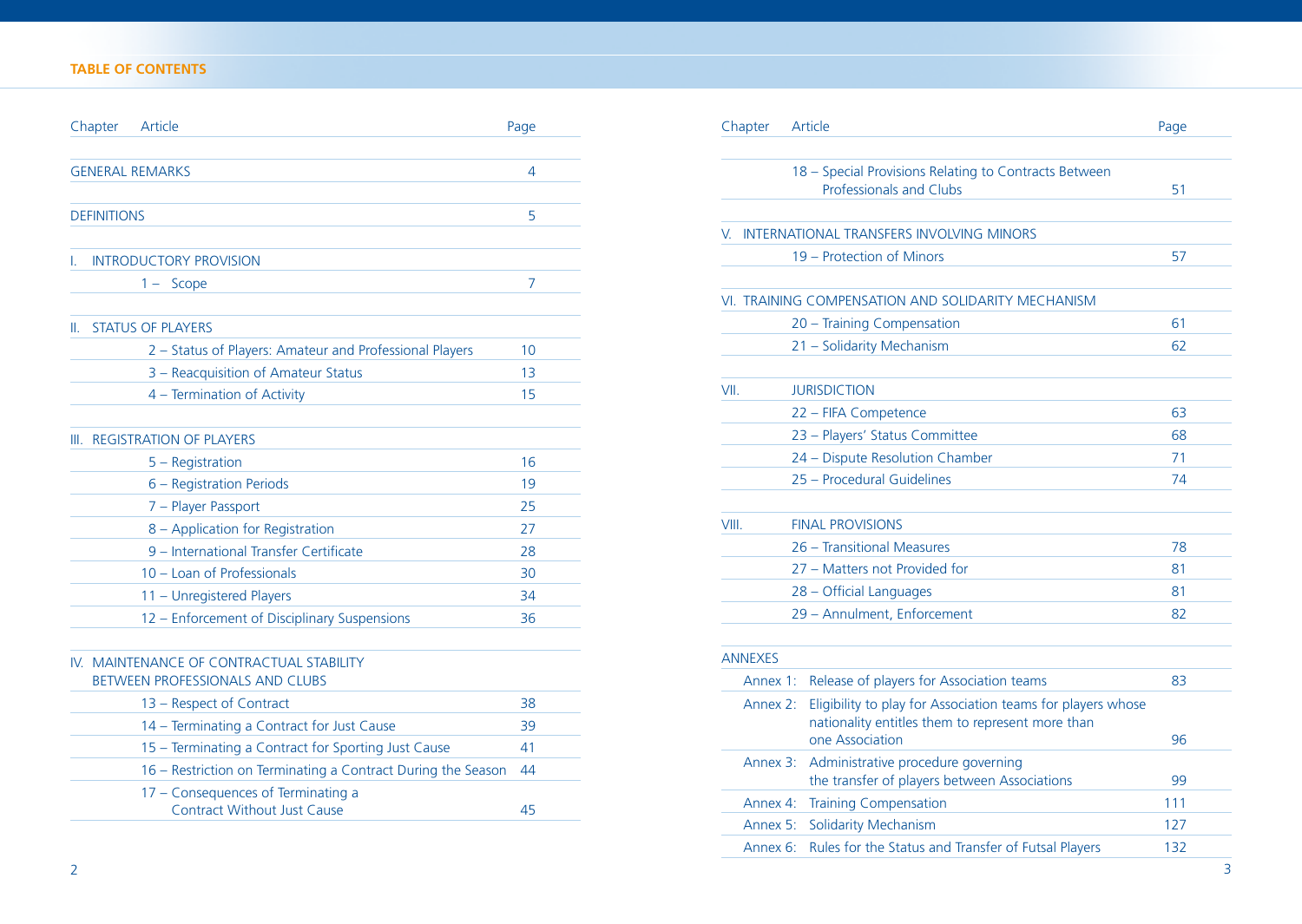#### **GENERAL REMARKS**

#### **DEFINITIONS1**

#### **1.** Official languages

Like all FIFA regulations, this commentary is published in the four official languages, i.e. English, French, Spanish and German. Whenever there is divergence in the wording of the different texts of the commentary, the English text is authoritative.

#### **2. Proviso**

 The explanations in this commentary are, inter alia, based on the jurisprudence of the competent decision-making bodies of FIFA (Players' Status Committee, including its single judge, Dispute Resolution Chamber and DRC judge) and of the Court of Arbitration for Sport. As a matter of course, they are subject to changes or amendments of the relevant jurisprudence by the relevant bodies.

 **For the purpose of these Regulations, the terms set out below are**  defined as follows:

- **1. Former Association: the Association to which the Former Club is affiliated.**
- **2. Former Club: the club that the player is leaving.**
- **3. New Association: the Association to which the New Club is affi liated.**
- **4. New Club: the club that the player is joining.**
- **5. Offi cial Matches: matches played in the framework of Organised Football, such as national league championships, national cups and international championships for clubs, but not including friendly and trial matches.**
- **6. Organised Football: association football organised under the auspices of FIFA, the confederations and the Associations, or authorised by them.**
- **7. Protected Period: a period of three entire Seasons or three years, whichever comes first, following the entry into force** of a contract, if such contract was concluded prior to the 28<sup>th</sup> **birthday of the Professional, or to a period of two entire Seasons**  or two years, whichever comes first, following the entry into **force of a contract, if such contract was concluded after the 28th birthday of the Professional.**
- **8.** Registration Period: a period fixed by the relevant Association **in accordance with Article 6.**

The definitions are self-explanatory. Particular attention should, however, be given to the description of season (point 9), since it is different to the "usual" definition. In fact, for the purpose of these Regulations, the season starts with the first official match of the national championship and ends with the last one, whereas according to the "usual" definition, a season starts on the day following the end of the previous season, e.g. for the majority of the European leagues, the season starts on 1 July and ends on 30 June of the following year. This difference is mainly required for the application of Chapter IV of the Regulations (Maintenance of contractual stability between professionals and clubs) and will be explained there in detail.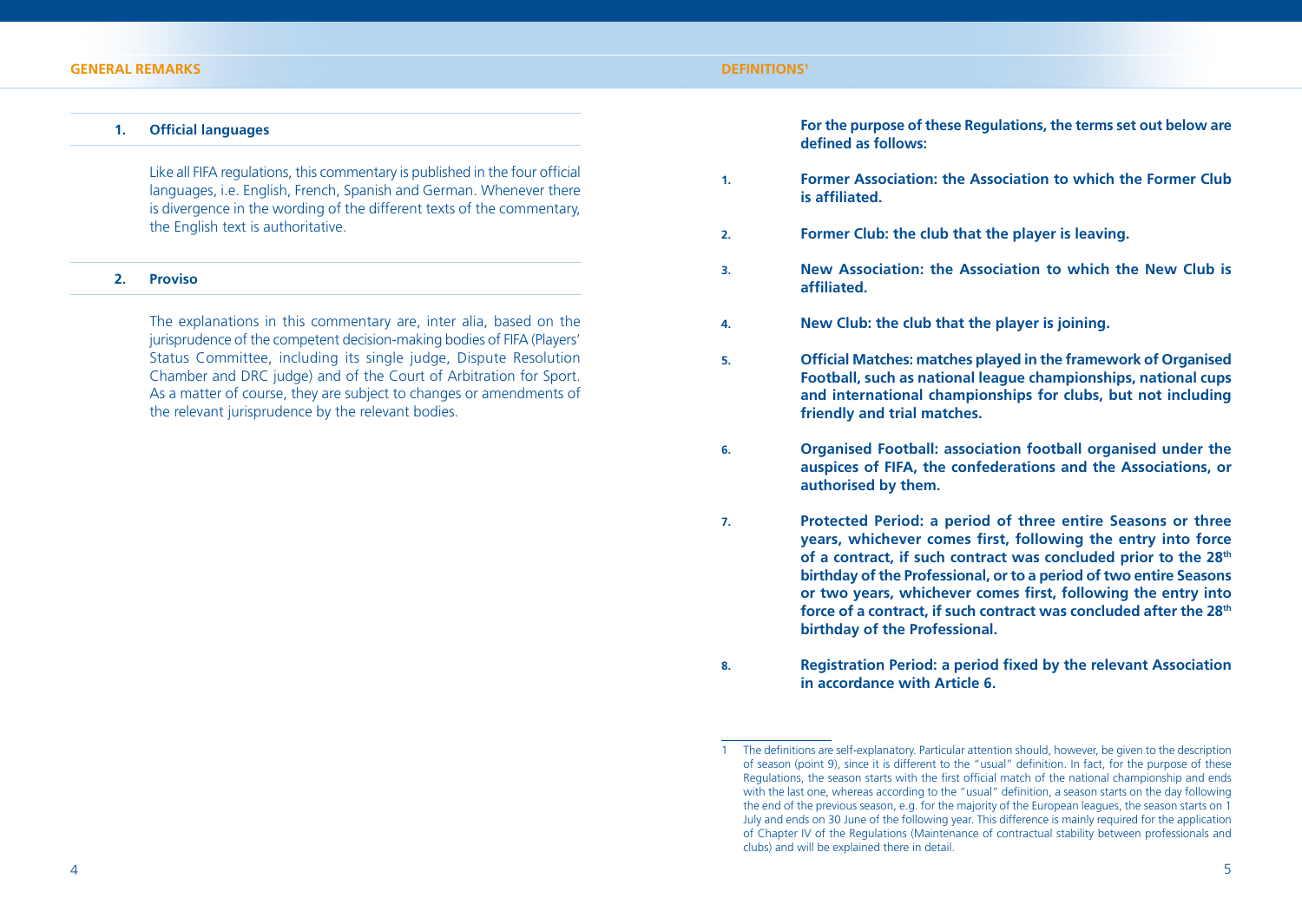#### **DEFINITIONS1**

#### **I. INTRODUCTORY PROVISION**

- **9.** Season: the period starting with the first Official Match of the **relevant national league championship and ending with the last Official Match of the relevant national league championship.**
- **10. Training Compensation: the payments made in accordance with annex 4 to cover the development of young players.**

**Reference is also made to the "Definitions" section in the FIFA Statutes.** 

**NB: Terms referring to natural persons are applicable to both genders. Any term in the singular applies to the plural and vice-versa.**

Article **1 Scope**

- **1. These Regulations establish global and binding rules concerning the status of players, their eligibility to participate in Organised Football, and their transfer between clubs belonging to different Associations.**
- **2. The transfer of players between clubs belonging to the same**  Association is governed by specific regulations issued by the **Association concerned in accordance with Art. 1 par. 3 below, which must be approved by FIFA. Such regulations shall foresee rules for the settlement of disputes between clubs and players, in accordance with the principles stipulated in these Regulations. Such regulations should also foresee a system to reward the clubs investing in the training and education of young players.**
- 
- **3. a) The following provisions are binding at national level and have to be included, without modification, in the Association's regulations: Art. 2 – 8, 10, 11 and 18**
	- **b) Each Association shall include in its regulations appropriate means to protect contractual stability, paying due respect to mandatory national law and collective bargaining agreements. In particular, the following principles should be considered:**
		- **Art. 13: The principle that contracts must be respected;**
		- **Art. 14: The principle that contracts may be terminated by either party without consequences in case of just cause;**
		- **Art. 15: The principle that contracts may be terminated by Professionals for sporting just cause;**
		- **Art. 16: The principle that contracts cannot be terminated during the course of the Season;**
		- **Art. 17 par. 1 and 2: The principle that in case of termination of contract without just cause, compensation shall be payable and that such compensation may be stipulated in the contract;**
		- **Art. 17 par. 3 5: The principle that in case of termination of contract without just cause, sporting sanctions shall be taken against the party in breach.**
- **4. These Regulations also govern the release of players for Association teams and players' eligibility to play for such teams in accordance with the provisions of annexes 1 and 2 respectively. These provisions are binding for all Associations and clubs.**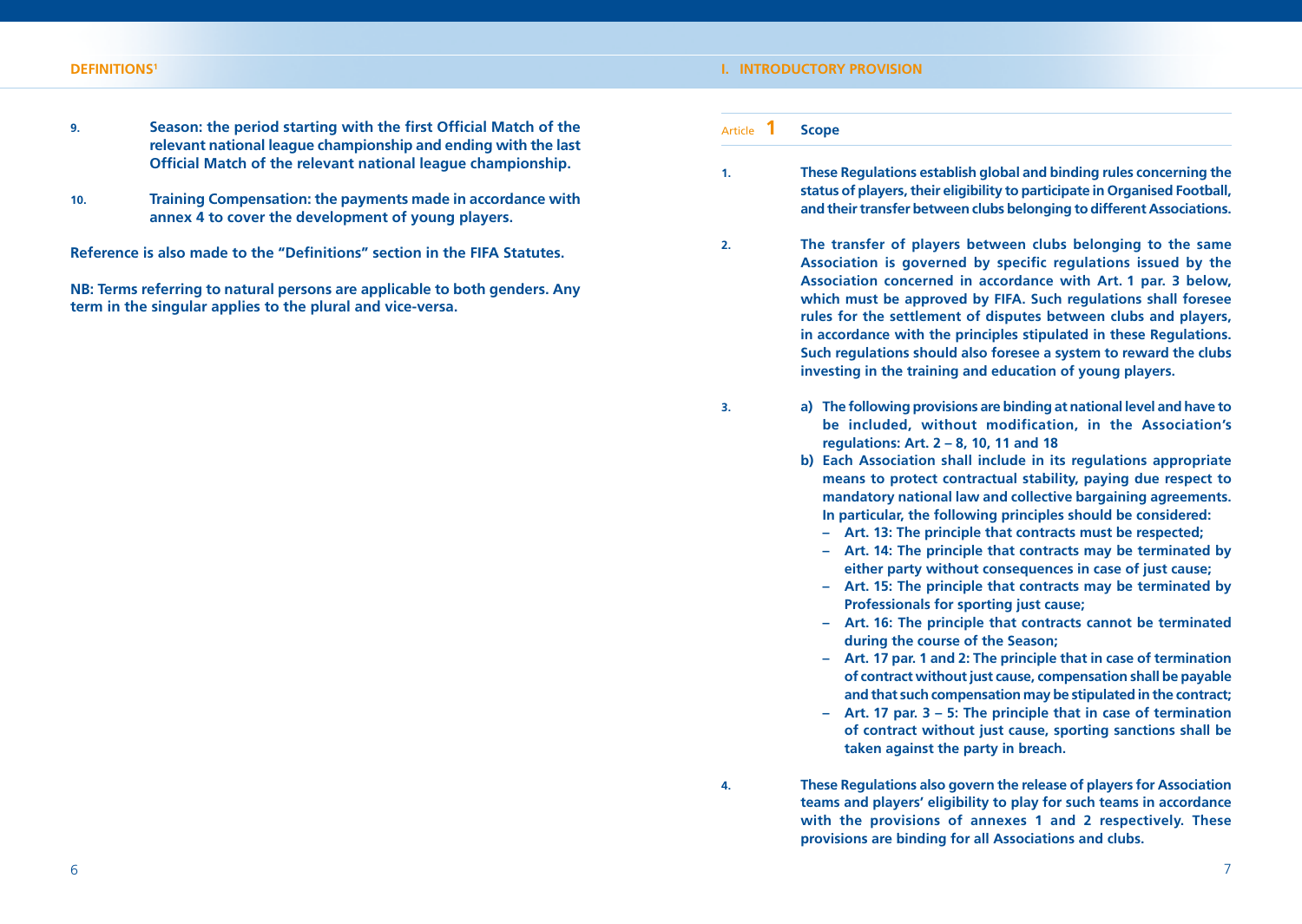#### **Table of contents**

#### **1. Scope of Regulations 2. National regulations**

#### **1. Scope of Regulations**

- 1 The Regulations set up rules regarding the international transfers of players, the status of players, their eligibility to participate in organised football**<sup>2</sup>** as well as the release of players for association teams and the players' eligibility to play for such teams**<sup>3</sup>** . These fundamental rules shall be compulsory and applicable in the same way all over the world.
- 2 On the one hand, the Regulations therefore aim to regulate international transfers between member associations and on the other, they establish basic principles that guarantee a uniform and equal treatment of all participants in the football world.

#### **2. National regulations**

- 1 Associations are responsible for regulating domestic transfers**<sup>4</sup>** , i.e. transfers between clubs affiliated to the same member association. This autonomy allows associations to adapt their own regulations to the particular conditions and circumstances of the country concerned. As a general rule, FIFA does not interfere in the day-to-day business of the associations, provided that severe infringements of the FIFA Statutes and/or regulations do not occur.
- 2 The autonomy of the associations is, however, limited by the basic principles of the Regulations that have to be observed at all times and in particular by those provisions that are in particular binding at national level and have to be included without modification in the association's regulations**<sup>5</sup>** .
- 3 Beside the provisions mentioned under 2.2 above, the associations shall provide for appropriate means to protect contractual stability**<sup>6</sup>** , which is one of the fundamental principles on which the Regulations are based.
- 4 The associations are, however, free to establish in which way this obligation has to be complied with, since the various principles outlined in par. 3b) are to be considered as a strong recommendation, i.e. every association is allowed to include the principles it deems necessary and appropriate for its own football system in order to reflect the particular needs of the country concerned.
- 5 While establishing national regulations, associations have to pay due respect to compulsory national law**<sup>7</sup>** and collective bargaining agreements**<sup>8</sup>** .

Art $1$  par. 2

<sup>5</sup> Art. 1 par. 3a) refers to art. 2-8, 10, 11 and 18

<sup>6</sup> Art. 1 par. 3b)

**Especially to labour law.** 

<sup>8</sup> Collective bargaining agreements signed by the representatives of clubs or the league and the players' representatives allow social partners to co-exist within the association concerned and they safeguard the interests of both stakeholders in an appropriate manner.

<sup>2</sup> Art. 1 par. 1

<sup>3</sup> Art. 1 par. 4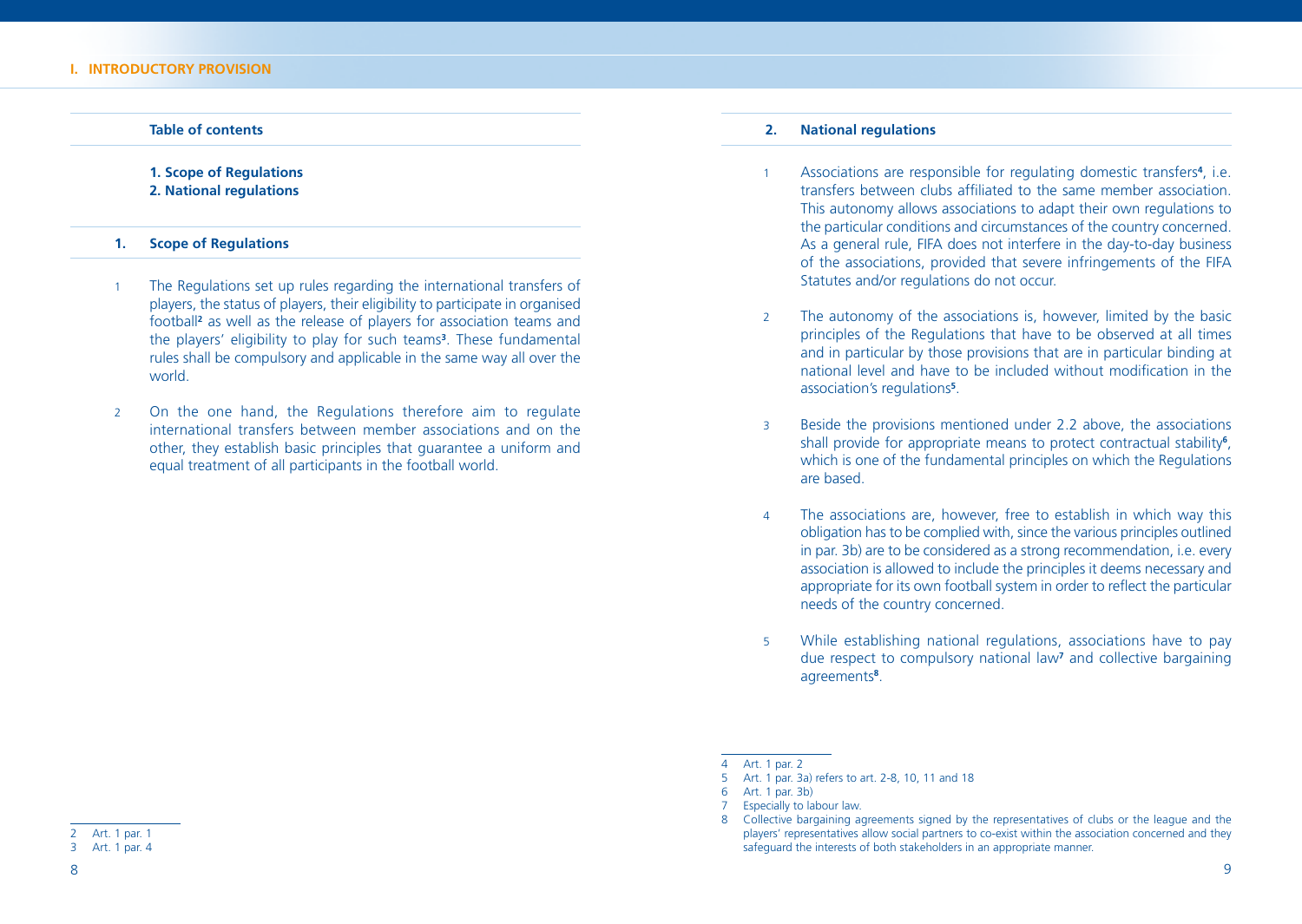#### **II. STATUS OF PLAYERS**

| Article 2 | <b>Status of Players: Amateur and Professional Players</b> |
|-----------|------------------------------------------------------------|
|           |                                                            |

- **1. Players participating in Organised Football are either Amateurs or Professionals.**
- **2. A Professional is a player who has a written contract with a club and is paid more than the expenses he effectively incurs in return for his footballing activity. All other players are considered as Amateurs.**

#### **Table of contents**

- **1. Professionals**
- **2. Amateurs**

#### **1. Professionals**

- 1 Players can be divided into two categories: amateurs and professionals. Players of both categories must be registered with an association to be eligible to participate in organised football (art. 5 par. 1). The term "professional" appears in the Regulations for the first time, replacing the former expression, "non-amateur". The new terminology is more appropriate as it reflects the evolution of professionalism in football over the years.
- 2 The definition of "professional" in the Regulations is clear: a professional is a player who has a written employment contract**<sup>9</sup>** with a club and is paid more than the expenses he effectively incurs in return for his footballing activity.
- 3 It is therefore compulsory to stipulate a written contract between the club and a player. Oral arrangements between a club and a player, although possibly admissible by and in conformity with local labour law, are not in line with the mandatory nature of the conditions of art. 2 par. 2**<sup>10</sup>**. Furthermore, a contract shall provide for the remuneration due to the player and shall be concluded for a predetermined period of time**<sup>11</sup>**.
- 4 Players that have another regular working activity or employment besides their remunerated football activity (so-called semi-professionals) shall also be considered as professionals if they comply with the requirements of art. 2 par. 2.

<sup>9</sup> The written contract is also mentioned as "contract as a Professional" (cf. art. 20) or as "professional contract" (cf. art. 7 in annex 6).

<sup>10</sup> Whenever a dispute has occurred between a player and a club on the basis of an oral agreement, the Dispute Resolution Chamber (hereinafter "DRC") has decided that the player was entitled to sign and register for a new club immediately as he was not bound to the former club by a written employment contract but only by the registration form deposited with the relevant league or federation.

<sup>11</sup> Special reference is made to art. 18 par. 2 that provides for the minimum as well as the maximum length of a contract. Furthermore, any contract that does not indicate a predetermined duration can be terminated at any time in conformity with local labour legislation. The termination shall, however, not occur during the season (cf. art. 16) and at the very earliest at the end of the first season after the signing of this contract (cf. art. 18 par. 2). The deciding body has to consider whether or not disciplinary sanctions may be applicable for failure to respect art. 18 par. 2.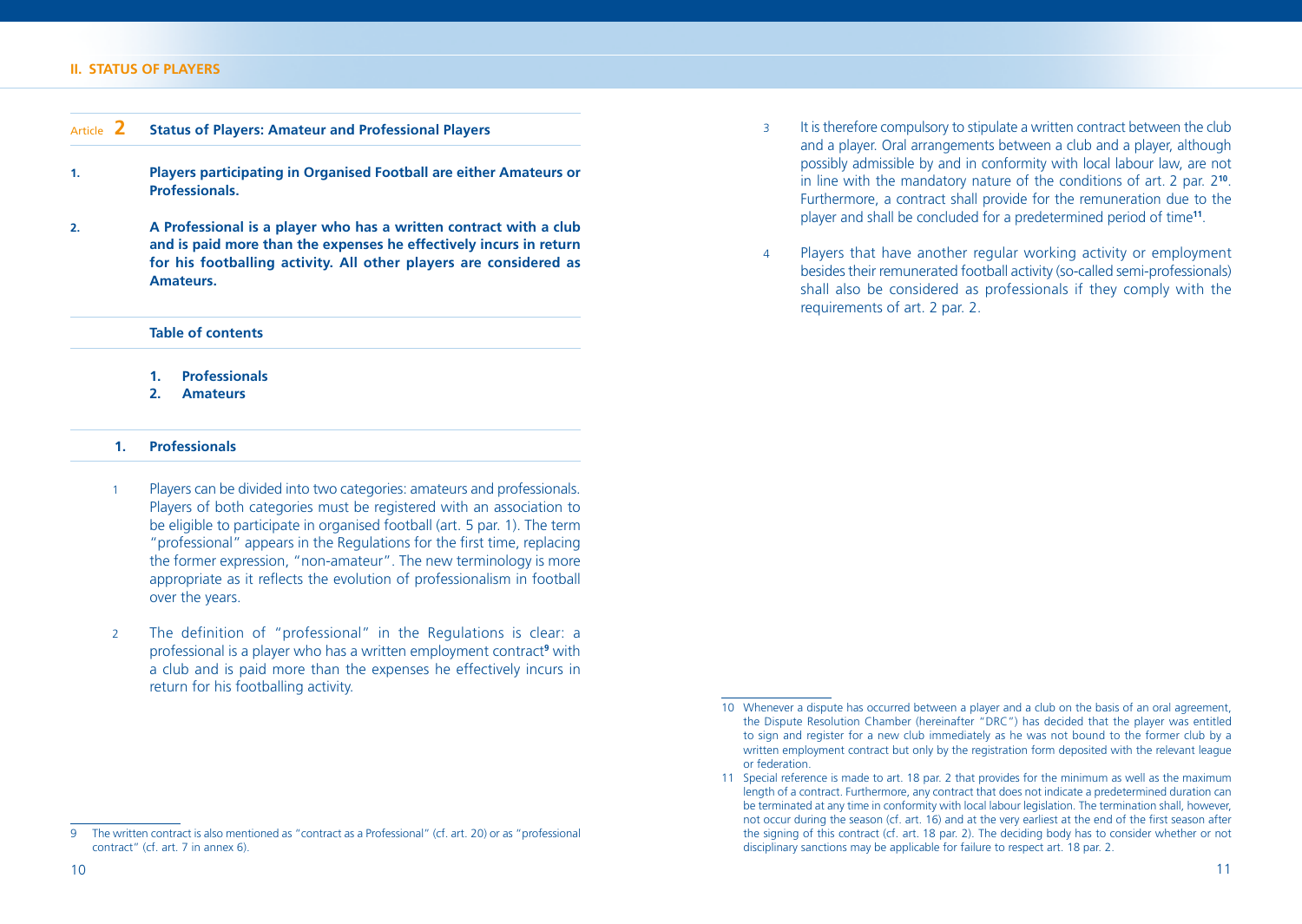#### **II. STATUS OF PLAYERS**

#### **2. Amateurs**

- An amateur is a player who pursues sport just for fun or as a hobby, without any material gain, and who has never received any remuneration other than for the actual expenses incurred. Furthermore, he basically has no written contract with the club with which he is registered**<sup>12</sup>**. The social aspect of participating in the group life of the club as well as his own health and fitness play a predominant role for an amateur player.
- 2 Expenses incurred through involvement in a match or in training (e.g. travel and hotel, insurance etc.) and the costs of a player's equipment can be reimbursed to the player without jeopardising the amateur status of the player.

## Article **3 Reacquisition of Amateur Status 1. A player registered as a Professional may not re-register as an Amateur until at least 30 days after his last match as a Professional. 2. No compensation is payable upon reacquisition of Amateur status. If a player re-registers as a Professional within 30 months of being reinstated as an Amateur, his New Club shall pay Training Compensation in accordance with Article 20. Table of contents 1. Change of status 2. Compensation for change of status 1. Change of status** 1 Whenever a player wishes to change from professional to amateur status**<sup>13</sup>**, he has to wait for a period of 30 days after his last match as a professional before becoming eligible to play as an amateur. It does not make any difference if the player is reassuming amateur status at

2 The timeframe in which the player is not (yet) eligible is meant for purely sporting reasons, since it preserves the regularity of competitions and guarantees that the provision on the restriction of player transfers provided for in national as well as in international regulations is not circumvented**<sup>14</sup>**.

the same club or if he is transferring to a new club and reacquiring

amateur status.

<sup>12</sup> CAS 2004/A/691 no. 76 & 77: the mere existence of a written agreement between an amateur and the club for which he is registered does not suffice to trigger the application of the Regulations regarding contractual stability. These provisions are only applicable to professional contracts. In other words, amateur status is not defined by reference to an "amateur contract" but by the fact that a player has never received any remuneration other than the reimbursement of the actual expenses incurred. The interests of a club that has engaged an amateur player are protected by the provisions on training compensation when an amateur player becomes professional.

<sup>13</sup> cf. art. 2

<sup>14</sup> It is worth recalling that at national level, the rules regarding the registration of amateurs are generally less restrictive than at international level (cf. art. 6 par. 4 & annex 3 art. 3)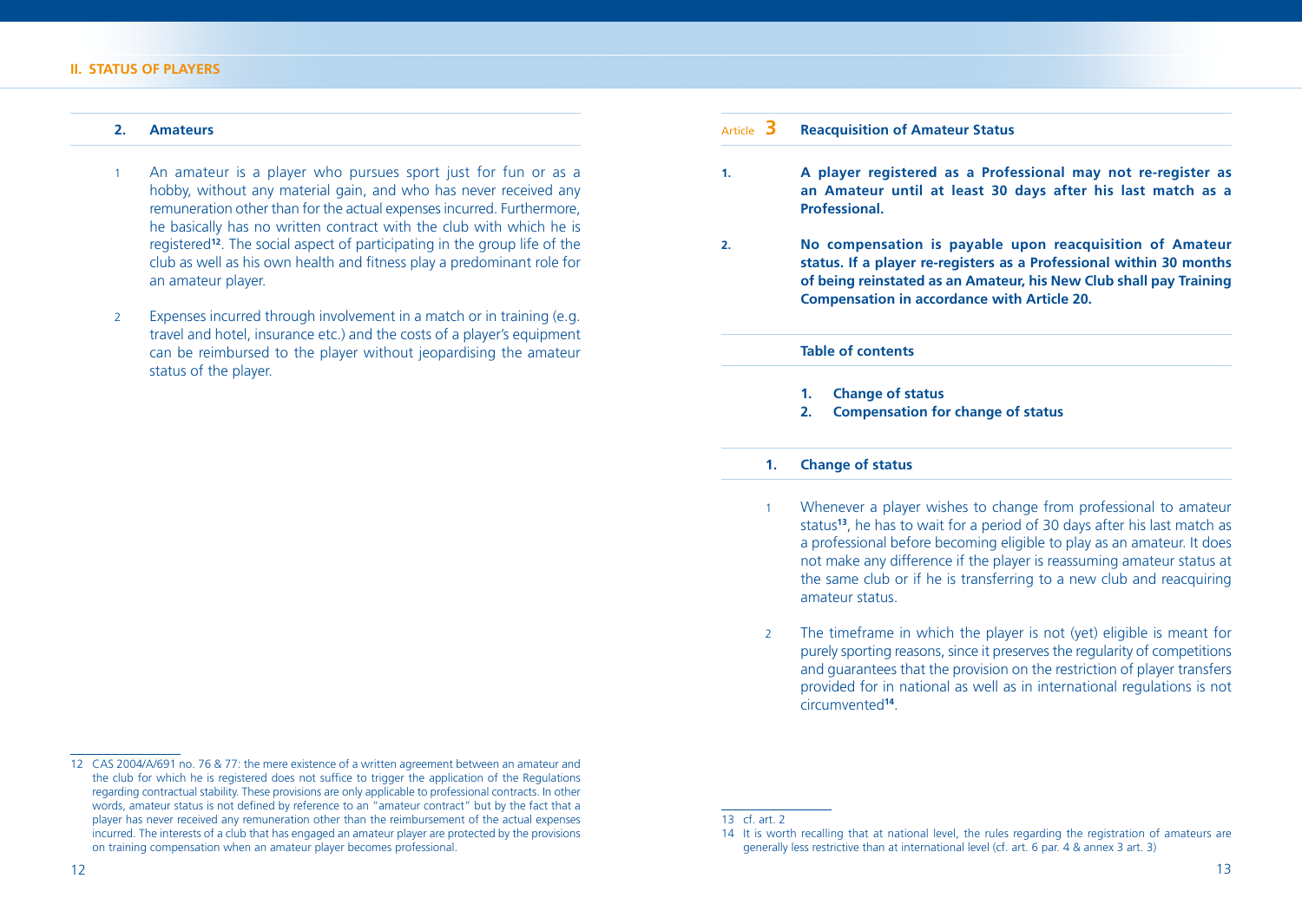- 3 The deadline of 30 days in which the player is not yet eligible to play as an amateur starts as from the last match played by the player as a professional**<sup>15</sup>**. It may therefore occur that at the moment the player requests to reacquire amateur status, the 30 days have already elapsed and he is therefore entitled to be fielded for the amateur club with immediate effect.
- 4 On the other hand, a player that changes from amateur to professional status is not requested to comply with a deadline for the acquisition of the new status. However, he can only be registered and thus become eligible to play as a professional player during one of the registration periods established by the relevant association**<sup>16</sup>**.

#### **2. Compensation for change of status**

- 1 In the light of the definition of an amateur player<sup>17</sup>, whenever a player changes from professional to amateur status, the club for which he was previously registered is not entitled to compensation**<sup>18</sup>**, neither from the player nor from the new club. The fact that the new club may play with one of its teams in a professional league has no impact on the status of the player if the player is only registered with the new club as an amateur and not bound by an employment contract.
- 2 If the player reacquires professional status within 30 months of being reinstated as an amateur, the new club shall pay training compensation to the former club(s) in accordance with art. 20**<sup>19</sup>**. Training compensation would be payable in such an event until the end of the season of the player's 23rd birthday.

| Article $4$ | <b>Termination of Activity</b>                                                                                                                                                                            |
|-------------|-----------------------------------------------------------------------------------------------------------------------------------------------------------------------------------------------------------|
| 1.          | Professionals who end their careers on expiry of their contracts and<br>Amateurs who terminate their activity shall remain registered at<br>the Association of their last club for a period of 30 months. |
| 2.          | This period begins on the day the player made his last appearance<br>for the club in an Official Match.                                                                                                   |
|             | <b>Table of contents</b>                                                                                                                                                                                  |
|             | <b>Termination of activity</b>                                                                                                                                                                            |

- 1 Once he decides to terminate his activity, every player irrespective of his status – remains registered for the last club with which he was registered for a period of 30 months as from the last official match in which he played. The mutual termination of an employment contract also falls under the description of art. 4 par. 1.
- 2 This "extended" registration of the player for his former club is for several reasons. First of all, it allows the player to know which club in which association has his registration in case he wishes to resume playing again, as this association will need to reactivate the registration of the player for a club affiliated to the same association or issue an international transfer certificate (ITC) to a club affiliated to another association.
- 3 Moreover, it safeguards the interests of the player's last club in the event that, cumulatively, (1) the player signs an employment contract with a new club within 30 months, and (2) at that moment, he is still younger than 23, as in this case training compensation would be payable in application of art. 3 par. 2.

<sup>15</sup> The last match in which the player was effectively fielded is relevant in this respect.

<sup>16</sup> cf. art. 6

<sup>17</sup> cf. art. 2

<sup>18</sup> Neither training compensation (art. 20 and annex 4) nor compensation for breach of contract (art. 17) is due in such an event.

<sup>19</sup> In this way, the Regulations safeguard the work done by the training clubs at an earlier stage, in the event that the player should revert to professionalism.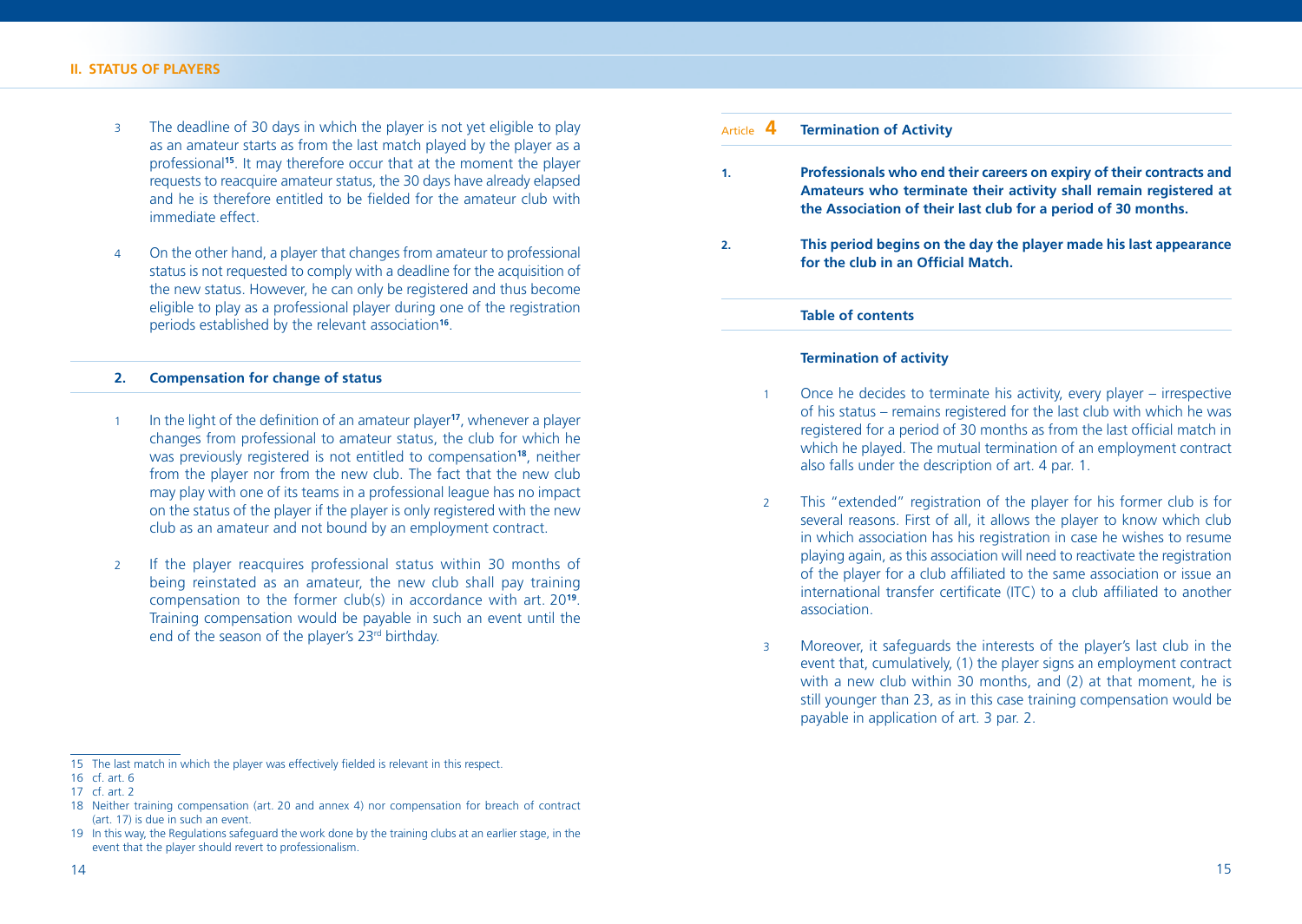#### **III. REGISTRATION OF PLAYERS**

| Article |  | <b>Registration</b> |  |  |  |
|---------|--|---------------------|--|--|--|
|---------|--|---------------------|--|--|--|

- **1. A player must be registered with an Association to play for a club as either a Professional or an Amateur in accordance with the provisions of Art. 2. Only registered players are eligible to participate in Organised Football. By the act of registering, a player agrees to abide by the Statutes and regulations of FIFA, the confederations and the Associations.**
- **2. A player may only be registered for one club at a time.**
- **3. Players may be registered for a maximum of three clubs during the period from 1 July until 30 June of the following year. During this period, the player is only eligible to play in Official Matches for two clubs.**

#### **Table of contents**

- **1. Players' eligibility**
- **2. Registration for one club**
- **3. Transfer of registration**

#### **1. Players' eligibility**

1 Only a player who is registered with an association to play for one of its clubs is admitted to competitions organised by this association or by the confederation concerned. The registration of a player grants eligibility and is in other words his licence to play football in any official match in organised football.

- 2 An association may only grant a player eligibility to play on the following conditions:
	- a) If the player has never previously been registered with a club belonging to an association (first registration);
	- b) If the player transfers from one club to another within the same association in accordance with the regulations of this association (domestic transfer);
	- c) If the player transfers from a club in one association to another in a different association and the new association has received an international transfer certificate<sup>20</sup> issued by the association releasing the player (international transfer).
- 3 By registering with a club in an association, the player has access to organised football and he falls under the direct jurisdiction of this association, of the confederation concerned as well as of FIFA, regardless of whether he is registered as an amateur or a professional. Member associations shall ensure that registered players agree to comply with the FIFA Statutes and regulations at all times**<sup>21</sup>**.

#### **2. Registration for one club**

- 1 A player may only be registered for one club at a time. Within the same club, the player is entitled to use the same registration to play eleven-a-side football (for the first team, the youth team, the reserve team, etc.) and for the futsal team.
- 2 It is therefore not possible to allow a player to be registered at the same time for different eleven-a-side football clubs**<sup>22</sup>**.

<sup>20</sup> cf. art. 9

<sup>21</sup> cf. art. 13 par. 1d) of the FIFA Statutes

<sup>22</sup> Annex 6 art. 4 par. 2 of these Regulations state, however, that a player is entitled to register for an eleven-a-side and a futsal club either in the same association or in another association at the same time.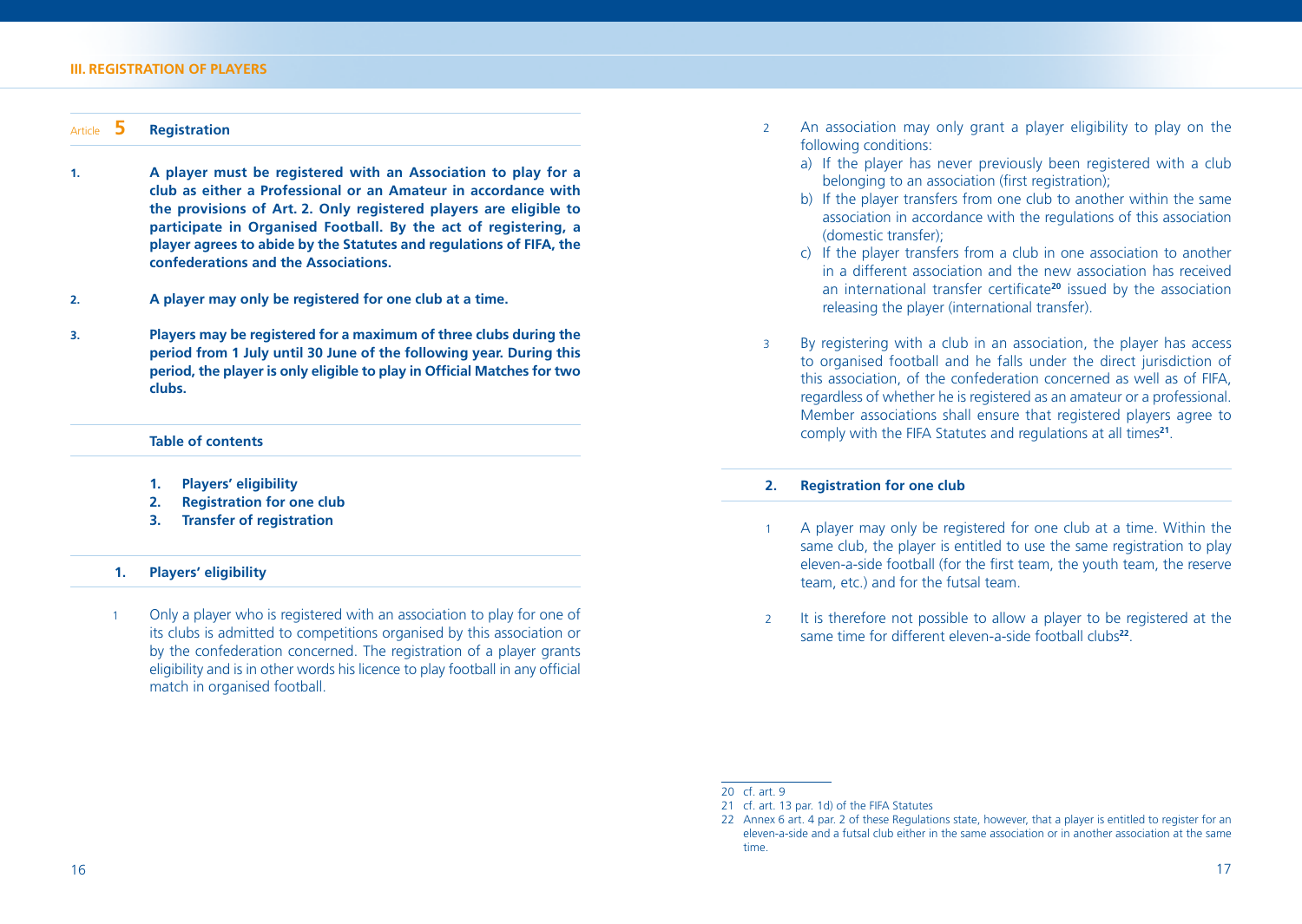#### **3. Transfer of registration**

- 1 During the period from 1 July until 30 June of the following year, a player may be registered for a maximum of three clubs. However, in this timeframe, the player is only eligible to play in official matches for two clubs.
- 2 This gives players and clubs a certain degree of flexibility in planning their sporting activities. The advantages of this norm and its application are better described through the following examples.
- 3 Example 1: a player signs for a club in July. Although he plays in several official matches for the club, the player does not settle with the club and both the player and the club agree to terminate their employment relationship during the following registration period. This will allow the player to sign a new contract and to continue his career with a new club**<sup>23</sup>**. During the relevant period, the player was successively registered for two clubs and eligible to play for both of them.
- 4 Example 2: a young player signs for a new club in July. Before the expiry of the same registration period and before the player has played in any official matches for the new club, both the club and the player agree to transfer the player on a loan basis to a third club since the position of this young player is already occupied by an older and more established player. The loan will last until the beginning of the next registration period. So far, the player has been registered with the first club, for which he has not played, and for the second club, where he is on loan and for which he has regularly played. Once the registration period opens again, the player transfers again on a loan basis to a third club. This is the third club for which the player has been registered but only the second one for which he has been playing in official matches, and this is therefore in accordance with the provisions of the Regulations.

Article **6 Registration Periods**

- **1. Players may only be registered during one of the two annual Registration Periods fixed by the relevant Association. As an exception to this rule, a Professional whose contract has expired prior to the end of a Registration Period may be registered outside that Registration Period. Associations are authorised to register such Professionals provided due consideration is given to the sporting integrity of the relevant competition. In case of just cause for termination of a contract, FIFA may take provisional measures in order to avoid abuse and in accordance with Art. 22.**
- **2.** The first Registration Period shall begin after the completion of **the Season and shall normally end before the new Season starts. This period may not exceed twelve weeks. The second Registration Period shall normally occur in the middle of the Season and may not exceed four weeks. The two Registration Periods for the Season shall be communicated to FIFA at least 12 months before they come into force. FIFA shall determine the dates for any Association that fails to communicate them on time.**
- **3. Players may only be registered subject to the exception as foreseen in Art. 6 par. 1 – if an application from the club is validly submitted to the Association concerned during a Registration Period.**
- **4. The provisions concerning Registration Periods do not apply to competitions in which only Amateurs participate. For such competitions, the relevant Association shall specify the periods when players may be registered, provided that due consideration is given to the sporting integrity of the relevant competition.**

<sup>23</sup> The situation would have been the same if, instead of terminating the employment relationship, the club and the player had agreed a loan with a third club (cf. art. 10 par. 1).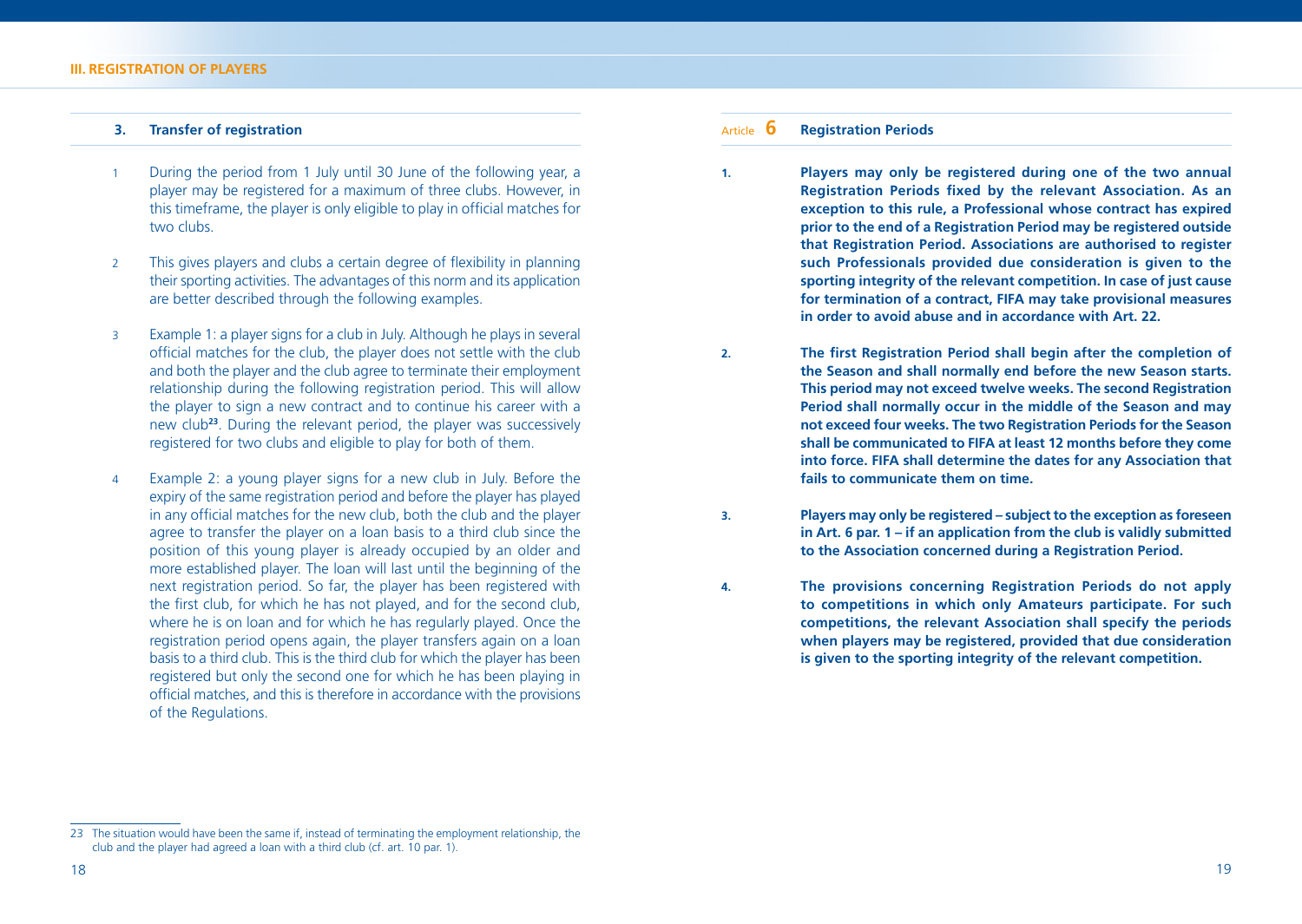#### **Table of contents**

- 1. **Definition**
- **2. Duration and time**
- **3. Registration outside registration period**

#### 1. **Definition**

- The registration period<sup>24</sup> is the timeframe fixed by the association concerned in which a player is entitled to transfer from one club to another**<sup>25</sup>** and to register for this new club**<sup>26</sup>**. A player can be registered during the first and/or the second registration period. With the registration, the player immediately becomes eligible to play for the new club, unless he is serving a disciplinary suspension**<sup>27</sup>**. If the player is transferring from a club in one association to another in a different association, he or preferably the new association needs to hold an ITC issued by the association releasing him before he is eligible to play for the new club**<sup>28</sup>**.
- 2 The player may only be registered if the application from the new club is submitted to its association during a registration period. For exceptions to this principle, reference is made to point 3 below.
- 3 The registration periods apply primarily to competitions with the participation of professional or semi-professional players and are meant to regulate these competitions by safeguarding the sporting integrity of the ongoing championship. The Regulations do not impose compulsory registration periods for competitions in which only amateur players participate and they therefore leave decisions regarding the enforcement of these periods to the association concerned. Every association is therefore also entitled to provide for registration periods for purely amateur competitions, should they deem this appropriate. In those associations where no registration periods for amateur players have been enforced, a player is entitled to transfer domestically and become eligible at any time during the season. However, and in order to safeguard the integrity of the competition, the association concerned is entitled to limit the number of registrations of a player for different clubs during the same season and to provide for a deadline by which the registration of a player is still accepted**<sup>29</sup>**.
- 4 Whenever an amateur player is transferring from one club affiliated to one association to another club affiliated to another association and he maintains the same amateur status, the ITC for this player may only be issued during a registration period**<sup>30</sup>**.

26 A player and a club are also basically entitled to mutually agree on the termination of the employment relationship outside the registration periods, but the registration and consequent eligibility of the player for the new club can only occur during the following registration period.

<sup>24</sup> Also known as a transfer period or a transfer window.

<sup>25</sup> Or to register for the first time.

<sup>27</sup> cf. art. 12.

<sup>28</sup> cf. explanation of art. 5, no. 1.2c).

<sup>29</sup> The association can, for instance, limit the registration of the same player to a maximum of three different clubs in the same season or establish that in the last five rounds of the championship, no new players can be registered so as not to falsify the ongoing competition.

<sup>30</sup> In the event that the association concerned has not foreseen any registration periods for the transfer of amateurs, the registration periods provided for professionals shall also apply to amateurs in order to allow the proper receipt of the ITC.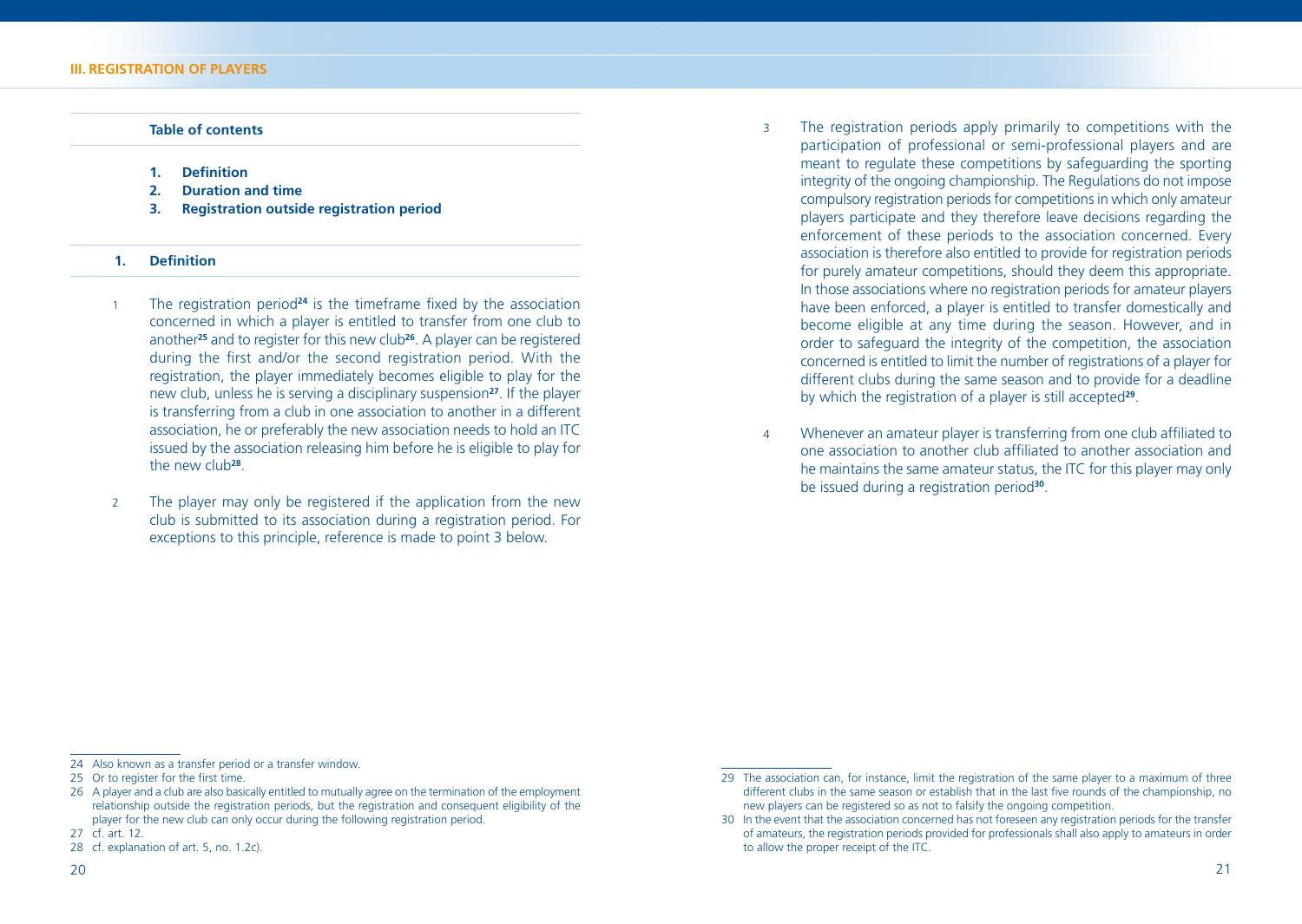#### **2. Duration and time**

- 1 Every association shall fix two annual registration periods in accordance with the particular requirements of football in the country concerned. The Regulations provide for compulsory timeframes that have to be respected by the associations while fixing these periods. The current tendency is towards uniformity of periods among the different associations, not only within the same confederation but also among associations belonging to different confederations.
- 2 Uniformity or at least a certain similarity among the different registration periods allows players to transfer without causing major disruptions to the club competitions both in the association the player is leaving and the one he is joining**<sup>31</sup>**.
- 3 The first registration period has a maximum length of 12 weeks and represents, from a sporting point of view, the main period. It starts after the end of the season and normally ends before the new season starts. During this period, clubs are setting up their squads for the forthcoming season.
- 4 The second registration period occurs approximately in the middle of the season and has a maximum length of four weeks. This period is mainly used for technical adjustments of the team as well as to replace injured players.
- 5 Every association must inform FIFA about the dates of the two registration periods at least 12 months before they come into force. FIFA collects this data and publishes it on its website**<sup>32</sup>**. For those associations that fail to communicate the dates of the registration periods on time, FIFA will have to establish them based on the geographical situation of the association concerned.

#### **3. Registration outside registration period**

- 1 The Regulations provide for an exception to the rule that players may only be registered during registration periods, namely for professionals whose contracts have expired prior to the end of a registration period, i.e. so-called unemployed players.
- 2 Although not expressly mentioned by the Regulations, a player who has mutually agreed with his club on the early termination of the employment relationship before the expiry of the registration period also falls under the aforementioned exception. The mutual termination of the employment contract must occur before the end of the registration period for the player to fall under the aforementioned exception**<sup>33</sup>**.
- 3 The possibility of registering players outside a registration period is an authorisation, not an obligation, given to the association concerned. In fact, while considering the sporting integrity of the national competition, the association needs to put in place uniform rules of application for this exception by establishing, for example, the number of players per club that can be registered and the last possible date for these players to be registered.

<sup>31</sup> Complete uniformity is, however, impractical for instance because of the particular atmospheric conditions of certain countries that have a severe climate either during the winter or the summer that influence when competitions can be played or because of the length of the competition in a country that has only a restricted number of clubs participating in the (mostly amateur or semi-professional) championship.

<sup>32</sup> WWW.FIFA.com

<sup>33</sup> If the club and the player agree to terminate the employment contract outside a registration period, the player will only be entitled to register for a new club in the next registration period following the mutual termination.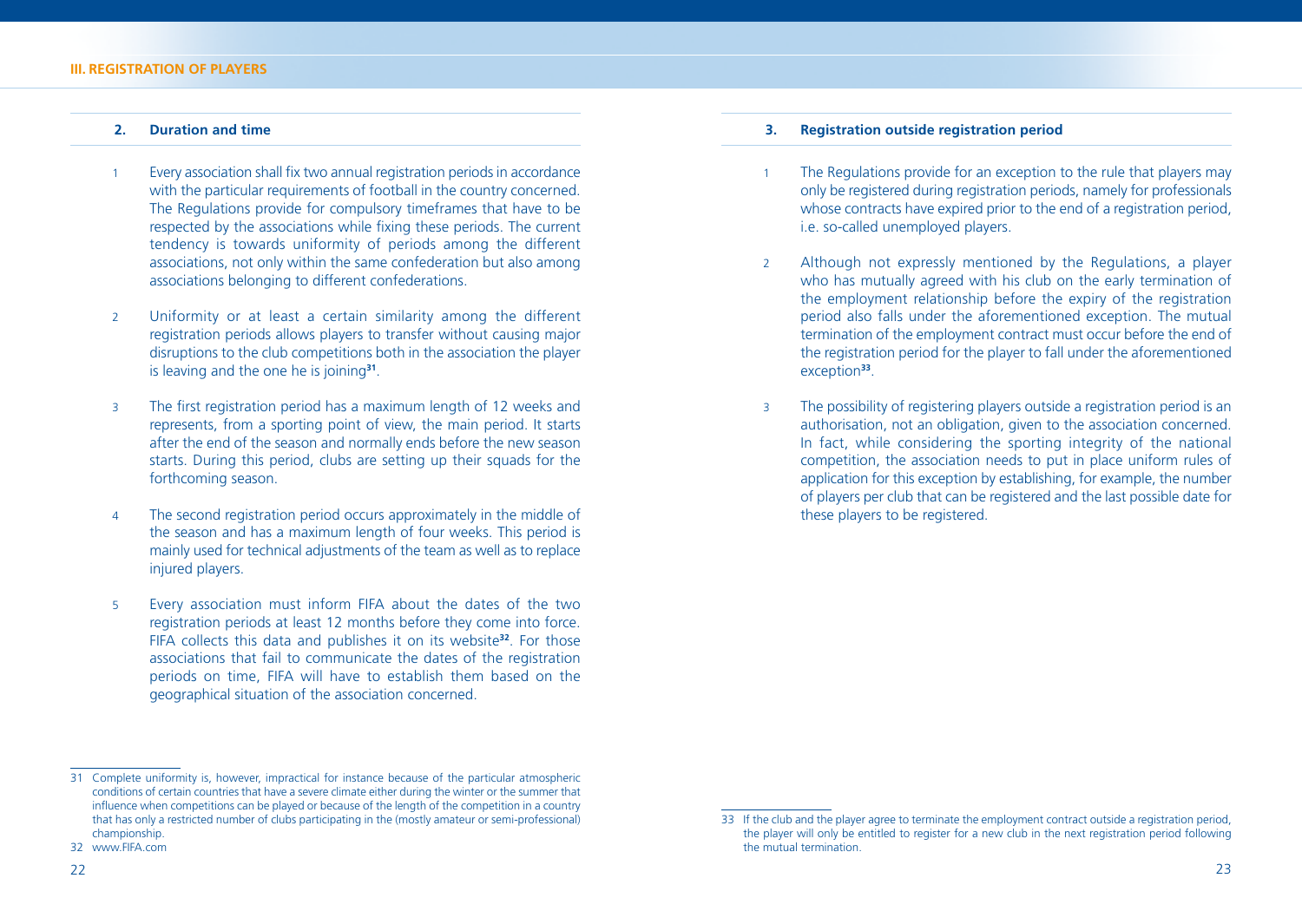4 FIFA can take provisional measures in the event that a player had just cause, i.e. a valid reason, for the termination of his employment relationship, in accordance with art. 14, 22 and annex 3 art. 2 par. 6 of the Regulations. The most recurrent and useful provisional measure is allowing the player to register for a new club**<sup>34</sup>**. In accordance with art. 23 par. 3 of the Regulations, the single judge of the Players' Status Committee will decide on provisional measures**<sup>35</sup>** in order to safeguard the interests of the alleged damaged party and avoid abuse and/or irreparable harm**<sup>36</sup>**. This will allow to the player to continue his career with a new club pending the outcome of the claim regarding the substance of the matter, i.e. the dispute in relation to the maintenance of contractual stability**<sup>37</sup>**. The decision on the substance will be taken at a later stage by the DRC after the completion of the investigation on the litigation**<sup>38</sup>**. Obviously, if the single judge comes to the conclusion that the club has not violated the terms of the contract and thus the player did not have just cause to terminate the employment relationship, he will refuse the provisional registration of the player for the new club and will have to wait for the decision on the substance before eventually deciding again on the registration of the player.

#### Article **7 Player Passport**

 **The registering Association is obliged to provide the club for which the player is registered with a player passport containing the relevant details of the player. The player passport shall indicate the club(s) for which the player has been registered since the Season of his 12th birthday. If a birthday falls between Seasons, the player shall be listed in the player passport for the club for which he was registered in the Season following his birthday.**

#### **Table of contents**

- **1. Reason for player passport**
- **2. Indispensable data**
- **3. Player passport and ITC**

#### **1. Reason for player passport**

- 1 The player passport which should not be confused with a travel document – is meant to assist associations and clubs in tracing the sporting history of the player, as it lists all clubs for which the player was registered as from the season in which he turned 12. This information is crucial when calculating training compensation**<sup>39</sup>** and the solidarity contribution**<sup>40</sup>** payable to those clubs that have invested in training this player.
- 2 If the birthday of the player falls between two seasons, he will be listed in the player passport for the club for which he was registered in the season<sup>41</sup> following his birthday. In this way, the definition of "season" in point 9 of "Definitions" is fully respected.

<sup>34</sup> Particularly so as not to endanger the existence of the player.

<sup>35</sup> For further details regarding the procedure for granting provisional measures, cf. the explanation of annex 3, no 2.9 and the following.

<sup>36</sup> The club that the player is leaving will mostly oppose attempts to allow its own association to issue an ITC if the player has signed a contract with a new club in another association. In some cases, this opposition is meant to intimidate or penalise the player who may in this way agree to waive his rights toward his former club.

<sup>37</sup> Art. 13–18

<sup>38</sup> Art. 24 par. 1 in connection with art. 22a) .

<sup>39</sup> cf. art. 20 and annex 4

<sup>40</sup> cf. art. 21 and annex 5

<sup>41</sup> cf. Definitions, point 9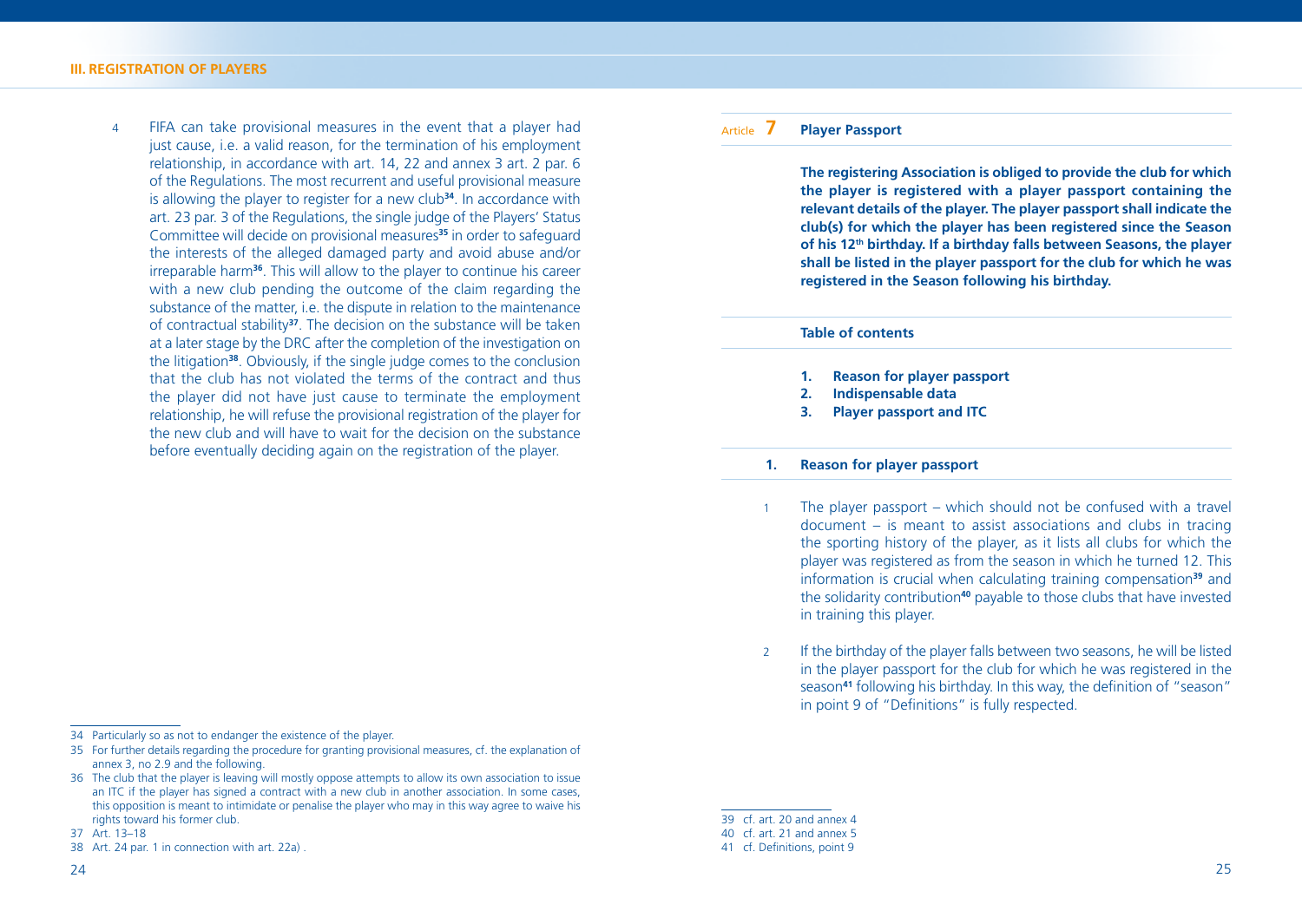#### **2. Indispensable data**

This document shall at least include the following data**<sup>42</sup>**:

- a) name and date of birth of the player;
- b) name of the club(s), category and timeframe of the registration of the player as from the  $12<sup>th</sup>$  birthday of the player;
- $\epsilon$ ) association to which the club is affiliated.

#### **3. Player passport and ITC**

 Whenever a professional player transfers internationally, the association issuing the ITC shall also attach a copy of the player passport**<sup>43</sup>**. Associations should, however, also carry out this task for amateur players, considering that these players may potentially become professionals and their affiliated clubs would be entitled to training compensation and a solidarity contribution in the event of the player moving in the future during the course of the contract and compensation being paid.

#### Article **8 Application for Registration**

 **The application for registration of a Professional must be submitted together with a copy of the player's contract. It shall be at the discretion of the relevant decision-making body to take account of any contractual amendments or additional agreements that have not been duly submitted to it.**

#### **Table of contents**

#### **Application for registration**

 With regard to the application for registration of a professional, a copy of the employment contract shall be deposited with the association and/or the league concerned. Whenever the parties agree to amend their employment relationship, this amendment or additional agreement shall be deposited as well. In the event of a dispute, the decision-making body has the discretion to evaluate how it will consider documents that have not been deposited. The employment contract is the basis as well as the starting point for calculating the compensation due to the damaged party in the event of a contractual breach. Any amendment of the terms of the employment relationship will therefore have a direct impact on the amount that the deciding body will establish. If, however, the parties fail to deposit the new contract with the relevant authorities**<sup>44</sup>**, the deciding body is free to decide that the parties may lose their entitlement to claim their rights out of the amended (but not deposited) contract.

<sup>42</sup> This data was established by the Players' Status Committee in application of art. 23 par. 1 of the Regulations and art. 47 par. 1 of the Statutes.

<sup>43</sup> cf. annex 3 art. 1 par. 2

<sup>44</sup> Either with the football association or with the league, as the case may be.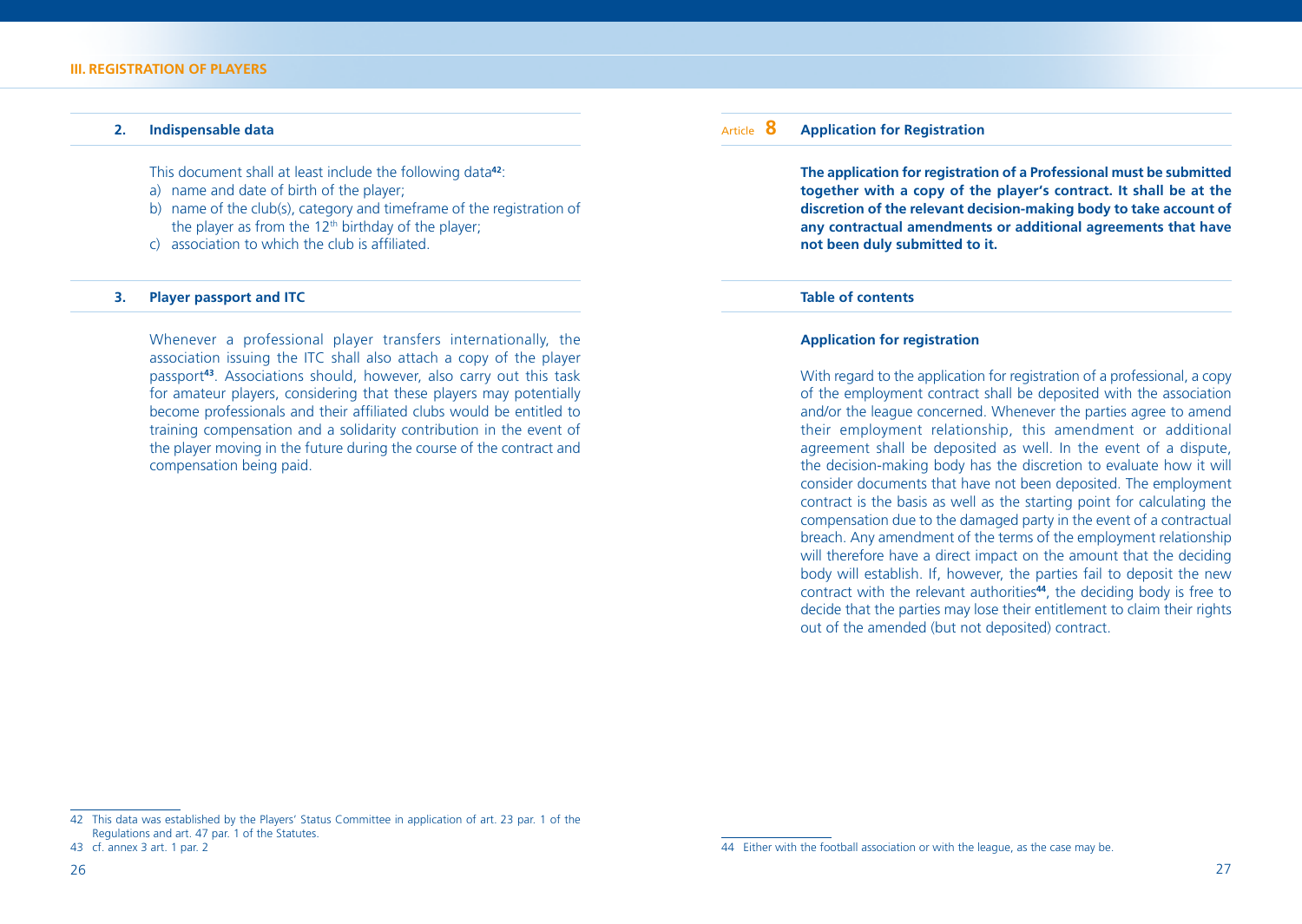#### Article **9** International Transfer Certificate

- **1. Players registered with one Association may only be registered with a New Association once the latter has received an International Transfer Certificate (hereinafter: ITC) from the Former Association. The ITC shall be issued free of charge without any conditions or time limitation. Any provisions to the contrary shall be null and void. The Association issuing the ITC shall deposit a copy with FIFA. The administrative procedures for issuing the ITC are contained in annex 3 of these Regulations.**
- **2. An ITC is not required for a player under the age of 12 years.**

#### **Table of contents**

#### **International transfer certificate**

1 The general requirements for a player to be registered with a club are explained in articles 5-8. In the event of a player transferring from a club in one association to another club in another association, and besides having to comply with all the requirements described in articles 5-8 as well as with the provisions of the member association regarding the registration of players, the association of the new club must receive an ITC from the association where the player was formerly registered.

- 2 The ITC shall contain the declaration that the holder is free to play within a specific association as from a certain date. The ITC is a very simple form, filled in by the former association where the player was registered. Special forms are provided for this purpose by FIFA but forms with similar wording can also be used**<sup>45</sup>**. An ITC shall contain the following information:
	- a) the name of the former (issuing) association;
	- b) the name of the new association;
	- c) the name of the former club of the player;
	- d) the status (amateur or professional) of the player at his former club;
	- e) the last date of registration with the former association;
	- f) the date of issuance of the ITC;
	- g) the signature of the association's official and the stamp.
- 3 The ITC may not be made subject to certain conditions. In particular, the validity of an ITC may not be restricted to a certain period and any clauses to this effect that are added to the certificate shall be considered null and void. Furthermore, associations are forbidden from charging expenses or demanding payment of a fee for issuing an ITC. Moreover, upon issuing the ITC for a player, the former association is obliged to declare any disciplinary sanctions imposed on the player, if applicable (art. 12).
- 4 The ITC shall be issued in triplicate. The original shall be sent to the association requesting the transfer, the first copy to FIFA and the second shall remain in the possession of the association that the player is leaving**<sup>46</sup>**.
- 5 For players younger than 12, the Regulations do not provide for an obligation to issue an ITC for international transfers. This avoids placing a supplementary burden on the associations. Furthermore, any transfers before the age of 12 have no effect in relation to the provisions of the Regulations, since the training compensation and solidarity mechanism are calculated only as from this age**<sup>47</sup>**.

<sup>45</sup> cf. annex 3 art. 1 par. 1

<sup>46</sup> The administrative procedures for issuing the ITC are listed in annex 3 of the Regulations and will be described in detail there.

<sup>47</sup> cf. annex 4 art. 1 par. 1 and annex 5 art. 1.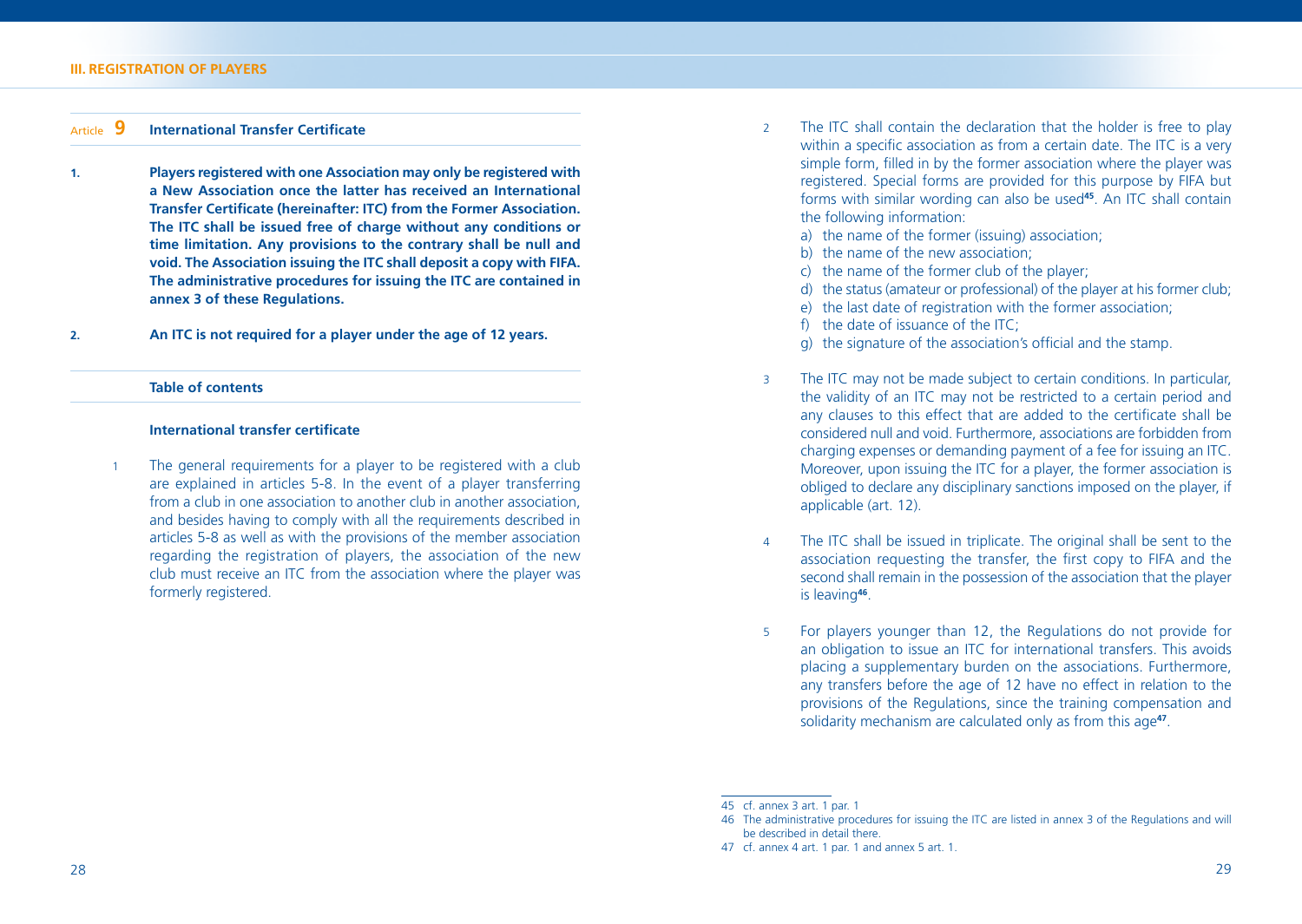#### **III. REGISTRATION OF PLAYERS**

#### Article **10 Loan of Professionals**

- **1. A Professional may be loaned to another club on the basis of a written agreement between him and the clubs concerned. Any such loan is subject to the same rules as apply to the transfer of players, including the provisions on training compensation and solidarity mechanism.**
- **2. Subject to Art. 5 par. 3, the minimum period of loan shall be the time between two Registration Periods.**
- **3. The club that has accepted a player on a loan basis is not entitled to transfer him to a third club without the written authorisation of the club that released the player on loan and of the player concerned.**

#### **Table of contents**

- **1. Defi nition**
- **2. Loan to club in another association**
- **3. Training compensation and solidarity mechanism**
- **4. Rights of the club that released the player on loan**

#### 1. **Definition**

 The loan of a player by one club to another constitutes a transfer for a predetermined period of time. Only professionals can be loaned. The loan of an amateur is not possible, since the club loaning the player must be in possession of a valid employment contract at the moment the player leaves on loan. The conditions governing the loan of a professional, such as the duration of the loan and the obligation to which the loan is subject, shall be regulated by a separate written contract**<sup>48</sup>**. A loan contract is in principle only concluded between the two clubs. The player is, however, often asked to co-sign it so as to give his consent to the transfer on a loan basis**<sup>49</sup>**. The two clubs and the player are also entitled to enter into a tripartite agreement in which the terms of the loan and employment are established. In any event, the player and the new club shall stipulate an employment contract for the duration of the loan. The minimum period of loan shall be the time between two registration periods.

#### **2. Loan to club in another association**

- 1 Administratively, a loan is a transfer**<sup>50</sup>**. An ITC must therefore be issued whenever a player leaves a club in one association to join a club in another association and whenever, on expiry of the period of loan, the player rejoins the association of the club that released him on loan. A copy of the loan contract has to be attached to the ITC for the attention of the new association. The club for which the player is registered during the loan must also be indicated in the player passport.
- 2 Since a loan is considered as a transfer for the administrative aspect of player registration, the loan of a player shall occur during a registration period**<sup>51</sup>**.

<sup>48</sup> So-called "loan contract".

<sup>49</sup> If the player does not co-sign the loan agreement, he needs to enter into a separate agreement with the club of origin, whereas the effects of the employment contract are temporarily suspended.

<sup>50</sup> cf. annex 3 art. 4

<sup>51</sup> cf. annex 3 art. 4 par. 1 in relation to annex 3 art. 2 par. 1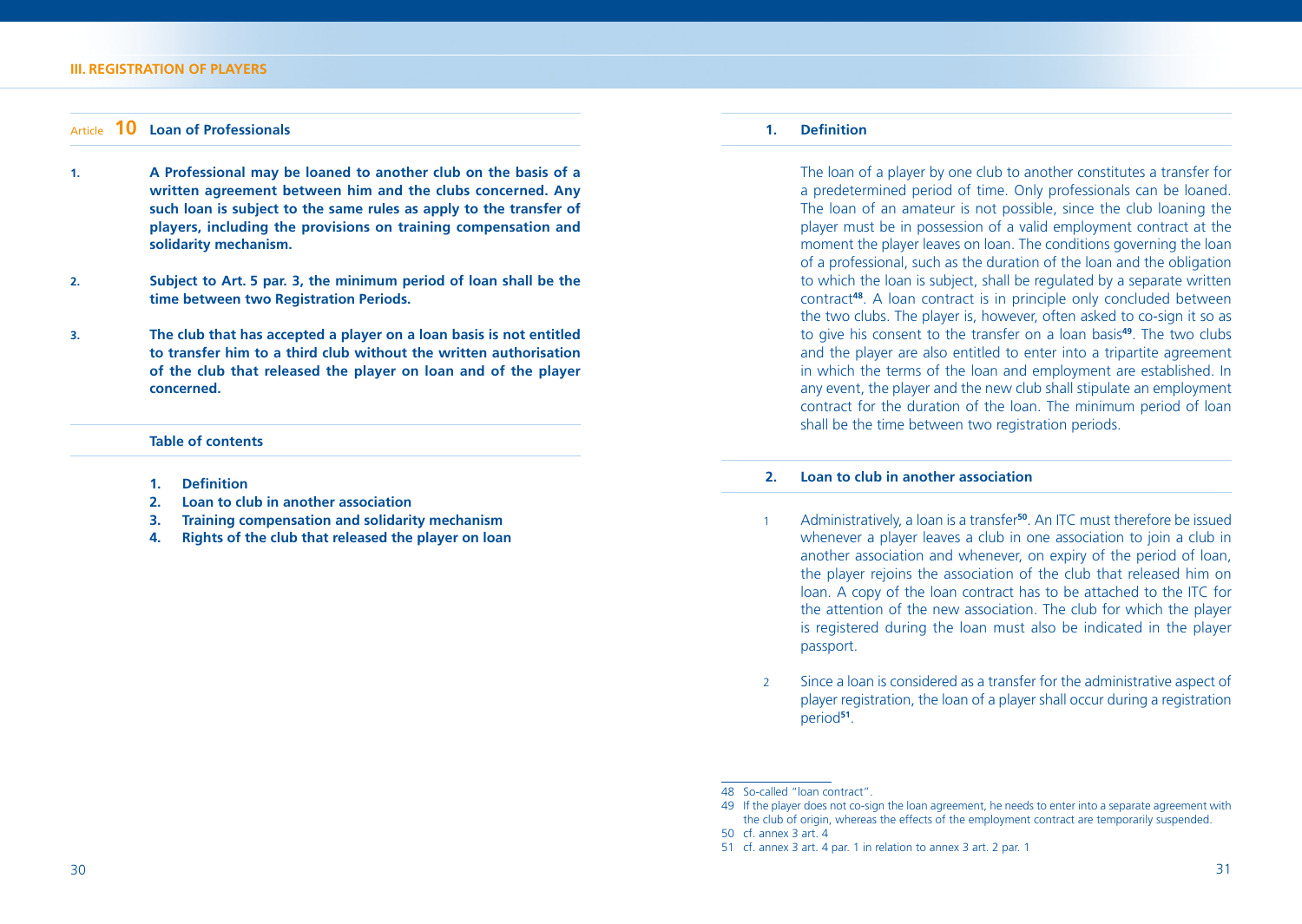#### **3. Training compensation and solidarity mechanism**

 A loan is subject to the same rules that apply to the transfer of players, including the provisions on training compensation and solidarity mechanism**<sup>52</sup>**. In other words, the club receiving the player on loan shall retain 5% of the loan fee and distribute it to all clubs that contributed to training the player between the ages of 12 and 23. At the same time, the club receiving a player on loan is entitled to claim training compensation and a solidarity contribution for the time the player remained with it**<sup>53</sup>** and it can claim training compensation if the player transfers to a third club provided the player is younger than 23.

#### **4. Rights of the club that released the player on loan54**

1 Whenever a player is transferred on a loan basis, the club of origin authorises the new club to use the services of the player for the duration of the loan contract. However, as a general rule, the club of origin intends to recover the services of the player at the end of the loan period, given that, usually, the employment contract it signed with the player is still valid. By means of the loan, the club of origin often seeks to benefit from the experience gained by the player by regularly playing with the new club (cf. also 3 hereunder). Therefore, the new club is not entitled to transfer the player to a third club without the written authorisation of the club that lent him out. This right to a say awarded to the club of origin also ensures that the latter's investments in order to obtain the services of the player in view of a specific predetermined period of time are duly protected.

- 2 During the period that the player is on loan, the effects of the employment contract with the club of origin are suspended, i.e. the club of origin is not obliged to pay the player's salary and to provide him with adequate training and/or other privileges or entitlements as foreseen in the contract. It is the responsibility of the new club to pay the player's salary in accordance with the new contract with the player**<sup>55</sup>**.
- 3 The loan of a player is often used to foster young talented players that would otherwise not find opportunities in a team. These players are therefore loaned to a club with the purpose of letting them regularly play and thus gain experience. Frequently, the club of origin transfers these players on a free loan basis and sometimes covers the salary of the player either entirely or partially.

- 53 Provided the player transfers in future during the validity of his employment contract and compensation is paid by the new club to the former club.
- 54 For the duration of the loan, the effects, rights and obligations of the employment contract concluded between the player and the club of origin are temporarily suspended (cf. footnote 49) This implies, however, that after the end of the agreed loan period, the relevant effects come back into force. Therefore, the club of origin must main certain rights to a say during the loan period.

<sup>52</sup> Art. 20 and 21 as well as annex 4 and 5

<sup>55</sup> It is, however, also possible and permitted by the Regulations for the new club to take over all contractual obligations of the club of origin or for the club of origin to continue to pay the player's salary during the loan period.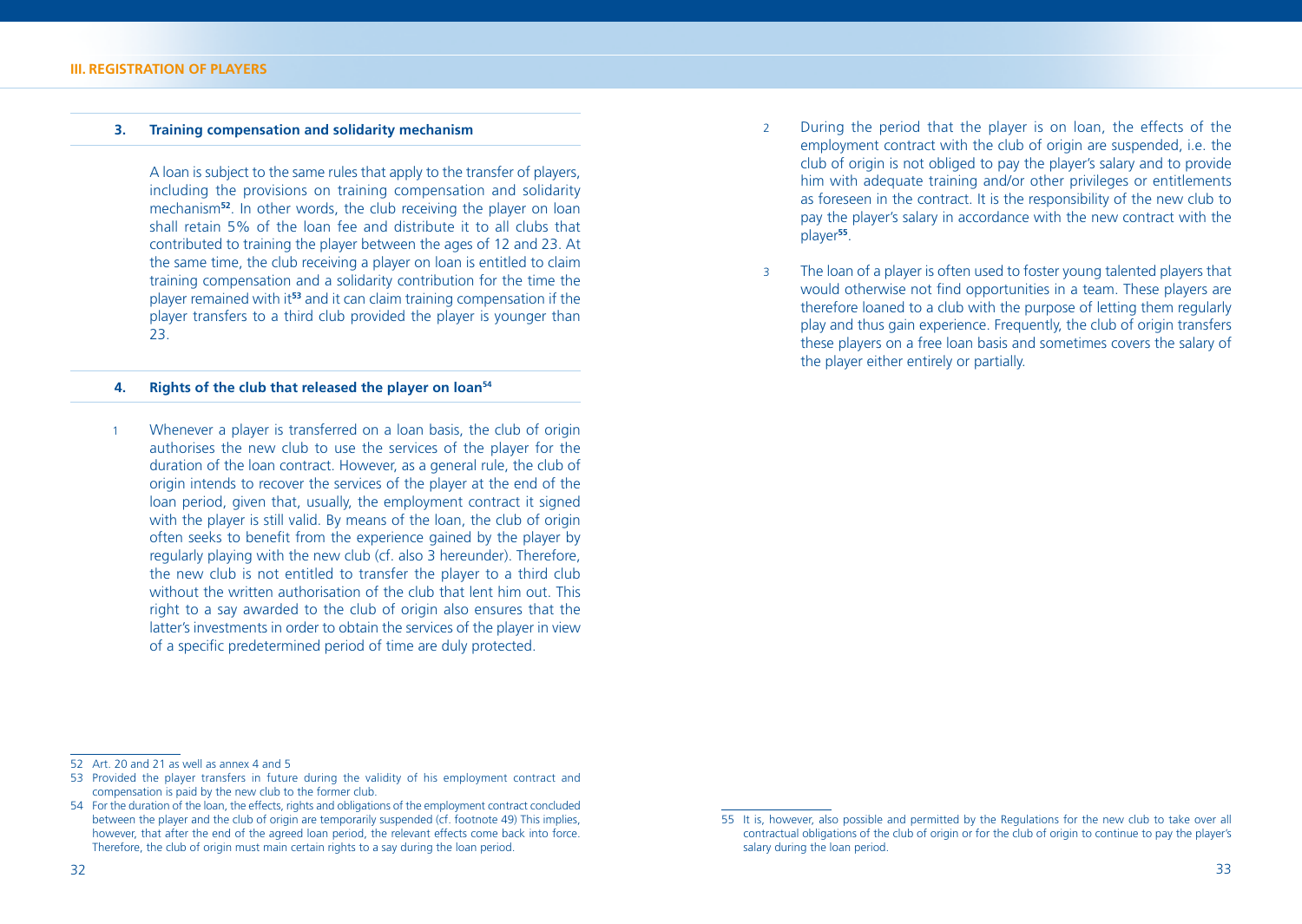#### Article **11 Unregistered Players**

 **If a player who has not been registered with an Association**  appears for a club in any Official Match, that player will be **considered as having played illegitimately. Without prejudice to any measure required to rectify the sporting consequences of such an appearance, sanctions may also be imposed on the player and/ or the club. The right to impose such sanctions lies in principle with the Association or the organiser of the competition concerned.**

#### **Table of contents**

- **1. Registration and eligibility**
- **2.** Principle of affiliation
- **3. Consequences of ineligibility**

#### **1. Registration and eligibility**

- 1 In order for a player to be eligible to play for a club in official matches, he needs to be registered with the association to which the club is affiliated<sup>56</sup>. This rule is also applicable if the club signs a player on a loan basis.
- 2 The club must take all necessary administrative steps with its own association in order to register the player and receive his eligibility. Players must be able to rely on the club correctly fulfilling this task. Clubs that field players who are not properly registered and players who play without fulfilling the above-mentioned condition<sup>57</sup> violate the basic principle of affiliation to which clubs and players must abide whenever they wish to participate in organised football<sup>58</sup>.

#### **2.** Principle of affiliation

 Organised football needs to rely on a uniform framework of provisions that is binding for all participants. Sporting results can only be compared and evaluated if all participants meet the same conditions. In order for this to be achievable, clubs and players need to register with the association (and/or with the league, as the case may be), which is in charge of issuing the registration that allows clubs and players to participate in the competitions organised (by the association or by the league) on the territory of this association as well as in the club competitions organised by the confederation of which the association is a member. By registering, the club or the player is affiliated to the association (and/or to the league) concerned.

#### **3. Consequences of ineligibility**

- An ineligible player has to be fielded, i.e. to take an active part in a match, in order to violate article 11.
- 2 Infringing the provision of fielding an unregistered player has sporting and disciplinary consequences. First of all, the association (and/or the league) to which the club belongs shall declare any match(es) in which the player took part to have been lost by the club concerned. Furthermore, the competent body of the association (and/or the league) concerned can impose a fine or additional disciplinary sanctions in accordance with its own regulations. If the infringement occurs in a club competition at confederation level, the confederation concerned, as the organiser of the competition, must decide on the matter in accordance with its own competition regulations.

<sup>56</sup> The registration procedure is described in detail as from the explanations to art. 5 above.

<sup>57</sup> A so-called "ineligible player".

<sup>58</sup> The consequences of fielding an ineligible player are described under point 3 below.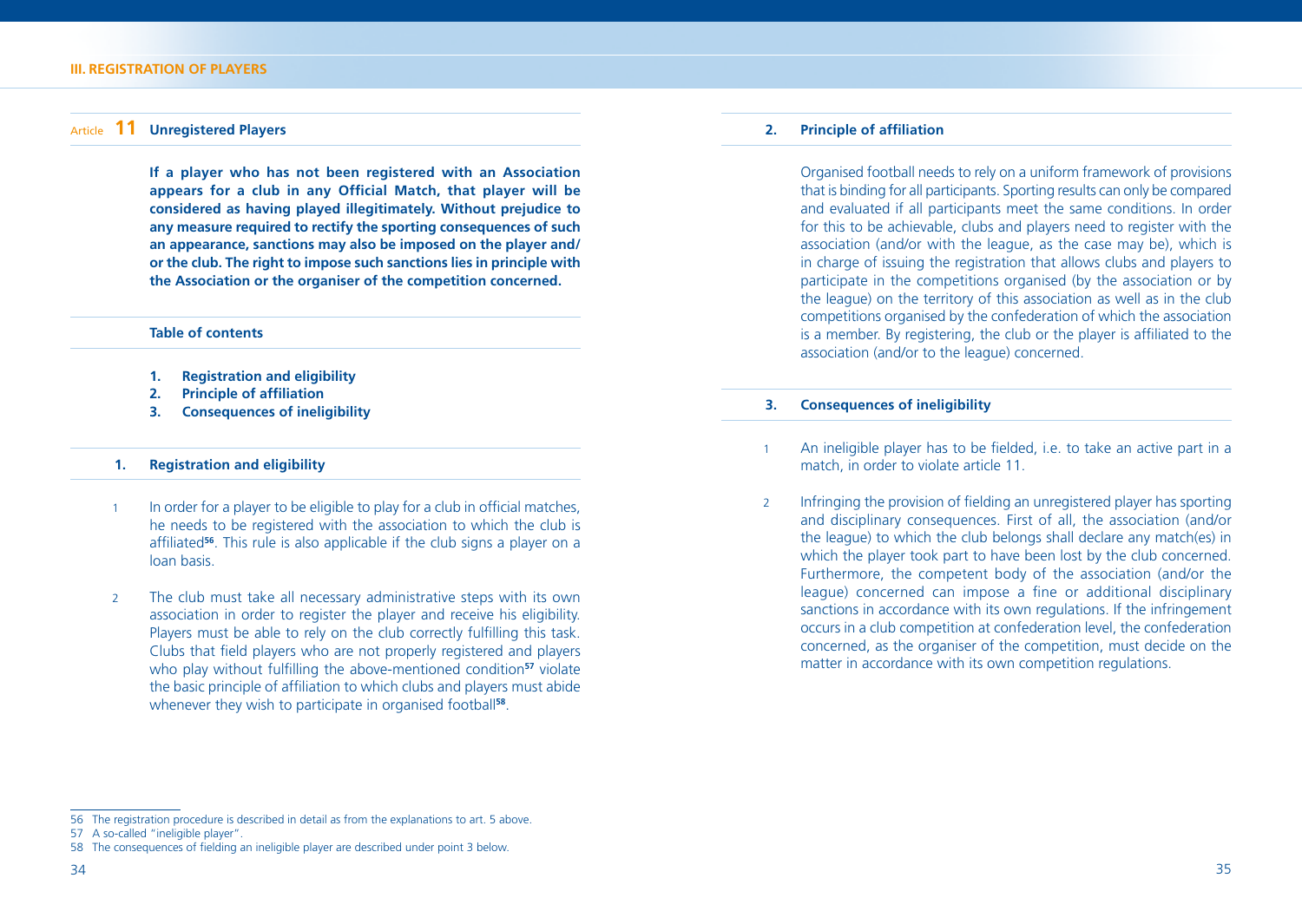#### **III. REGISTRATION OF PLAYERS IV. MAINTENANCE OF CONTRACTUAL STABILITY BETWEEN PROFESSIONALS AND CLUBS**

#### Article **12 Enforcement of Disciplinary Suspensions**

 **Any disciplinary suspension imposed on a player prior to a transfer must be enforced or applied by the New Association with which the player is registered. The Former Association is obliged to notify the New Association of any sanction in writing and upon issuing the ITC.**

#### **Table of contents**

#### **Enforcement of disciplinary suspensions**

- 1 A player who is under suspension for disciplinary reasons is entitled to be transferred internationally; he must, however, serve the sanction with the new club in the new association. The sanction may have been imposed by the former association, by the confederation of the former club or by FIFA.
- 2 The former association shall issue the ITC to the new association and at the same time, it shall inform the latter of sanctions imposed on the player that still have to be served.
- 3 It is the responsibility of the new association to inform the new club for which the player wants to register about the remainder of sanctions that still have to be served. During this period, the player will not be eligible to play for the new club**<sup>59</sup>**.

#### **Introduction to articles 13-17**

 The following overview will outline the different possibilities in relation to the termination of a contract and its consequences for clubs and players, which will then be subject to closer analysis in the following chapter.

- 1 The player terminates a contract for sporting just cause (art. 15)
	- no sporting sanctions applicable on the player
	- no sporting sanctions applicable on the club
	- compensation may be payable to the club
- 2 The player terminates a contract for just cause (art. 14)
	- no sporting sanctions applicable on the player
	- sporting sanctions possibly applicable on the club (during the protected period)
	- compensation may be payable to the player
- 3 The player terminates a contract without just cause during a protected period (art. 17)
	- sporting sanctions applicable on the player
	- compensation payable to the club
- 4 The player terminates a contract without just cause after the protected period (art. 17)
	- no sporting sanctions applicable on the player
	- compensation payable to the club
- 5 The club terminates a contract with just cause (art. 14)
	- no sporting sanctions applicable on the club
	- sporting sanctions applicable on the player (during the protected period)
	- compensation may be payable to the club

<sup>59</sup> The consequences of ineligibility are described in the explanation of art. 11 no. 3.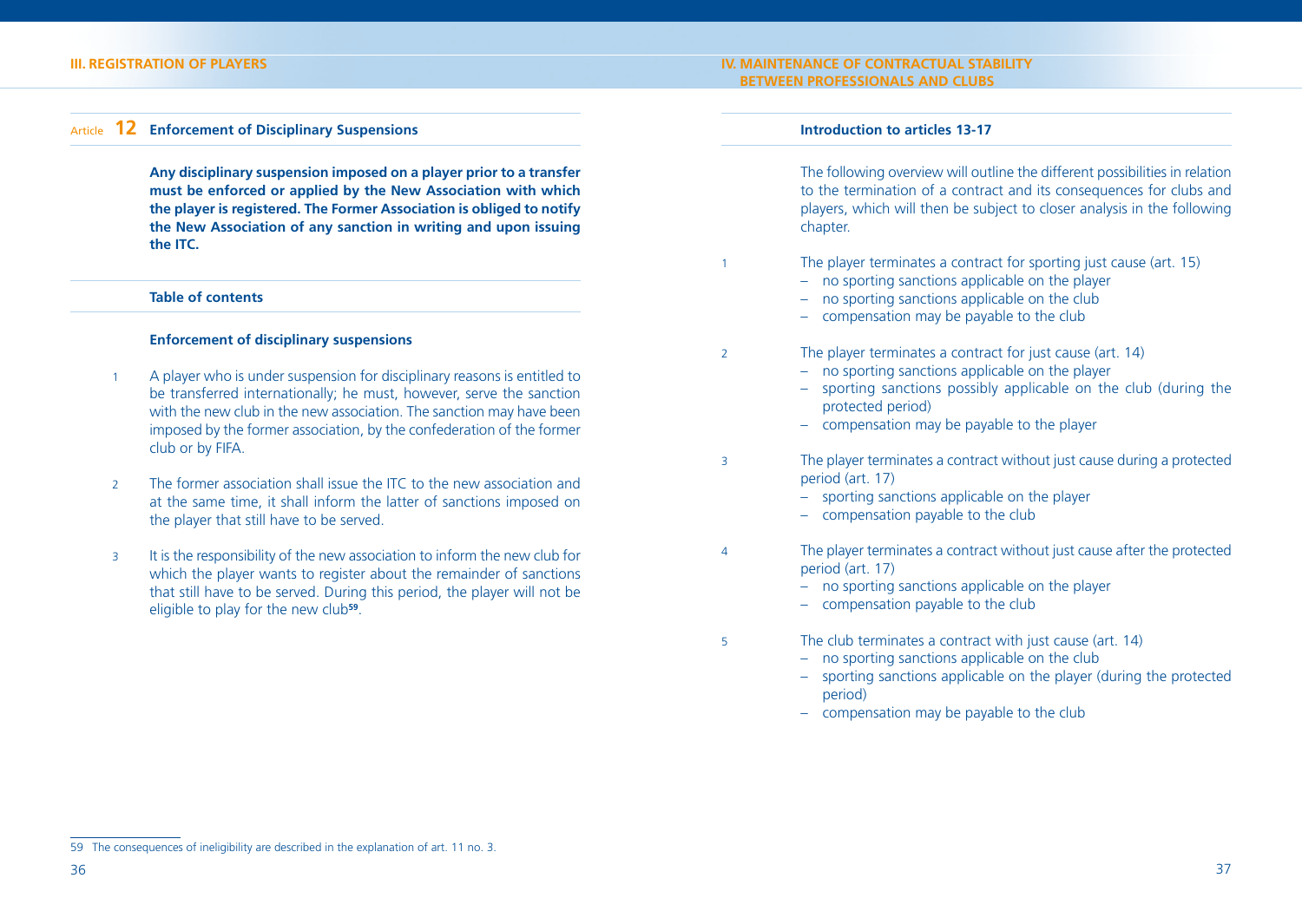#### **IV. MAINTENANCE OF CONTRACTUAL STABILITY BETWEEN PROFESSIONALS AND CLUBS**

- 6 The club terminates a contract without just cause during a protected period (art. 17)
	- sporting sanctions applicable on the club
	- compensation payable to the player
- 7 The club terminates a contract without just cause after the protected period (art. 17)
	- no sporting sanctions applicable on the club
	- compensation payable to the player

#### Article **13 Respect of Contract**

 **A contract between a Professional and a club may only be terminated on expiry of the term of the contract or by mutual agreement.**

#### **Table of contents**

#### **Respect of contract**

 The Regulations aim to ensure that in the event of a club and a player choosing to enter into a contractual relationship, this contract**<sup>60</sup>** will be honoured by both parties. A contract between a player and a club may therefore only be terminated on expiry of the contract or by mutual agreement. Unilateral termination of a contract without just cause, especially during the so-called protected period, is to be vehemently discouraged.

### Article **14 Terminating a Contract for Just Cause**

 **A contract may be terminated by either party without consequences of any kind (either payment of compensation or imposition of sporting sanctions) in the case of just cause.**

#### **Table of contents**

#### **Terminating a contract for just cause**

- The principle of respect of contract is, however, not an absolute one. In fact, both a player and a club may terminate a contract with just cause, i.e. for a valid reason.
- 2 The definition of just cause and whether just cause exists shall be established in accordance with the merits of each particular case. In fact, behaviour that is in violation of the terms of an employment contract still cannot justify the termination of a contract for just cause. However, should the violation persist for a long time or should many violations be cumulated over a certain period of time, then it is most probable that the breach of contract has reached such a level that the party suffering the breach is entitled to terminate the contract unilaterally. The following examples explain the application of this norm.
- 3 Example 1**<sup>61</sup>**: A player has not been paid his salary for over 3 months. Despite having informed the club of its default, the club does not settle the amount due. The player notifies the club that he will terminate the employment relationship with immediate effect. The fact that the player has not received his salary for such a long period of time entitles him to terminate the contract, particularly because persistent noncompliance with the financial terms of the contract could severely endanger the position and existence of the player concerned**<sup>62</sup>**.

<sup>61</sup> Example 1 and example 2 (cf. point 4 below) are based on simplified decisions of the DRC.

<sup>62</sup> Under normal circumstances, only a few weeks' delay in paying a salary would not justify the termination of an employment contract.

<sup>60</sup> A contract between a player and a club shall always be stipulated for a predetermined period of time (cf. art. 18 par. 2)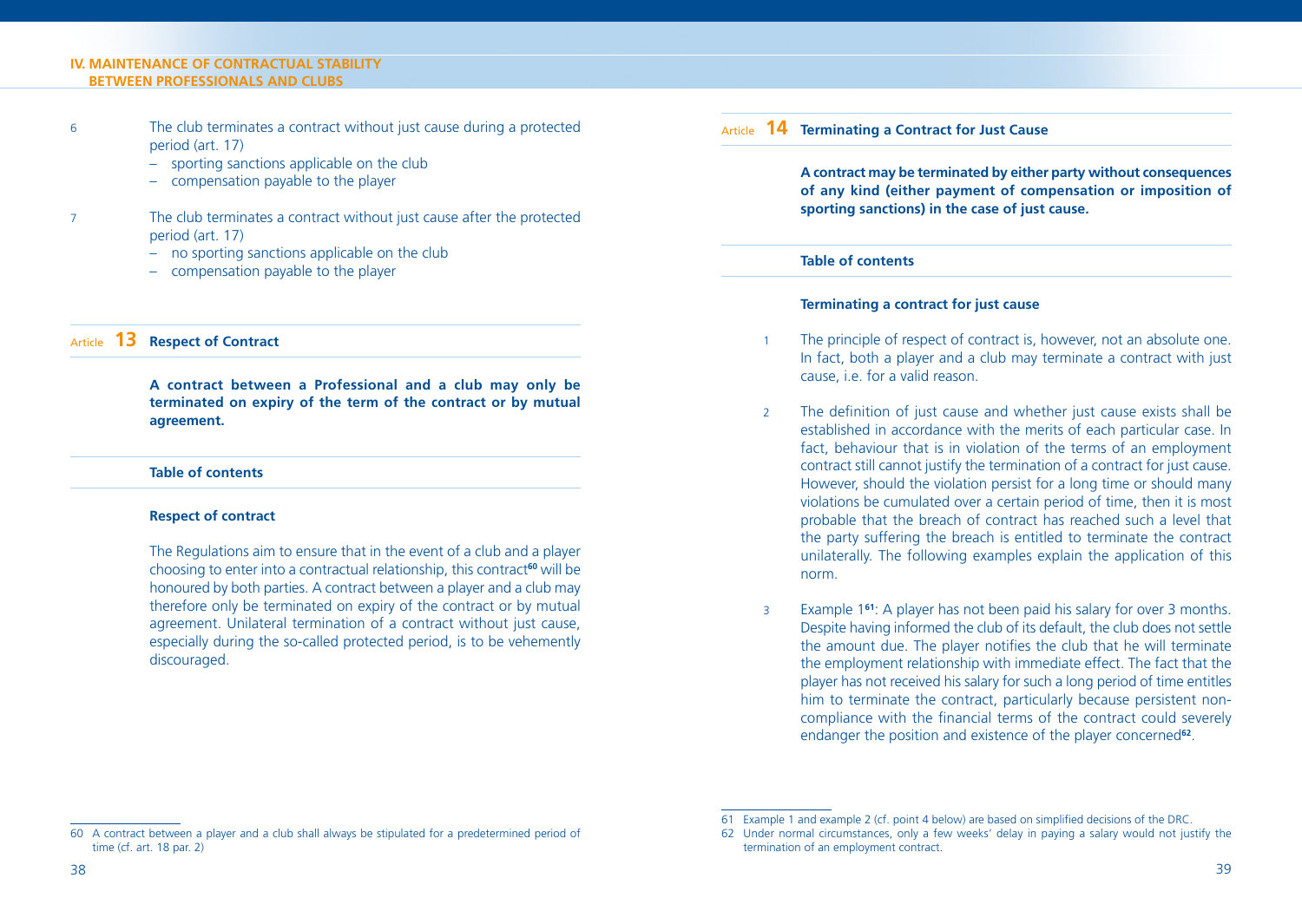- 4 Example 2: player A, employed by club X, has displayed an uncooperative attitude ever since his arrival at the club. He does not follow the directives given by the coach, he regularly argues with his team-mates and often fights with them. One day, after the coach informs him that he has not been called up for the next championship fixture, the player leaves the club and does not appear for training on the following days. After two weeks of unjustified absence from training, the club decides to terminate the player's contract. The player's uncooperative attitude towards the club and his team-mates would certainly justify sanctions being imposed on the player in accordance with the club's internal regulations. The sanctions should, however, (at least in the beginning) be a reprimand or a fine. The club would only be justified in terminating the contract with the player with just cause if the player's attitude continued, together with the player disappearing without a valid reason and without the express permission of the club.
- 5 In the event of just cause being established by the competent body, the party terminating the contract with a valid reason is not liable to pay compensation or to suffer the imposition of sporting sanctions.
- 6 On the other hand, the other party to the contract, who is responsible for and at the origin of the termination of the contract<sup>63</sup>, is liable to pay compensation for damages suffered as a consequence of the early termination of the contract and sporting sanctions may be imposed**<sup>64</sup>**.

#### Article **15 Terminating a Contract for Sporting Just Cause**

 **An established Professional who has, in the course of the Season,**  appeared in less than 10% of the Official Matches in which his club **has been involved may terminate his contract prematurely on the grounds of sporting just cause. Due consideration shall be given to the player's circumstances in the appraisal of such cases. The existence of sporting just cause shall be established on a case-bycase basis. In such a case, sporting sanctions shall not be imposed, though compensation may be payable. A Professional may only terminate his contract on this basis in the 15 days following**  the last Official Match of the Season of the club for which he is **registered.**

#### **Table of contents**

#### **Terminating a contract for sporting just cause**

The Regulations reflect the fact that an established player may have valid sporting reasons – so-called 'sporting just cause' – to prematurely terminate a long-term contract unilaterally if he has appeared in less than 10% of the official matches of his club during a season. Consequently, the two mandatory conditions for a player to be entitled to claim sporting just cause are, first of all, that the player is recognised as an established player and secondly, he has not played in 10% of the official matches of his club<sup>65</sup>

<sup>63</sup> With regard to the consequences of terminating a contract without just cause, reference is made to art. 17.

<sup>64</sup> Just cause for the termination of a contract by one party is usually the consequence of a violation of the contract by the other party. It is, however, possible that one party has just cause for the termination of the contract but that the other party is not responsible for the violation of the contract or for both parties to share the responsibility.

<sup>65</sup> Being entitled to claim sporting just cause in accordance with the above conditions does not automatically mean that sporting just cause has been established. Sporting just cause must always be established by the DRC.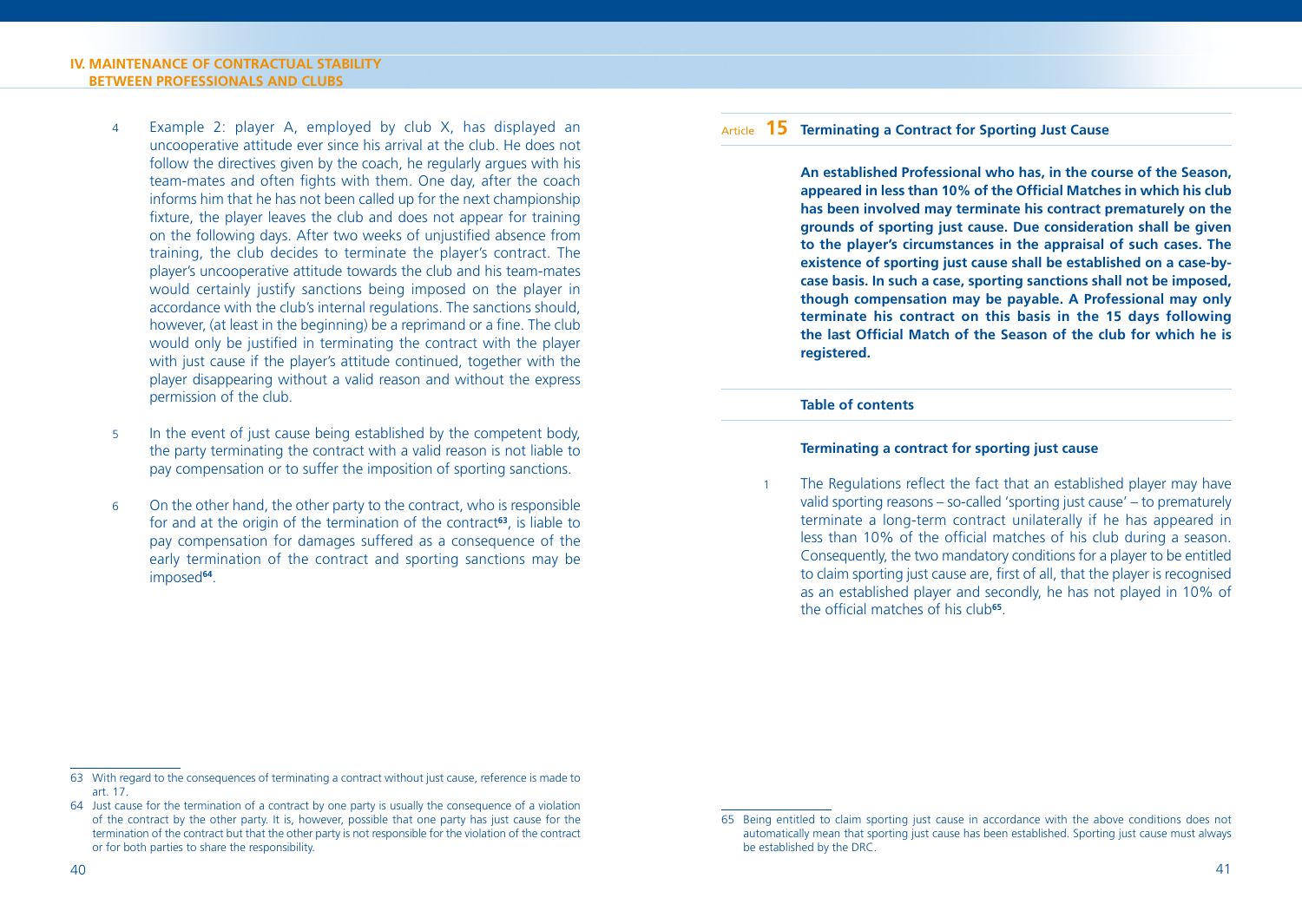- 2 But what is an established player? The Regulations do not define this term. Consequently, in order to understand what an established player is, it is essential to focus on the scope of this provision. The key element here is the fact that a player with a certain level of footballing skill does not have sufficient opportunities in a club and therefore wishes to leave in order to join a club where he has the opportunity to play on a regular basis. "Established" is therefore first of all a player who has terminated and completed his training period. Furthermore, his level of footballing skill is at least equal to or even superior to those of his team-mates who appear regularly. One possible reason for the player in question not playing (regularly) is because his position has already been taken by another player with similar characteristics.
- 3 A further condition imposed by the Regulations in order for a player to be able to claim sporting just cause is that he has appeared in less than 10% of the official matches of his club during a season. "Appearance" is to be understood as being fielded and thus actively taking part in a game**<sup>66</sup>**. The championship, as well as national and international cup matches, are to be taken into account in order to establish the percentage of games played**<sup>67</sup>**.
- 4 As noted above, it is not possible to compile an exhaustive list of characteristics to define an "established player". The deciding body<sup>68</sup> must therefore evaluate the player's specific circumstances in the appraisal of such cases and the existence of sporting just cause on a case-by-case basis**<sup>69</sup>**. In particular, the following situations may play a fundamental role in the evaluation: the player's position on the pitch**<sup>70</sup>**, any injuries or suspensions sustained by a player that have prevented him from playing over a certain period of time as well as any situation that may justify, from a sporting point of view, the fact that the player has not been fielded on a regular basis<sup>71</sup>.
- 5 Whenever it is established by the competent body that sporting just cause exists, no sporting sanctions are imposed on the player terminating the contract. However, compensation is payable to the club. The club may lose its entitlement to compensation if the player can prove that the club has completely neglected the player from a sporting point of view, as it was not interested in his services.
- 6 A player who claims sporting just cause may only terminate his contract on this basis in the 15 days following the last official match of the season of the club for which he is registered. Failure to respect this provision will lead to the imposition of disciplinary sanctions**<sup>72</sup>**. It must, however, also be considered that such a late termination will have financial consequences for the player, who must compensate the club for damages incurred as a result of the contract being terminated incorrectly.

<sup>66</sup> In this respect, it is not the number of appearances in games but the minutes effectively played therein that is relevant.

<sup>67</sup> For the definition of official matches, reference is made to point 5 of "Definitions".

<sup>68</sup> The DRC as the first-instance body and the Court of Arbitration for Sport (hereinafter "CAS") as the body of appeal. So far, there is no jurisprudence related to sporting just cause.

<sup>69</sup> The existence of sporting just cause must always be established by the competent deciding body. If the deciding body establishes that sporting just cause does not exist, this means that the employment relationship has been terminated without just cause and consequently art. 17 of the Regulations applies.

<sup>70</sup> e.g. a reserve goalkeeper may play in only a few games per year.

<sup>71</sup> It seems to be very difficult for a young, talented player to claim sporting just cause as long as he is still in training and an older and more experienced player is fielded instead.

<sup>72</sup> The stage after the expiry of the 15-day deadline when the player is asking for sporting just cause to be established is relevant in order to decide on the disciplinary sanction to be imposed on the player. Obviously, the closer it is to the end of the main registration period, the harder the sanction may be, since the club is penalised in a stronger manner considering that it will be more difficult for it to find a replacement for the player who is leaving.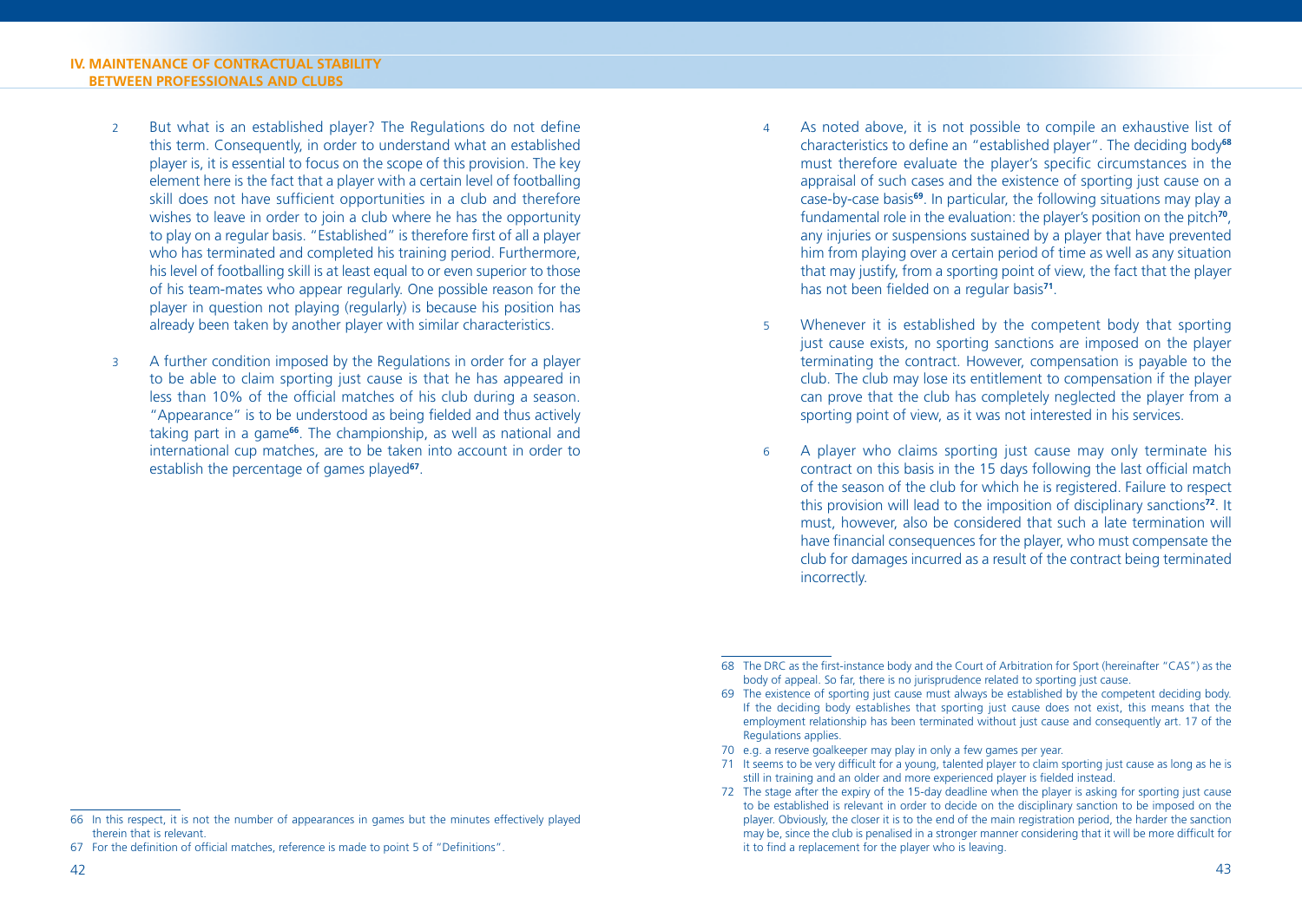#### **IV. MAINTENANCE OF CONTRACTUAL STABILITY BETWEEN PROFESSIONALS AND CLUBS**

#### Article **16 Restriction on Terminating a Contract During the Season**

 **A contract cannot be unilaterally terminated during the course of a Season.**

#### **Table of contents**

#### **Restriction on terminating a contract during the season**

- 1 The Regulations provide for two situations in which an employment contract between a player and a club can prematurely and unilaterally be terminated before its end:
	- a) By either party (even without just cause) after the expiry of the so-called protected period (cf. Definitions and art. 17);
	- b) By the player for sporting just cause (cf. art. 15).
- 2 Termination in the aforementioned situations is only allowed at the end of the season, particularly since the club must trust that it will be in a position to rely on the services of all its players during the course of the season, unless the parties have agreed at mid-season to mutually terminate their working relationship. Should this expectation not be met, the club would suffer sporting instability that would severely harm the club itself and have an impact on the other players as well. At the same time, it would not be particularly easy for the player to find a club wishing to employ him during the course of the season as squads are basically already formed.
- 3 Art. 14 of the Regulations (termination of a contract for just cause) is a *lex specialis* to the principle of art. 16. It represents the only situation in which either party is entitled to unilaterally terminate the contract at any time, i.e. also during the course of a season.

#### Article **17 Consequences of Terminating a Contract Without Just Cause**

 **The following provisions apply if a contract is terminated without just cause:**

- **1. In all cases, the party in breach shall pay compensation. Subject to the provisions of Art. 20 and annex 4 in relation to Training Compensation, and unless otherwise provided for in the contract, compensation for breach shall be calculated with due consideration**  for the law of the country concerned, the specificity of sport, and **any other objective criteria. These criteria shall include, in particular,**  the remuneration and other benefits due to the player under the **existing contract and/or the new contract, the time remaining on**  the existing contract up to a maximum of five years, the fees and **expenses paid or incurred by the Former Club (amortised over the term of the contract) and whether the contractual breach falls within a Protected Period.**
- **2. Entitlement to compensation cannot be assigned to a third party. If a Professional is required to pay compensation, the Professional and his New Club shall be jointly and severally liable for its payment. The amount may be stipulated in the contract or agreed between the parties.**
- **3. In addition to the obligation to pay compensation, sporting sanctions shall also be imposed on any player found to be in breach of contract during the Protected Period. This sanction shall**  be a restriction of four months on his eligibility to play in Official **Matches. In the case of aggravating circumstances, the restriction shall last six months. In all cases, these sporting sanctions shall take effect from the start of the following Season of the New Club. Unilateral breach without just cause or sporting just cause after the Protected Period will not result in sporting sanctions. Disciplinary measures may, however, be imposed outside of the Protected Period for failure to give due notice of termination (i.e.**  within fifteen days following the last match of the Season). The **Protected Period starts again when, while renewing the contract, the duration of the previous contract is extended.**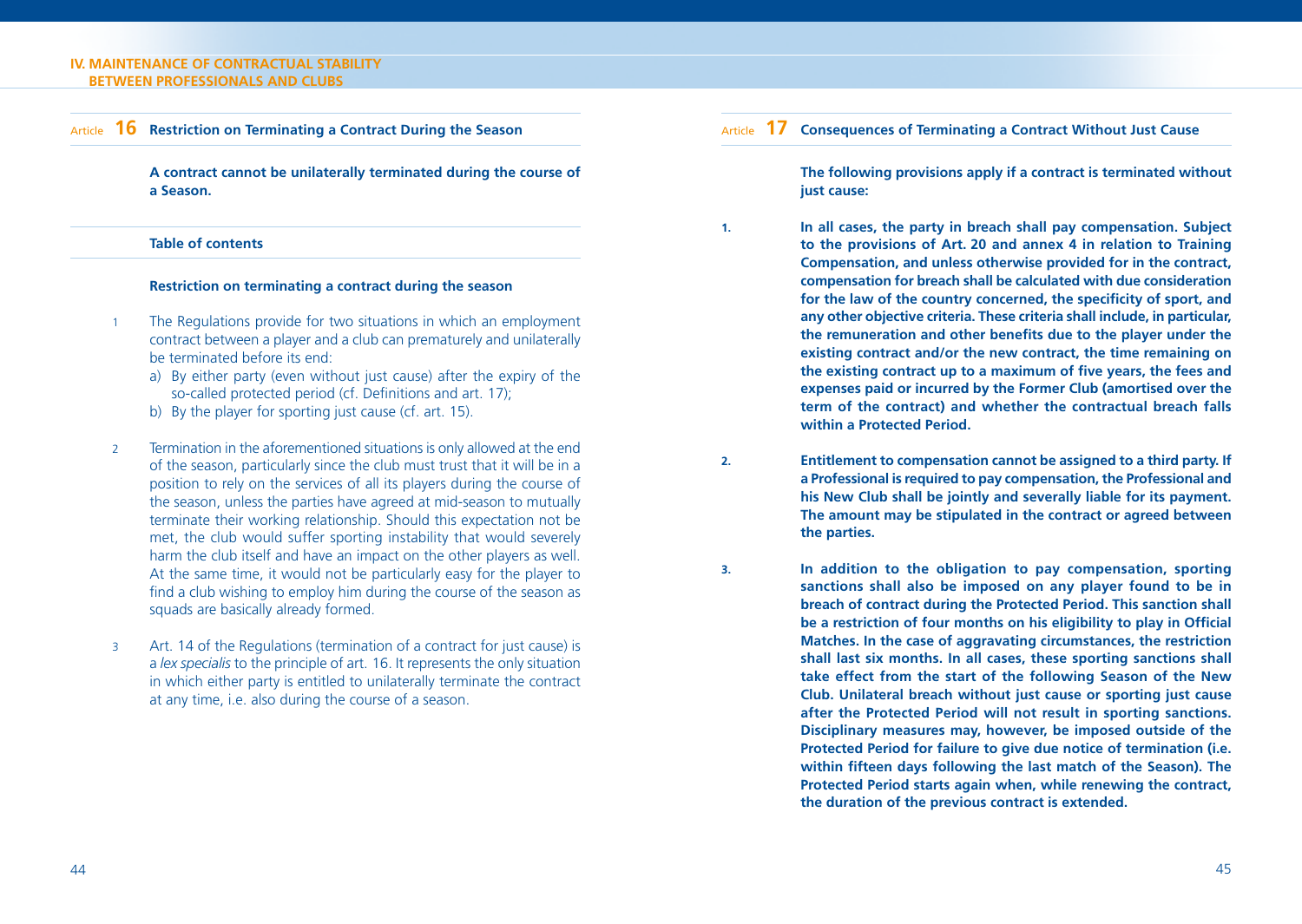- **4. In addition to the obligation to pay compensation, sporting sanctions shall be imposed on any club found to be in breach of contract or found to be inducing a breach of contract during the Protected Period. It shall be presumed, unless established to the contrary, that any club signing a Professional who has terminated his contract without just cause has induced that Professional to commit a breach. The club shall be banned from registering any new players, either nationally or internationally, for two Registration Periods.**
- **5. Any person subject to the FIFA Statutes and FIFA regulations**  (club officials, players' agents, players etc.) who acts in a manner **designed to induce a breach of contract between a Professional and a club in order to facilitate the transfer of the player shall be sanctioned.**

#### **Table of contents**

**The consequences of terminating a contract without just cause are in principle the following:**

- **1. Compensation**
- **2. Sporting sanctions**

#### **1. Compensation**

- 1 Contractual breaches, whether inside or outside the protected period, give rise to compensation. The compensation amount is calculated in accordance with objective criteria. The Regulations provide for some criteria that can be taken into account to establish compensation:
	- a) the remuneration and other benefits due to the player under the existing contract and/or the new contract,
	- b) the time remaining on the existing contract up to a maximum of five years,
	- c) the fees and expenses paid or incurred by the former club (amortised over the term of the contract),
	- d) whether the contractual breach occurred within the protected period.
- 2 Claims for compensation can be brought before the DRC**<sup>73</sup>**, which, as well as the above objective criteria, takes into account all relevant arrangements, laws and/or collective bargaining agreements that exist at national level<sup>74</sup>, as well as the specificity of sport, when establishing the compensation amount due**<sup>75</sup>**.
- 3 The parties may, however, stipulate in the contract the amount that the player shall pay to the club as compensation in order to unilaterally terminate the contract (a so-called buyout clause). The advantage of this clause is that the parties mutually agree on the amount at the very beginning and fix this in the contract. By paying this amount to the club, the player is entitled to unilaterally terminate the employment contract. With this buyout clause, the parties agree to give the player the opportunity to cancel the contract at any moment and without a valid reason, i.e. also during the protected period, and as such, no sporting sanctions may be imposed on the player as a result of the premature termination**<sup>76</sup>**.
- 4 Whenever a player has to pay compensation to his former club, the new club, i.e. the first club for which the player registers after the contractual breach, shall be jointly and severally liable for its payment**<sup>77</sup>**.

#### 73 cf. art. 24 in connection with art. 22.

75 CAS 2004/A/587: with respect to the calculation of compensation for a breach of contract committed by a club, the panel applied Swiss law as the law of the country where the association taking the decision was domiciled (art. R58 of the Code of Sports-related Arbitration), since the parties involved had agreed to submit the dispute to the FIFA Regulations and to the Code of Sports-related Arbitration. The panel applied, in particular, art. 337c par. 1 of the Swiss Code of Obligations (CO). Accordingly, the compensation due to the player corresponded to the salary for the remaining duration of the contract, taking into account the player's obligation to mitigate the damages. The damages caused by the breach of contract consisted of the loss of all benefits, provided they were stipulated in the employment contract. Furthermore, there was also the possibility of awarding additional compensation. This additional compensation may, however, not surpass the amount of six monthly salaries (cf. art. 337c par. 3 CO).

 CAS 2005/A/902 & CAS 2005/A/903: with respect to the calculation of compensation for a breach of contract committed by a player, the panel applied art. 337d CO, according to which the player has to reimburse the club for damages suffered through the early termination of the contract. In order to quantify these damages, art. 99 par. 3 CO makes direct reference to art. 42ff. CO.

- 76 The sports legislation of certain countries (e.g. Spain, Real Decreto 1006) provides for a buyout clause to be included as compulsory in contracts. Other countries cannot include such a clause in their contracts as it is not compatible with mandatory labour law.
- 77 The new club will be responsible, together with the player, for paying compensation to the former club, regardless of any involvement or inducement to breach the contract.

<sup>74</sup> The laws of the country where the club is domiciled are relevant.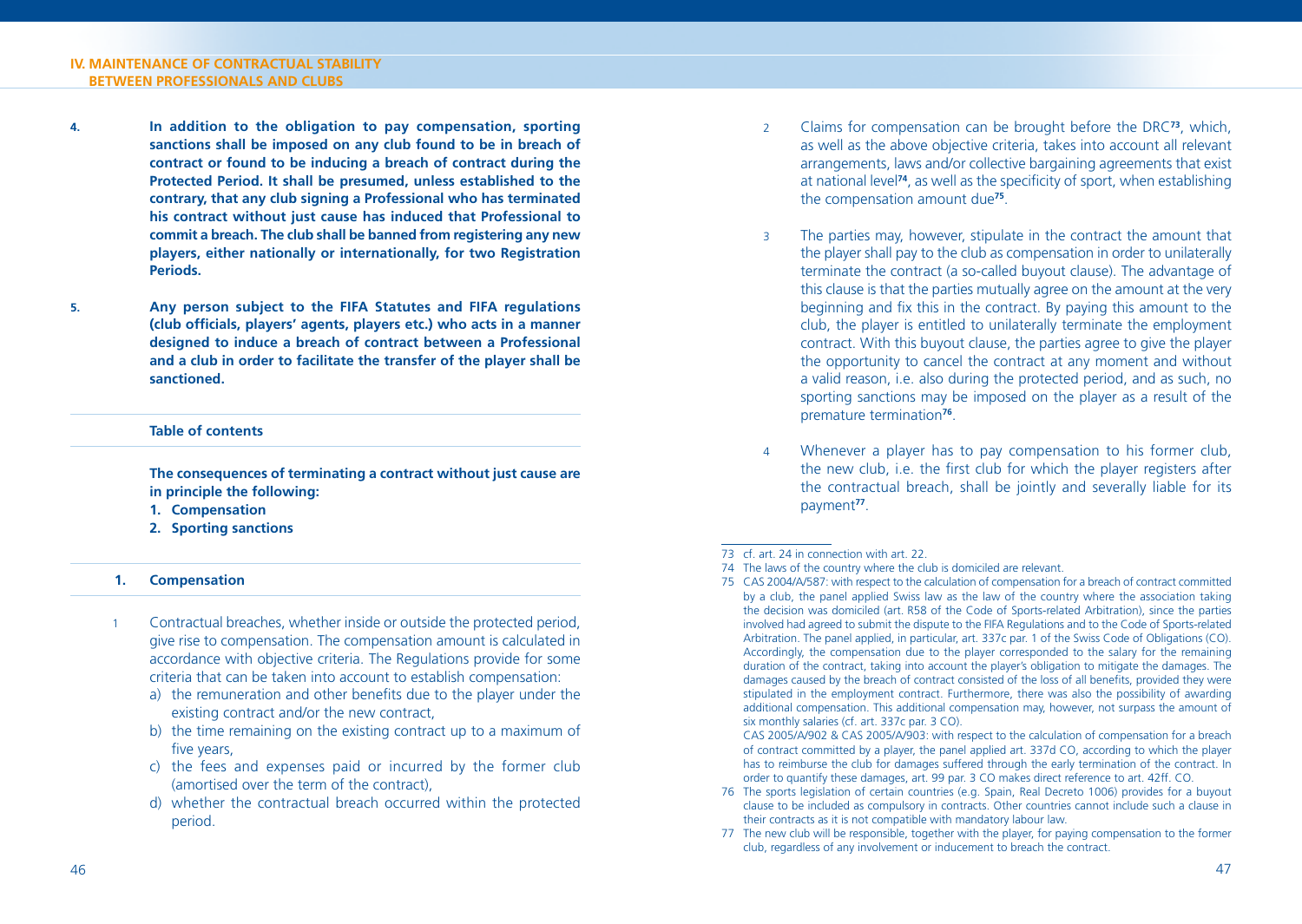#### **IV. MAINTENANCE OF CONTRACTUAL STABILITY BETWEEN PROFESSIONALS AND CLUBS**

- 5 The entitlement to compensation for contractual breach is exclusively in favour of the party that has suffered the breach and cannot be assigned to a third party.
- 6 The provisions on training compensation**<sup>78</sup>** need particular attention in the following situations, provided that the player is younger than 23:
	- a) If the former club of the player terminates the contract without just cause (within or outside the protected period), no training compensation is payable**<sup>79</sup>**.
	- b) If the player terminates the contract without just cause (within or outside the protected period), the new club will have to pay training compensation to the former club in addition to being jointly and severally liable for compensation for contractual breach.

#### **2. Sporting sanctions**

1 Before analysing the section dedicated to sporting sanctions, it is essential to focus on the so-called protected period of an employment contract**<sup>80</sup>**. Unilateral termination of an employment contract without just cause is always inadmissible. In the case of a contract signed up to the player's  $28<sup>th</sup>$  birthday, termination during the first three years requires the imposition of sporting sanctions as well as financial compensation. The same principle applies to contracts signed after the 28<sup>th</sup> birthday of the player, but only during the first two years<sup>81</sup>.

- 2 A player who breaches his contract during the protected period risks a restriction on his eligibility to play for his new club in the club's new season**<sup>82</sup>**. This suspension is for four months, but if there are aggravating circumstances, the suspension can be for a maximum of six months**<sup>83</sup>**.
- 3 A club that breaches a contract with a player during the protected period risks being prohibited from registering new players, either domestically or internationally, for two registration periods following the contractual breach**<sup>84</sup>**.
- 4 Inducement to breach a contract is also liable to sanctions during the protected period. A club that induces a player to breach his contract risks being prohibited from registering new players, either domestically or internationally, for two registration periods following the contractual breach. Furthermore, sanctions may also be imposed on any person falling under the jurisdiction of the FIFA Statutes and regulations**<sup>85</sup>** who is involved in a breach of contract.

- 84 The ban on registering any new players is a strong sanction for the club, since it has a direct impact on the competitiveness of the club in national and international club competitions.
- 85 Such as players' agents or club officials. After involvement has been established, the FIFA Disciplinary Committee may impose appropriate sanctions against those held responsible in accordance with the catalogue of disciplinary sanctions provided for in the Disciplinary Code. However, with regard to a player's agent inducing a player to breach his contract, the Players' Agents Regulations provide for special provisions related to the competent body to impose sanctions, i.e. the Players' Status Committee (cf. art. 21 of the relevant regulations), as well as to the possible sanctions (cf. art. 14c in connection with art. 15 of the Players' Agents Regulations).

<sup>78</sup> cf. art. 20 and annex 4

<sup>79</sup> cf. annex 4 art. 2

<sup>80</sup> cf. point 7 of "Definitions".

<sup>81</sup> The decisions are taken by the DRC in accordance with art. 24.

<sup>82</sup> The period of restriction on the eligibility of the player starts as from the first match of the championship of the new club. The aim of this provision is to ensure that the sporting sanction is effective for the player and the new club (since a sanction imposed during the period between two seasons would have no sanctioning or deterrent effect). If, however, at the moment when the breach of the contract occurs, the player is prima facie responsible for the breach without just cause, registration for the new club will only be granted after the decision on the substance of the matter. During this period, the player remains registered with the former club. The sporting sanction imposed by the deciding body will thus have effect as from the registration with the new club.

<sup>83</sup> A player who breaches an employment contract by wrongly and prematurely withdrawing from it may be liable to damages or sporting sanctions but not to an injunction to remain in the employment contract (CAS 2004/A/678, order of provisional measures of 17 August 2004).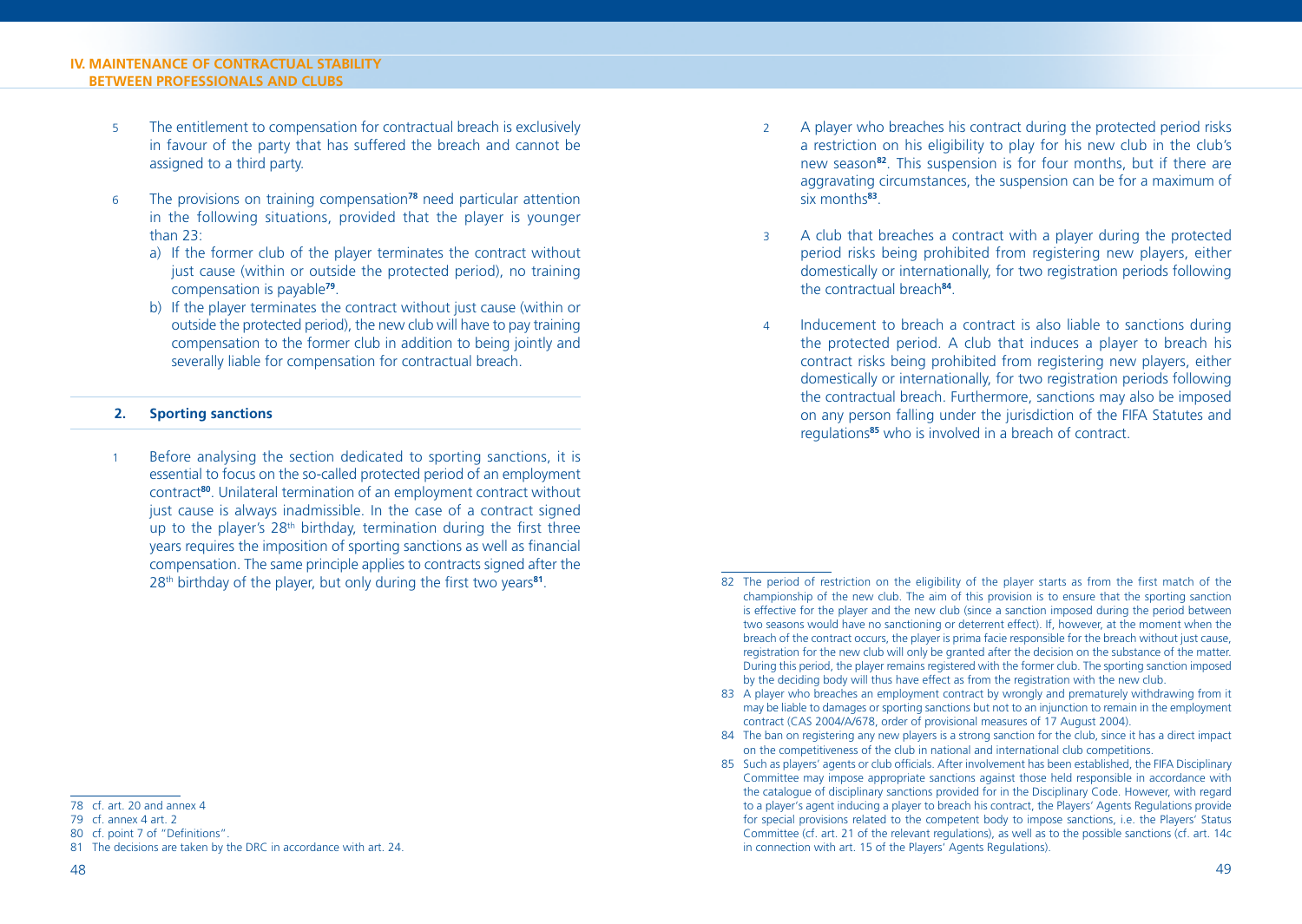#### **IV. MAINTENANCE OF CONTRACTUAL STABILITY BETWEEN PROFESSIONALS AND CLUBS**

- 5 Contractual breaches occurring after the protected period no longer provoke the sanctions described above on a player or clubs. In any event, contractual breaches during the season are prohibited, and can therefore only take effect at the end of the season. Notice of termination has to be given within 15 days of the last match of the season. If this deadline is disregarded, disciplinary sanctions may be imposed even after the expiry of the protected period**<sup>86</sup>**.
- 6 The protected period starts again when, while renewing the contract, the previous contract is extended**<sup>87</sup>**.

#### Article **18 Special Provisions Relating to Contracts Between Professionals and Clubs**

- **1. If an agent is involved in the negotiation of a contract, he shall be named in that contract.**
- **2. The minimum length of a contract shall be from the date of its entry into force to the end of the Season, while the maximum length of**  a contract shall be five years. Contracts of any other length shall **only be permitted if consistent with national laws. Players under the age of 18 may not sign a professional contract for a term longer than three years. Any clause referring to a longer period shall not be recognised.**
- **3. A club intending to conclude a contract with a Professional must inform his current club in writing before entering into negotiations with that Professional. A Professional shall only be free to conclude a contract with another club if his contract with his present club has expired or will expire within six months. Any breach of this provision shall be subject to appropriate sanctions.**
- **4. The validity of a contract may not be made subject to a positive medical examination and/or the granting of a work permit.**
- **5. If a Professional enters into more than one contract covering the same period, the provisions set forth in Chapter IV shall apply.**

<sup>86</sup> The sanction to be imposed needs to be in direct relation to the moment when the termination of the employment contract was notified. The four-month restriction on eligibility is not applicable in such situations, as it would be excessive.

<sup>87</sup> When parties agree to extend the duration of an employment relationship, they do so to have longer contractual stability and it is usually linked to an improvement in the financial terms of the contract in favour of the player. The major amendments in the contract, replacing certain terms of the existing contract, have the same consequences as if the parties had signed a new agreement. Consequently, when a contract is extended, the protected period starts again.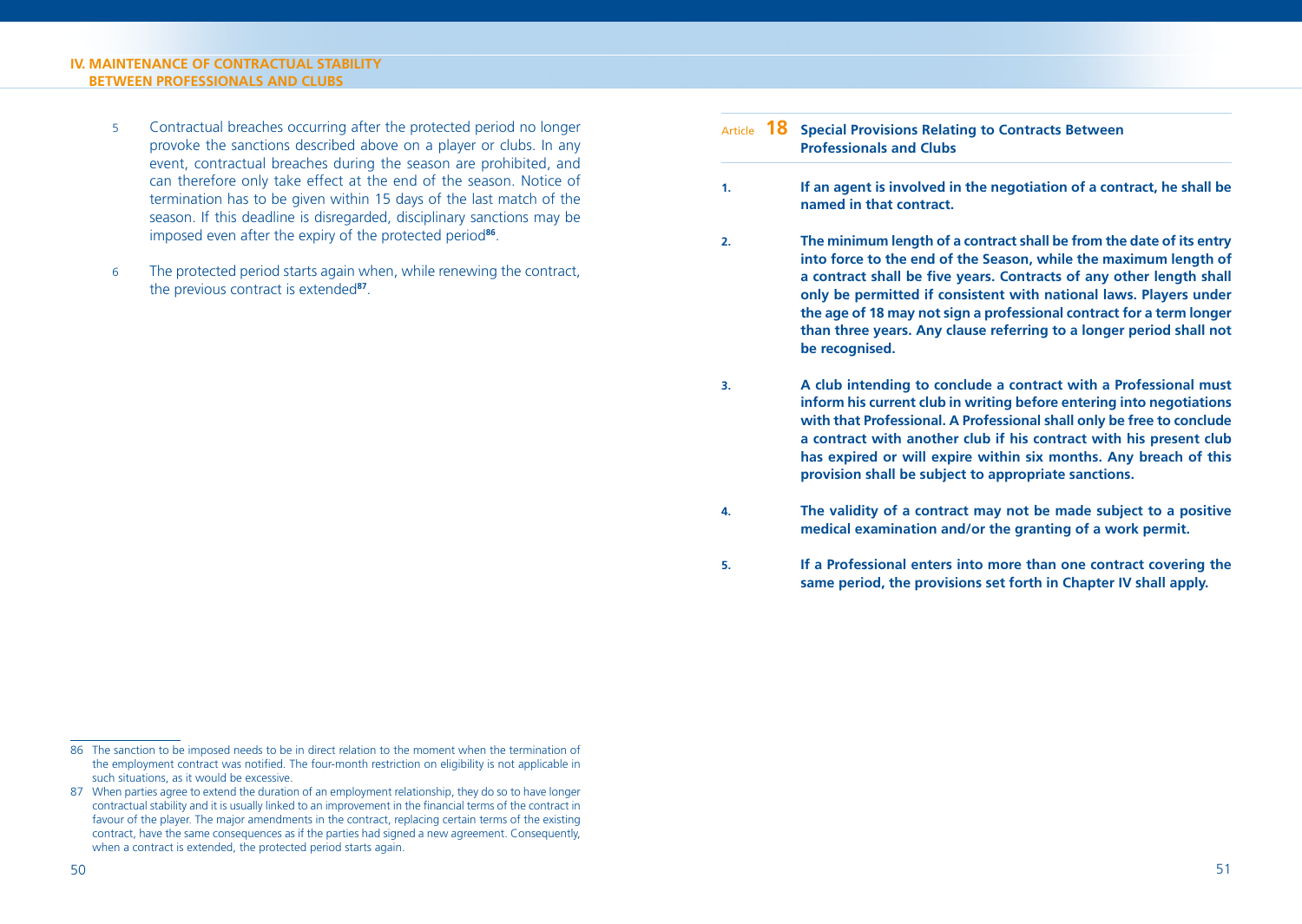#### **Table of contents**

- **1. Introduction**
- **2. Licensed players' agents**
- **3. Length of contracts**
- **4. Approaching a player**
- **5. Medical examinations and work permits**
- **6. Signing more contracts**

#### **1. Introduction**

 The special provisions in this article are also binding at national level and are meant to regulate the relationship between professionals and clubs in a uniform manner.

#### **2. Licensed players' agents**

 If the services of a licensed players' agent have been used to conclude a contract for the transfer of a player between two clubs and/or an employment contract between a player and a club, reference shall be made to this fact in the relevant contract(s). These contracts shall moreover clearly mention the name of any agent who has been given such a mandate**<sup>88</sup>**.

#### **3. Length of contracts**

- 1 Every player designated as a professional shall have a written contract with the club employing him**<sup>89</sup>**. The minimum length of this contract shall be from the date of its enforcement until the end of the season, while the maximum length shall be five years. The maximum duration of a contract has been set with due consideration for the balance of interests between clubs and players. On the one hand, it is in relation to the average timeframe needed by a club in order to build up a competitive squad, while on the other hand, it represents an adequate timeframe for a player to be bound to a club that does not impede the proper development of the career of the athlete. Contracts that exceed five years shall only be permitted if consistent with national laws. However, for the calculation of compensation due in the event of termination without just cause, art. 17 par. 1 states that the maximum period to take into account is five years. In other words, if the parties have agreed to sign a contract exceeding five years, in the event of a termination without just cause, only the period up to the fifth year would be relevant when establishing the compensation due.
- 2 In order to safeguard the interests of young players and not hinder their progress through an excessive tie to a club, players who have not reached their eighteenth birthday may not sign a contract for a term longer than three years. Any clauses signed for a longer period are not recognised by the football authorities**<sup>90</sup>**.

<sup>89</sup> cf. art. 2

<sup>88</sup> If the name of the agent does not appear on the contract, the burden of proof in the event of a dispute will rest with the party claiming that the agent participated in the negotiations.

<sup>90</sup> If a contract is signed for longer than three years, only the first three years of the contract are to be considered. After the end of the third year, the player is free to leave the club unless he explicitly or de facto accepts the extension.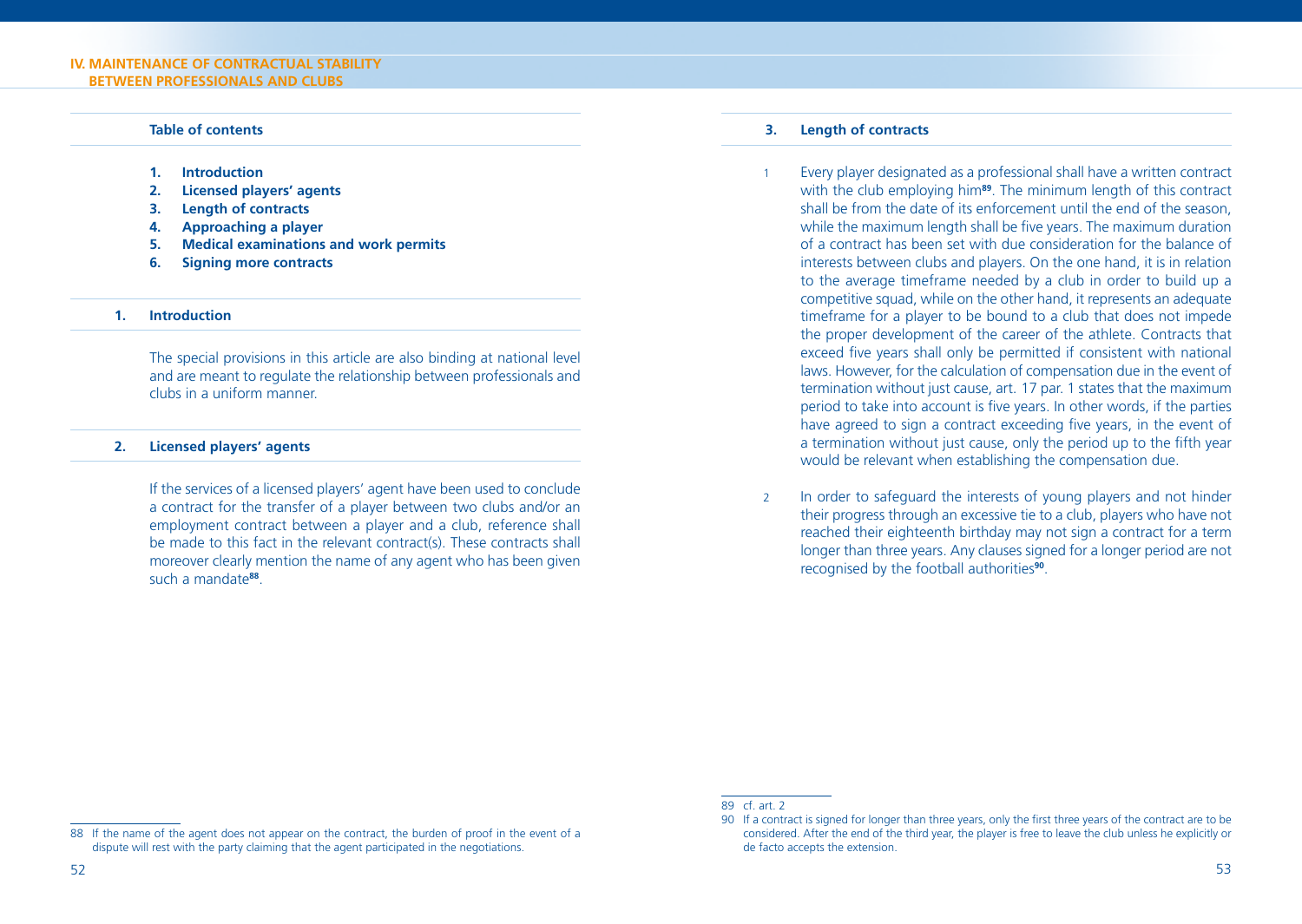#### **IV. MAINTENANCE OF CONTRACTUAL STABILITY BETWEEN PROFESSIONALS AND CLUBS**

#### **4. Approaching a player**

- 1 A club intending to conclude a contract with a player who is under contract with another club must inform this club in writing of its interest before entering into negotiations with the player**<sup>91</sup>**.
- 2 A player whose contract is due to expire cannot wait until after the expiry of his current contract in order to sign a new contract and thus secure his existence, as otherwise the possibility of finding new employment would be limited. The Regulations therefore allow a player to conclude a contract with another club if the contract with his current club has expired or will expire within the next six months. This six-month rule is a reasonable period of time for a player to enter into negotiation with and sign for a prospective club and for the current club not to suffer any instability as a result of the departure of the player caused by external factors. The player's new contract may not include anything that would interfere with the proper completion of the existing contract. It goes without saying that the attitude of the player shall not hinder the correct conclusion of the current contract.

#### **5. Medical examinations and work permits**

- 1 The validity of an employment contract between a player and a club shall not be made subject to the positive results of a medical examination or to the acquisition of a work permit from the local authorities. Any such conditions that are included in a contract are not recognised and the contract is still valid without this clause. In other words, this means that the new club's failure to respect the contract represents an unconditional breach of contract without just cause**<sup>92</sup>**.
- 2 The player's prospective club is therefore required to undertake all necessary research and to take all appropriate steps before concluding a contract. Once a contract has been signed, all parties involved can rely in good faith on it being respected and enforced.
- 3 Violations of this provision are linked to negligence by the new club that has not exercised the usual care expected from it in business life. In fact, both the medical examination and the request for a work permit have to be initiated by the new club. The player has to put himself at the club's full disposal and supply the prospective club with all necessary information and documents in order to facilitate these tasks. If the club does not use this diligence when signing a player, it cannot claim afterwards that the failure to fulfil a contract was based on (existing or presumed) injuries or the fact that the player has not received a work permit.

<sup>91</sup> The club with which the player is contracted needs to agree to the discussion between its player and the prospective new club. Without this agreement, the new club may be in a situation of inducing the player to breach his contract if it continues negotiations with the player.

<sup>92</sup> With regard to the consequences of terminating a contract without just cause, reference is made to the explanation of art. 17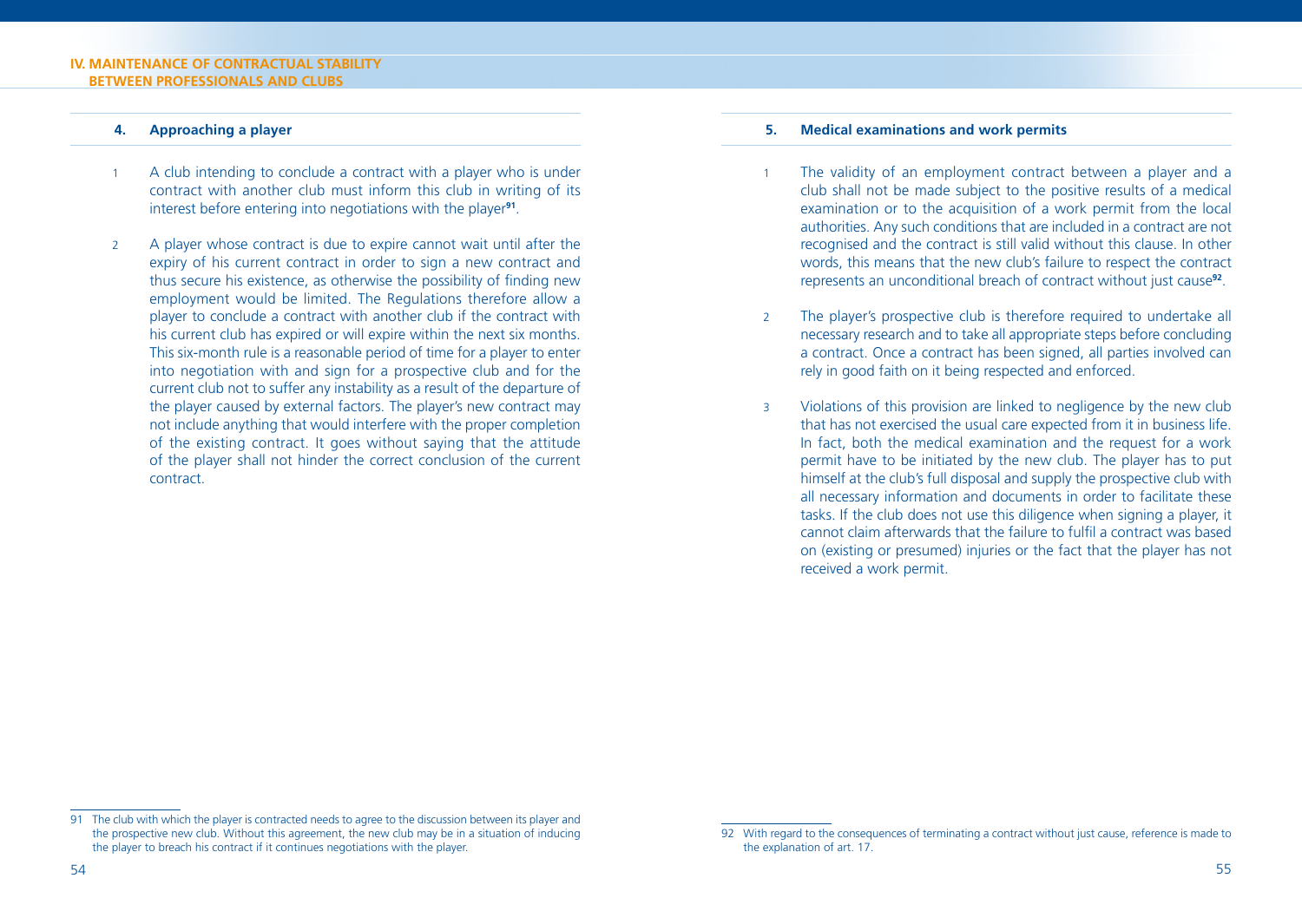#### **IV. MAINTENANCE OF CONTRACTUAL STABILITY BETWEEN PROFESSIONALS AND CLUBS**

#### **V. INTERNATIONAL TRANSFERS INVOLVING MINORS**

#### **6. Signing more contracts**

- 1 A player can only enter into one employment relationship at a time. A player who enters into more than one employment contract with different clubs for the same period of time contravenes the provisions of Chapter IV of the Regulations and must be sanctioned in accordance with art. 17**<sup>93</sup>**.
- 2 If he signs a second contract, the player effectively terminates the first one. Besides the circumstances surrounding the breach committed by the player, the role played by the second club for inducement to contractual breach must also be ascertained.
- 3 Exception: the only situation in which a player is entitled to enter into two employment contracts for the same period of time is whenever the player transfers on loan to a third club**<sup>94</sup>**.

#### Article **19 Protection of Minors**

- **1. International transfers of players are only permitted if the player is over the age of 18.**
- **2. The following three exceptions to this rule apply:**
	- **a) The player's parents move to the country in which the New Club is located for reasons not linked to football; or**
	- **b) The transfer takes place within the territory of the European Union (EU) or European Economic Area (EEA) and the player is**  aged between 16 and 18. In this case, the New Club must fulfil **the following minimum obligations:**
		- **i. It shall provide the player with an adequate football education and/or training in line with the highest national standards.**
		- **ii. It shall guarantee the player an academic and/or school and/or vocational education and/or training, in addition to his football education and/or training, which will allow the player to pursue a career other than football should he cease playing professional football.**
		- **iii. It shall make all necessary arrangements to ensure that the player is looked after in the best possible way (optimum living standards with a guest family or in club accommodation, appointment of a mentor at the club etc.).**
		- **iv. It shall, on registration of such a player, provide the relevant Association with proof that it is complying with the aforementioned obligations; or**
	- **c) The player lives no further than 50km from a national border, and the club for which the player wishes to be registered in the neighbouring Association is also within 50km of that border. The maximum distance between the player's domicile and the club's quarters shall be 100km. In such cases, the player must continue to live at home and the two Associations concerned must give their explicit consent.**

<sup>93</sup> With regard to the consequences of contractual breach, reference is made to the explanation of art. 17.

<sup>94</sup> cf. the explanation of art. 10 no. 4.2 for the effects of a loan on an employment contract.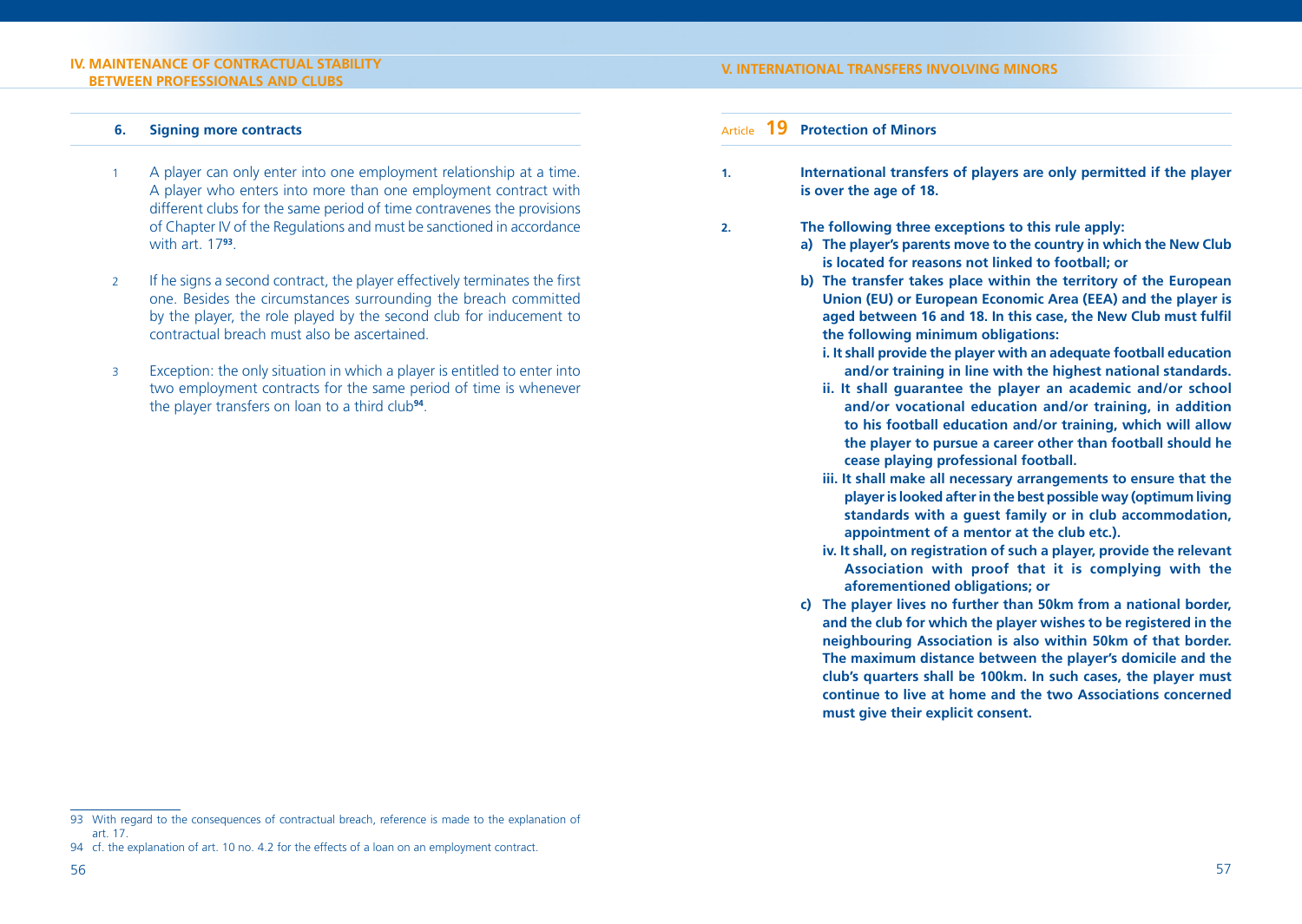#### **V. INTERNATIONAL TRANSFERS INVOLVING MINORS**

- **3. The conditions of this article shall also apply to any player who has never previously been registered for a club and is not a national of**  the country in which he wishes to be registered for the first time.
- **4. Each Association shall ensure the respect of this provision by its clubs.**
- **5. The Players' Status Committee shall be competent to decide on any dispute arising in relation to these matters and shall impose appropriate sanctions in case of violation of this provision.**

#### **Table of contents**

#### **Protection of minors**

- 1 The Regulations set strict conditions for the international transfer of minors, i.e. players under the age of 18, in order to provide a stable environment for the training and education of these players. The abuse to which minors have been exposed in the past must be prevented and all associations must help to make sure that this rule is effectively complied with.
- 2 The principle states that international transfers of minors are not permitted, unless one of the following three exceptions applies:

 Exception 1: the player's parents move to the country of the new club for reasons not linked to football. Associations are only entitled to register minors who have transferred with their parents if the family's move was not due to the transfer of the minor to a football club. The term "parents" has to be understood in a strict way. The fact that the player may live with a close relative in the country of the new club is not sufficient to justify the application of this exception.

 Exception 2: a player between the ages of 16 and 18 can move within the territory of the EU/EEA**<sup>95</sup>** from one member country to another country on his own, on the condition that his sporting, training and academic education is guaranteed by the new club. The nationality of the player is not relevant. The Regulations establish self-explanatory guidelines that have to be followed by the new club. Associations and leagues shall ensure the correct application of these provisions and make sure that the requirements set out in this article are observed whenever a club applies for the registration of a player who is under the age of 18.

 If a club does not comply with the aforementioned provisions, the association shall not register the player. Associations are also entrusted to carry out on-the-spot investigations to ensure that any club that has registered a player under 18 years of age continues to comply with the obligations set out in this article. If a club has failed to meet these obligations, it is liable to be sanctioned.

 Exception 3: this relates to so-called cross-border transfers. Due to the particular circumstances existing in certain areas**<sup>96</sup>**, there is a regular interchange between both sides of the border. Considering that this interchange also affects young footballers, this norm has had to be relaxed by allowing a player who lives close to the national border to register for a club in the neighbouring association. In such cases, the player must continue to live at home and the two associations concerned must give their explicit consent to the player's registration for the new club.

<sup>95</sup> In the agreement reached between the EU and FIFA/UEFA in March 2001, this provision was included so as not to contravene the free movement of employees within the EU/EEA. Moreover, players from a country that has a bilateral agreement with the EU on the free movement of workers (e.g. Switzerland) profit from the same conditions as EU players.

<sup>96</sup> e.g. the club on the other side of the border is closer than the closest club in the player's own country, or in very populated areas close to a border, the border has only a political but not a practical significance as the inhabitants of this area regularly use the infrastructure on both sides of the border.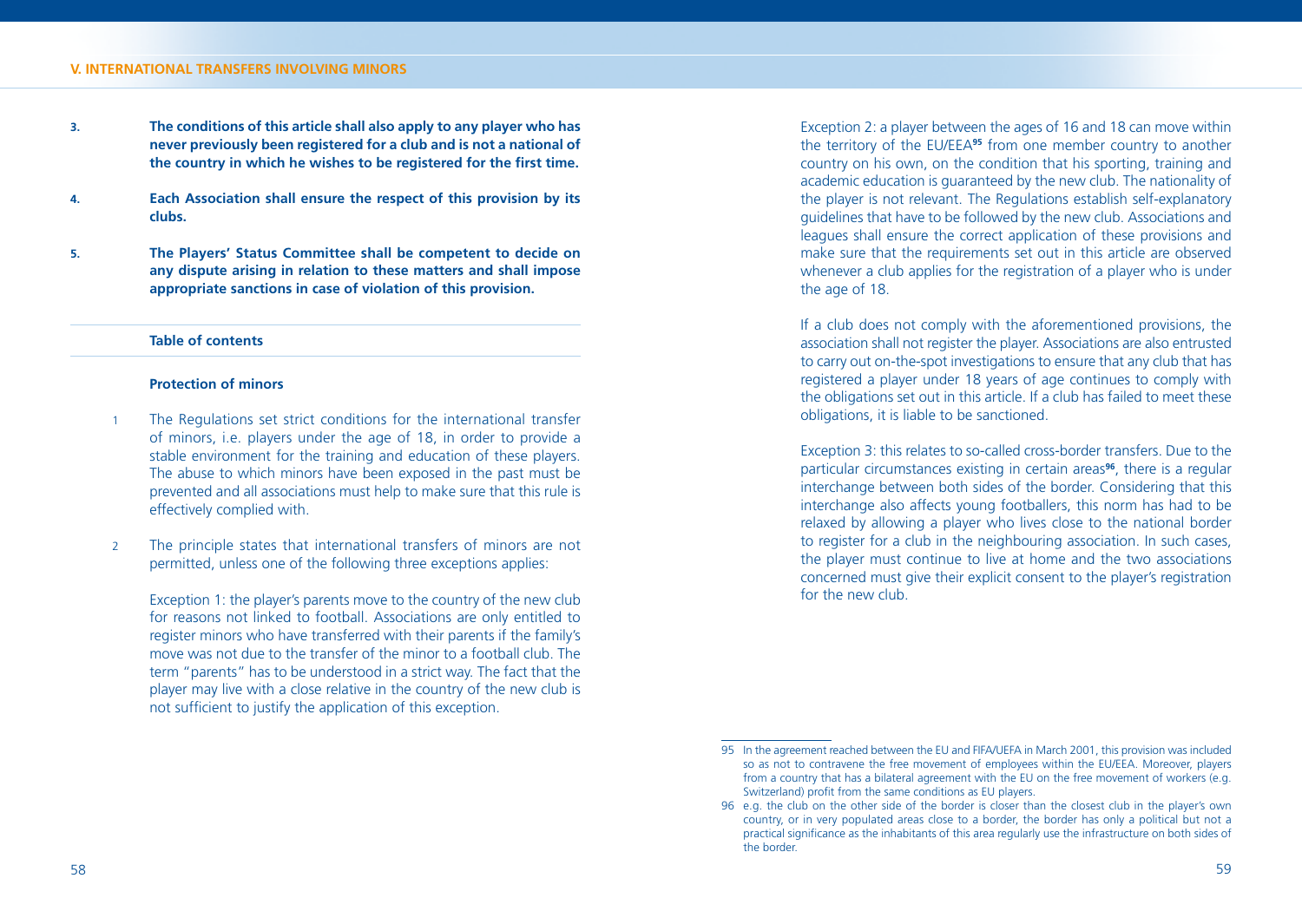#### **V. INTERNATIONAL TRANSFERS INVOLVING MINORS**

- 3 Players below the age of 18 who move to a country of which they are not nationals can only apply for their first registration if one of the above three exceptions applies, otherwise they need to wait until they reach the age of 18. Youngsters born in a foreign country or those who have lived there for a significant part of their life should be excluded from this rule and should be considered as nationals from a sporting point of view.
- 4 The Players' Status Committee decides on disputes related to the transfer of minors and imposes appropriate sanctions if the provisions of this article are violated.

#### **VI. TRAINING COMPENSATION AND SOLIDARITY MECHANISM**

#### Article **20 Training Compensation**

 **Training Compensation shall be paid to a player's training club(s): (1)**  when a player signs his first contract as a Professional, and (2) on each **transfer of a Professional until the end of the Season of his 23rd birthday. The obligation to pay Training Compensation arises whether the transfer takes place during or at the end of the player's contract. The provisions concerning Training Compensation are set out in annex 4 of these Regulations.**

#### **Table of contents**

#### **Training compensation**

 The Regulations create a detailed system for the payment of training compensation and solidarity mechanism. This system encourages the training of young players and creates stronger solidarity among clubs by awarding financial compensation to clubs that have invested in training young players. The details of this system will be analysed at a later stage while dealing with annexes 4 and 5 of the Regulations.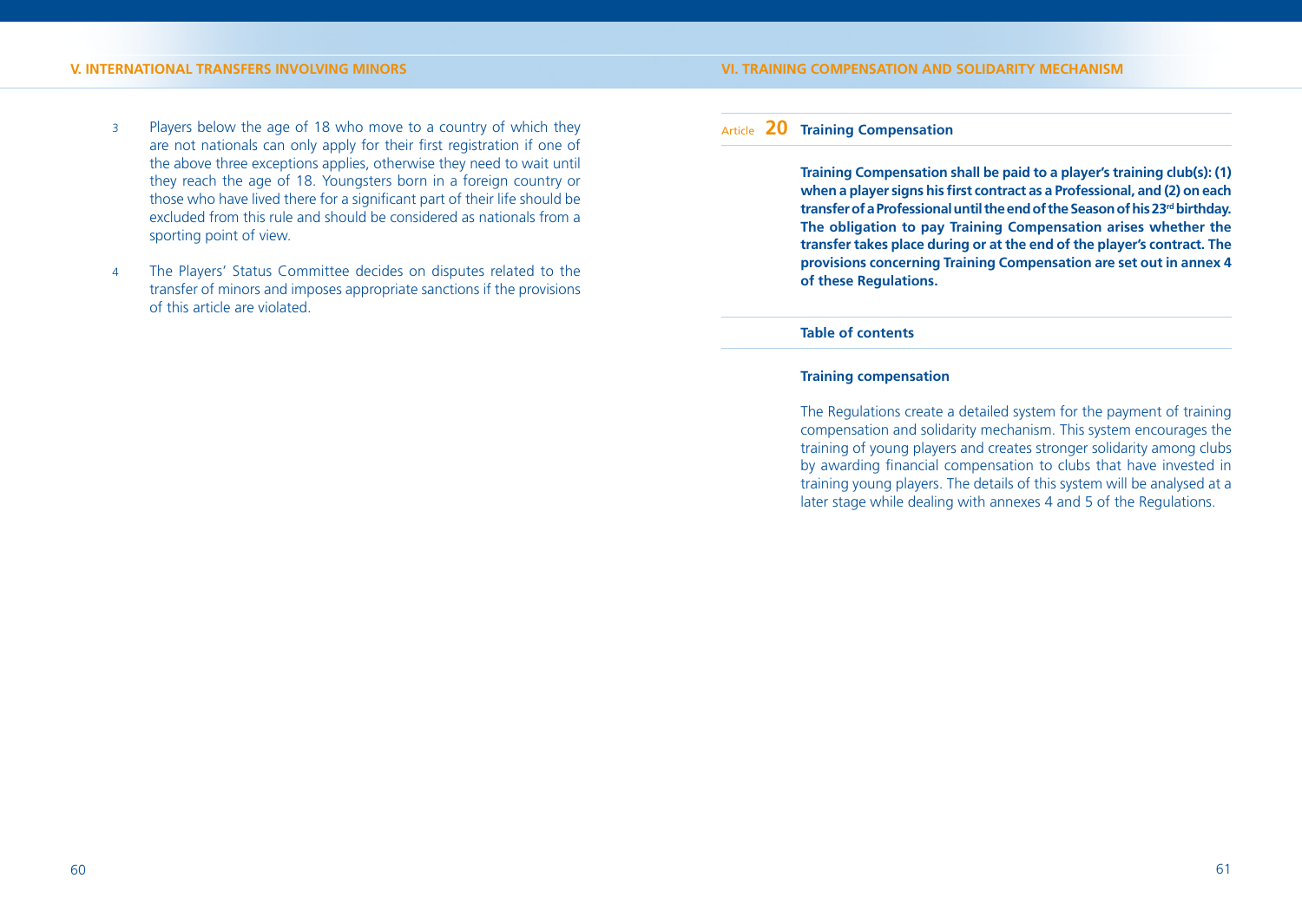#### **VI. TRAINING COMPENSATION AND SOLIDARITY MECHANISM**

#### **VII. JURISDICTION**

#### Article **21 Solidarity Mechanism**

 **If a Professional is transferred before the expiry of his contract, any club that has contributed to his education and training shall receive a proportion of the compensation paid to his previous club (solidarity contribution). The provisions concerning solidarity contributions are set out in annex 5 of these Regulations.**

#### **Table of contents**

#### **Solidarity mechanism**

 Similar to training compensation, the solidarity mechanism is meant to foster the training of young players by awarding a contribution that will be distributed to all clubs that have trained the player throughout his entire sporting activity. Details regarding the solidarity contribution will be analysed in annex 5 of the Regulations.

#### Article **22 FIFA Competence**

 **Without prejudice to the right of any player or club to seek redress before a civil court for employment-related disputes, FIFA is competent for:**

- **a) Disputes between clubs and players in relation to the maintenance of contractual stability (Art. 13 – 18) if there has been an ITC Request and if there is a claim from an interested party in relation to such ITC Request, in particular regarding its issuance, regarding sporting sanctions or regarding compensation for breach of contract;**
- **b) Employment-related disputes between a club and a player that have an international dimension, unless an independent arbitration tribunal guaranteeing fair proceedings and respecting the principle of equal representation of players and clubs has been established at national level within the framework of the Association and/or a collective bargaining agreement;**
- **c) Employment-related disputes between a club or an Association and a coach that have an international dimension, unless an independent arbitration tribunal guaranteeing fair proceedings exists at national level;**
- **d) Disputes related to Training Compensation (Art. 20) and Solidarity Mechanism (Art. 21) between clubs belonging to different Associations;**
- **e) Disputes between clubs belonging to different Associations that do not fall within the cases foreseen in a) and d).**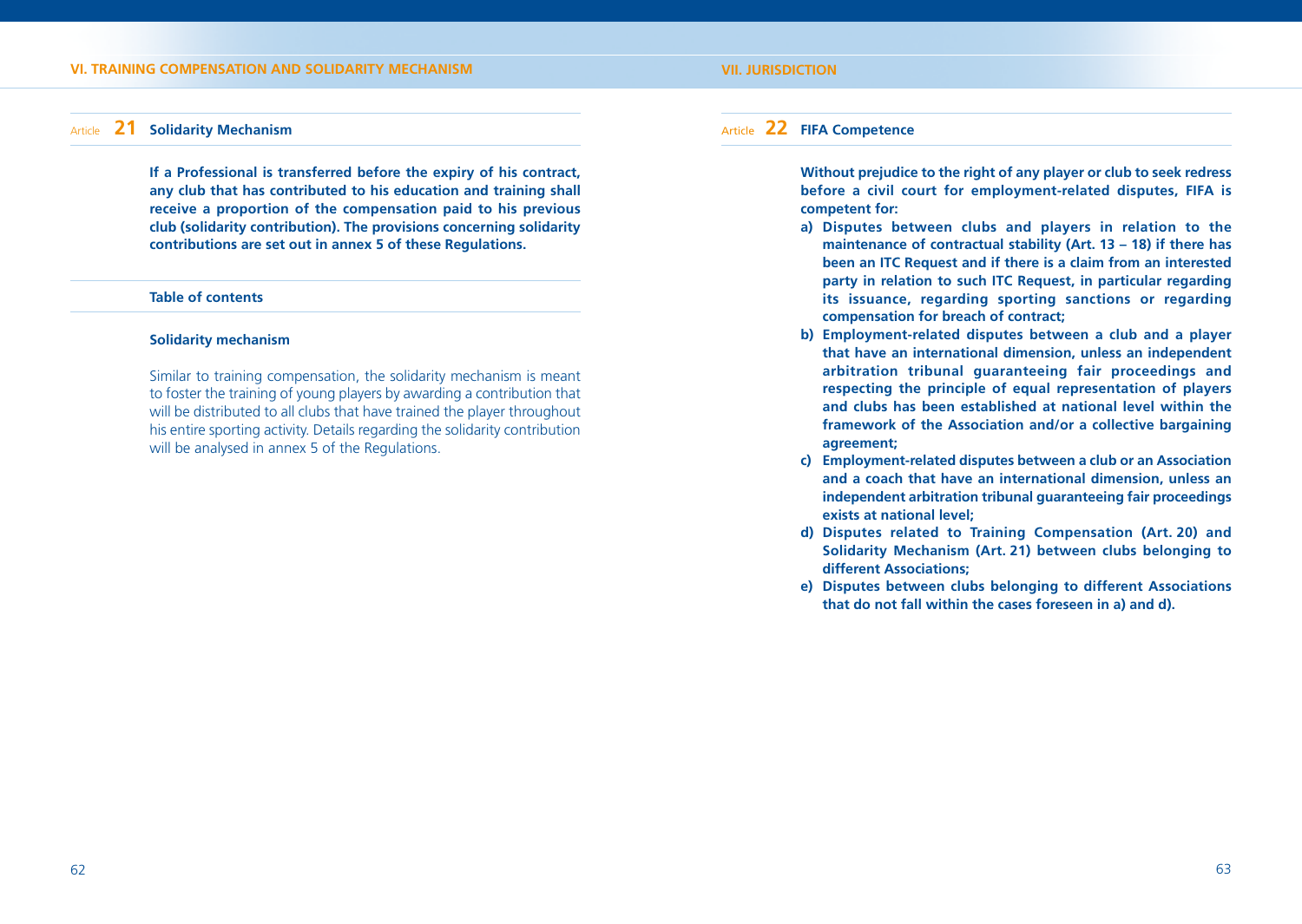#### **Table of contents**

#### **FIFA competence**

In accordance with article 61 par. 2 of the FIFA Statutes, recourse to ordinary courts of law is prohibited unless specifically provided for in the FIFA regulations. Since the legislation of many countries provides for the compulsory jurisdiction of ordinary courts for employment-related disputes, players and clubs are entitled to seek redress before a civil court**<sup>97</sup>** as an exception to the above-mentioned statutory principles. Parties can therefore decide to bring a labour dispute**<sup>98</sup>** in front of a competent ordinary court. The choice of judge is a fundamental right that cannot be denied. Some national legislation does not even allow labour disputes to be referred to a deciding body other than the civil courts before the dispute has arisen. Parties may, however, decide to divert from the choice of judge if there is no compulsory jurisdiction of ordinary courts and instead refer the matter to (national or international) sports arbitration. However, according to the principle of litispendency, a case pending in front of civil courts cannot be dealt with by sports arbitration.

- 2 Despite being entitled to lodge a claim in relation to an employment dispute with an ordinary court of law, parties prefer to refer their litigations to sports-deciding bodies for the following reasons. Sport in general and football in particular needs a fast decision-making system that takes into account the specificity of sport. The three main arguments are therefore (1) swift resolution of disputes, (2) the knowledge of the specialists passing the decisions who need to be familiar with the details of football and (3) the fact that FIFA can use its disciplinary power to enforce decisions passed by the Players' Status Committee and the DRC**<sup>99</sup>**.
- 3 Once the parties have decided to bring the matter to football arbitration, it is necessary to ascertain who is competent to decide on the issue. In other words, national and international competence must be determined, i.e. the competence of an association on the one side and FIFA on the other. Art. 22 of the Regulations regulates in detail all situations on which the FIFA bodies are competent to rule.

<sup>97 &</sup>quot;Civil court" refers to those courts in the country in question that are competent to decide on labour disputes.

<sup>98</sup> cf. art. 61 of the FIFA Statutes, according to which recourse to ordinary courts of law is prohibited unless specifically provided for in the FIFA regulations. An employment-related dispute is litigation between a club and a player based on their respective rights and duties, first of all in the employment contract and subsequently, in relation to the (national and international) regulations that directly govern the relationship between the parties.

<sup>99</sup> It is very difficult to enforce the decision of an ordinary court or of an arbitration court in another country, as it may be time- and money-consuming. In some situations, depending on the laws of the country where enforcement of the decision is demanded, it may not even be possible to enforce the decision.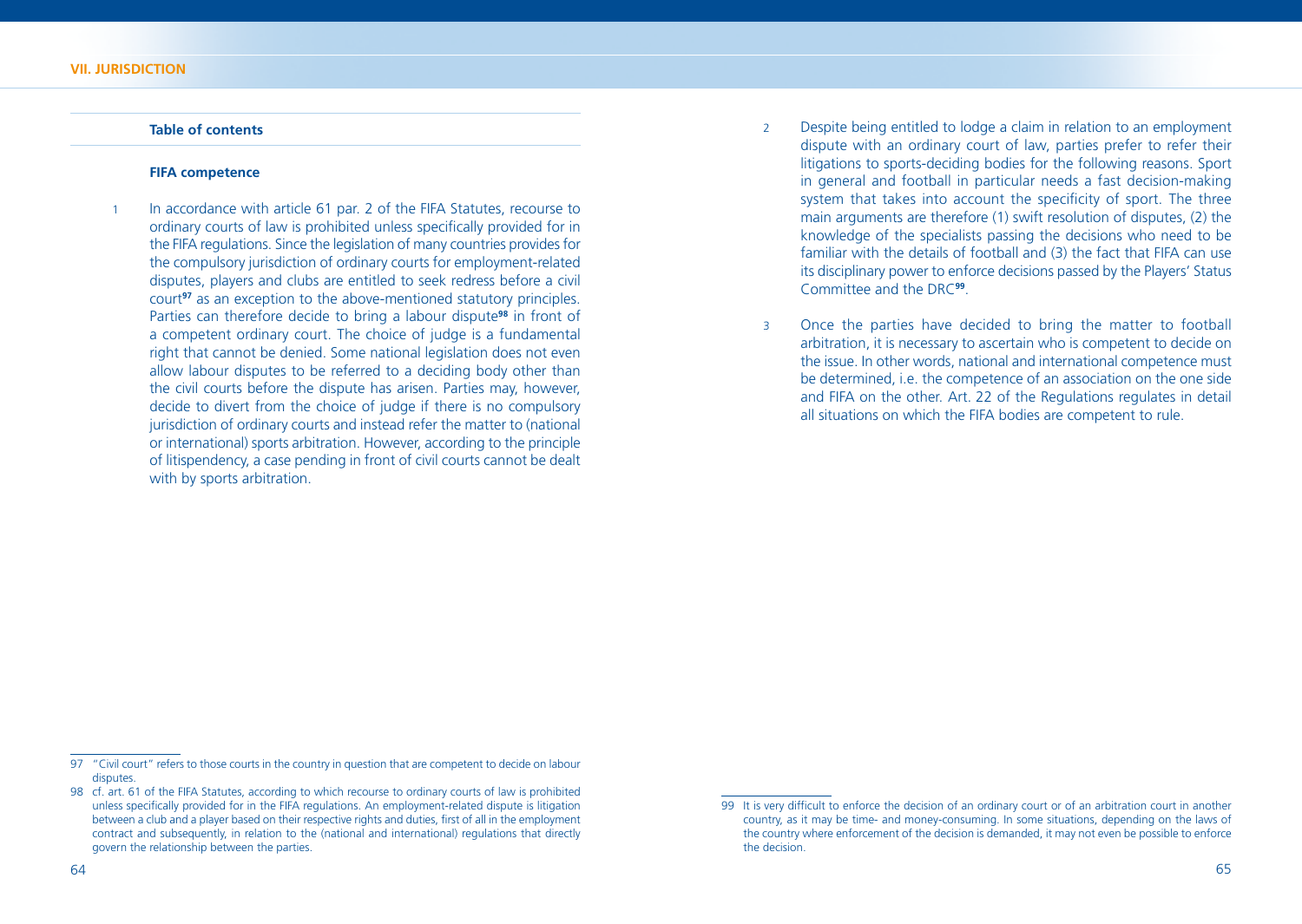- 4 FIFA is competent for:
	- a) Disputes between clubs and players in relation to the maintenance of contractual stability if there has been an ITC request and a claim in relation to this request. In other words, FIFA is competent whenever a player signs for a club affiliated to another association as a result of an employment-related dispute, and the new association asks for the ITC to be issued. It is irrelevant if the player has the nationality of the country where the former club is based. The registration of the player following the termination of the contract determines whether the dispute is national or international. If the player registers for a new club in the same association where his former club is domiciled, the dispute is national, but if he registers for a club in another association and there is an ITC request, the dispute is international. Such international disputes are referred to the DRC with respect to the substance of the matter, whereas the single judge of the Players' Status Committee is competent to decide on the provisional registration of the player for the new club**<sup>100</sup>**.
	- b) Employment-related disputes between a club and a player that have an international dimension, unless an independent arbitration tribunal has been established at national level. The international dimension is represented by the fact that the player concerned is a foreigner in the country concerned. In these cases, there is no need for an ITC request. The jurisdiction of FIFA is automatically established. These disputes obviously also fall within the remit of the DRC. On the other hand, disputes between a player who has the nationality of the country to which the club is affiliated and this club fall under the exclusive jurisdiction of national sports tribunals (or of civil courts, as the case may be) if the player registers for a club in the same association.

 However, if the association where both the player and club are registered has established an arbitration tribunal composed of members chosen in equal number by players and clubs with an independent chairman, this tribunal is competent to decide on such disputes**<sup>101</sup>**. These national arbitration tribunals may also be provided for within the framework of a collective bargaining agreement.

- c) Employment-related disputes between a club or an association and a coach that have an international dimension, unless an independent arbitration tribunal exists at national level. In this respect, it must be noted that coaches of a national team who have a different nationality from that of the team of the country they are coaching are also entitled to lodge a claim with FIFA**<sup>102</sup>**. Such disputes are referred to the Players' Status Committee.
- d) Disputes related to training compensation and the solidarity mechanism between clubs belonging to different associations. These disputes are referred to the DRC.

 Disputes between clubs belonging to the same association related to training compensation and the solidarity mechanism shall be settled in accordance with national regulations. Particular attention shall be paid as to whether the association has provided for a system to reward the clubs that train players (art. 1 par. 2), and if so, to what this system foresees.

e) Disputes between clubs belonging to different associations in the event of a failure to respect a transfer or a loan contract. Such disputes are dealt with by the Players' Status Committee.

<sup>100</sup> cf. art. 24 par. 1 in connection with art. 23 par. 3.

<sup>101</sup> A clear reference to the competence of the national arbitration tribunal has to be included in the employment contract. In particular, the player needs to be aware at the moment of signing the contract that the parties shall be submitting potential disputes related to their employment relationship to this body.

<sup>102</sup> With regard to the terms "international dimension" and "national arbitration tribunal", reference is made to b) above.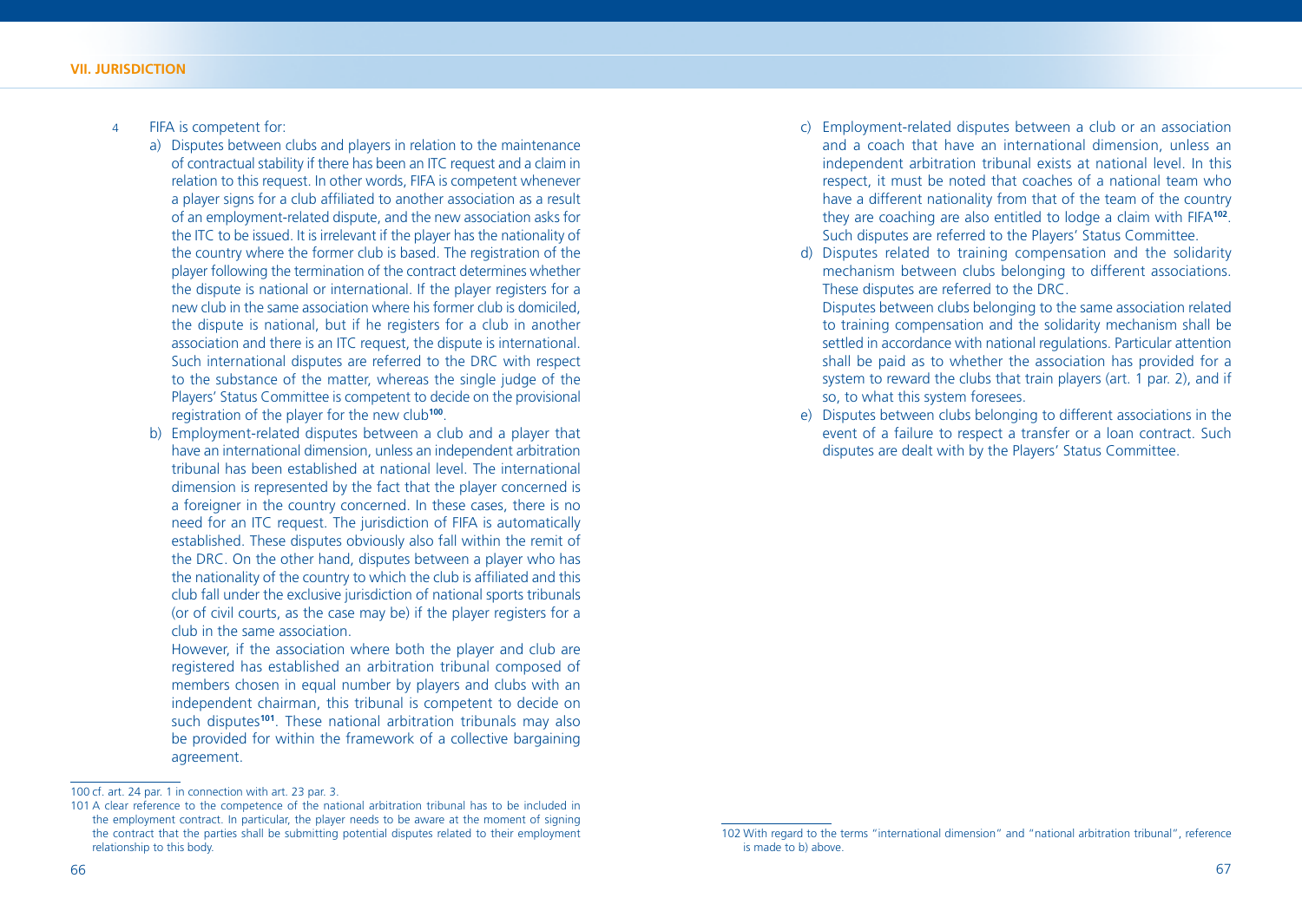#### Article **23 Players' Status Committee**

- **1. The Players' Status Committee shall adjudicate on all disputes in accordance with Art. 22 c) and e) as well as on all other disputes arising from the application of these regulations, subject to Art. 24.**
- **2. In case of uncertainty as to the jurisdiction of the Players' Status Committee or the Dispute Resolution Chamber, the chairman of the Players' Status Committee shall decide which body has jurisdiction.**
- **3. The Players' Status Committee shall adjudicate in the presence of at least three members, including the chairman or the deputy chairman, unless the case is of such a nature that it may be settled**  by a single judge. In cases that are urgent or raise no difficult factual **or legal issues, and in decisions on the issuance of a provisional ITC in accordance with annex 3, the chairman or a person appointed by him, who must be a member of the committee, may adjudicate as a single judge. Each party shall be heard once during the proceedings. Decisions reached by the single judge or the Players' Status Committee may be appealed before the Court of Arbitration for Sport (CAS).**

#### **Table of contents**

- **1. Competence**
- **2. Players' Status Committee as standing committee**
- **3. Single judge**
- **4. Decisions**

#### **1. Competence**

- 1 In accordance with art. 23, the Players' Status Committee is primarily competent to decide in employment-related disputes between a club or an association and a coach that have an international dimension as well as disputes between clubs belonging to different associations in the event of a failure to respect a transfer contract. Besides these competences, it decides on all disputes arising from the application of the Regulations, with the exception of those mentioned in art. 24.
- 2 Consequently, the Players' Status Committee has a general competence on players' status matters that do not concern disputes related to the maintenance of contractual stability, training compensation or application of the solidarity mechanism, all of which fall under the exclusive jurisdiction of the DRC.
- 3 In particular, the Players' Status Committee is competent for all matters related to the status (chapter II) and registration of players (chapter III) including the procedure related to the transfer of players between associations (annex 3), the international transfer of minors (chapter V), the release of players for association teams (annex 1) and the eligibility to play for these teams (annex 2 and art. 15 of the Regulations Governing the Application of the FIFA Statutes)**<sup>103</sup>**.
- 4 Should there be a doubt with respect to the jurisdiction of the Players' Status Committee or the DRC, the chairman of the Players' Status Committee shall decide which body has jurisdiction. Once the case is referred to this body, the latter shall first of all pronounce itself on its own competence while considering the formal aspects of the matter before entering into the substance.

<sup>103</sup> This list is to be considered as indicative and not exhaustive.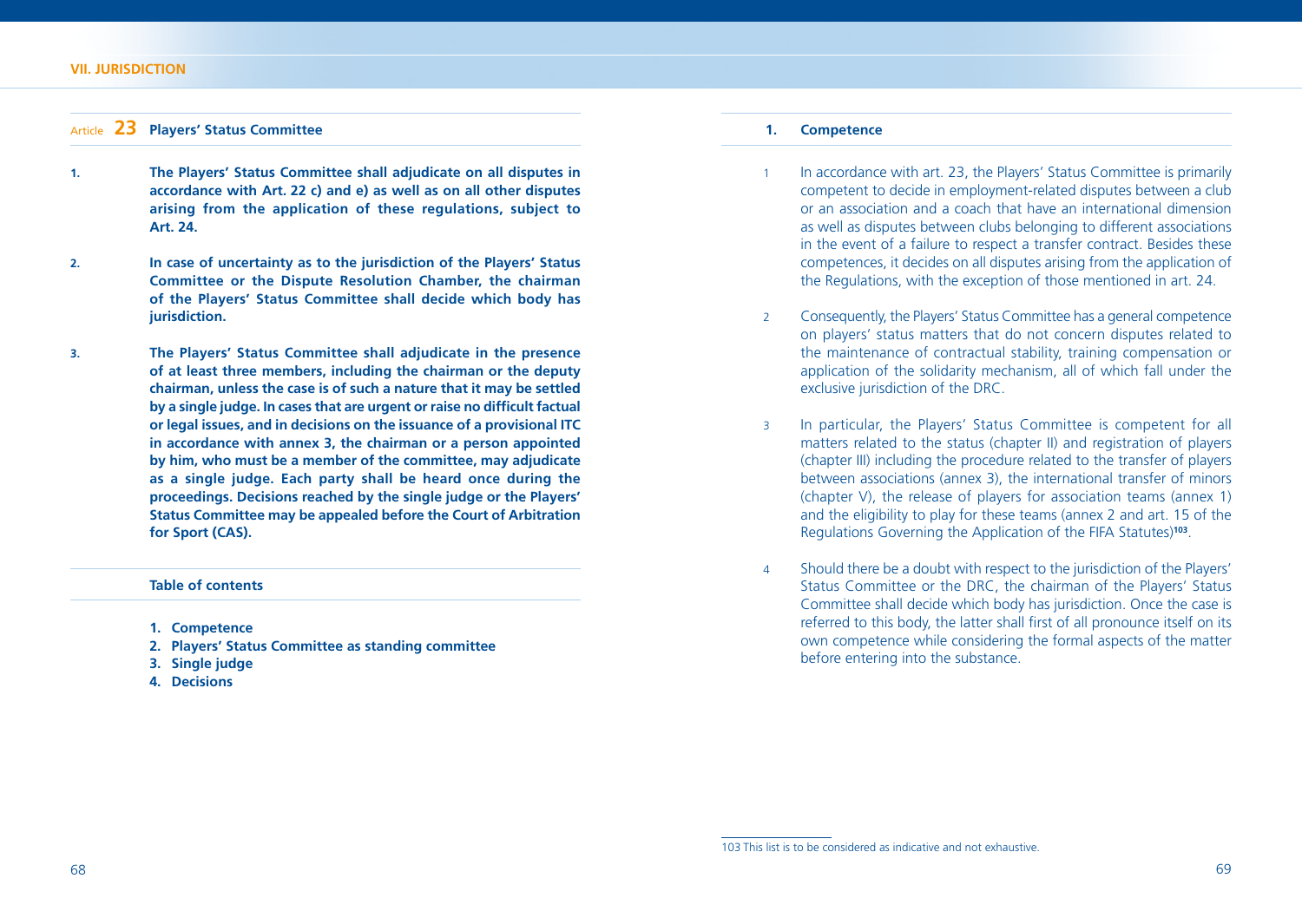#### **2. Players' Status Committee as standing committee**

 The Players' Status Committee is a standing committee in accordance with art. 34 par. 1m) and art. 47 of the FIFA Statutes. Every confederation is represented with at least one member on this committee. The committee meets as a plenary body at least twice a year. It usually sets up a bureau with at least 3 members (including the chairman or his deputy) in order to deal with urgent issues that cannot remain unresolved until the next plenary meeting, unless the matter can be dealt with by a single judge**<sup>104</sup>**.

#### **3. Single judge**

 The single judge may decide in cases that are particularly urgent or raise no complicated factual or legal issues and in cases regarding the granting of a provisional registration of a player for another association. The chairman of the Players' Status Committee or a person appointed by him may act as a single judge. The single judge provides major flexibility by arranging meetings at short notice to deal with cases. Given the increasing number of cases, the single judge has become more and more important if not indispensable. Based on the positive experiences achieved with the single judge of the Players' Status Committee, a similar figure, the "DRC judge", was introduced for the DRC while reviewing the Regulations**<sup>105</sup>**.

#### **4. Decisions**

 Decisions passed by the Players' Status Committee, the bureau or the single judge can be appealed before CAS.

- **1. The DRC shall adjudicate on any dispute in accordance with Art. 22 a), b) and d), with the exception of the issuance of the ITC.**
- **2. The DRC shall adjudicate in the presence of at least three members, including the chairman or the deputy chairman, unless the case is of a nature that may be settled by a DRC judge. The members of the DRC shall designate a DRC judge for the clubs and one for the players from among its members. The DRC judge may adjudicate in the following cases:** 
	- **i) all disputes up to a litigious value of CHF 100,000;**
	- **ii) disputes relating to the calculation of Training Compensation;**
	- **iii) disputes relating to the calculation of solidarity contributions.**

 **The DRC judge is compelled to submit fundamental issues to the chamber. The chamber shall consist of equal numbers of club and player representatives, except in those cases that may be settled by a DRC judge. Each party shall be heard once during the proceedings. Decisions reached by the Dispute Resolution Chamber or the DRC judge may be appealed before the Court of Arbitration for Sport (CAS).**

#### **Table of contents**

- **1. Competence**
- **2. Composition**
- **3. DRC judge**
- **4. Decisions**

#### **1. Competence**

1 Disputes related to the maintenance of contractual stability between professionals and clubs, training compensation or application of the solidarity mechanism are decided by the DRC.

Article **24 Dispute Resolution Chamber (DRC)**

<sup>104</sup> With regard to procedural details, reference is made to the Rules Governing the Procedures of the Players' Status Committee and the Dispute Resolution Chamber (DRC). 105 cf. art. 24 for details.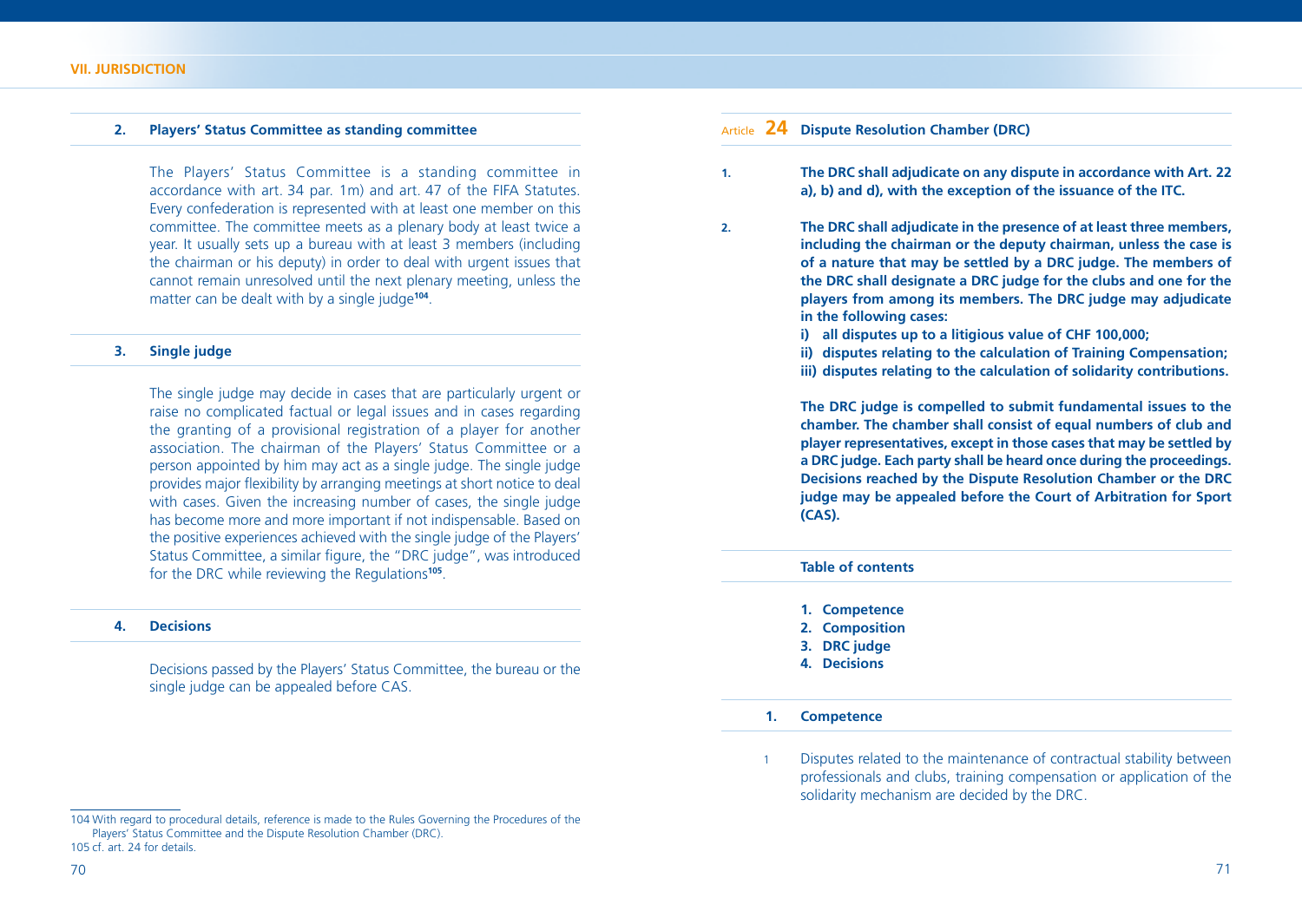- 2 With respect to the maintenance of contractual stability in particular, players and clubs can choose between submitting the contract-related elements of their disputes to national labour courts (cf. art. 22) or to football arbitration. If a party chooses to have the dispute resolved through football arbitration, the triggering elements of the dispute will be handled by the DRC. However, the parties involved in a dispute may also agree to submit the dispute to a national sports arbitration tribunal, composed of members chosen in equal numbers by players and clubs and with an independent chairman. With respect to the competence of national arbitration tribunals, reference is made to the explanations under the second part of art. 22 4b).
- 3 Although the competence of the DRC concerns international matters or disputes with an international dimension that have a direct impact on the registration of a player (e.g. establishing the existence or validity of an employment contract), the DRC has no competence at all with respect to the issuance of an ITC.

#### **2. Composition**

- 1 The DRC consists of members representing players and clubs with an independent chairman and it is based on the fundamental principle of equal representation of both stakeholders.
- 2 The ten members representing the players are proposed by FIFPro, the international players' union, whereas the ten club representatives are proposed by associations and leagues all around the world from amongst their clubs. The FIFA Executive Committee formally appoints the proposed members**<sup>106</sup>**.
- 3 The DRC meets in the form of a panel and can pass judgment in the presence of at least three members, unless the case is of a nature that may be decided by a DRC judge. In fact, based on the positive experiences of the single judge of the Players' Status Committee, a similar figure has been introduced at DRC level.
- 1 However, the DRC judge**<sup>107</sup>** has limited competence and may adjudicate in only the following cases:
	- a) all employment-related disputes between a player and a club up to a litigious value of CHF 100,000;
	- b) disputes relating to the calculation of training compensation;
	- c) disputes relating to the calculation of solidarity contribution**<sup>108</sup>**.

 The disputes mentioned under b) and c) refer to clear-cut cases in which the facts and figures are clear and unquestionable, but with the player's new club refusing to make the payment without a valid reason.

2 Whenever the DRC judge is faced with fundamental issues in the decision-making process, he must submit such matters to the chamber as a panel. What is a fundamental issue? First of all, situations that are not covered by existing jurisprudence and for which discussions within the chamber are essential. Furthermore, situations in which existing jurisprudence needs to be extended or amended. Finally, all situations that have a major impact on the daily application and interpretation of the Regulations.

## **4. Decisions**

 Decisions reached by the DRC or the DRC judge may be appealed before CAS.

<sup>106</sup> cf. art. 4 of the Rules Governing the Procedures of the Players' Status Committee and the Dispute Resolution Chamber (DRC).

<sup>107</sup> The two DRC judges (one club and one player representative) are appointed by all of the DRC members from among its members.

<sup>108</sup> These are disputes related only to the calculation of the solidarity mechanism. If the new club has paid the entire transfer compensation to the former club, without deducting the 5% solidarity contribution, the claim of the new club for recovering the amount paid in excess shall be lodged with the Players' Status Committee, in accordance with the jurisprudence of the DRC, which is based on art. 22e) of the Regulations.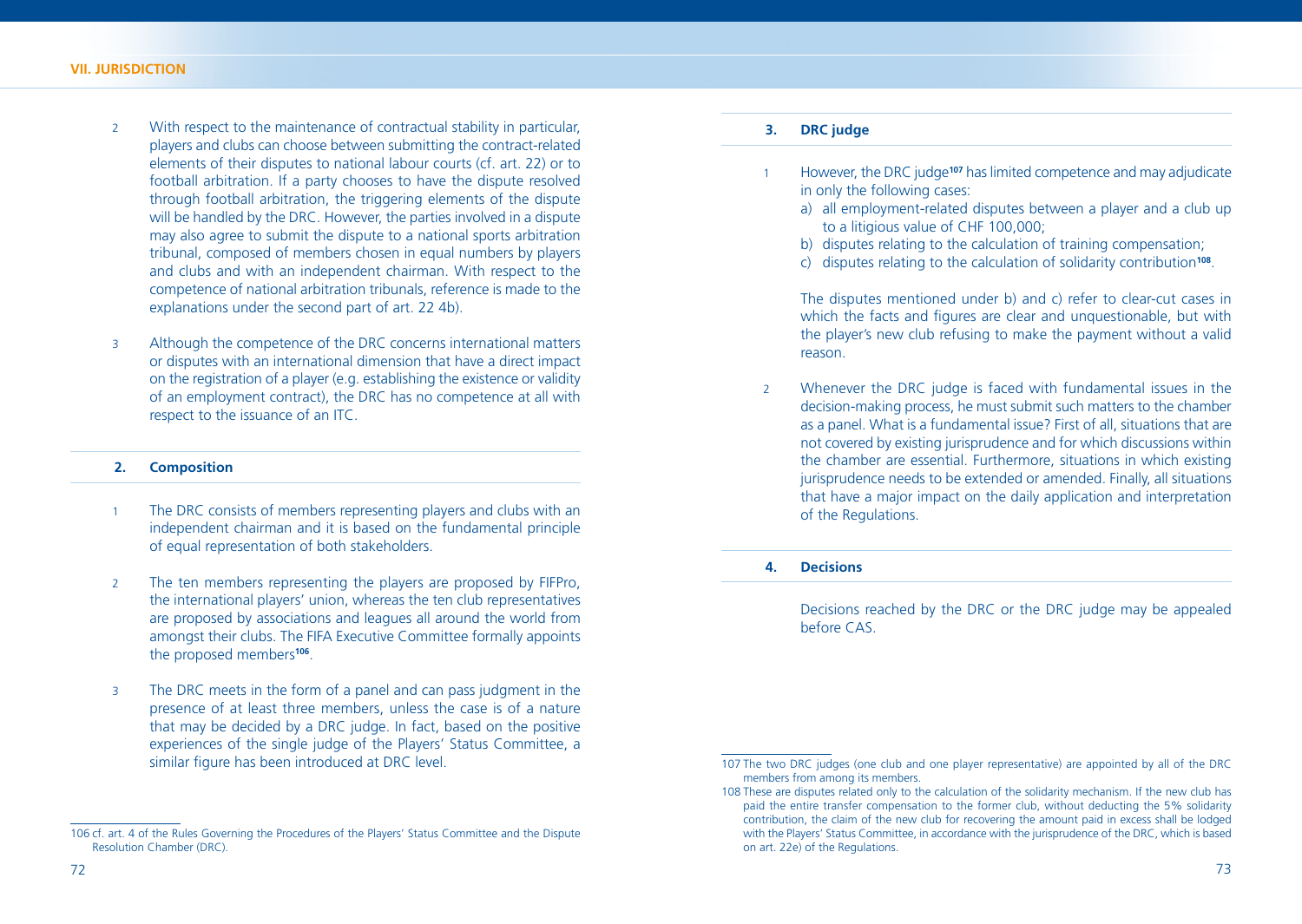#### **VII. JURISDICTION**

# Article **25 Procedural Guidelines**

- **1. As a rule, the single judge and the DRC judge shall adjudicate within 30 days of receipt of a valid request and the Players' Status Committee or the Dispute Resolution Chamber shall adjudicate within 60 days. The proceedings shall be governed by the FIFA General Procedural Rules.**
- **2. The maximum cost for proceedings before the Players' Status Committee, including the single judge, shall be set at CHF 25,000 and will normally be paid by the unsuccessful party. The allocation of costs shall be explained in the decision. Proceedings before the DRC and the DRC judge are free of charge.**
- **3. Disciplinary proceedings for violation of these Regulations shall, unless otherwise stipulated herein, conform with the FIFA Disciplinary Code.**
- **4. If there is reason to believe that a case raises a disciplinary issue, the Players' Status Committee, the Dispute Resolution Chamber, the single judge or the DRC judge (as the case may be) shall submit the**  file to the Disciplinary Committee together with a request for the **commencement of disciplinary proceedings, in accordance with the FIFA Disciplinary Code.**
- **5. The Players' Status Committee, the Dispute Resolution Chamber, the single judge or the DRC judge (as the case may be) shall not hear any case subject to these Regulations if more than two years have elapsed from the event giving rise to the dispute. Application of this**  time limit shall be examined ex officio in each individual case.
- **6. The Players' Status Committee, the Dispute Resolution Chamber, the single judge or the DRC judge (as the case may be) shall, when taking their decisions, apply these Regulations whilst taking into account all relevant arrangements, laws and/or collective bargaining agreements**  that exist at national level, as well as the specificity of sport.
- **7. The detailed procedure for the resolution of disputes arising from the application of these Regulations shall be further outlined in the FIFA General Procedural Rules.**



 Fundamentally, the single judge and the DRC judge should deliver judgment on a dispute submitted to them within 30 days of receipt of a valid request, whereas the Players' Status Committee or the DRC shall give a ruling within 60 days. These time limits can only be complied with if the parties show cooperation in the procedure and provide comprehensive positions within the granted deadlines.

#### **2. Costs**

- 1 The costs of proceedings before the Players' Status Committee and the single judge are set at a maximum of CHF 25,000. Upon conclusion of the proceedings, the deciding body will determine the final amount of procedural costs. These costs shall be stated in the decision, which shall also mention which party is to bear such costs or in which portion the parties are to share them. As a general rule, and taking into account the outcome of the proceedings as well as the conduct and the financial resources of the parties, the costs shall be borne by the unsuccessful party.
- 2 All proceedings before the DRC and the DRC judge are free of charge, i.e. the costs are borne by FIFA.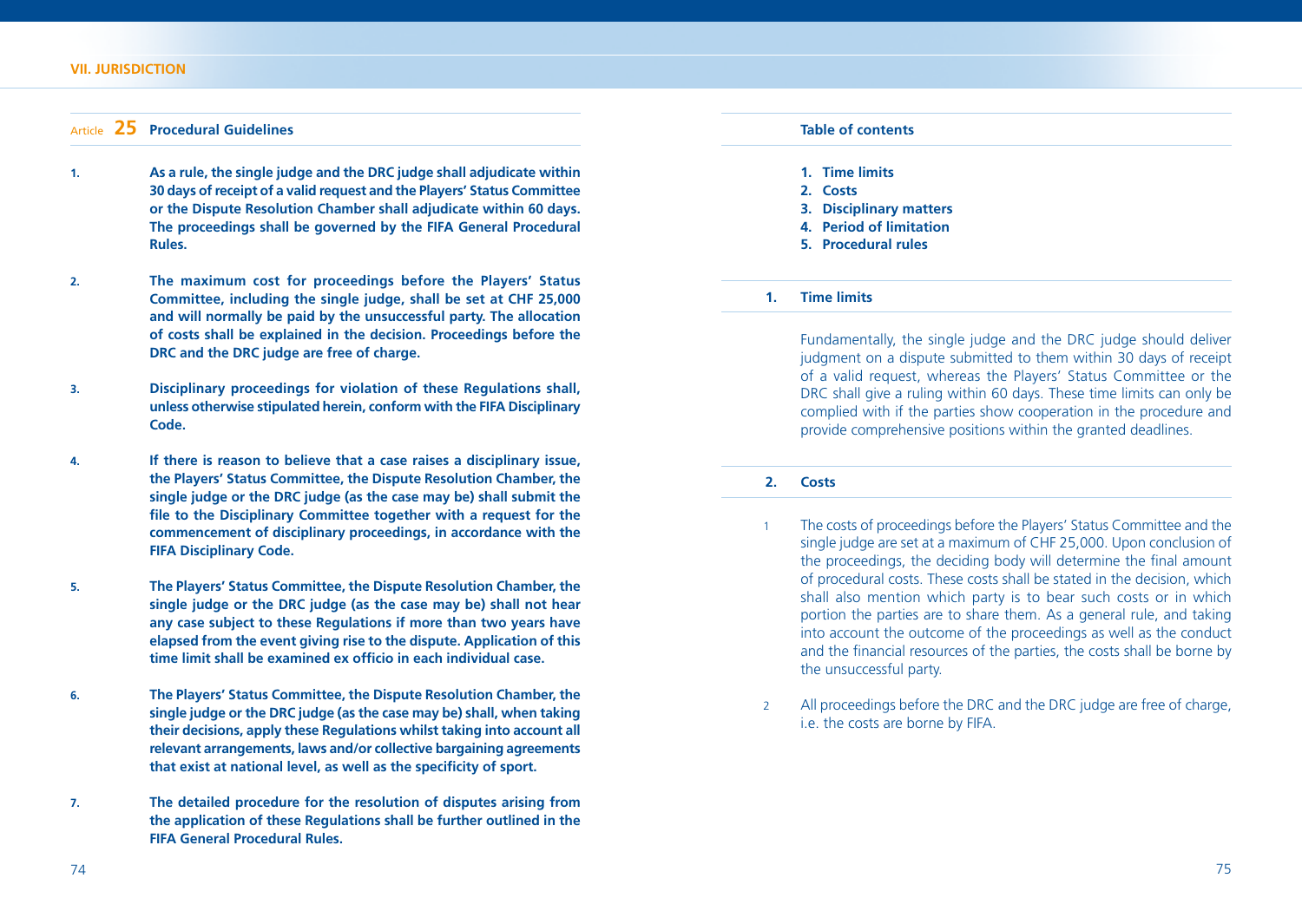## **3. Disciplinary matters**

1 In accordance with the Regulations, the Players' Status Committee and the DRC (including the single judge and DRC judge) have certain sanctioning powers<sup>109</sup>. If, while considering the substance of a case, the FIFA deciding body deems that the case under consideration raises disciplinary issues that do not fall under its competence, it shall submit the file to the Disciplinary Committee for consideration and decision<sup>110</sup>. Proceedings before the Disciplinary Committee are governed by the FIFA Disciplinary Code.

# **4. Period of limitation**

- 1 A party waives its right to lodge a claim with the FIFA deciding bodies (Players' Status Committee, DRC, single judge or DRC judge) if more than two years have elapsed from the event giving rise to the dispute. The period of limitation in which a claim may be lodged is examined ex officio by the deciding body while considering the formal aspects of the case.
- 2 The events giving rise to the dispute depend on the particular case and can be explained with the following example: the clubs A and B (obviously belonging to different associations) enter into a transfer agreement for the player X. Club B shall pay club A transfer compensation in five equal instalments. The last instalment is due on 30 June 2003. Club A does not claim this amount for a long time. On 10 August 2005, club A lodges a claim with the Players' Status Committee to demand payment of the last instalment. The deciding body will be unable to consider the substance of this matter as more than two years have elapsed since the event giving rise to the dispute, i.e. the date that the last instalment matured.

# **5. Procedural rules**

- 1 When considering the substance of a case, the Players' Status Committee and the DRC decide the dispute according to these Regulations whilst taking into account all relevant arrangements, laws and/or collective bargaining agreements that exist at national level, as well as the specificity of sport.
- 2 The deciding bodies have therefore been given guidelines to be followed while deciding. These quidelines reflect national particularities (e.g. national civil and obligation law) as well as the specific role played by sport. However, the deciding body has a certain amount of discretion as to how the guidelines may be applied to the particular case.
- 3 The proceedings for the resolution of disputes are governed by the rules governing the Rules Governing the Procedures of the Players' Status Committee and the Dispute Resolution Chamber (DRC), which also came into force on 1 July 2005**<sup>111</sup>**.

109 cf. art. 25 par. 3 110 cf. art 25 par. 4

<sup>111</sup> The proceedings for resolving disputes in front of the DRC are generally in writing. Hearings are conducted if circumstances appear to warrant it; cf. art. 11 of the Rules Governing the Procedures of the Players' Status Committee and the Dispute Resolution Chamber (DRC).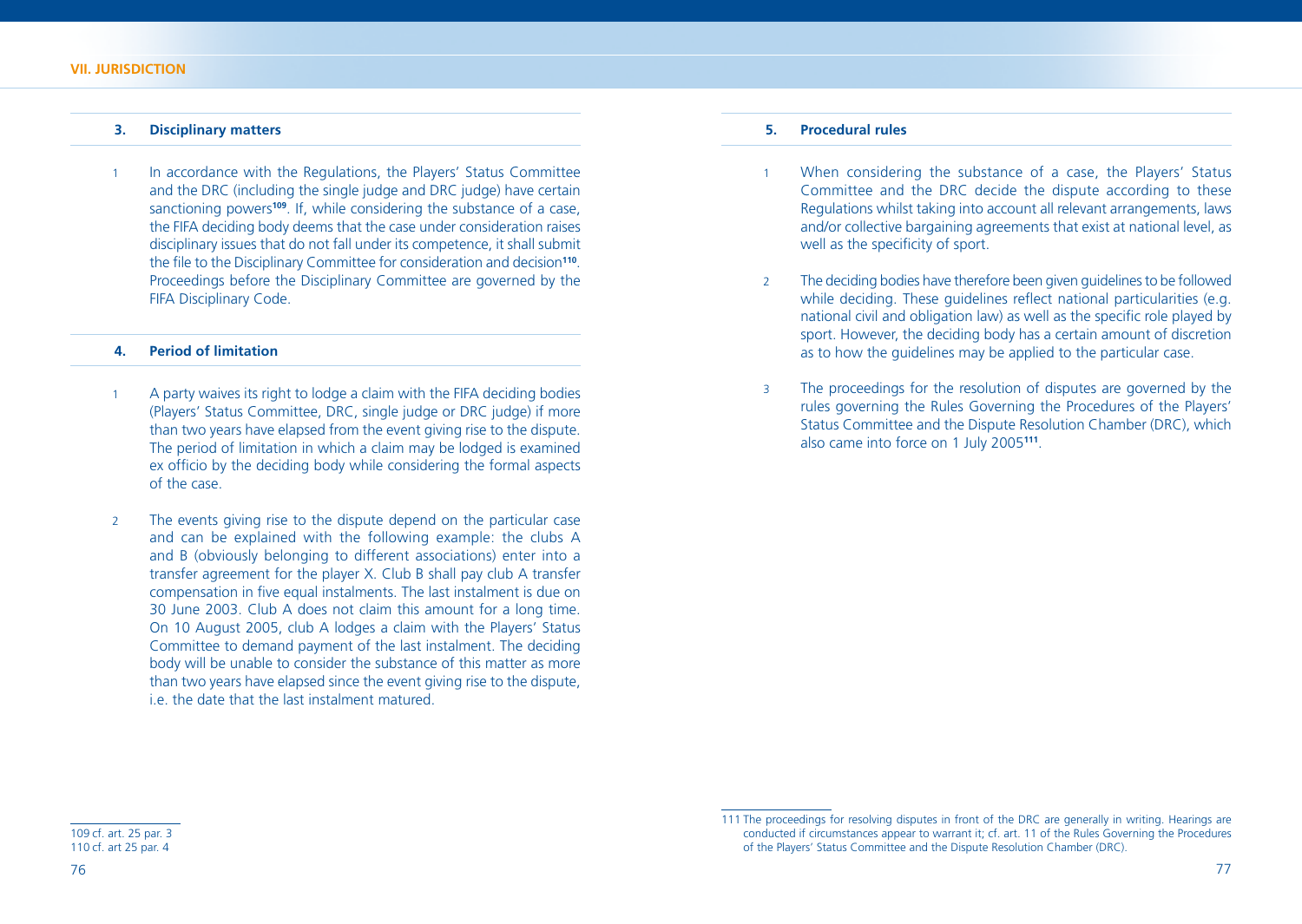#### **VIII. FINAL PROVISIONS**

## Article **26 Transitional Measures**

- **1. Any case that has been brought to FIFA before these Regulations come into force shall be assessed according to the previous regulations.**
- (**2. All other cases shall be assessed according to these Regulations. Replaced)**

## **(Modified wording)**

- **2. As a general rule, all other cases shall be assessed according to these Regulations, with the exception of the following.**
	- **a. Disputes regarding training compensation**
	- **b. Disputes regarding the solidarity mechanisms**
	- **c. Labour disputes relating to contracts signed before 1 September 2001.**

 **Any case not subject to this general rule shall be assessed in accordance with the Regulations that were in force when the contract at the centre of the dispute was signed, or when the disputed facts arose.**

**3. Member Associations shall amend their regulations in accordance with Art. 1 to ensure that they comply with these Regulations and shall submit them to FIFA for approval by 30 June 2007. Notwithstanding this, each Member Association shall implement Art. 1 par. 3 (a) as from 1 July 2005.**

# **Table of contents**

#### **Transitional measures**

- In order to establish which regulations (i.e. 1997 edition, 2001 edition or 2005 edition) apply to a particular case, the date on which the case was brought to FIFA must be determined. Any claim lodged with FIFA bodies before 1 July 2005, i.e. the date on which these Regulations came into force, shall be assessed according to the previous Regulations (i.e. 1997 and 2001 editions). All claims submitted after these reviewed Regulations came into force shall basically be assessed according to the 2005 edition, with the exception of the three cases mentioned below**<sup>112</sup>**. These exceptions are clarifications and were approved by the Executive Committee on 10 September 2005. They are meant to explain the application of the Regulations to these particular cases. The modified paragraph 2 came into force retroactively, i.e. as of 1 July 2005**<sup>113</sup>**.
- 2 Based on the provisions of the transitional measures, the decision on a particular case dealt with by the FIFA bodies depends exclusively on the date of submission of the claim and not on the date on which the facts that led to the claim concerned arose. In other words, certain claims are to be accepted if they were submitted after 1 July 2005, but the same claims could have not been considered or would have had to be rejected if they had been submitted before this date. This situation contravenes the procedural principles of equality of opportunity and legal certainty and thus had to be rectified through the introduction of the following three exceptions.
- 3 Exception 1: disputes regarding training compensation. In fact, the 2005 edition of the Regulations states in annex 4 art. 5 par. 2 that training compensation is calculated by taking the training costs (and thus only the category) of the new club multiplied by the number of years of training with the former club(s). The 2001 edition of the Regulations, on the other hand, established that training compensation is calculated by multiplying the training costs of the new club, corresponding to the category of the training club**<sup>114</sup>**, by the years of training with the former club(s).

<sup>112</sup>  $cf.$  point 3  $ff.$ 

<sup>113</sup> cf. FIFA circular letter no. 995

<sup>114</sup> cf. art. 7 of the Application Regulations, 2001 edition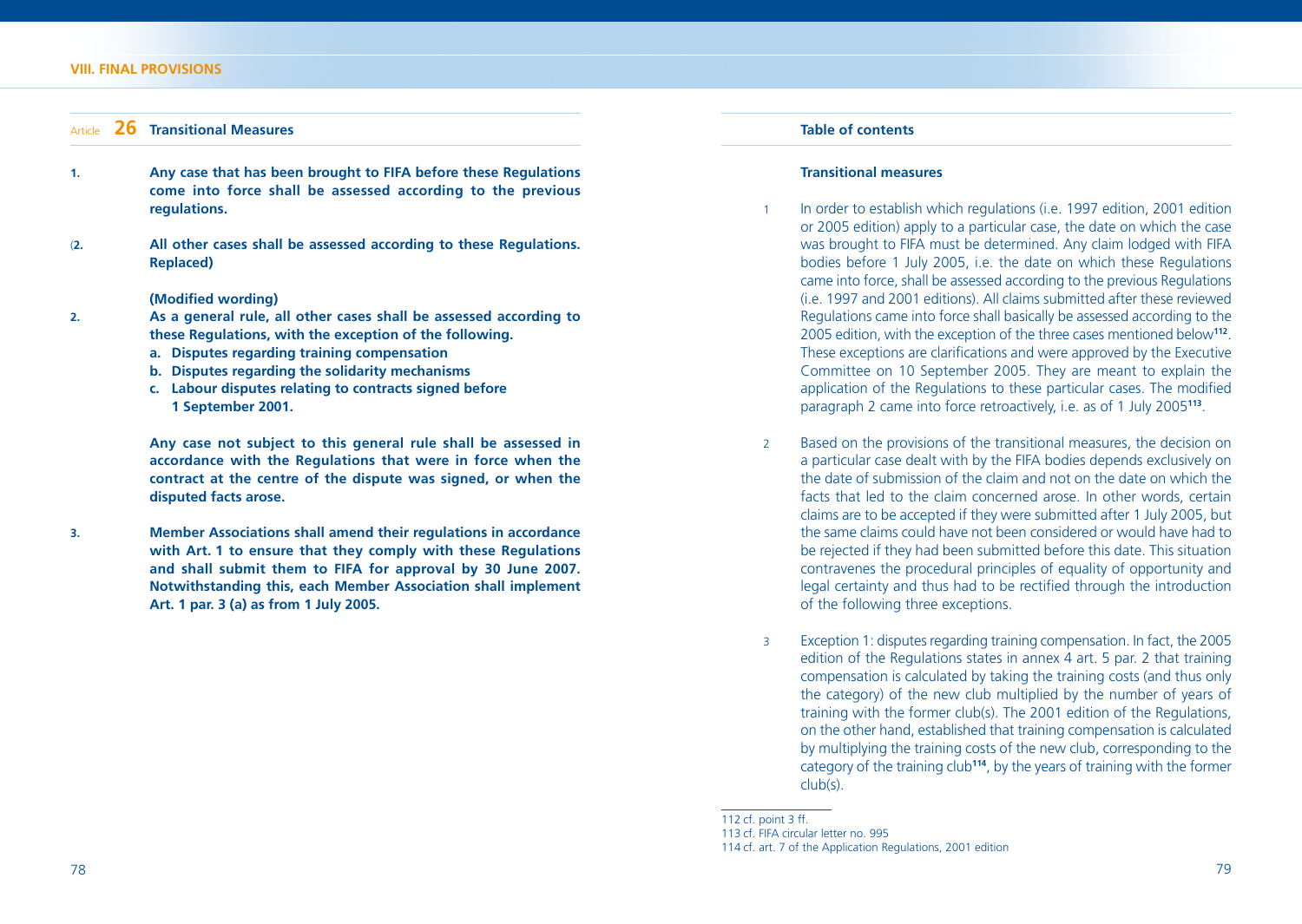- 4 Exception 2: disputes regarding the solidarity mechanism. Since the 2005 edition of the Regulations came into force, loans are now subject to the same rules that apply to player transfers, including the provisions on training compensation and the solidarity mechanism**<sup>115</sup>**.
- 5 Exception 3: labour disputes relating to contracts signed before 1 September 2001. These contracts, in application of art. 46 par. 3 of the 2001 edition of the Regulations, continue to be governed by the 1997 edition of the Regulations.
- 6 Throughout the appraisal of these Regulations, it has become apparent how important it is to consistently apply the basic principles and rules of these Regulations. Organised football can only be in a position to grant uniformity, equality and certainty if the same fundamental principles and rules apply to all participants on a worldwide scale. These principles ensure that there is a consistent system of government of football organisations at both national and international level and make sure that sporting results are comparable all around the world.
- 7 Associations have, therefore, been requested to amend their regulations so as to bring them into line with the reviewed FIFA Regulations. They also need to submit their revised regulations to FIFA for approval by 30 June 2007.
- 8 Apart from these tasks, all associations were obliged to implement art. 1 par. 3a) as from 1 July 2005. It should, however, be taken into account that this article is based on paragraph 2 of the preamble in the 2001 edition of the Regulations, and as such, the mandatory principles outlined therein should already have been introduced into national regulations.

# Article **27 Matters Not Provided for**

 **Matters not provided for in these regulations and cases of force majeure shall be decided by the FIFA Executive Committee, whose**  decisions are final.

#### **Table of contents**

## **Matters not provided for**

 The Executive Committee decides on matters not provided for by the Regulations as well as in cases of force majeure. Decisions passed by this body are final.

# Article 28 Official Languages

 **In the case of any discrepancy in the interpretation of the English, French, Spanish or German texts of these regulations, the English text is authoritative.**

## **Table of contents**

## **Official languages**

All FIFA regulations are published in the four official languages, i.e. English, French, Spanish and German. Whenever there is divergence in the wording of the different texts of the Regulations, the English text is authoritative**<sup>116</sup>**.

<sup>115</sup> General reference is made to the explanations of art. 10.

<sup>116</sup> cf. art. 8 par. 4 of the FIFA Statutes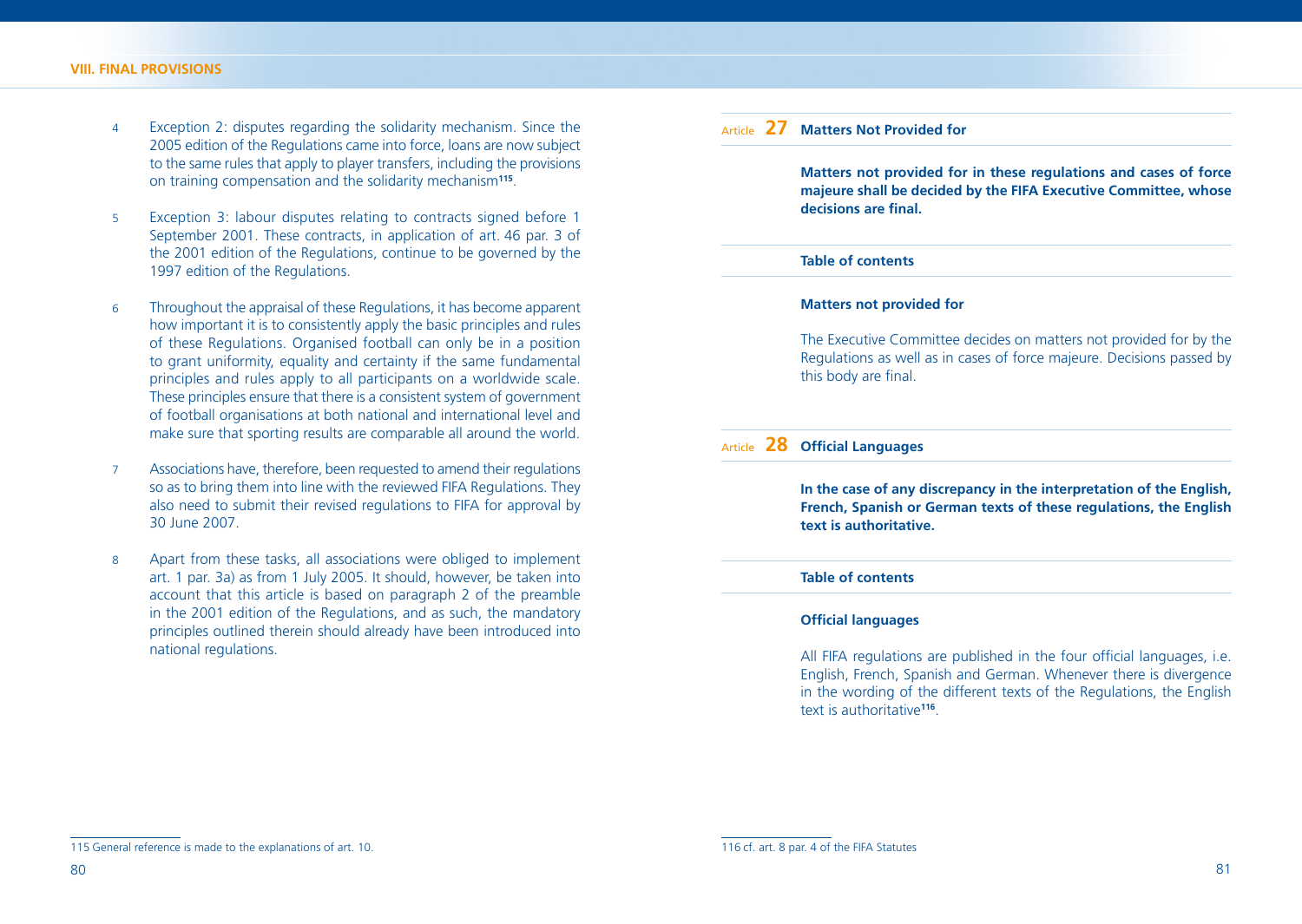# Article **29 Annulment, Enforcement**

- **1. These Regulations shall replace the special regulations governing players' eligibility to play for Association teams dated 4 December 2003 and the Regulations for the Status and Transfer of Players of 5 July 2001 as well as all subsequent amendments, including all relevant circular letters issued before the date of entry into force of these regulations.**
- **2. These Regulations were adopted by the FIFA Executive Committee on 18 December 2004 and come into force on 1 July 2005.**

#### **Table of contents**

#### **Annulment, enforcement**

- The special regulations governing players' eligibility for Association teams is included as annex 2 of these Regulations.
- 2 The Regulations came into force more than six months after they were adopted in order to allow the associations to amend their national regulations, particularly in view of the provisions that are also compulsory at national level provided for in art. 1 par. 3a).

#### **RELEASE OF PLAYERS FOR ASSOCIATION TEAMS**

## Article **1 Principles**

- **1. Clubs are obliged to release their registered players for representative teams of the country for which the player is eligible to play on the basis of his nationality, if he is called up by the Association concerned. Any divergent agreement between a player and a club is prohibited.**
- **2. The release of players under the terms of par. 1 of this article is mandatory for matches on dates listed in the Coordinated International Match Calendar and for all matches for which a duty to release players exists on the basis of a special decision of the FIFA Executive Committee.**
- **3. It is not compulsory to release players for matches scheduled on dates not listed in the Coordinated International Match Calendar.**
- **4. Players must also be released for the period of preparation before the match, which is laid down as follows:**
	- **a) for friendly matches: 48 hours**
	- **b) for qualifying matches for an international tournament: four days (including the day of the match). The release period shall**  be extended to five days if the match concerned is held in a **different confederation to the one in which the player's club is registered.**
	- **c) for qualifying matches for an international tournament that are staged on a date earmarked for friendly matches: 48 hours**
	- **d)** for the final competition of an international tournament: 14 days before the first match in the competition.

 **Players shall join the Association team no later than 48 hours before kick-off.**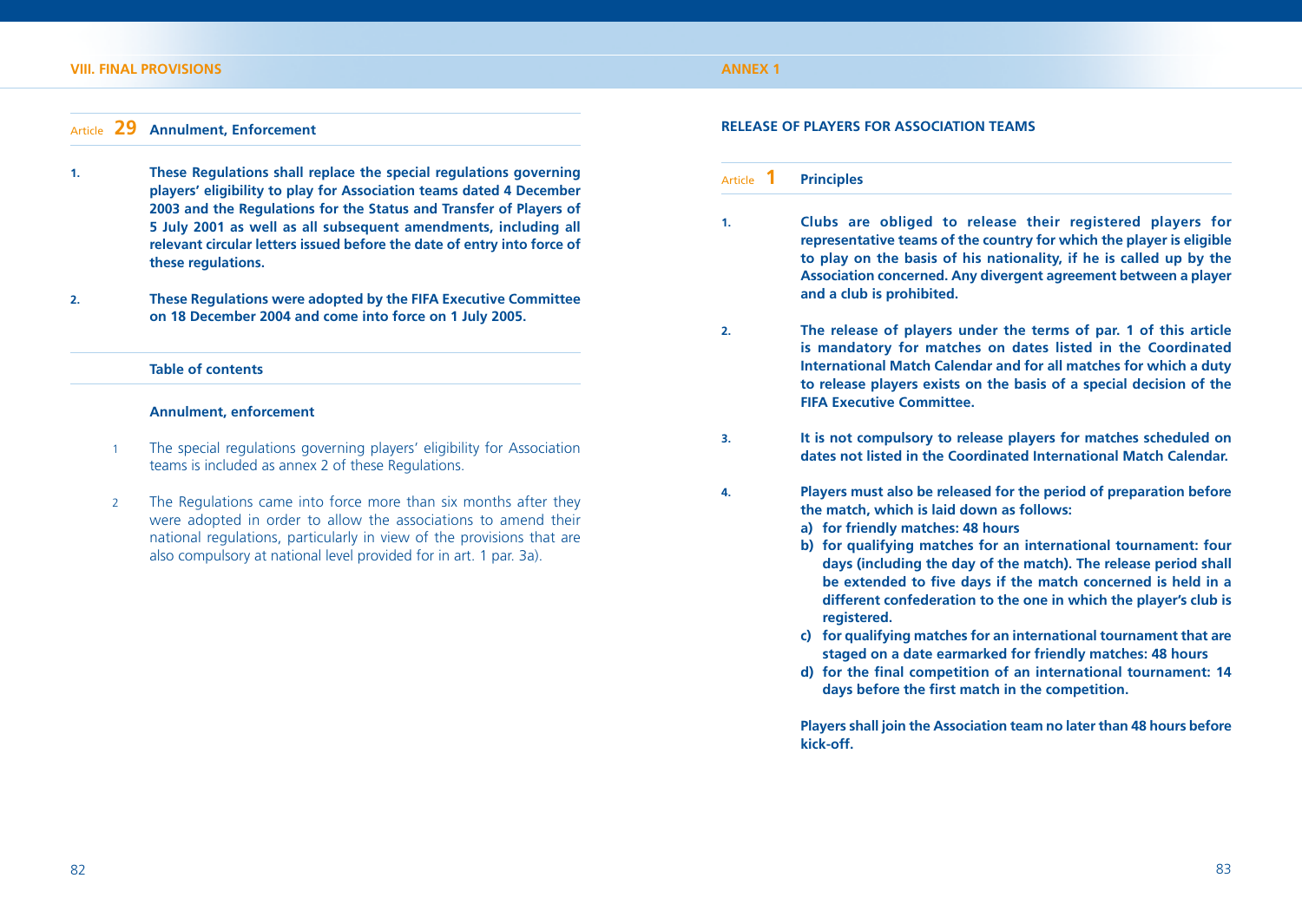- **5.** The players of Associations that have automatically qualified for the final competition of the FIFA World Cup™ or for continental **championships for 'A' national teams shall be released for friendly**  matches on dates earmarked for official qualifying matches in accordance with the directives that would apply for Official **Matches staged on these dates.**
- **6. The clubs and Associations concerned may agree a longer period of release.**
- **7. Players complying with a call-up from their Association under the terms of this article shall resume duty with their clubs no later than 24 hours after the end of the match for which they were called up. This period shall be extended to 48 hours if the match concerned took place in a different confederation to the one in which the player's club is registered. Clubs shall be informed in writing of a player's outward and return schedule ten days before the match. Associations shall ensure that players are able to return to their clubs on time after the match.**
- **8. If a player does not resume duty with his club by the deadline stipulated in this article, the next time the player is called up by his Association, the period of release shall be shortened as follows:**
	- **a) for a friendly match: to 24 hours**
	- **b) for a qualifying match: to three days**
	- **c)** for the final competition of an international tournament: to ten **days.**
- **9. Should an Association repeatedly breach these provisions, the FIFA Players' Status Committee may impose appropriate sanctions, which may include but not be limited to:**
	- **fi nes**
	- **reduction of the period of release**
	- **ban on calling up a player(s) for the subsequent match(es)**
- **Table of contents 1. Representative teams 2. Coordinated international match calendar 3. Preparation period 4. Automatically qualified associations 5. Return to club 1. Representative teams**
- 1 The nationality of a player establishes for which country he is eligible to play in representative teams in the event that this player is called up by the association of this country.
- 2 The representative team, better known as the national team, is a grouping of the best players with the same nationality who represent the country concerned in an international match**<sup>117</sup>**.
- 3 Clubs are obliged to release the players registered with them if these players are called up by the association of the country of which they are nationals in order to play for its national team. The player can be called up for a representative team with an age limit**<sup>118</sup>** or for the national "A" team. A player and a club may not divert from this obligation in an agreement.

# **2. Coordinated international match calendar**

1 The release of players is only compulsory on the dates listed in the coordinated international match calendar (hereinafter "the calendar"). The calendar was first approved by the Executive Committee at its meeting in June 2000 and by the FIFA Congress in August 2000, before coming into force on 1 January 2002**<sup>119</sup>**.

117 cf. art. 3 par. 1 of the Regulations Governing the Application of the FIFA Statutes 118 e.g. U-17, U-21, etc. 119 cf. art. 75 of the FIFA Statutes.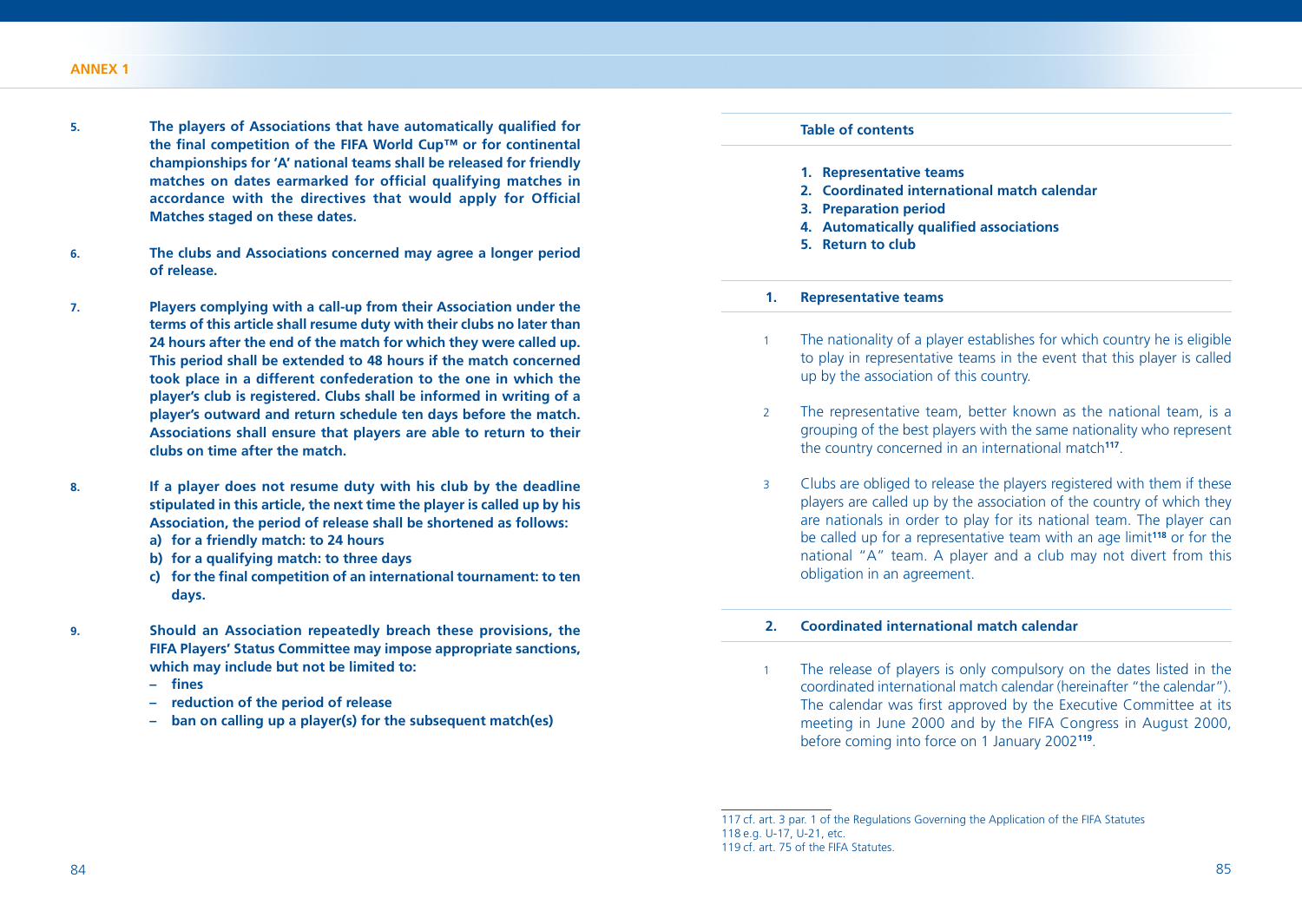- 2 The calendar has introduced fixed dates on which international friendly and competitive matches are to be staged. It ensures that associations are able to select any eligible players to play in their national team in matches arranged on one of the set dates. On the other hand, clubs are not obliged to release their players on dates not provided for in the calendar.
- 3 The enforcement of the calendar has helped to improve organised football at international level. In fact, over the period of validity of the calendar**<sup>120</sup>**, all participants have access to the dates on which international matches**<sup>121</sup>** can be staged. "International matches" mean, in particular, friendly matches, qualification matches for an international tournament and the final stage of international tournaments. Furthermore, on the dates reserved in the calendar for international matches, no national and/or international club competitions may be staged.
- 4 The calendar, which is constantly updated, can be found on the FIFA website (www.FIFA.com).
- 5 The Executive Committee may declare an obligation to release players for particular matches. The Executive Committee has, however, made limited use of this authorisation and it has only applied it when it has had to reschedule a preliminary round match due to force majeure or for matches played for humanitarian purposes.

 Furthermore, on a yearly basis, the Executive Committee is called upon to decide on additional dates for official matches to be included in the calendar at the request of the confederations (cf. FIFA circular letter no. 999 dated 7 October 2005). Equally, the Executive Committee decides on the incorporation in the calendar of the confederations' championships, the dates of which need to be communicated to FIFA two years in advance (cf. FIFA circular letter no. 1028 dated 31 March 2006). The calendar is amended immediately whenever the Executive Committee approves additional dates to be included in the aforedescribed sense.

## **3. Preparation period**

- 1 The period of release also covers the preparation period, i.e. the timeframe before the match for which the players are at the disposal of the association concerned. This period is laid down as follows:
	- a) for friendly matches: 48 hours
	- b) for qualification matches for an international tournament<sup>122</sup> of a confederation or FIFA: four days. This period is extended to five days if the international match is played in a different confederation than the one in which the club of the player who has been called up is registered. In both cases, the day of the match is included in the period of release.
	- c) for qualification matches for an international tournament of a confederation or of FIFA staged on a date earmarked for a friendly match: 48 hours.
	- d) for the final competition of an international tournament: 14 days before the first match of the competition. This quarantees that the national team has sufficient time to practice together before the start of a confederation, FIFA or Olympic football tournament.
- 2 In any event, the players must join the national team at least 48 hours before kick-off. This provision is meant to safeguard the physical condition and wellbeing of the players and avoid the players arriving at the venue of the national team game at the very last moment without having trained with the national squad before the game.
- 3 The clubs and associations concerned are free to agree on a longer period of release. For particular matches (e.g. a decisive match or play-off games), associations regularly ask for an extended period of release in order to have more days to prepare.

<sup>120</sup> Usually five years.

<sup>121</sup> With regard to the definition of "international match", reference is made to art. 3 par. 1 of the Regulations Governing the Application of the FIFA Statutes.

<sup>122</sup> So-called preliminary round.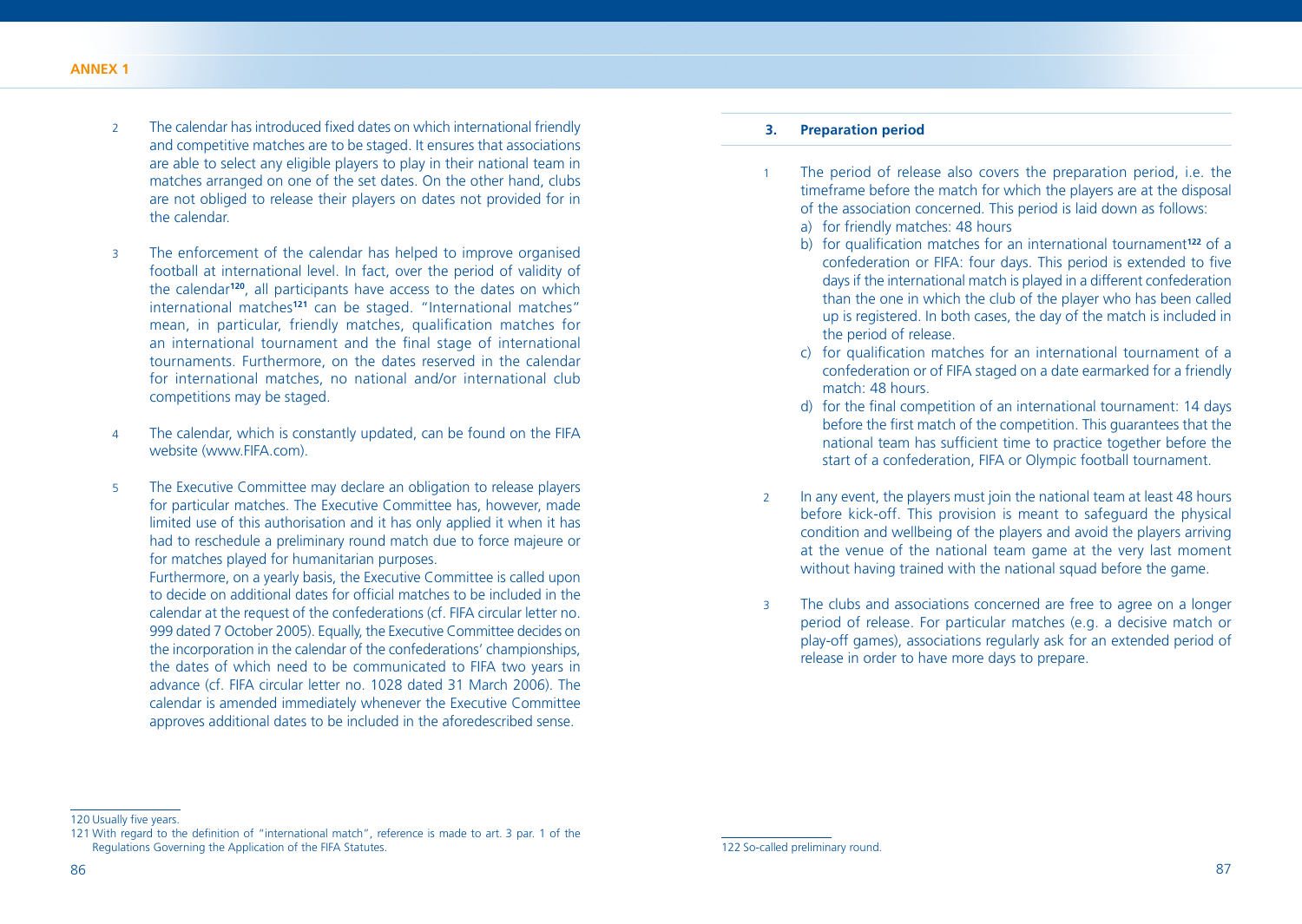## **4.** Automatically qualified associations

- 1 The players of an association that has automatically qualified for the final competition of the FIFA World Cup™ or for continental championships for 'A' national teams only play friendly matches. In order to guarantee their competitiveness, the players must be released for friendly matches on dates in the calendar that are reserved for official qualifying matches in accordance with the directives that would apply for official matches staged on these dates, i.e. the period of release shall be four or five days, as the case may be (cf. point 3.1b) above). Satisfactory preparation for the final stage of a tournament is the reason why associations that have qualified ex officio have the opportunity to have their players at their disposal for a longer period for friendly matches played on dates earmarked in the calendar for qualification matches. Obviously, this rule only applies to associations that have automatically qualified and not to their opponents in these matches**<sup>123</sup>**.
- 2 At FIFA level, the only association that automatically qualifies for the final stage of the FIFA World Cup<sup>™</sup> is the host country<sup>124</sup>. In fact, the titleholder no longer automatically qualifies and therefore also has to participate in the preliminary round staged within its confederation. The fact that the titleholder has to participate in the preliminary round in order to be able to defend its title is to be welcomed from a sporting point of view, as it ensures that the champion has adequate competitive preparation for the final stage of a tournament, which would otherwise be missing if the national team had only played friendly games over the previous years.

## **5. Return to club**

- 1 The provisions give more responsibility to associations that call up a player for national duty by ensuring that the player respects the timeframes set out in the Regulations. In particular, associations must ensure that players return to their clubs on time after the match.
- 2 Players complying with a call-up from their association must return to their clubs no later than 24 hours after the end of the match. If the match concerned took place in a different confederation to the one in which the player's club is registered, this period is extended to 48 hours.
- 3 In order for the club to be aware of the exact period of time that the player will be absent for the national team fixture, associations that call up a player must inform the club in writing of the player's travel schedule ten days before the match in question. This, as well as other obligations that are the responsibility of the association concerned, forges reciprocal respect and cooperation between the association that is calling up and the club that is releasing the player. The association shall do its utmost to ensure that the player resumes duty with his club once the national team fixture has been completed in order to duly consider the relationship between the player and the club.
- 4 If a player does not return to his club on time, this may have consequences for the next time he is called up by his association. The club for which the player is registered may lodge a claim before the Players' Status Committee to ask for the period of release to be shortened. If the player repeatedly fails to resume duty with his club on time, the Players' Status Committee is entitled to decide on stronger sanctions, which can also lead to a ban on calling up a player for a certain match or matches**<sup>125</sup>**.

<sup>123</sup> For the opponent, the period of release is 48 hours as it counts as a normal friendly match. 124 cf. art. 8 par. 2 of the Regulations for the 2006 FIFA World Cup Germany™.

<sup>125</sup> These sanctions are not automatic but need to be imposed by the Players' Status Committee after having considered all details of the case at hand.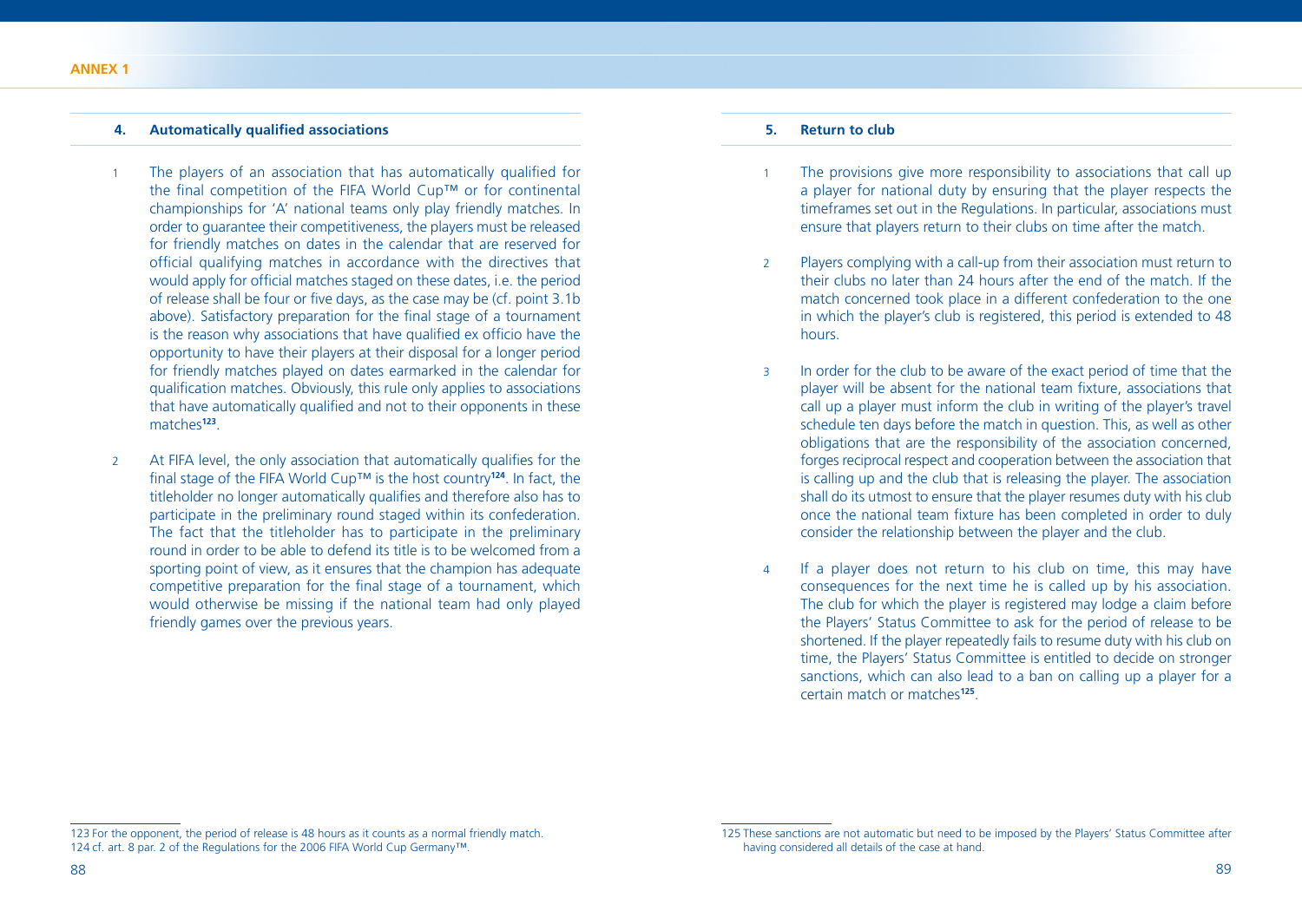## Article **2 Financial Provisions and Insurance**

- **1. Clubs releasing a player in accordance with the provisions of this**  annex are not entitled to financial compensation.
- **2. The Association calling up a player shall bear the costs of travel actually incurred by the player as a result of the call-up.**
- **3. The club for which the player concerned is registered shall be responsible for his insurance cover against illness and accident during the entire period of his release. This cover must also extend to any injuries sustained by the player during the international match(es) for which he was released.**

# **Table of contents**

### **Financial provisions and insurance**

- 1 A club that releases a player for the national team does not receive compensation for the period that the player is not at the club's disposal. The club does, however, also benefit from the player's appearances for the national team as the player has the opportunity to promote and show himself on an international stage. This exposure will increase the player's value and may also have a direct financial impact when the player transfers to a new club, both for the player himself as well as for his current club, provided that the player transfers during the validity of the employment contract.
- 2 An association that calls up a player is responsible for the travel expenses of the player concerned from the club to the location of the national team match and back.
- 3 A player is basically already insured with the club for which he is registered against illness and accident**<sup>126</sup>**. Whenever this player is called up to play in the national team, his club is responsible for extending the player's insurance cover during the period of his release. The cover includes international matches as well.

# Article **3 Calling up Players**

- **1. As a general rule, every player registered for a club is obliged to**  respond affirmatively when called up by the Association he is **eligible to represent on the basis of his nationality to play for one of its representative teams.**
- **2. Associations wishing to call up a player who is playing abroad must notify the player in writing at least 15 days before the day of the match for which he is required. The player's club shall also be**  informed in writing at the same time. The club must confirm the **release of the player within the following six days.**
- **3. Associations that request FIFA's help to obtain the release of a player playing abroad may only do so under the following two conditions:**
	- **a) The Association with which the player is registered must have been asked to intervene without success.**
	- **b)** The case is submitted to FIFA at least five days before the day **of the match for which the player is needed.**

#### **Table of contents**

## **Calling up players**

- 1 Once a player has been called up to play for his national team, he basically has to comply with this summons. Should he wish not to be called up for a certain match or matches or for a certain period of time, he must inform the association of which he is a national, in writing, of his intention before being called up. Furthermore, only the player himself is entitled to renounce representing his national team. This declaration shall be submitted by the player to the association concerned in writing.
- 2 An association calling up a player must notify the player and his club in writing at least 15 days before the day of the match. The club for which the player is registered is not obliged to release the player if this deadline is not complied with. The club must confirm the release of the player to the association within the following six days.

<sup>126</sup> In most countries, social insurance is compulsory.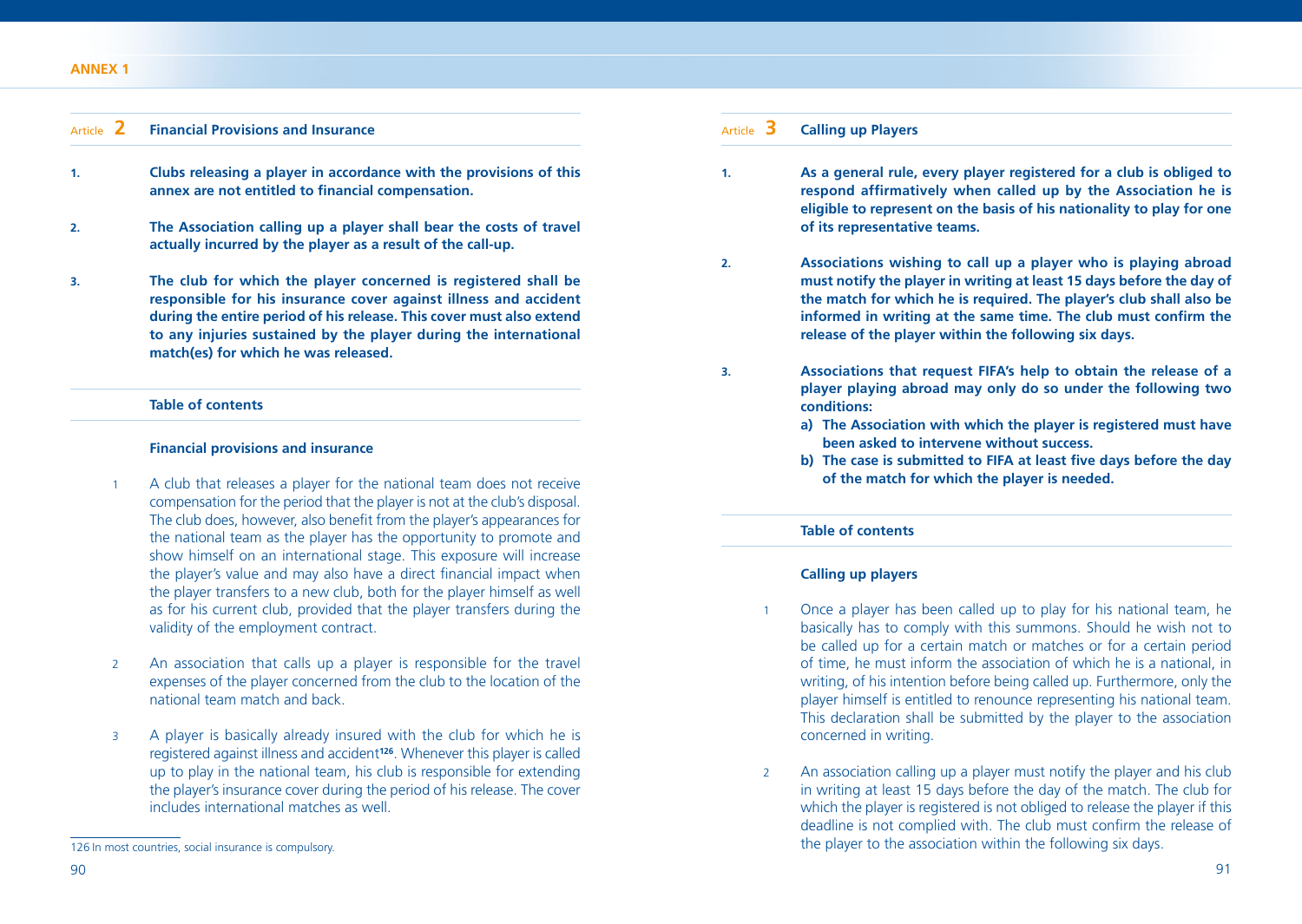- 3 An association that has correctly called up a player can request FIFA's assistance to obtain the release of this player if the club for which the player is registered refuses to release him. In order for the FIFA administration to be able to intervene, the association calling up the player needs (1) to ask the association where the club is affiliated for assistance (although ultimately in vain), and (2) to contact the FIFA administration at least five days before the match.
- 4 Irrespective of compliance with the aforementioned five-day deadline, the association calling up the player is entitled to lodge a formal complaint regarding the club's refusal to release the player. The consequences are described in art. 6 below.

# Article **4 Injured Players**

 **A player who is unable to comply with a call-up from the Association that he is eligible to represent on the basis of his nationality owing to injury or illness shall, if the Association so requires, agree to undergo a medical examination by a doctor of that Association's choice. If the player so wishes, such medical examination shall take place on the territory of the Association where he is registered.**

# **Table of contents**

# **Injured players**

- 1 An association that has called up a player who is unable to comply with the call-up due to injury or illness can request that the player be examined by a doctor chosen by this association in order to establish the effective health conditions of the player.
- 2 The player is entitled to ask that these medical examinations take place on the territory of the association where his club is registered. This prerogative is particularly practical whenever the association calling up the player is in another confederation to the one where the player is registered. In this way, for instance, the player can avoid a long intercontinental flight to a different time zone and can instead focus on his rehabilitation without interruption.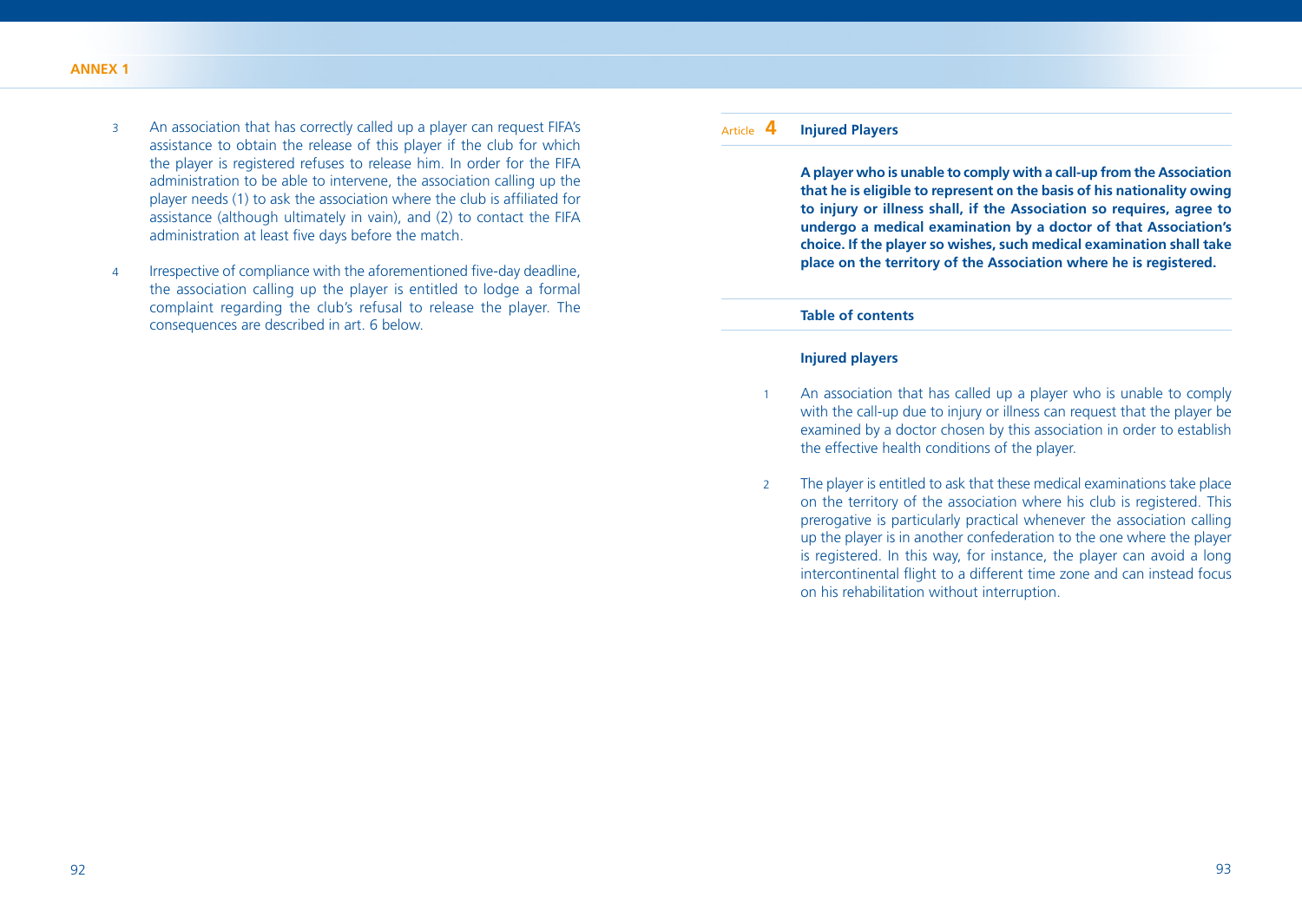# Article **5 Restrictions on Playing**

 **A player who has been called up by his Association for one of its representative teams is, unless otherwise agreed by the relevant Association, not entitled to play for the club with which he is registered during the period for which he has been released or should have been released pursuant to the provisions of this annex. This restriction on playing for the club shall, moreover, be**  prolonged by five days in the event that the player, for whatsoever **reason, did not wish to or was unable to comply with the call-up.**

# **Table of contents**

#### **Restrictions on playing**

- 1 During the period of release, the player shall be at the disposal of his national team and he is therefore not entitled to play for the club with which he is registered. This restriction applies as well if the club does not release the player**<sup>127</sup>**.
- 2 This restriction is extended by five days if the player, for any reason whatsoever**128**, did not wish to or was unable to comply with the callup. In other words, the period of time for which the player will not be at the disposal of the club will be the following: (a) the period of preparation (art. 1 par. 4), (b) the day of the game of the national team, (c) five additional days.
- 3 The association and the club, as noted previously, may agree on a longer period of release. On the other hand, the association can allow the player to participate in a particular match for his club during the period of release.

| $\mathbf{1}$ . | Violations of any of the provisions set forth in this annex shall<br>result in the imposition of disciplinary measures.                                                                                                                                                              |  |  |  |
|----------------|--------------------------------------------------------------------------------------------------------------------------------------------------------------------------------------------------------------------------------------------------------------------------------------|--|--|--|
| 2.             | If a club refuses to release a player or neglects to do so despite the<br>provisions of this annex, the FIFA Players' Status Committee shall<br>furthermore request the Association to which the club belongs to<br>declare any match(es) in which the player took part to have been |  |  |  |

**bart to have been lost by the club concerned. Any points thus gained by the club in question shall be forfeited. Any match contested according to the cup system shall be regarded as having been won by the opposing team, irrespective of the score.**

**3. If a player reports late for duty with his club more than once after being called up by an Association, the FIFA Players' Status Committee may, at the request of the player's club, impose additional sanctions on the player and/or his Association.**

#### **Table of contents**

Article **6 Disciplinary Measures**

#### **Disciplinary measures**

- 1 The Players' Status Committee is the competent body to supervise the fulfilment of the provisions on the release of players and to decide on infringements and their consequences. Where required and appropriate, it can submit the case to the Disciplinary Committee**<sup>129</sup>** for further action.
- 2 Furthermore, if a player who has been correctly called up but not released by his club plays for the latter during the period he should have been released**<sup>130</sup>**, the Players' Status Committee can ask the association where this club is affiliated to declare any match or matches in which the player participated as having been lost by the club concerned.

<sup>127</sup> The club is, however, entitled not to release the player and to make use of his services if the player was not called up at least 15 days before the game.

<sup>128</sup> e.g. the player was injured or the club did not release him.

<sup>129</sup> cf. art. 55 of the FIFA Statutes

<sup>130</sup> cf. explanation of art. 5 no. 2 of annex 1.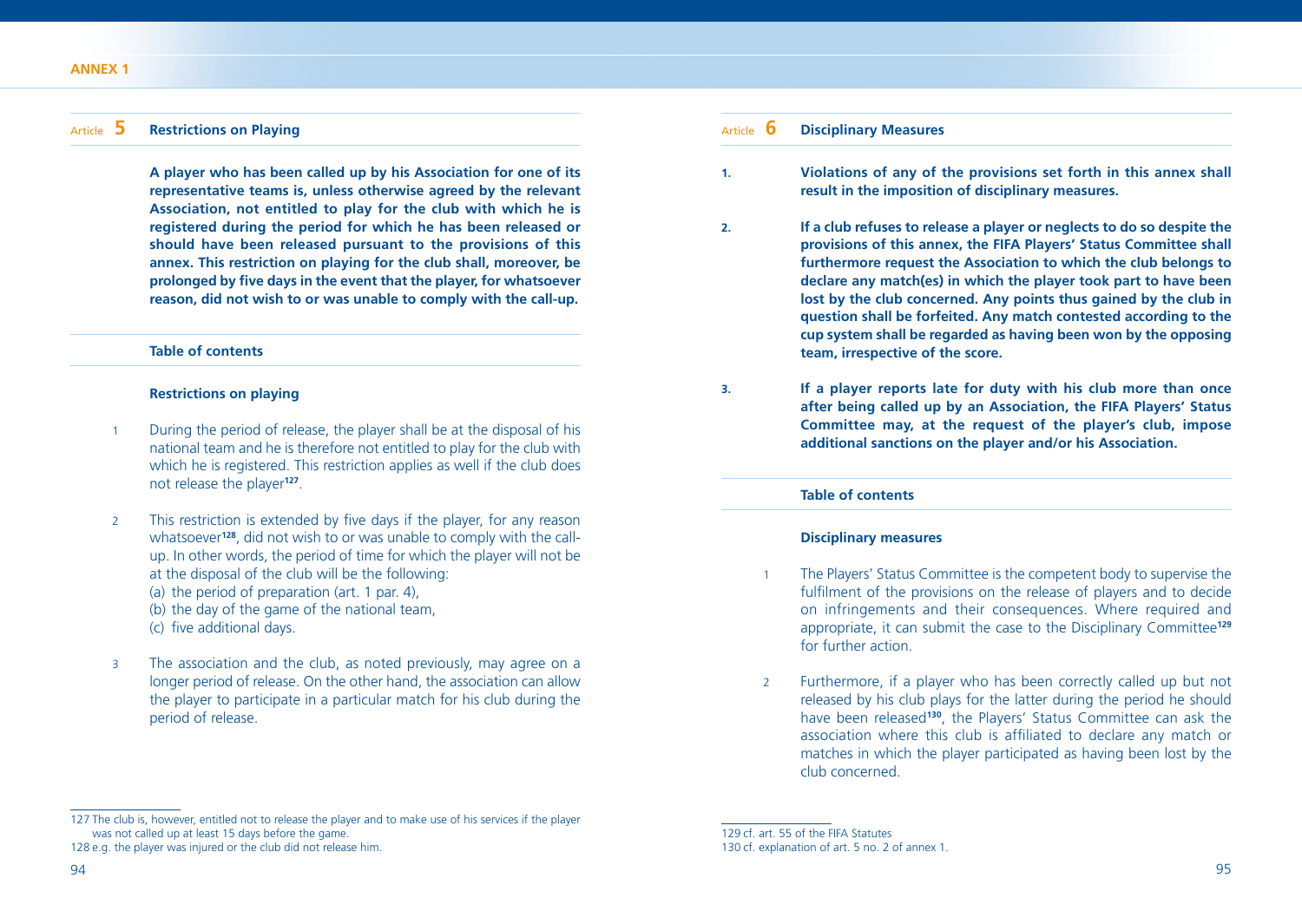## **ELIGIBILITY TO PLAY FOR ASSOCIATION TEAMS FOR PLAYERS WHOSE NATIONALITY ENTITLES THEM TO REPRESENT MORE THAN ONE ASSOCIATION**

Article **1 Conditions**

- **1. A player who, under the terms of Art. 15 of the Regulations Governing the Application of the FIFA Statutes, is eligible to represent more than one Association on account of his nationality, may play in an international match for one of these Associations**  only if, in addition to having the relevant nationality, he fulfils at **least one of the following conditions:**
	- **a) he was born on the territory of the relevant Association;**
	- **b) his biological mother or biological father was born on the territory of the relevant Association;**
	- **c) his grandmother or grandfather was born on the territory of the relevant Association;**
	- **d) he has lived on the territory of the relevant Association for at least two years without interruption.**
- **2. Notwithstanding par. 1 of this article, Associations sharing a common nationality may make an agreement under which item d) of par. 1 of this article is deleted completely or amended to specify a longer time limit. Such agreements must be lodged with and approved by FIFA.**

#### **Table of contents**

- **1. "Shared nationalities"**
- **2. Conditions**
- **3. British associations**

#### **1. "Shared nationalities"**

- 1 Certain players, owing to their nationality, are theoretically eligible to play for the national team of more than one association. In fact, certain countries do not have their own nationality, but for historical reasons have taken over the nationality of another country**<sup>131</sup>**. There are six such nationalities: French, British, Dutch, Chinese, Danish and American (United States of America). There are 25 associations who are concerned by this situation.
- 2 The complete list of countries concerned is as follows:
	- American nationality: American Samoa, Guam, Puerto Rico, USA, US Virgin Islands.
	- British nationality: Anguilla, Bermuda, British Virgin Islands, Cayman Islands, England, Montserrat, Northern Ireland, Scotland, Turks and Caicos Islands, Wales
	- Chinese nationality: China PR, Hong Kong, Macao
	- Danish nationality: Denmark, Faroe Islands
	- French nationality: France, Tahiti
	- Dutch nationality: Aruba, Netherlands, Netherlands Antilles

<sup>131</sup> e.g. citizens of the Cayman Islands have a British passport.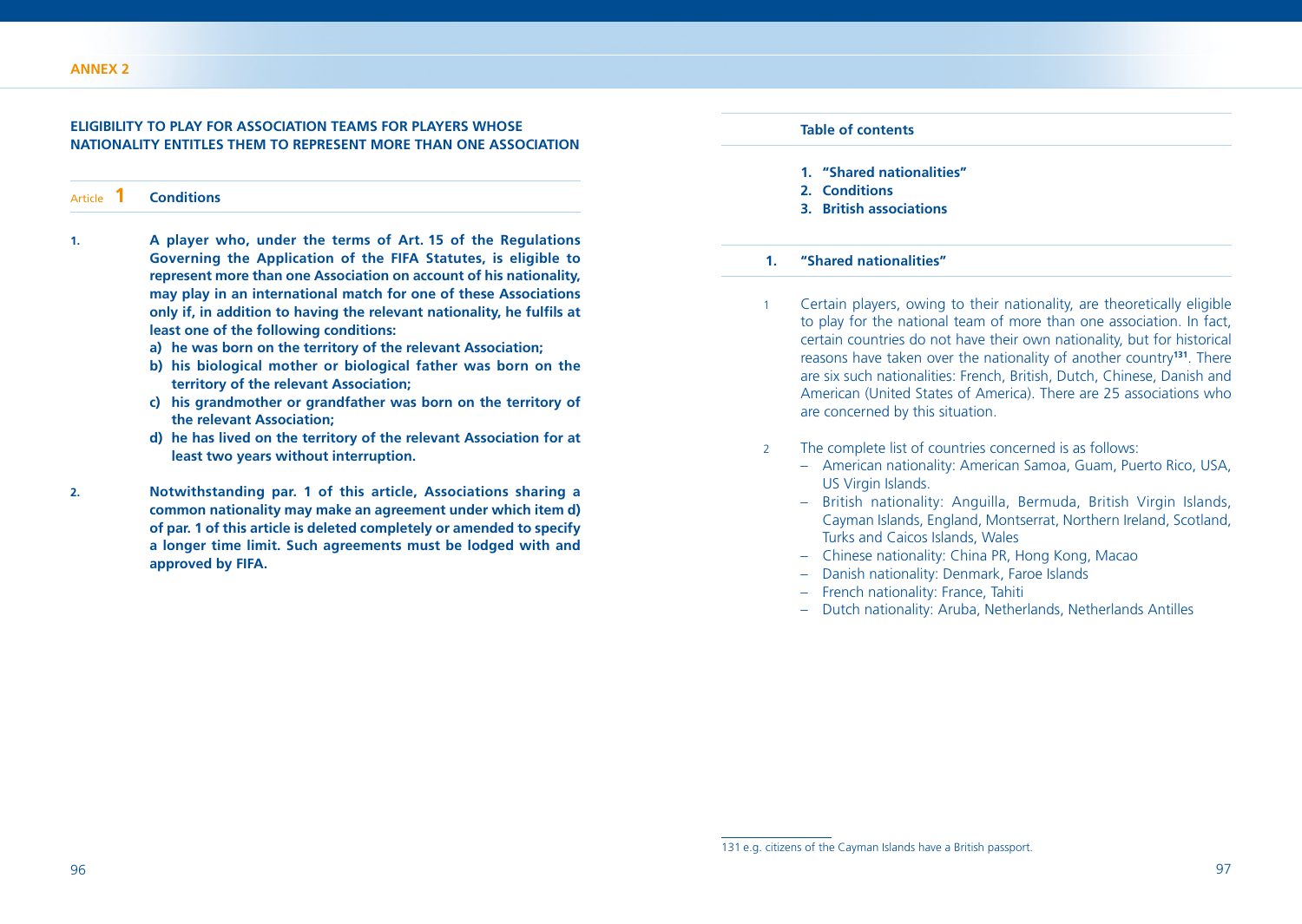## **2. Conditions**

 A player who has a nationality that entitles him to represent more than one association may play for one of these associations only if he fulfils at least one of the following conditions:

- a) he was born on the territory of the relevant association:
- b) his biological mother or father was born on the territory of the relevant association**<sup>132</sup>**;
- c) his grandmother or grandfather was born on the territory of the relevant association;
- d) he has lived on the territory of the relevant association for at least two years without interruption**<sup>133</sup>**.

## **3. British associations**

- 1 There is a specific agreement, stipulating the conditions to play for a national team, for the four British associations**<sup>134</sup>**. Besides having British nationality, the player needs to fulfil at least one of the following conditions
	- a) he was born on the territory of the relevant association;
	- b) his biological mother or father was born on the territory of the relevant association;
	- c) his grandmother or grandfather was born on the territory of the relevant association.
- 2 If a player has a British passport, but no territorial relationship as provided for in conditions a-c above, he can choose for which of the British associations he wants to play**<sup>135</sup>**.

## **ADMINISTRATIVE PROCEDURE GOVERNING THE TRANSFER OF PLAYERS BETWEEN ASSOCIATIONS**

# Article **1 Principles**

- **1.** Any player who is registered for a club that is affiliated to one Association shall not be eligible to play for a club affiliated to a **different Association unless an ITC has been issued by the Former Association and received by the New Association in accordance with the provisions of this annex. Special forms provided by FIFA for this purpose or forms with similar wording shall be used.**
- **2. In the case of Professionals, the Association issuing the ITC shall also attach a copy of the player passport to it.**

## **Table of contents**

## **Principles**

In order for a player registered for a club in one association to register with a club in another association, an ITC must be issued. The ITC must be issued by the association the player is leaving and received by the new association. The player is only eligible to play once the new association has received this document.

<sup>132</sup> In the case of a player who has been adopted at a young age, the adopting parents should be comparable with the biological ones.

<sup>133</sup> It is not relevant whether the player concerned lived in that country for two years at a young age or when he was an adult. "Living" is to be understood as having the main point of one's existence in the country concerned. Being domiciled in that country but physically living in another country obviously does not count.

<sup>134</sup> England, Wales, Scotland and Northern Ireland.

<sup>135</sup> e.g. a player who was born on the Cayman Islands and holds British nationality can choose to play for any of the four British associations if called up by a British association.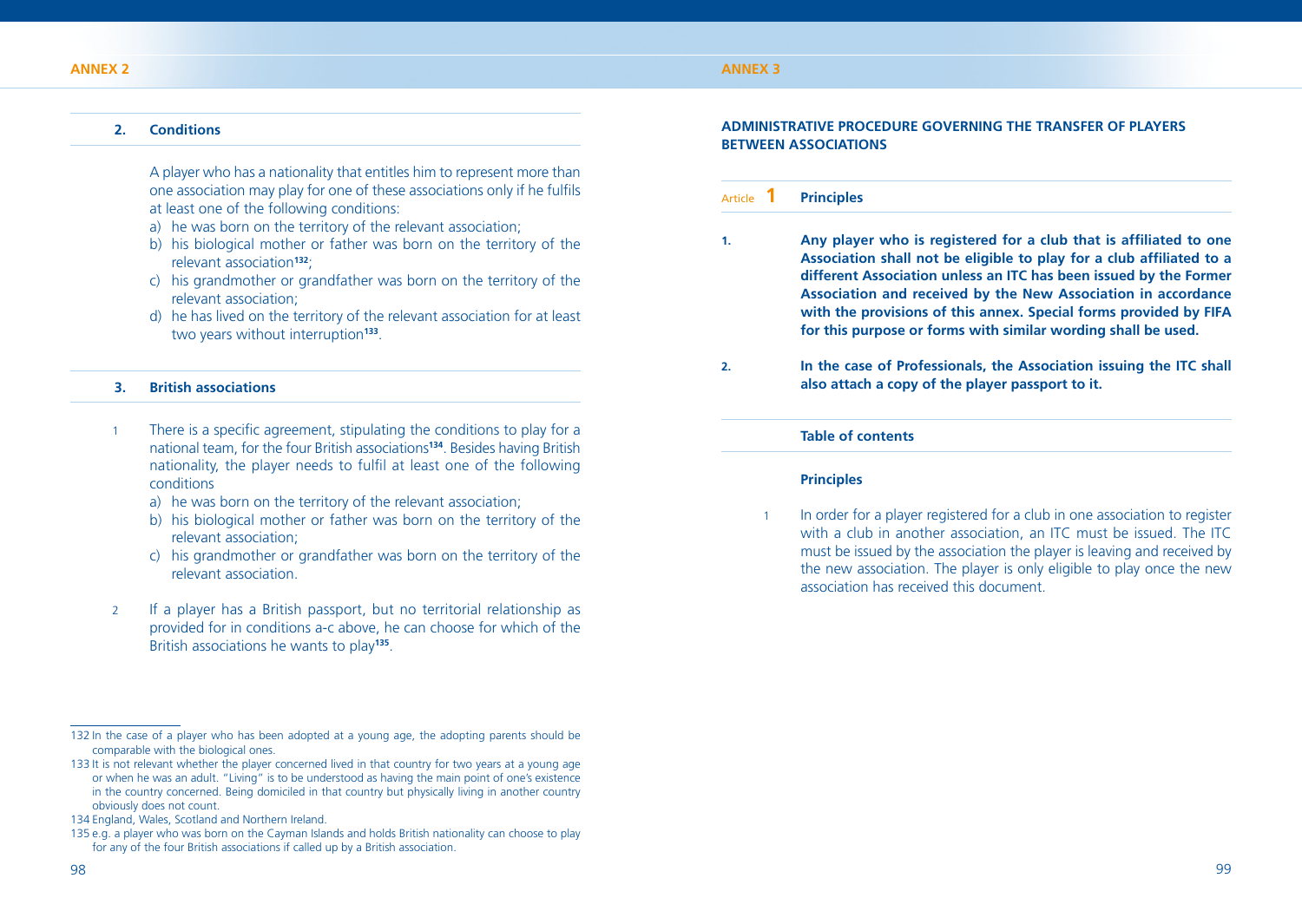- 2 FIFA provides a particular form that is generally used in day-to-day business. The associations are, however, entitled to use a form with similar wording**<sup>136</sup>**.
- 3 Whenever a professional player transfers, a copy of the player passport**<sup>137</sup>** shall be attached to the ITC. The player passport enables the new club to learn about all the clubs where the player was previously registered in case training compensation or a solidarity contribution is to be paid. Although this may cause a supplementary administrative burden to the associations, it is generally also advisable to enclose the player passport with the ITC for amateur players, as an amateur who transfers abroad could potentially become a professional and the former club(s) could possibly benefit from a financial contribution related to the training given to him.

# Article **2 Issuance of an ITC for a Professional**

- **1. All applications to register a Professional must be submitted by the New Club to the New Association during one of the Registration Periods established by that Association. All applications shall be accompanied by a copy of the contract between the New Club and**  the Professional. A Professional is not eligible to play in Official **Matches for his New Club until an ITC has been issued by the Former Association and received by the New Association.**
- **2. Upon receipt of the application, the New Association shall immediately request the Former Association to issue an ITC for the Professional (the "ITC Request"). The last date on which the ITC Request can be made is the last day of the Registration Period of the New Association. An Association that receives an unsolicited ITC from another Association is not entitled to register the Professional concerned for one of its clubs.**

**3. Upon receipt of the ITC Request, the Former Association shall immediately request the Former Club and the Professional to**  confirm whether the Professional's contract has expired, whether **early termination was mutually agreed or whether a contractual dispute exists.**

**4. Within seven days of receiving the ITC Request, the Former Association shall either:**

**a) issue the ITC to the New Association; or,**

**b) inform the New Association that the ITC cannot be issued because the contract between the Former Club and the Professional has not expired or that there has been no mutual agreement regarding its early termination.**

<sup>136</sup> For details regarding the contents of the form and the certificate, reference is made to the explanation of art. 9.

<sup>137</sup> For details regarding the contents of the player passport, reference is made to the explanation of art. 7.

**<sup>5.</sup> If the New Association does not receive a response to the ITC Request within 30 days of the ITC Request being made, it shall immediately register the Professional with the New Club on a provisional basis ("Provisional Registration"). A Provisional Registration shall become permanent one year after the ITC Request. The Players' Status Committee may withdraw a Provisional Registration, if, during this one-year period, the Former Association presents valid reasons explaining why it did not respond to the ITC Request.**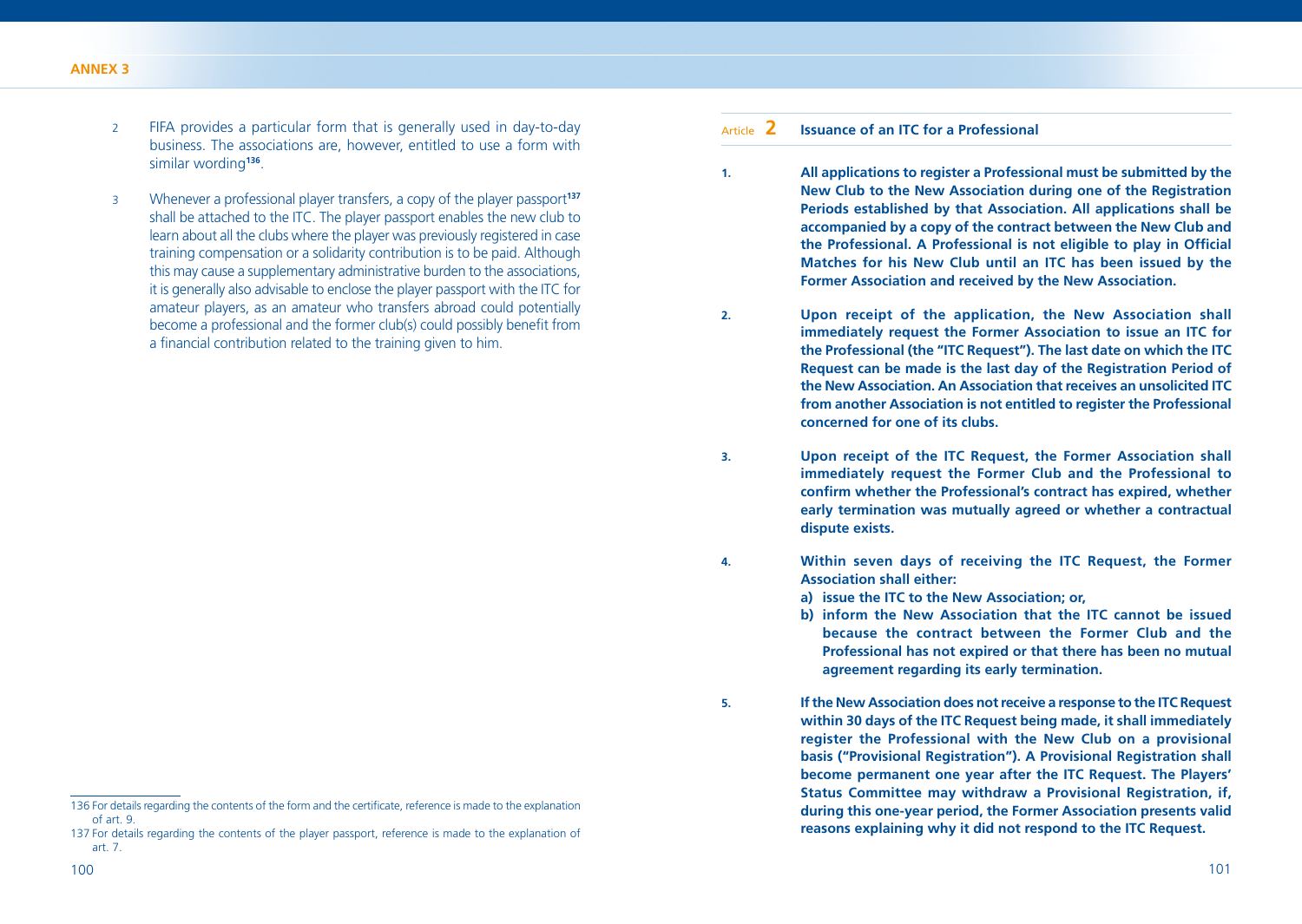- **6. The Former Association shall not issue an ITC if a contractual dispute has arisen between the Former Club and the Professional. In such a case, the Professional, the Former Club and/or the New Club are entitled to lodge a claim with FIFA in accordance with Art. 22. FIFA shall then decide on the issuance of the ITC and on sporting sanctions within 60 days. In any case, the decision on sporting sanctions shall be taken before the issuance of the ITC. The issuance of the ITC shall be without prejudice to compensation for breach of contract. FIFA may take provisional measures in case of exceptional circumstances.**
- **7. The New Association may grant a player temporary eligibility to play on the basis of an ITC sent by fax until the end of the Season that is underway. If the original ITC is not received by that time,**  the player's eligibility to play shall be considered definitive.
- **8. Associations are forbidden from requesting the issuance of an ITC in order to allow a player to participate in trial matches.**
- **9. The foregoing rules and procedures also apply for Professionals who, upon moving to their New Club, acquire Amateur status.**

## **Table of contents**

## **Issuance of an ITC for a professional**

A club wishing to engage the services of a player must first of all contact the association to which it is affiliated, applying for the registration of the player concerned. To this end, a copy of the employment contract signed with the player must be enclosed. As previously described under art. 6, a player can only be registered for a new club during the registration periods fixed by the same association.

- 2 If the player is registered with a club affiliated to a different association to the one wishing to register the player, an international registration procedure must be launched. The new association needs to contact the association where the player is currently registered to ask for the ITC of the player concerned to be issued. The last date on which the new association can make a request for the ITC to be issued is the last day of the registration period of the new association. Providing the application for the ITC is made within this deadline, the player can be registered for the new club even if the ITC is received by the new association after the expiry of the registration period. Once the ITC has been received by the new association and the latter has registered the player in accordance with the internal regulations, the player becomes eligible to play for the new club.
- 3 It is compulsory for the new association to request the ITC from the former association. Consequently, an association that receives an ITC that it has not (yet) requested is not entitled to register the player concerned for its club, irrespective of the fact that the new club may have already started the procedure with its own association so as to register the player.
- 4 Once the association where the player is currently registered receives an ITC request, it shall immediately contact its affiliated club and the player concerned to ask whether the employment contract has expired, whether the parties have mutually agreed to an early termination of the contract or whether there is a contractual dispute.
- 5 The former association must react to the ITC request from the prospective association within seven days of the demand by either issuing the ITC**<sup>138</sup>** or by informing the prospective association that the ITC cannot be issued because, according to the association's knowledge, the contract has not expired and the parties have not agreed to an early termination.

<sup>138</sup> This is the "normal" situation.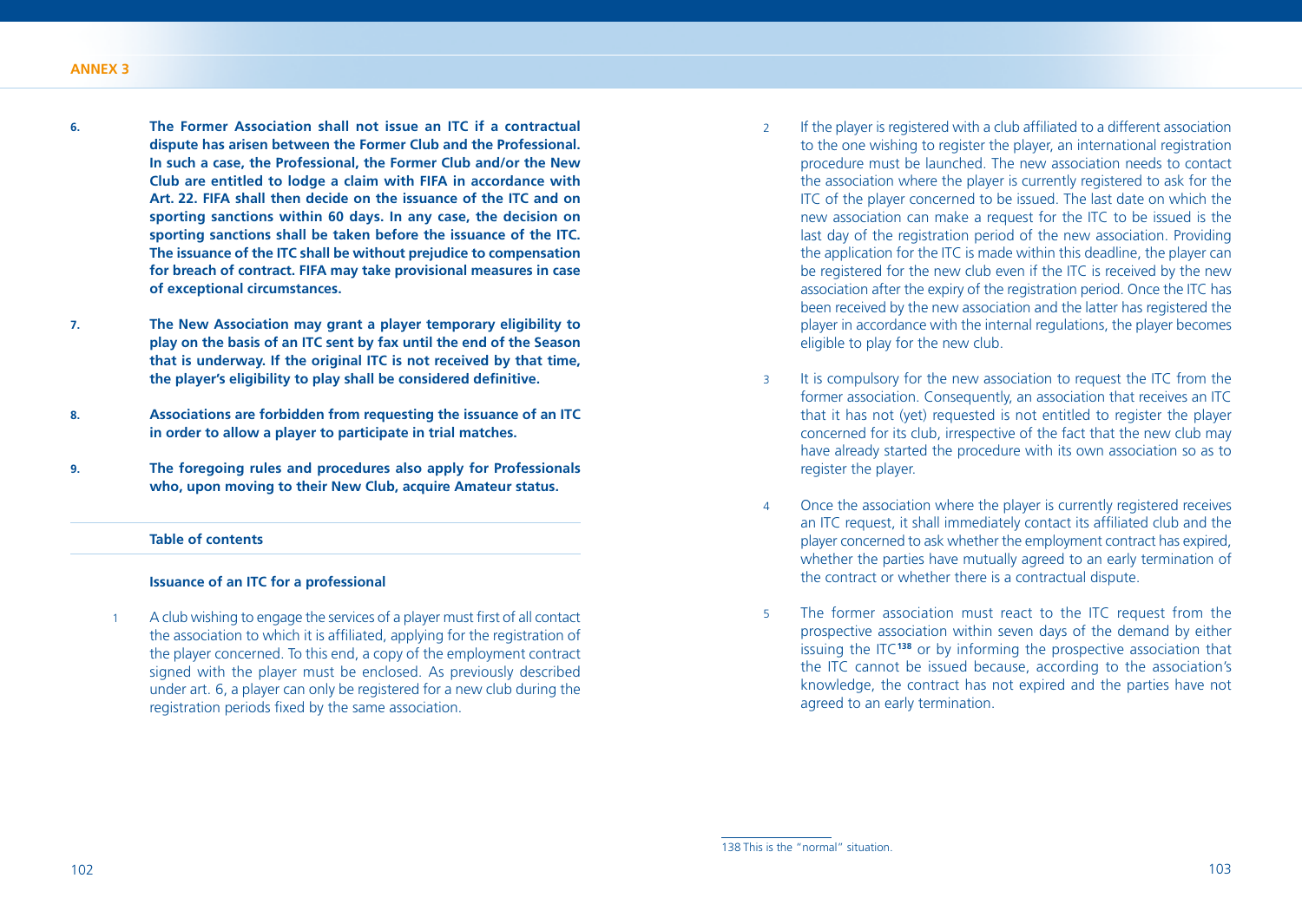6 If the association where the player is currently registered does not respond at all within 30 days to the ITC request from the prospective association, the latter is entitled to register the player for its affiliated club on a provisional basis. In this way, the prospective association can counter non-cooperative stances adopted by the player's former association, but only if it does not react at all to the ITC request**<sup>139</sup>**. The provisional registration of the player based on this provision becomes permanent one year after the new association has made its ITC request. Within this timeframe, the former association is entitled to contest the player's registration for the new association by contacting the Players' Status Committee and submitting its reasons for disputing this registration and explaining why it did not respond to the ITC request when this was made. The principle of good faith will play a relevant role in the evaluation of this situation. In fact, the longer the former association waits before contesting the player's registration for the new association, the stronger its evidence supporting the cancellation of the registration for the new club needs to be. As from a certain point, it can be expected that the player's registration for the new club can no longer be cancelled, even if under normal circumstances the player was not entitled to be registered for the new club due to the fact that too much time has elapsed and that therefore the rights of the parties involved would be directly affected by such a decision**<sup>140</sup>**. In such an event, a decision regarding the consequences that the registration may have on the player and the new club must be taken**<sup>141</sup>**.

- 7 The former association that has received a request for the issuance of the ITC shall first of all, as described above, contact both the current club and the player to ascertain the legal situation between these parties. If one of these parties explains that a contractual dispute exists, i.e. that there is still a contractual link between the parties as well as litigation about the terms of the contract, then the former association shall not issue the ITC.
- 8 Since there has been an ITC request, in accordance with art. 22a) of the Regulations, the competence of the FIFA bodies is established irrespective of the nationality of the parties involved**<sup>142</sup>**. In fact, the player as well as the former club and the new club are entitled to lodge a claim with FIFA. On the one hand, the former club will claim that the player is still under contract but not fulfilling its terms, and as a result, it may ask for the immediate return of the player or for compensation for damages and the imposition of sporting sanctions. On the other hand, the new club and the player will ask to ascertain that no contract exists or that this contract has been breached by the former club and that therefore the player is entitled to terminate the contract unilaterally with just cause.

<sup>139</sup> If the former association replies to the new association, for example by informing the latter that the player is still contracted to its club or that a contractual dispute exists, the new association is not entitled to make use of this provision.

<sup>140</sup> The employment relationship between the player and the former club would at this stage be terminated in any event. It will be the task of the DRC to establish if there is just cause and establish the financial and sporting consequences (cf. art. 17). In any event, a decision regarding the withdrawal of the provisional registration would not affect the sporting results of the new club for the games in which the player participated. The player only loses eligibility to play for the new club once the provisional registration is withdrawn.

<sup>141</sup> Chapter IV on the Maintenance of Contractual Stability between professionals and clubs (art. 17ff) applies to this situation. Reference is made to the explanation above.

<sup>142</sup> cf. also explanations of art. 22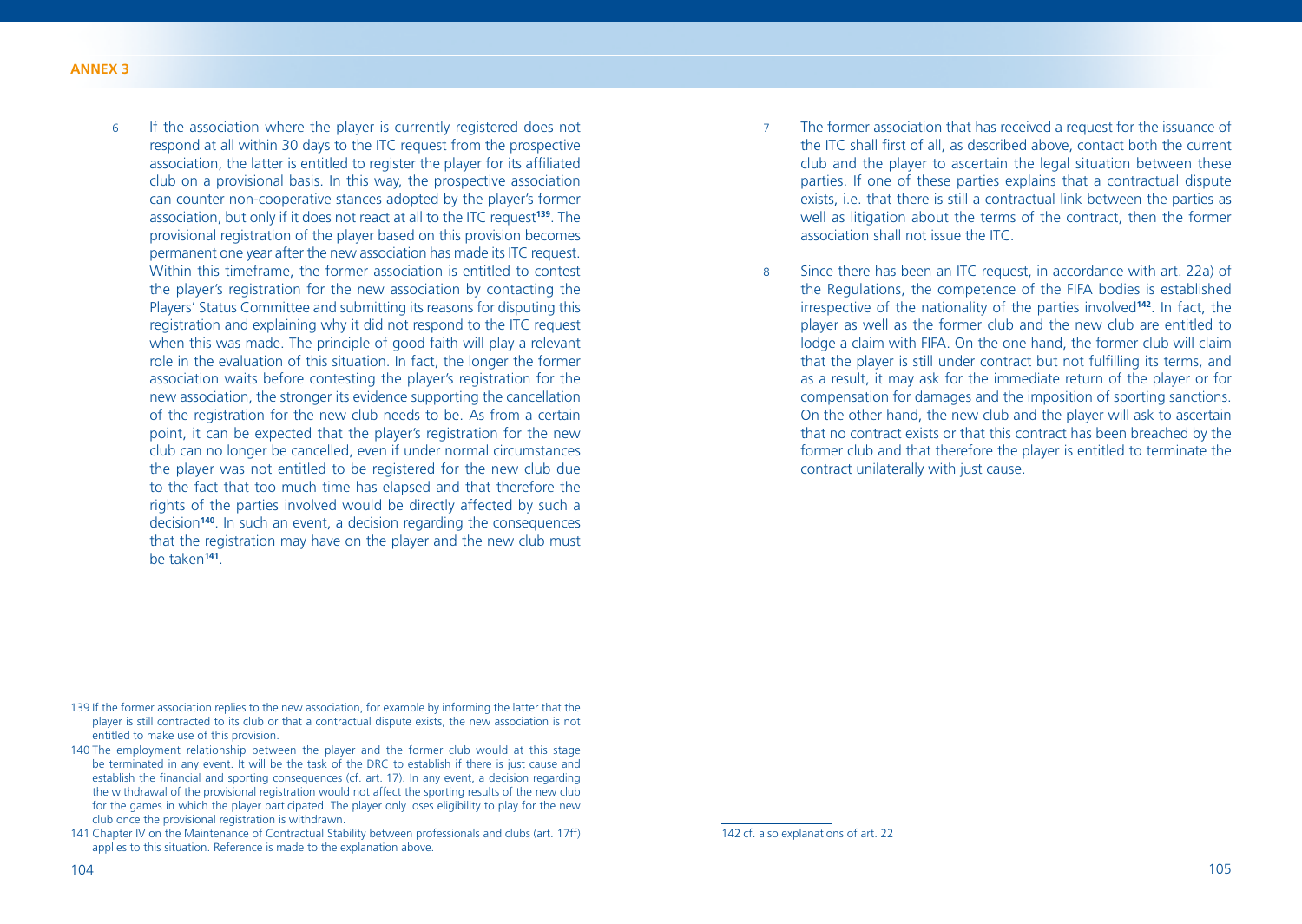- 9 At this stage, the procedures within FIFA are provisionally split. On the one hand, the procedure to establish whether the contract still exists and if so who is responsible for the breach, and on the other, provided such a request has been received by FIFA, a procedure regarding provisional measures, in particular concerning the provisional registration of the player for the new club pending the outcome of the litigation on the substance of the matter. The first procedure leads to a decision from the DRC, whereas the second procedure is within the remit of the Players' Status Committee that has entrusted the single judge to deal with such matters. The single judge will be asked to pronounce himself on the provisional registration for the new club after having considered whether the provisional registration is useful to protect the player from irreparable harm, the likelihood of success of the player on the merits of the claim and whether the interests of the player outweigh those of the opposite party (so-called balance of convenience of interests). If these conditions are met, the single judge will authorise the new association to provisionally register the player for the new club. Should, on the other hand, the conditions not be met or should the evaluation of the single judge not yet enable the responsibilities to be ascertained in a provisional manner, the single judge will not give provisional authorisation and the DRC will have to pronounce itself first on the substance of the matter<sup>143</sup>.
- 10 Once the DRC has decided on the breach of contract and consequently on the financial and sporting consequences, the ITC can be issued in favour of the new association**<sup>144</sup>**.
- 11 The ITC is meant to be sent as a hard copy. However, considering the distances between associations and the promptness with which an ITC needs to be received, the ITC can also be sent by fax. Receiving an ITC via fax allows the new association to provisionally register the player until the receipt of the original hard copy of the ITC or until the end of the season, as provisional registrations become definitive at the end of a season.
- 12 The ITC is meant to be issued by the former association to the new association whenever the new club and the player have commenced a registration procedure with the new association and it is therefore clear that the player and club have entered into a contractual relationship. Consequently, it is strictly forbidden to ask for the issuance of an ITC only for the player to participate in trial matches with the new club**<sup>145</sup>**.
- 13 The provision related to the issuance of an ITC for a professional also applies to professionals who reacquire amateur status when transferring to a new club. In this way, it is ensured that the provisions on amateur players are not used to circumvent those on professionals and moreover, that the championship of the new amateur club is not falsified

<sup>145</sup> The player is entitled to participate in friendly matches for the new club without an ITC being issued. If the player participates in competitive matches after the new association has received the ITC but before the club and the player have decided on whether to sign an employment contract, this would have a direct impact on the local championship if the parties did not enter into a contractual relationship and the player moved to a third club.

<sup>143</sup> With the consequences as explained under art. 17.

<sup>144</sup> This decision shall be taken within 60 days from the moment the demand was lodged.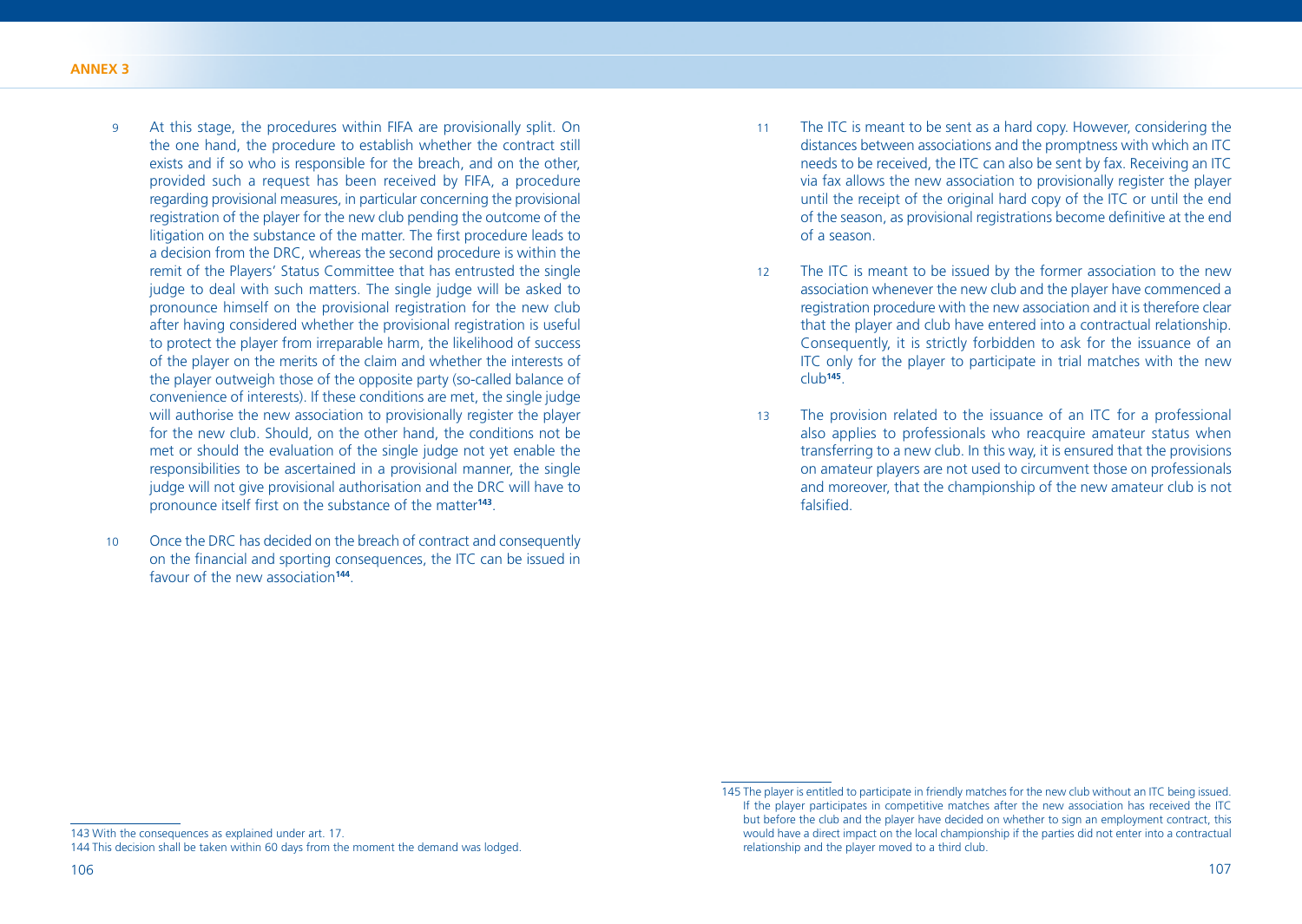## Article **3 Issuance of an ITC for an Amateur**

- **1. All applications to register an Amateur player must be submitted by the New Club to the New Association during one of the Registration Periods established by that Association.**
- **2. Upon receipt of the application, the New Association shall immediately request the Former Association to issue an ITC for the player (the "ITC Request").**
- **3. The Former Association shall, within seven days of receiving the ITC Request, issue the ITC to the New Association.**
- **4. If the New Association does not receive a response to the ITC Request within thirty days, it shall immediately register the Amateur with the New Club on a provisional basis ("Provisional Registration"). A Provisional Registration shall become permanent one year after the ITC Request. The Players' Status Committee may withdraw a Provisional Registration, if, during this one-year period, the Former Association presents valid reasons explaining why it did not respond to the ITC Request.**
- **5. The foregoing rules and procedures also apply for Amateurs who, upon moving to their New Club, acquire Professional status.**

# **Table of contents**

#### **Issuance of an ITC for an amateur**

 The provisions applying to the issuance of the ITC for an amateur are similar to those for a professional, but obviously less complex. Reference is therefore made to article 3 as well as to the explanations given with respect to the issuance of an ITC for a professional. Since amateur players are not bound by an employment contract to the club for which they are registered, all requirements related to the existence of a contractual relationship that are mandatory for professionals are obviously not applicable**<sup>146</sup>**.

<sup>146</sup> In particular, the following requirements are not applicable: annex 3 art. 1 par. 2, to attach a copy of the player passport to the ITC; art. 2 par. 1, to enclose a copy of the employment contract with an application for an ITC; art. 2 par. 3, upon receipt of the ITC request to enquire whether the contract has expired, early termination has been agreed between the parties or whether a contractual dispute exists.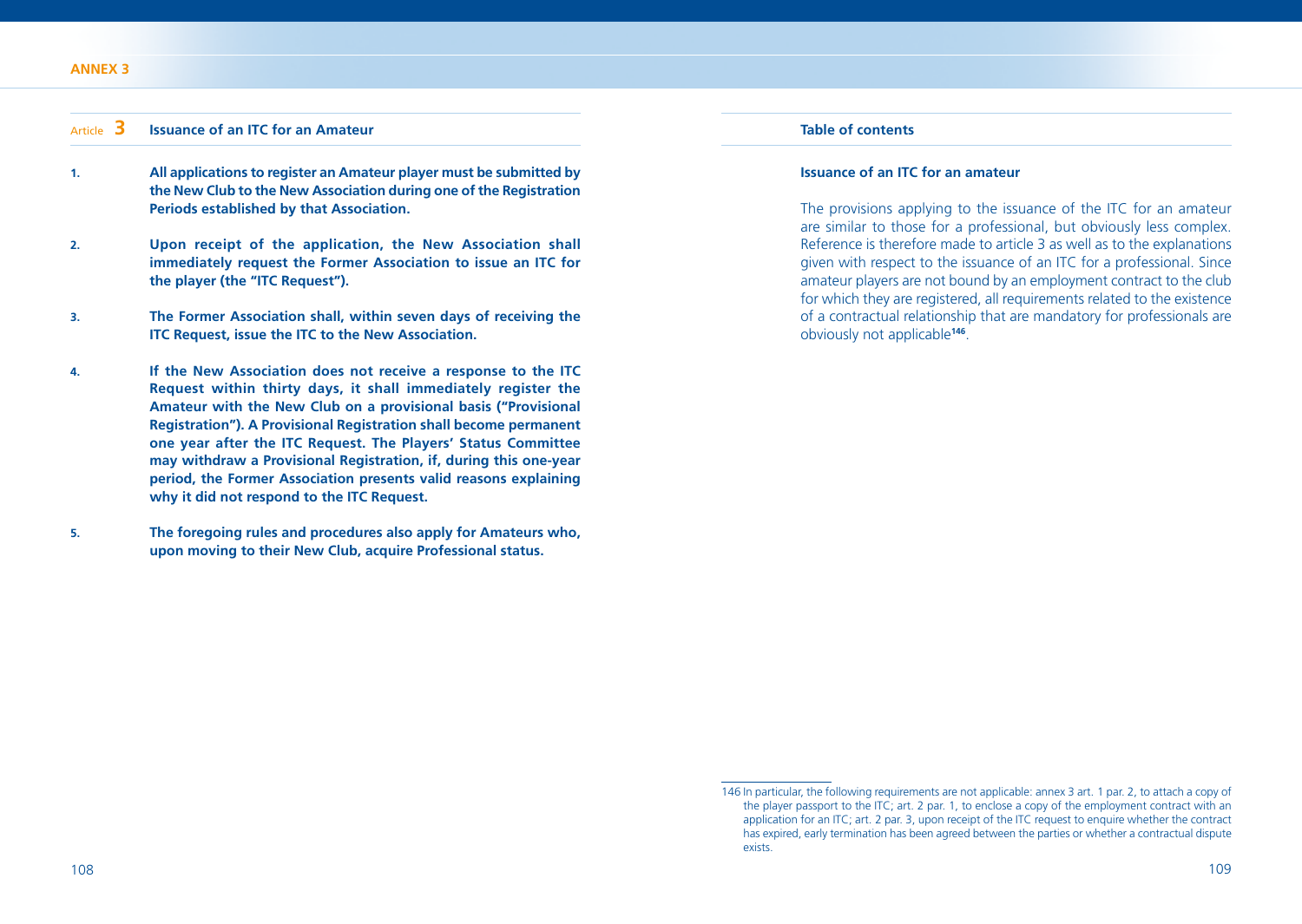#### **ANNEX 3**

## **ANNEX 4**

## Article **4 Loan of Players**

- **1. The rules set out above also apply to the loan of a Professional**  from a club affiliated to one Association to a club affiliated to **another Association.**
- **2. The terms of the loan agreement shall be enclosed with the ITC Request.**
- **3. On expiry of the period of loan, the ITC shall be returned, upon request, to the Association of the club that released the player on loan.**

# **Table of contents**

## **Loan of players**

 As noted under art. 10 of the Regulations, a loan is a transfer for a predetermined period of time. Consequently, an ITC shall be issued whenever a player**<sup>147</sup>** transfers to the club to which he has been loaned as well as when he returns to his club of origin. In this respect, it must be stressed that once the loan period is over, the association of the club of origin shall request the return of the ITC before being able to re-register the player for its affiliated club. A copy of the loan contract shall be enclosed with the ITC request by the association requesting the loan so that the registration procedure can be processed quickly**<sup>148</sup>**.

#### **TRAINING COMPENSATION**

## Article **1 Objective**

- **1. A player's training and education takes place between the ages of 12 and 23. Training Compensation shall be payable, as a general rule, up to the age of 23 for training incurred up to the age of 21, unless it is evident that a player has already terminated his training period before the age of 21. In the latter case, Training Compensation shall be payable until the end of the Season in which the player reaches the age of 23, but the calculation of the amount payable shall be based on the years between 12 and the age when it is established that the player actually completed his training.**
- **2. The obligation to pay Training Compensation is without prejudice to any obligation to pay compensation for breach of contract.**

<sup>147</sup> Only professional players can transfer on a loan basis.

<sup>148</sup> For further details, reference is made to the explanations of art. 10.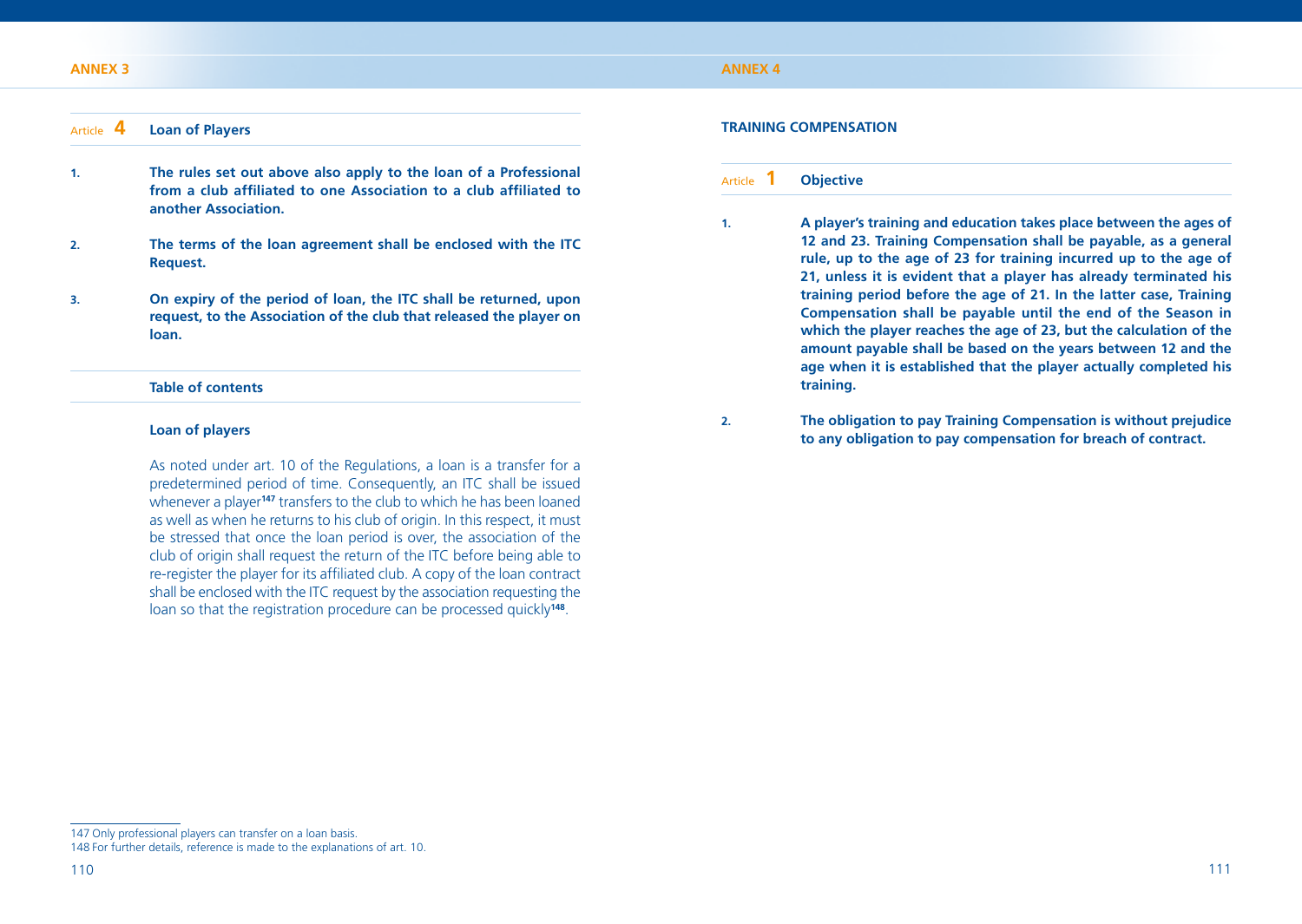## **Table of contents**

#### **Objective**

- The Regulations provide for the principle that between the ages of 12 and 23, a player is in his sporting education and that during this timeframe, compensation for his training is payable. Clubs that invest in the training of a player are entitled to a financial reward for the sporting education that the player received up to the age of 21, unless it is evident that the player terminated his training period before this age**<sup>149</sup>**, in which case, compensation is limited to the period between 12 and when the player's training effectively terminated**<sup>150</sup>**.
- 2 If a player who is younger than 23 breaches his employment contract without just cause, besides compensation for contractual breach for which the player and the new club are jointly liable**<sup>151</sup>**, the new club has to pay training compensation to the former club.

# Article **2 Payment of Training Compensation**

#### **Training Compensation is due:**

- **i)** when a player is registered for the first time as a Professional: **or,**
- **ii) when a Professional is transferred between clubs of two different Associations (whether during or at the end of his contract) before the end of the Season of his 23rd birthday.**

#### **Training Compensation is not due:**

- **i) if the Former Club terminates the player's contract without just cause (without prejudice to the rights of the previous clubs); or**
- **ii) if the player is transferred to a Category 4 club; or**
- **iii) if a Professional reacquires Amateur status on being transferred.**

#### **Table of contents**

## **Payment of training compensation**

- 1 Training compensation is payable before the end of the season of the player's  $23<sup>rd</sup>$  birthday, when the player signs his first employment contract, i.e. when the player is registered for the first time as a professional, or when he transfers as a professional to a club affiliated to another association while maintaining the same status.
- 2 Training compensation is on the other hand not due whenever the former club has breached a contract with the player without just cause. A club that has terminated a contract with a player without being entitled to do so shall not be rewarded for this attitude. Furthermore, no training compensation is due when the player transfers to a category 4 club, i.e. a club on the lowest level in the categorisation ladder of clubs with respect to the training compensation as the majority are purely amateur clubs. Finally, no training compensation is due if the player reacquires amateur status when he is transferred to a new club.

<sup>149</sup> CAS 2003/O/527: a player signed his first professional contract at the age of 17. In his first season as a professional, he played 15 times with the first team. Moreover, at that time, he was noticed for his good technical skills and speed. Therefore, it was considered that the player had terminated his training period before his second season as a professional player at the age of 18. CAS/2004/A/594: a player was considered by his training club as "the most talented player who played at all ages at the highest level in the country of the training club and in the national teams at all ages". Moreover, the player was described by his training club as a "regular player for the club". Finally, for the four-year loan of the player at the age of 18, a six-figure USD sum was paid for each year. Therefore, it was considered that the player's training was terminated at the age of 17, when he, in fact, signed a five-year contract with his training club.

<sup>150</sup> If the player registered for the first time after the age of 12, the date of registration is obviously crucial in order to establish the period of training.

<sup>151</sup> cf. art. 17 par. 2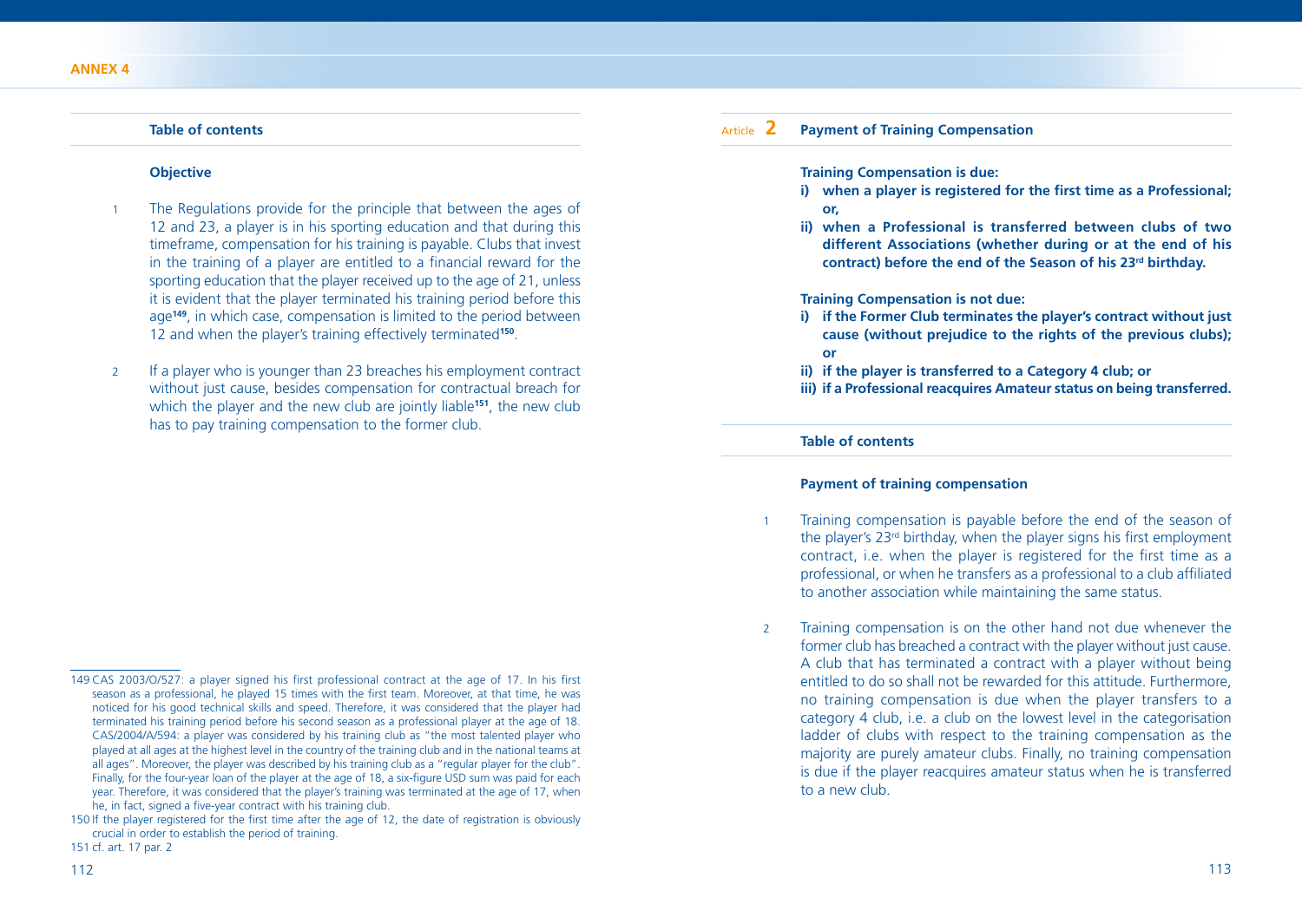## Article **3 Responsibility to Pay Training Compensation**

- 1. When a player is registering as a Professional for the first time, **the club for which the player is being registered is responsible for paying Training Compensation within 30 days of registration to every club for which the player was registered (in accordance with the players' career history as provided for in the player passport) and that has contributed to his training starting from the Season in which he had his 12th birthday. The amount payable is calculated on a pro rata basis according to the period of training that the player spent with each club. In the case of subsequent transfers of the Professional, Training Compensation will only be owed to his Former Club for the time he was effectively trained by that club.**
- **2. In both of the above cases, the deadline for payment of Training Compensation is 30 days following the registration of the Professional with the New Association.**
- **3. If a link between the Professional and any of the clubs that trained him cannot be established, or if those clubs do not**  make themselves known within 18 months of the player's first **registration as a Professional, the Training Compensation shall be paid to the Association(s) of the country (or countries) where the Professional was trained. This compensation shall be earmarked for youth football development programmes in the Association(s) in question.**

### **Table of contents**

#### **Responsibility to pay training compensation**

- Training compensation should benefit all clubs that have contributed to the training of a young player. The regulations state that training compensation shall be distributed on a pro-rata basis according to the years of training received by the player**<sup>152</sup>**. Training compensation is due for the first time when a player signs his first employment contract and thus registers as a professional. All the clubs that have contributed to the training of the player as from the age of 12 are entitled to training compensation for the timeframe that the player was effectively registered with them<sup>153</sup>. For every subsequent transfer of the professional player until the end of the season of the player's 23<sup>rd</sup> birthday, only the last club for which the player was registered is entitled to training compensation for the period that the player was effectively registered for this club**<sup>154</sup>**.
- 2 Training compensation is payable 30 days after the registration of a player for the new club. The new club must calculate the training compensation and the way in which it should be distributed to the clubs where the player previously played. No training compensation is due when a player over 23 years of age changes club.

<sup>152</sup> CAS 2004/A/560: only the precise period during which a player was effectively trained by a club must be taken into consideration. In other words, this means that to calculate training compensation, it is not only entire seasons that are to be taken into account.

<sup>153</sup> CAS 2004/A/560: the panel agreed with the opinion of the DRC, according to which a club that has trained a player as an amateur for a certain period of time before concluding an employment contract with him shall be compensated for the entire time that it trained the player and not only for the time it trained him as a professional.

<sup>154</sup> Training compensation in accordance with the FIFA regulations applies only in the event of an international transfer. For national transfers, the system enforced by the relevant association applies in accordance with art. 1 par. 2. The player passport will play a fundamental role in establishing the entitlement of the clubs to training compensation.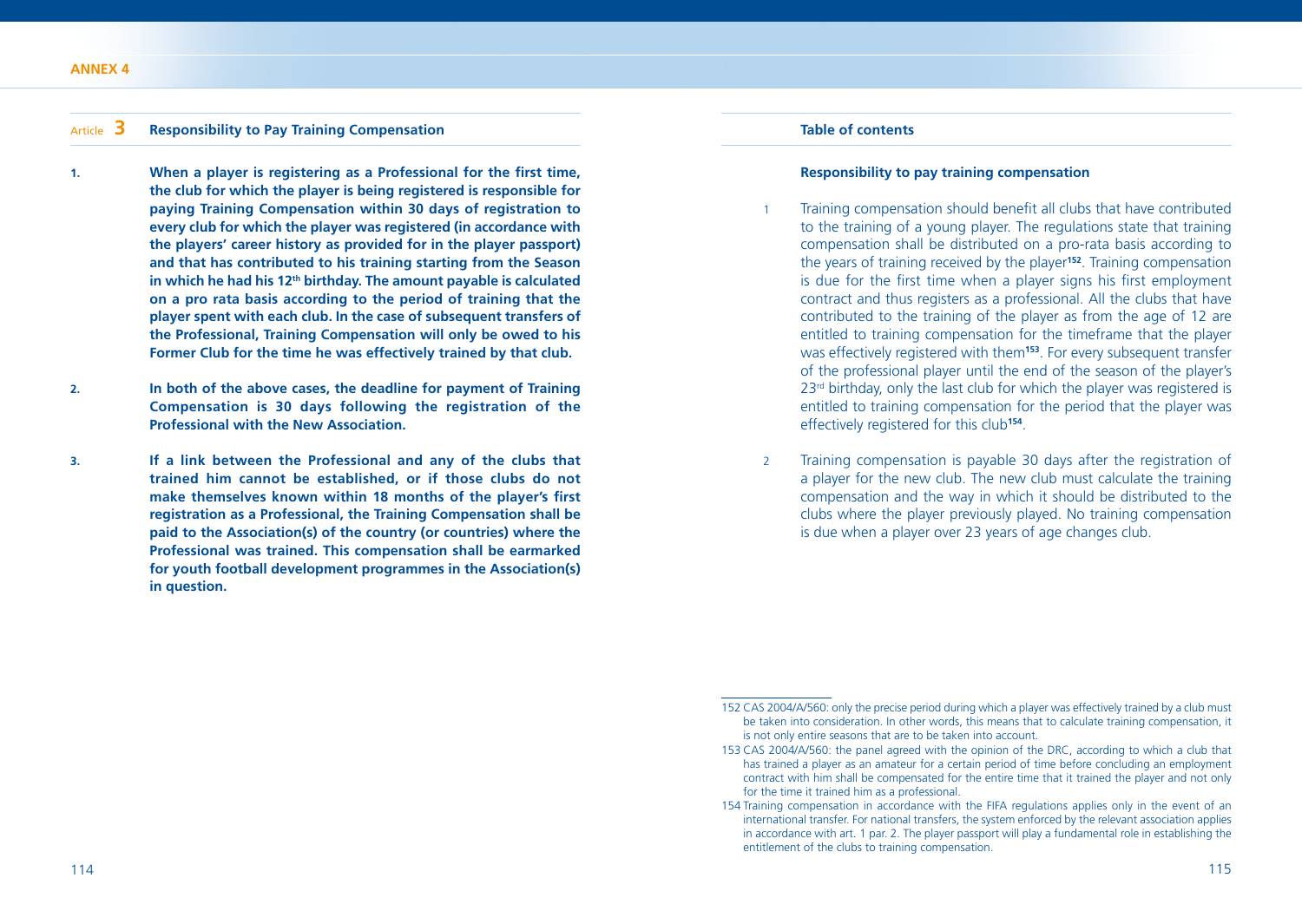3 If the career of a player cannot be traced back to the age of 12, the amount for any "missing years" will be distributed to the association of the country where the player was registered and shall be used for youth development programmes**<sup>155</sup>**. The association is entitled to claim training compensation as soon as 18 months have elapsed since the registration of the player for the new club. The association has six months to do so, as the right will lapse 2 years after the registration. However, if the association has irrefutable evidence that one of its affiliated clubs, which is entitled to training compensation, no longer exists, then training compensation should be paid immediately to the association and not only after 18 months. If an association claims training compensation and an entitled club then appears, the claim of the association will obviously lose all effect.

## Article **4 Training Costs**

- **1. In order to calculate the compensation due for training and education costs, Associations are instructed to divide their clubs into a maximum of four categories in accordance with the clubs'**  financial investment in training players. The training costs are set **for each category and correspond to the amount needed to train one player for one year multiplied by an average "player factor", which is the ratio between the number of players who need to be trained to produce one professional player.**
- **2. The training costs, which are established on a confederation basis for each category of club, as well as the categorisation of clubs for each Association, are published on the FIFA website (www.FIFA. com). They will be updated at the end of every calendar year.**

<sup>155</sup> Typical situations in which an association may be entitled to training compensation are when the training club no longer exists, e.g. due to bankruptcy, or when the training club does not claim training compensation (for whatever reason, i.e. no knowledge of its entitlement or no interest) and there are no records regarding the registration of the player for this club at the association or league concerned.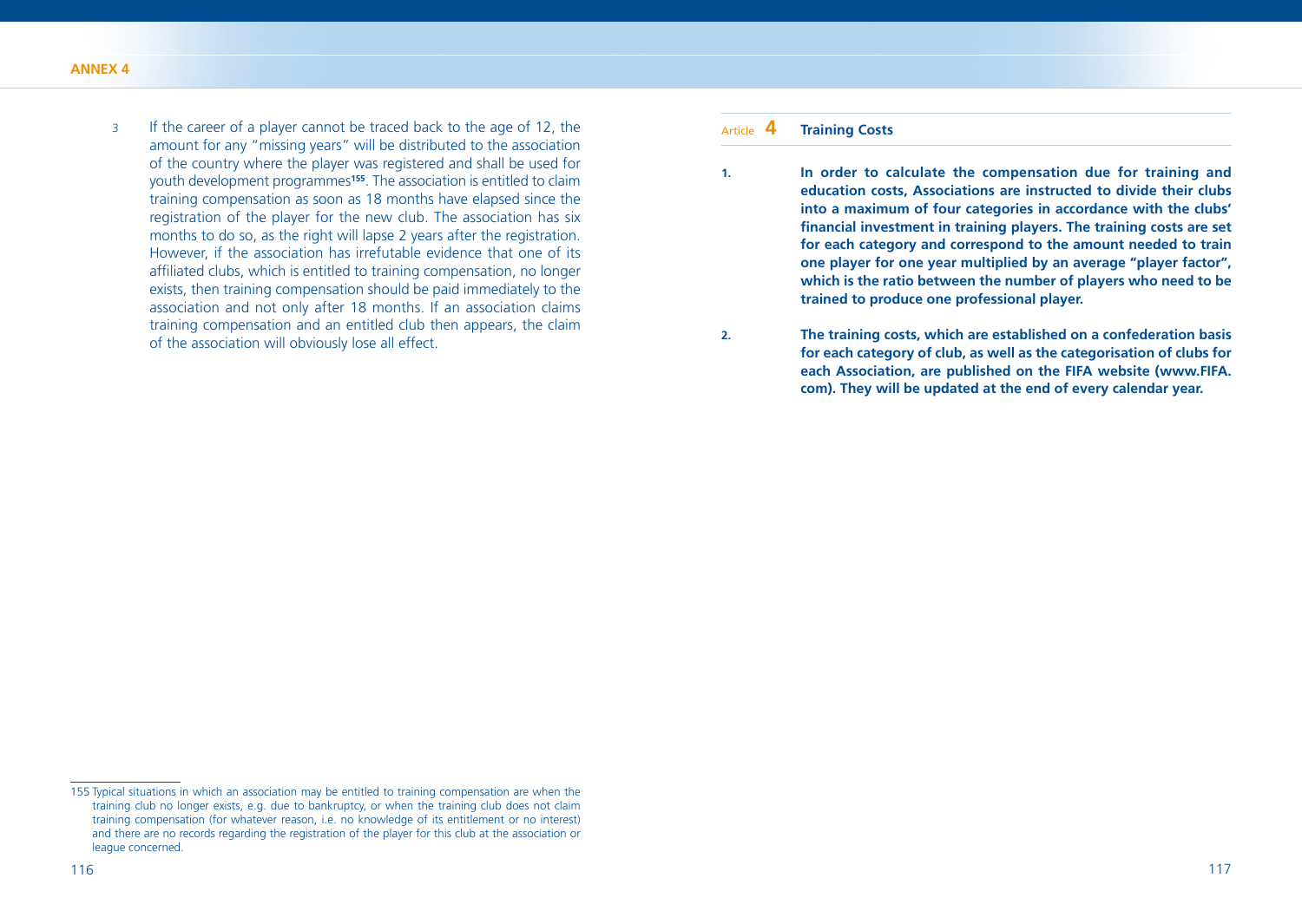## **Table of contents**

#### **Training costs**

- In order to facilitate the calculation of the amount of training compensation due, the training costs are not calculated for each individual club. Instead, all clubs are classified into categories and the training costs are determined at confederation level for each category. FIFA has allocated all associations to categories and has established on a confederation basis the training costs for the different categories**<sup>156</sup>**. This yearly amount takes into account the so-called "player factor", which is the ratio between the number of players who are needed to be trained in order to produce one professional player**<sup>157</sup>**.
- 2 To apply the aforementioned system, all clubs are to be classified in one of four categories by the association with which they are affiliated, depending on the amount of money they invest in training and on the quality of the training offered to young players**<sup>158</sup>**. The scale ranges from high-quality training academies down to amateur club centres. This categorisation must be reviewed on a yearly basis**<sup>159</sup>**.

<sup>156</sup> In accordance with FIFA circular letter no. 959 dated 16 March 2005, these are the training costs, which have been established on a confederation basis for each category of clubs.

| Confederation   | Category I | Category II       | <b>Category III</b> | <b>Category IV</b> |
|-----------------|------------|-------------------|---------------------|--------------------|
| AFC             |            | <b>USD 40,000</b> | <b>USD 10,000</b>   | <b>USD 2.000</b>   |
| <b>CAF</b>      |            | <b>USD 30,000</b> | <b>USD 10,000</b>   | <b>USD 2.000</b>   |
| <b>CONCACAF</b> |            | <b>USD 40,000</b> | <b>USD 10,000</b>   | <b>USD 2.000</b>   |
| <b>CONMEBOL</b> | USD 50.000 | <b>USD 30,000</b> | <b>USD 10,000</b>   | <b>USD 2.000</b>   |
| OFC.            |            | <b>USD 30,000</b> | <b>USD 10,000</b>   | <b>USD 2.000</b>   |
| UEFA            | EUR 90,000 | EUR 60,000        | EUR 30,000          | <b>EUR 10,000</b>  |
|                 |            |                   |                     |                    |

- 157 The activity of every club that trains players is orientated towards giving the best training to the young players. Obviously, not all players will develop in the same way and in the same period. Some players will show their talent earlier, others later. Others may not be in a position to play at a higher level and will thus remain at a lower level of performance. Considering the social impact of football and in particular the possibility of giving all players equal opportunity, it is thus fair to consider the "player factor" whenever establishing the training compensation due for a particular player. In this way, the training club receives sufficient incentives so as to continue training players.
- 158 Not all associations can allocate their affiliated clubs to four categories, as some associations may have only 2 or 3 categories at their disposal. Allocation occurs automatically for associations that only have category 4 clubs.
- 159 The training costs as well as the categorisation of clubs are published on the FIFA website (www. FIFA.com). cf. FIFA circular letter 959 and 959a dated 16 March 2005.

# Article **5 Calculation of Training Compensation**

**1. As a general rule, to calculate the Training Compensation due to a player's Former Club(s), it is necessary to take the costs that would have been incurred by the New Club if it had trained the player itself.**

**2.** Accordingly, the first time a player registers as a Professional, the **Training Compensation payable is calculated by taking the training costs of the New Club multiplied by the number of years of training**  in principle from the Season of the player's 12<sup>th</sup> birthday to the **Season of his 21st birthday. In the case of subsequent transfers, Training Compensation is calculated based on the training costs of the New Club multiplied by the number of years of training with the Former Club.**

**3. To ensure that Training Compensation for very young players is not set at unreasonably high levels, the training costs for players for the**  Seasons between their 12<sup>th</sup> and 15<sup>th</sup> birthday (i.e. four Seasons) shall **be based on the training and education costs for category 4 clubs.**

**4. The Dispute Resolution Chamber may review disputes concerning the amount of Training Compensation payable and shall have discretion to adjust this amount if it is clearly disproportionate to the case under review.**

## **Table of contents**

## **Calculation of training compensation**

1 Training compensation is based on the training and education costs of the association of the new club in order to encourage solidarity within the world of football. In this way, clubs are discouraged from hiring young players from clubs in other countries just because the training costs in these countries are lower. This means, in other words, that clubs that have the resources to sign players from abroad will be paying a foreign club according to the costs of its own country.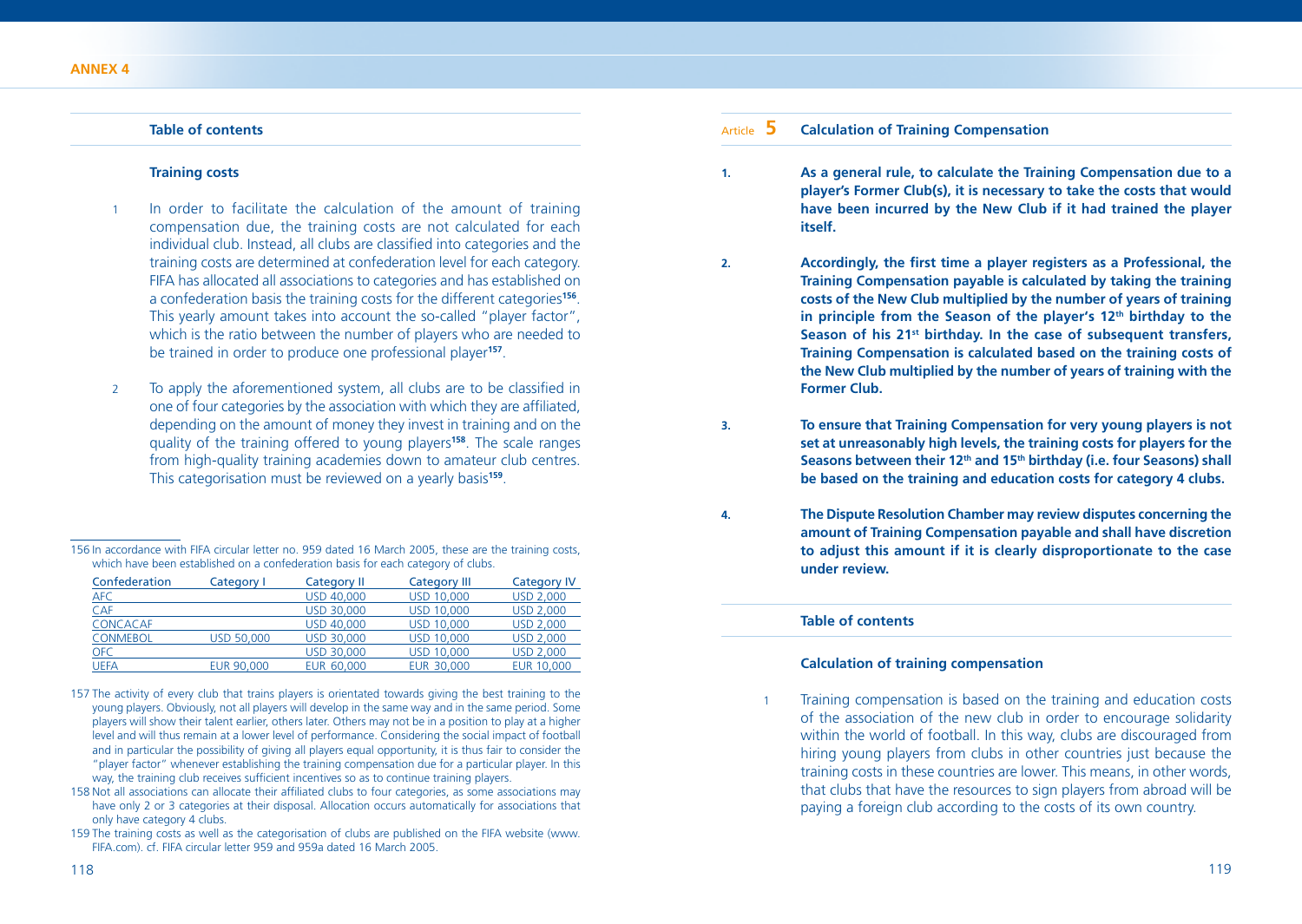- 2 Once the category of the new club and the training costs have been established, training compensation, which is due in a specific case, is calculated by multiplying the amount of the category of the new club by the number of years of training that the player received from the former training club(s).
- $3$  The training costs for players for the seasons between their 12<sup>th</sup> and  $15<sup>th</sup>$  birthday (i.e. the first four seasons) are based on the training costs for category 4 clubs so as to avoid the compensation for very young players being set at an unfairly high level.
- 4 The former club as well as the new club may ask the DRC to review disputes concerning the amount of training compensation (derived from the mathematical calculation) if they deem that this amount is clearly disproportionate to the case under review. "Disproportionate" means that the amount is clearly either too low or too high with respect to the effective training costs incurred in the specific case. The club alleging the disproportion in the amount of training compensation shall submit all necessary evidence substantiating the demand of review**<sup>160</sup>**.

5 Example 1: player A, born on 15 August 1986, was registered from 1 July 1996 until 30 June 2005 with club X in Argentina. On 1 July 2005, he signs his first employment contract with club Y, a category 2 club in Spain. The timeframe relevant for the calculation of the training compensation starts on 15 August 1998, when the player A turned 12**<sup>161</sup>**. Player A left club X after having been trained there for seven relevant seasons. This is the period that club Y shall compensate to club X. The training costs to be taken into account are those of the new club<sup>162</sup>. The first four years of training, i.e. from 12 to 15 shall be based on the training costs of category 4 clubs**<sup>163</sup>**. The training compensation due from club Y to club X is calculated as follows: [4 x EUR 10,000**<sup>164</sup>**] + [3 x EUR 60,000**<sup>165</sup>**] = EUR 220,000.

161 Annex 4, art. 1 par. 1 162 Annex 4, art. 5 par. 1 163 Annex 4, art. 5 par. 3 164 Category 4 in Spain 165 Category 2 in Spain

<sup>160</sup> CAS 2004/A/560: a club claiming that the training compensation calculated on the basis of the indicative amounts is disproportionate bears the burden of proof. This club has to present concrete evidence in the form of documents such as invoices, costs of training centre, budgets, etc. Only economic aspects are relevant in this respect.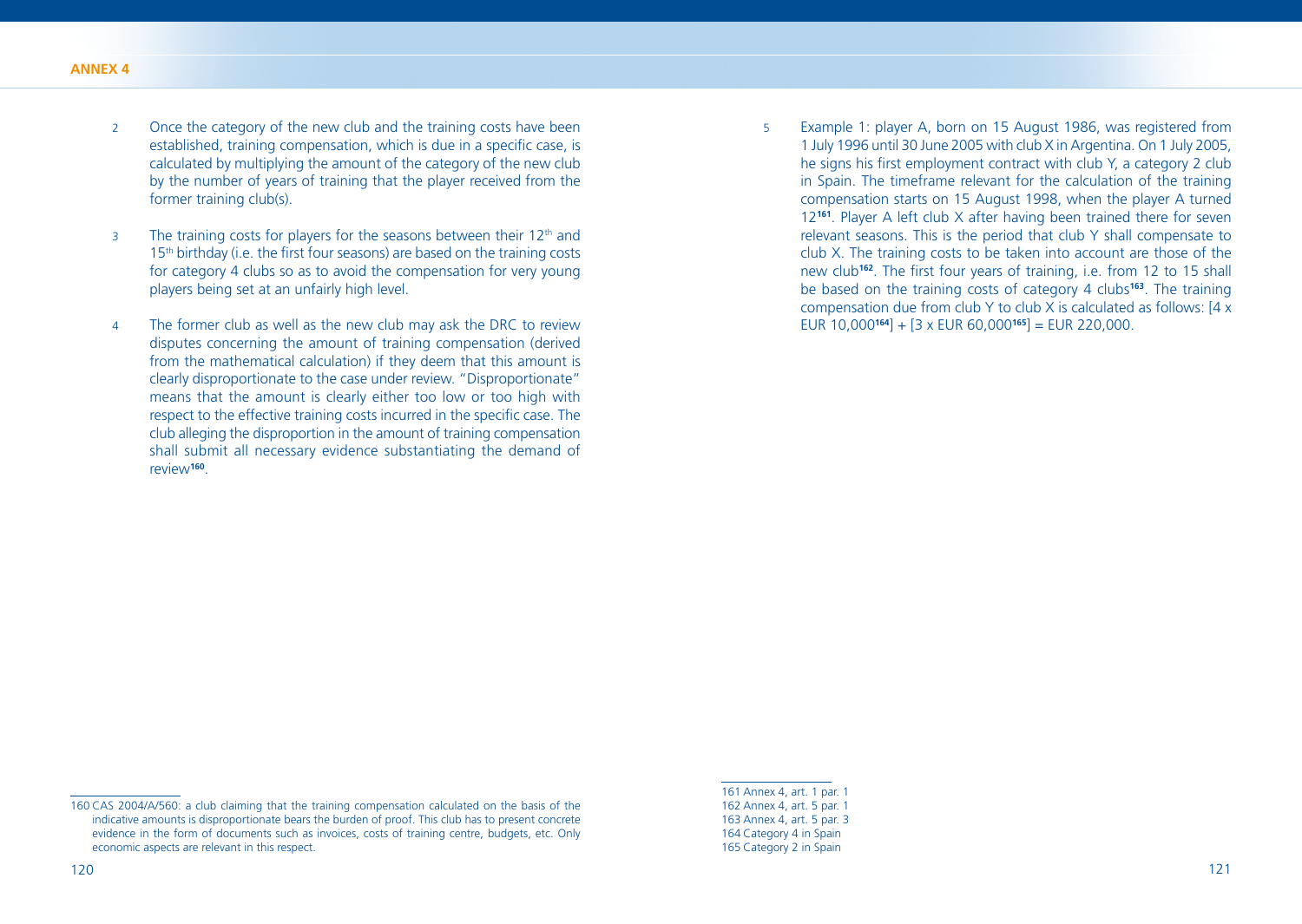6 Example 2: player B, born on 18 May 1984, was registered as an amateur from 1 July 1996 until 31 December 2001 with club X, a category 3 club in Morocco. On 1 January 2002, he registers as an amateur with club Y in Morocco. On 30 June 2005, he signs his first employment contract with club Z, a category 1 club in Germany. The timeframe to be taken into account starts on 1 July 1996, when player B was already 12<sup>166</sup>. The first season to be taken into account is thus the season of the player's  $13<sup>th</sup>$  birthday (cf. annex 4, art. 5 par. 2). Player B left club X after having been trained there for 5½ seasons. Player B left club Y after having been trained there for 3½ seasons. Club Z shall compensate club X for 5½ seasons and club Y for 3½ seasons. The training costs to be taken into account are those of the new club**<sup>167</sup>**. The first three years of training, i.e. from the season of the player's 13<sup>th</sup> birthday to the season of the player's 15<sup>th</sup> birthday, shall be based on the training costs of category 4 clubs**<sup>168</sup>**. The training compensation due is calculated as follows: for club X: [3 x EUR 10,000**<sup>169</sup>**] + [2.5 x EUR 90,000**<sup>170</sup>**] = EUR 255,000; for club Y: [3.5 x EUR 90,000**<sup>171</sup>**] = EUR 315,000.

Article **6 Special Provisions for the EU/EEA**

- **1. For players moving from one Association to another inside the territory of the EU/EEA, the amount of Training Compensation payable shall be established based on the following:**
	- **a) If the player moves from a lower to a higher category club, the calculation shall be based on the average of the training costs of the two clubs.**
	- **b) If the player moves from a higher to a lower category, the calculation shall be based on the training costs of the lower category club.**
- **2.** Inside the territory of the EU/EEA, the final Season of training may **occur before the Season in which the player had his 21st birthday if it is established that the player completed his training before that time.**
- **3. If the Former Club does not offer the player a contract, no Training Compensation is payable unless the Former Club can justify that it is entitled to such compensation. The Former Club must offer the player a contract in writing via registered mail at least 60 days before the expiry of his current contract. Such an offer shall furthermore be at least of an equivalent value to the current contract. This provision is without prejudice to the rights to Training Compensation of the player's previous club(s).**

<sup>166</sup> Annex 4, art. 1 par. 1

<sup>167</sup> Annex 4, art. 5 par. 1

<sup>168</sup> Annex 4, art. 5 par. 3

<sup>169</sup> Category 4 in Germany

<sup>170</sup> Category 1 in Germany

<sup>171</sup> Category 1 in Germany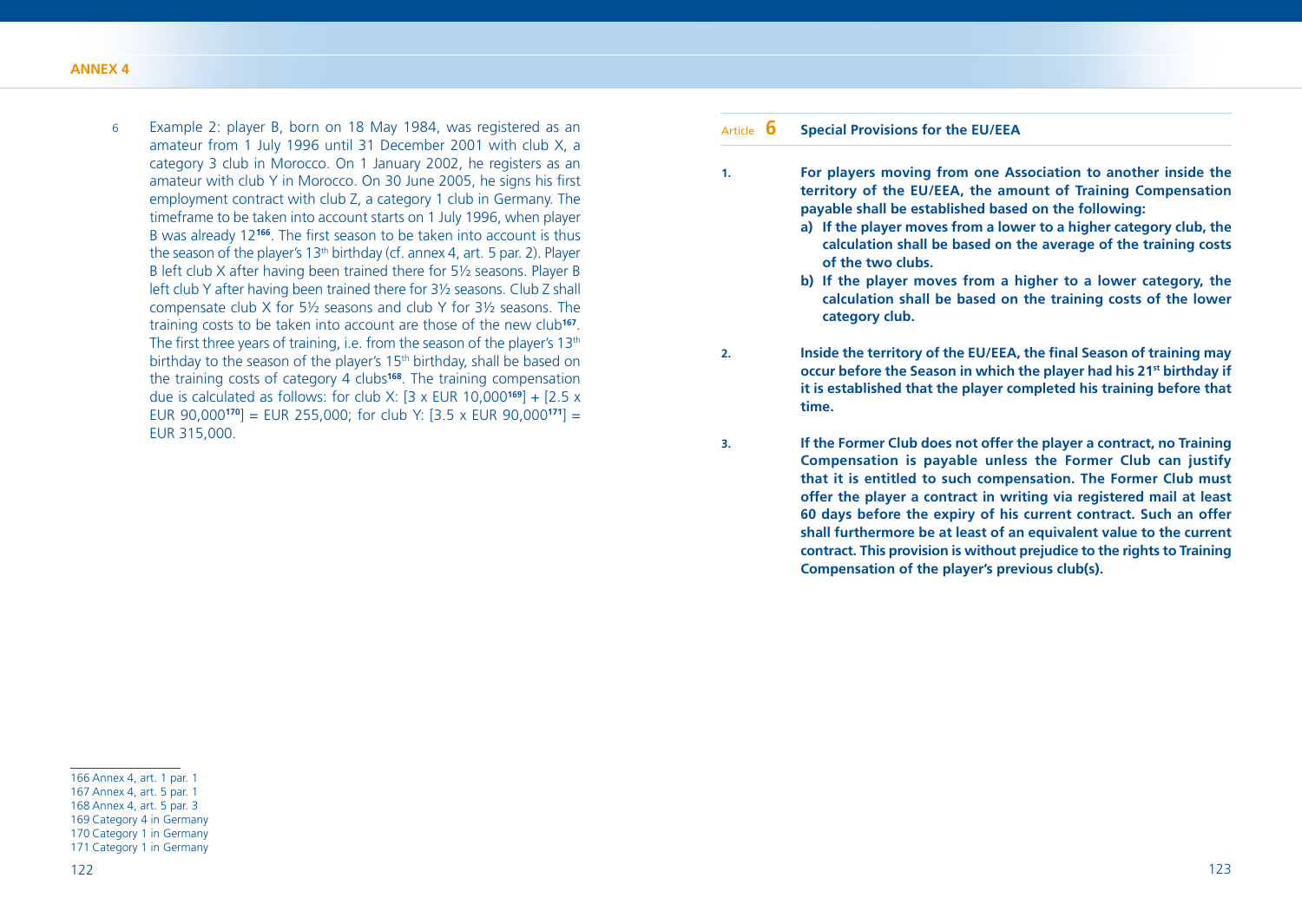# **Table of contents**

#### **Special provisions for the EU/EEA**

- 1 Special provisions apply to transfers within the EU/EEA. These provisions are the result of the understanding reached between FIFA and UEFA on the one hand and the European Union on the other in March 2001. The following structure applies to transfers within the EU/EEA:
	- a) if the player moves from a lower to a higher category club, the calculation is based on the average of the training costs of the two clubs**<sup>172</sup>**.
	- b) if the player moves from a higher to a lower category, the calculation is based on the training costs of the lower category club.

 Example: player A, born on 15 August 1986, was registered from 1 July 1996 until 30 June 2005 with club X, a category 3 club in France. On 1 July 2005, he signs his first employment contract with club Y, a category 2 club in Spain. The timeframe to be taken into account starts on 15 August 1998 when the player A turned 12. Player A left club X after having been trained there for seven seasons. This is the period that club Y shall compensate to club X. Since the player has moved from a lower to a higher category club, the calculation shall be based on the average of both training costs. The first four years of training, i.e. from 12 to 15, shall be based on the training costs of category 4 clubs. The training compensation due is calculated as follows:  $[4 \times$  EUR 10,000<sup>173</sup>] + {3 x  $[(EUR 60,000 + EUR 30,000)] \div 2^{174}] =$ EUR 175,000

- 2 Within the EU/EEA, the final season of training may occur before the player turns 21. If it is evident that the player terminated his training period before this age, compensation shall be limited to the period between 12 and when the player's training effectively terminated**<sup>175</sup>**.
- 3 If the former club does not offer a professional player a new employment contract, this club loses its entitlement to training compensation unless it can justify that it is entitled to such compensation. This justification may be very difficult to prove and limited to extraordinary circumstances to decide on the matter at hand**<sup>176</sup>**.
- 4 In order to safeguard its entitlement to training compensation and demonstrate its real intention to continue its relationship with the player concerned, the former club must offer the player a contract in writing via registered mail at least 60 days before the expiry of his current contract. The offer in the new contract shall at least be of an equivalent value to the current contract, otherwise it is as if the club did not offer a contract at all, with the consequence that if the player moves to another club within the EU/EEA, no training compensation is payable to the former club.

<sup>172</sup> e.g. a player moves from a cat. 3 club (i.e. EUR 30,000 training cost per year) to a cat. 1 club (i.e. EUR 90,000 training cost per year). The average of cost of training per year will correspond to EUR 60,000.

<sup>173</sup> Category 4 in Spain

<sup>174</sup> i.e. the average of cat. 2 in Spain and cat. 3 in France

<sup>175</sup> In principle, this provision emphasises the basic principle mentioned in art. 1 of this annex. 176 e.g.: if a club descends to a lower division in which it is not entitled to register players as professionals, this club will not be in a position to offer an employment contract to young players. However, it will not forfeit its entitlement to claim for training compensation from the player's new club.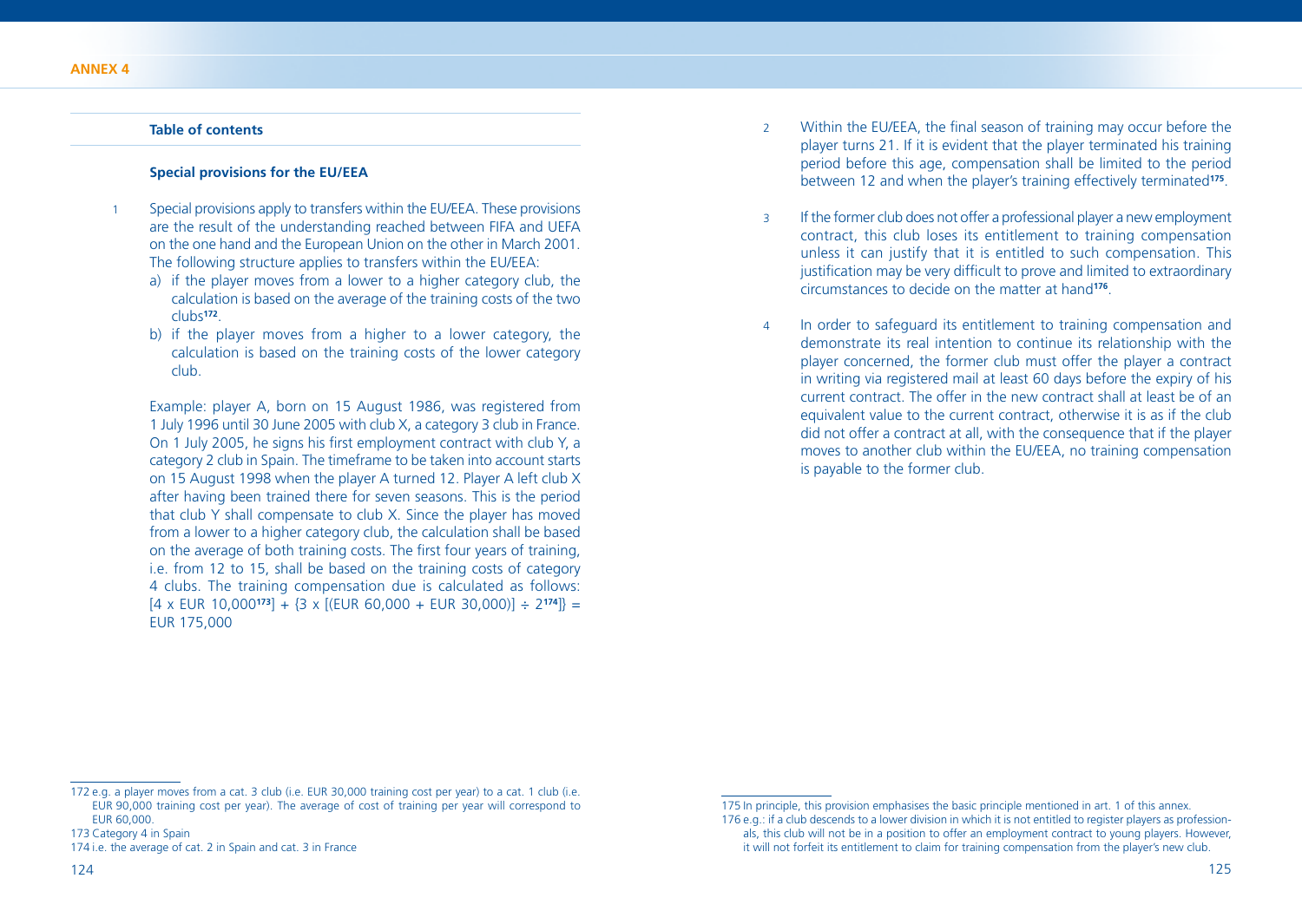#### **ANNEX 4**

## **ANNEX 5**

# Article **7 Disciplinary Measures**

 **The FIFA Disciplinary Committee may impose disciplinary measures on clubs or players that do not observe the obligations set out in this annex.**

## **Table of contents**

#### **Disciplinary measures**

Self-explanatory. cf. art. 25 par. 4 of the Regulations.

#### **SOLIDARITY MECHANISM**

## Article **1 Solidarity Contribution**

 **If a Professional moves during the course of a contract, 5% of any compensation, with the exception of Training Compensation, paid to his Former Club shall be deducted from the total amount of this compensation and distributed by the New Club as a solidarity contribution to the club(s) involved in his training and education over the years. This solidarity contribution will reflect the number of years (calculated pro rata if less than one year) he was registered**  with the relevant club(s) between the Seasons of his 12<sup>th</sup> and 23<sup>rd</sup> **birthdays, as follows:**

- **Season of 12th birthday:** 
	- **5% (i.e. 0.25% of total compensation)**
- **Season of 13th birthday: 5% (i.e. 0.25% of total compensation) – Season of 14th birthday:**
- **5% (i.e. 0.25% of total compensation)**
- **Season of 15th birthday: 5% (i.e. 0.25% of total compensation)**
- **Season of 16th birthday: 10% (i.e. 0.5% of total compensation)**
- **Season of 17th birthday: 10% (i.e. 0.5% of total compensation)**
- **Season of 18th birthday:**
- **10% (i.e. 0.5% of total compensation)**
- **Season of 19th birthday:** 
	- **10% (i.e. 0.5% of total compensation)**
- **Season of 20th birthday: 10% (i.e. 0.5% of total compensation)**
- **Season of 21st birthday: 10% (i.e. 0.5% of total compensation)**
- **Season of 22nd birthday: 10% (i.e. 0.5% of total compensation)**
- **Season of 23rd birthday: 10% (i.e. 0.5% of total compensation)**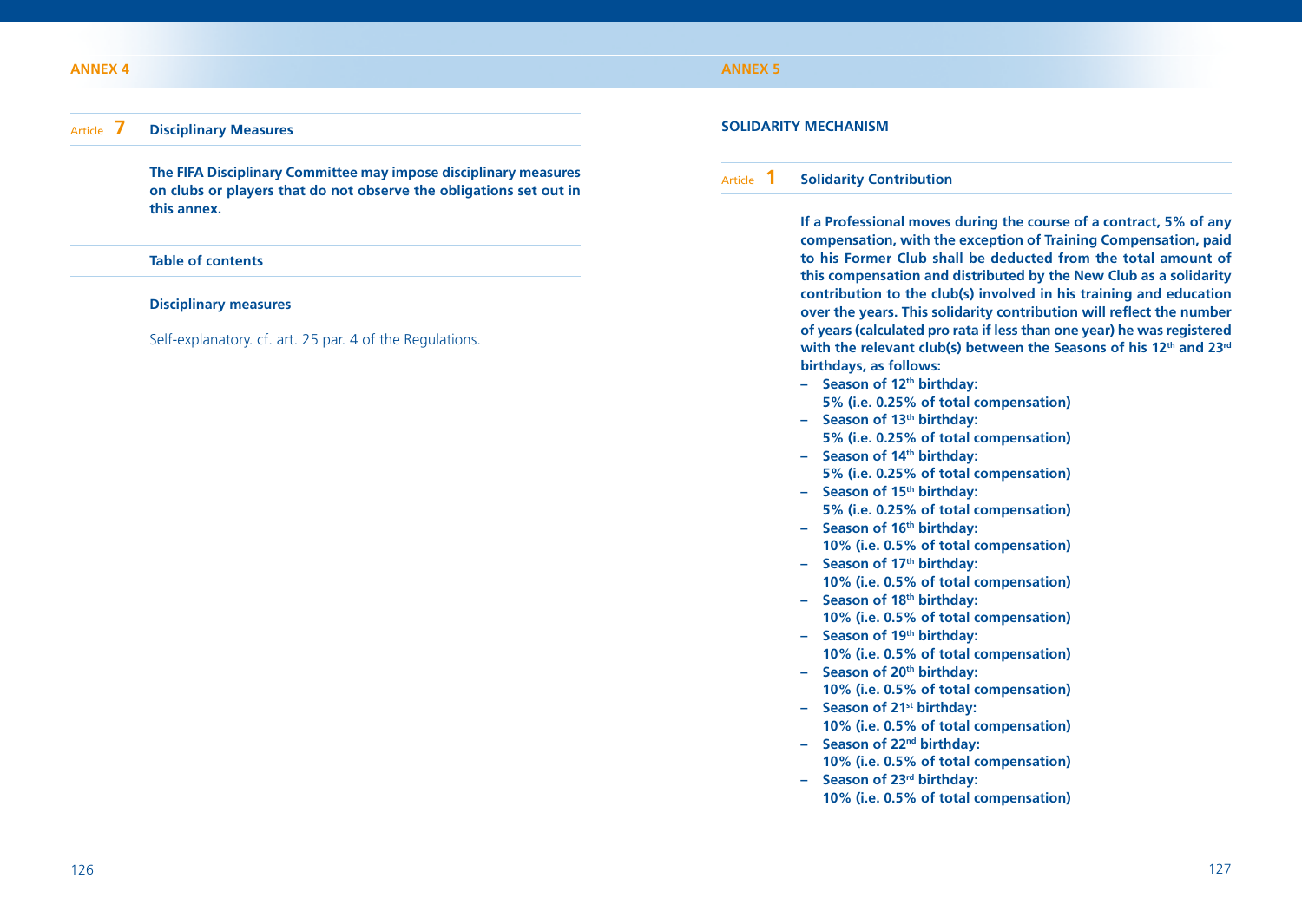# **Table of contents**

#### **Solidarity contribution**

- If a professional player transfers during the validity of his employment contract**<sup>177</sup>** and the new club pays the former club compensation for allowing the player to transfer to the new club, the new club shall retain and distribute 5% of this transfer compensation to all clubs where this player played between the ages of 12 and 23. The player passport plays a key role in allocating the solidarity contribution to the right clubs, as this passport helps to track all clubs for which the player was registered from the age of 12 onwards.
- 2 The provisions on solidarity contribution apply only in the event of a player transferring from a club affiliated to one association to another club affiliated to another association (i.e. international transfers). If the player transfers between two clubs affiliated to the same association, the solidarity contribution is not applicable unless the association concerned has included a clear clause in its own regulations, acknowledging the obligation to pay a solidarity contribution as a consequence of domestic transfers.
- 3 The distribution occurs on a pro-rata basis in accordance with the table of annex 5 art. 1, which is based on the years of training that the player received from the club or clubs. During the first four years of the player's training, i.e. from the season of his  $12<sup>th</sup>$  until the season of his 15<sup>th</sup> birthday, the amount due as a solidarity contribution is 5% of the 5% for every year of training, i.e. 0.25% of the total compensation. As from the 16<sup>th</sup> birthday of the player, the percentage is 10% of the 5% for every year of training, i.e. 0.5% of the total compensation.
- 4 If a player who is younger than 23 transfers during the validity of his employment contract and a solidarity contribution is payable to his former training clubs, the total deduction from the transfer compensation will be less than 5%. For every year that the player is younger than 23, 0.5% shall be deducted from 5%**<sup>178</sup>**.
- 5 A solidarity contribution is payable throughout the entire career of the professional as long as transfer compensation is paid by the new club to the former club of the player.
- 6 The solidarity contribution has proven to be an efficient means to support grassroots football in particular. In fact, even many years after a professional player has left the club(s) for which he was playing at an early age, the club(s) may receive a financial incentive from the transfer of this player through the payment of a solidarity contribution**<sup>179</sup>**.
- 7 Obviously, any amount paid as training compensation to the former club does not fall under the provisions of the solidarity mechanism, i.e. no solidarity contribution shall be deducted from the training compensation.

date.

<sup>178</sup> e.g.: for a player who is in the season of his 21<sup>st</sup> birthday, the relevant percentage will be 80% of 5%, i.e. 4% of the compensation paid for the transfer of the player. 179 Even a small amount received by a grassroots club has a major financial impact on its day-to-day

<sup>177</sup> i.e. the player and the club mutually agree to terminate the employment contract before its expiry business.

<sup>128</sup> 129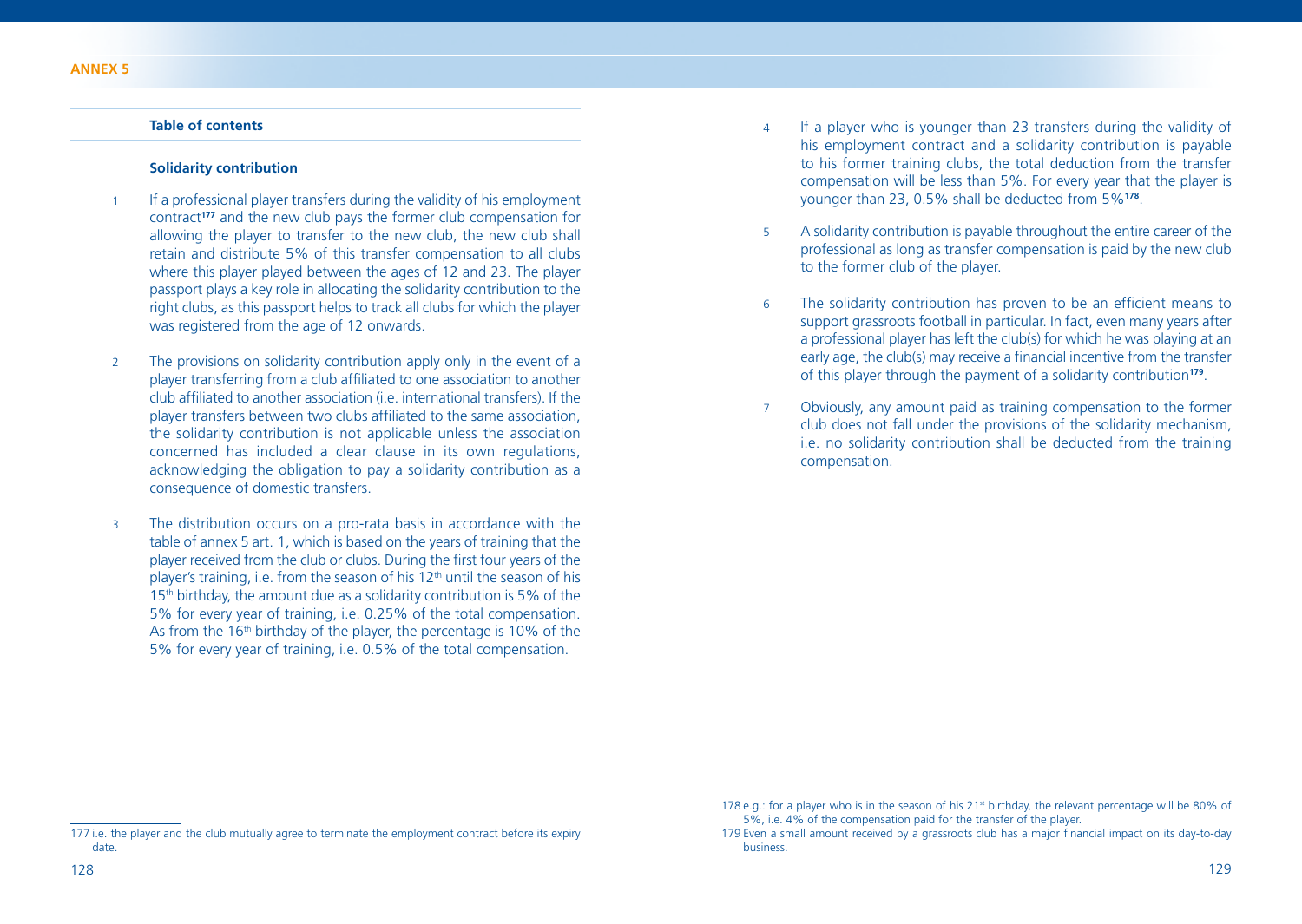#### **ANNEX 5**

# Article **2 Payment Procedure**

- **1. The New Club shall pay the solidarity contribution to the training club(s) pursuant to the above provisions no later than 30 days after the player's registration or, in case of contingent payments, 30 days after the date of such payments.**
- **2. It is the responsibility of the New Club to calculate the amount of the solidarity contribution and to distribute it in accordance with the player's career history as provided for in the player passport. The player shall, if necessary, assist the New Club in discharging this obligation.**
- **3. If a link between the Professional and any of the clubs that trained him cannot be established within 18 months of his transfer, the solidarity contribution shall be paid to the Association(s) of the country (or countries) where the Professional was trained. This solidarity contribution shall be earmarked for youth football development programmes in the Association(s) in question.**
- **4. The Disciplinary Committee may impose disciplinary measures on clubs that do not observe the obligations set out in this annex.**

#### **Table of contents**

#### **Payment procedure**

1 The new club must calculate and distribute the solidarity contribution to the training club(s) within 30 days of the player's registration. The new club has to contact the player's former club(s) in order to receive the bank details necessary to remit the solidarity contribution that the club in question is entitled to. The player passport will play a central role in this respect, as it will help to ascertain the clubs entitled to the contribution. In any event, the player shall also assist the new club by providing all required information if the chronology in his passport is incomplete.

- 2 If the transfer compensation is made by the new club to the former club in the form of contingent payments, the solidarity contribution will be distributed within 30 days of every payment**<sup>180</sup>**.
- 3 If the career of the player cannot be traced back to the age of 12, the amount for any "missing years" will be distributed to the association of the country where the player was registered and shall be used for youth development programmes**<sup>181</sup>**. The association is entitled to claim the solidarity contribution as soon as 18 months have elapsed since the registration of the player for the new club. It will have six months to do so, as this right will prescript two years after registration. However, if the association has irrefutable evidence that one of its affiliated clubs that is entitled to solidarity contribution no longer exists, the solidarity contribution should be paid immediately to the association and not only after 18 months. If the association claims the solidarity contribution and an entitled club then appears, the claim of the association will obviously lose any effect.
- 4 The Disciplinary Committee will pronounce itself on any failure to respect the provisions of this annex, but only after the DRC has pronounced itself on the substance of the dispute and deemed that the stance of a party involved in the litigation is particularly reproachable.

<sup>180</sup> Should the entire solidarity contribution be payable immediately whenever the clubs involved in the transfer have agreed on a contingent payment, it would represent an undue enrichment of the clubs receiving this contribution, with respect to those installments that have not yet matured.

<sup>181</sup> Typical situations in which an association has an entitlement to a solidarity contribution are when the training club no longer exists, e.g. due to bankruptcy, or when the training club does not claim the solidarity contribution (for whatever reason, i.e. no knowledge of its entitlement or no interest) and when there are no records regarding the registration of the player for this club at the association or league concerned.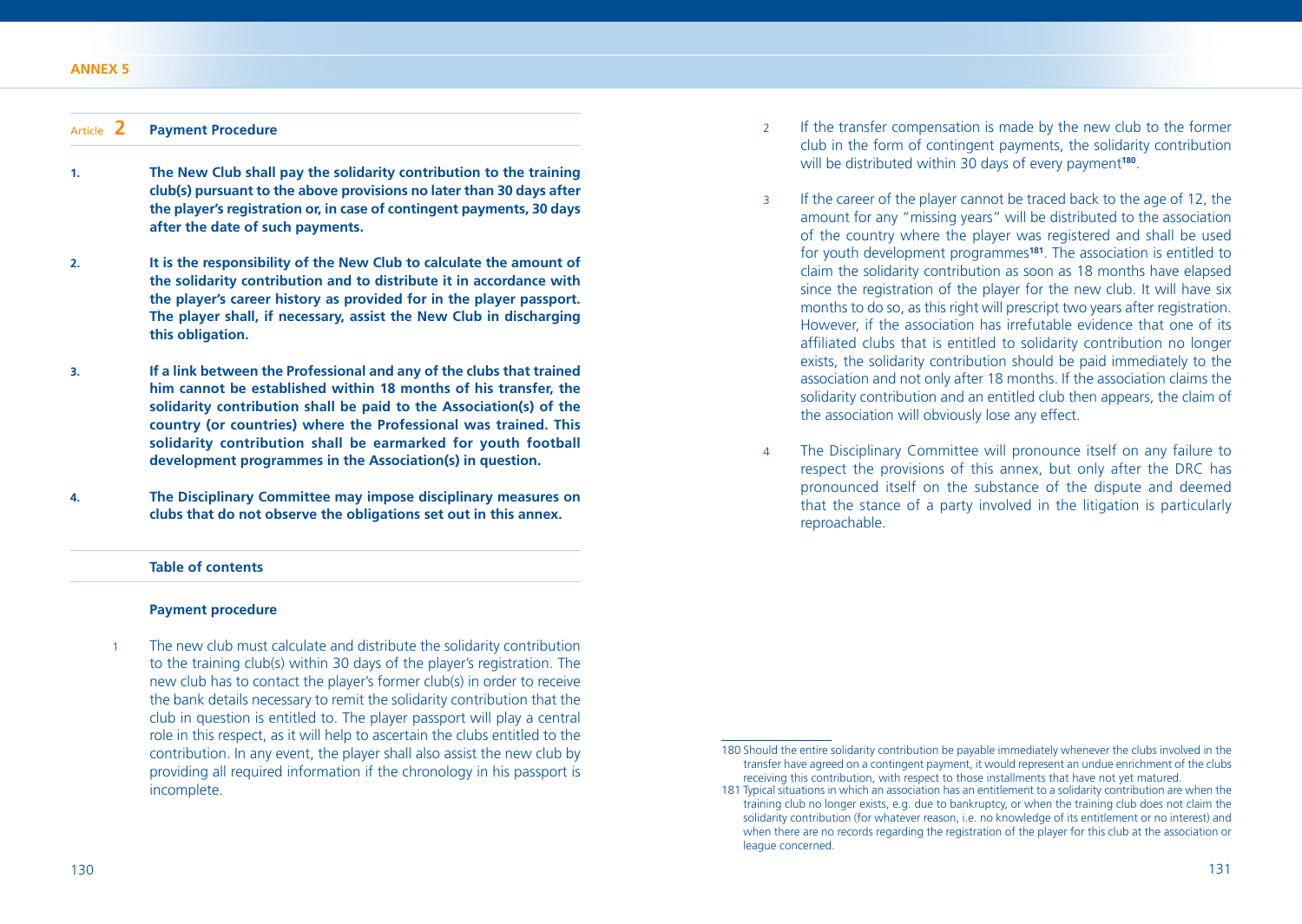#### **RULES FOR THE STATUS AND TRANSFER OF FUTSAL PLAYERS**

#### **Definitions**

 **For the purpose of this annex, the terms set out below are**  defined as follows:

- **1. Futsal is football played in accordance with the Futsal Laws of the Game that have been drawn up by FIFA in collaboration with the Sub-Committee of the International Football Association Board.**
- **2. Eleven-a-side football is football played in accordance with the Laws of the Game as authorised by the International Football Association Board.**
- **3. FIFA Regulations for the Status and Transfer of Players are the regulations issued by FIFA on the basis of Art. 5 of the FIFA Statutes of 19 October 2003.**
- **4. Former Association: the Association to which the Former Club is affiliated.**
- **5. Former Club: the club that the player is leaving.**
- **6. New Association: the Association to which the New Club is affi liated.**
- **7. New Club: the club that the player is joining.**
- 8. **Official Matches: matches played in the framework of Organised Football, such as national league championships, national cups and international championships for clubs, but not including friendly and trial matches.**
- **9. Organised Football: association football and futsal organised under the auspices of FIFA, the Confederations and the Associations, or authorised by them.**
- **10. Protected Period: a period of three entire Seasons or three years, whichever comes first, following the entry into force of a contract, if such contract was concluded prior to the 28th birthday of the Professional, or a period of two entire Seasons**  or two years, whichever comes first, following the entry into **force of a contract, if such contract was concluded after the 28th birthday of the Professional.**
- 11. **Registration Period: a period fixed by the relevant Association in accordance with Article 6 of the Regulations for the Status and Transfer of Players.**
- 12. **Season: the period starting with the first Official Match of the relevant national league championship and ending with the last Official Match of the relevant national league championship.**

**Reference is also made to the "Definitions" section in the FIFA Statutes.** 

**NB: Terms referring to natural persons are applicable to both genders. Any term in the singular applies to the plural and vice-versa.**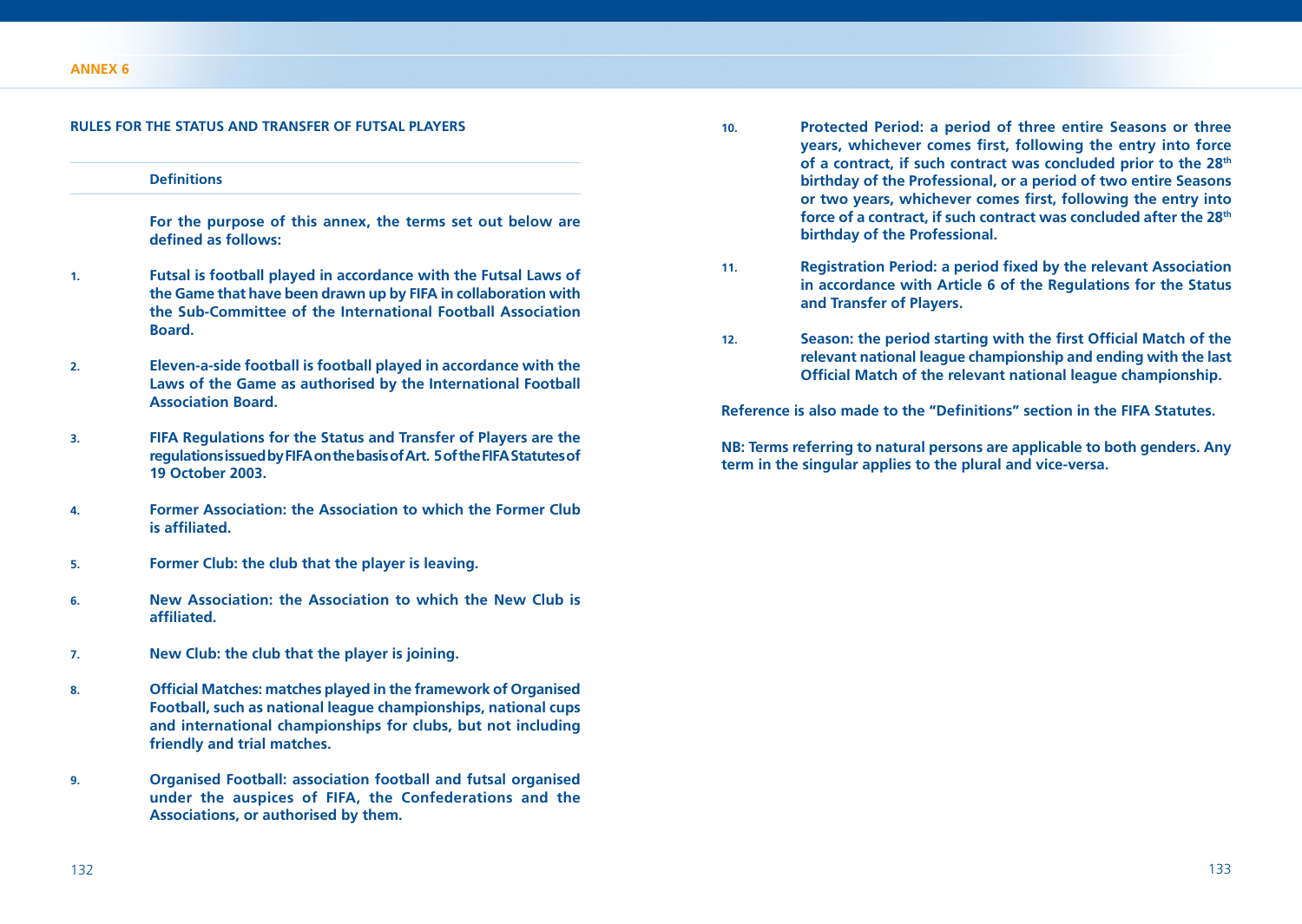#### **ANNEX 6**

# Article **1 Principle**

 **These rules are an integral part of the FIFA Regulations for the Status and Transfer of Players and constitute its annex 6.** 

## **Table of contents**

#### **Principle**

 Until now, the situation relating to futsal and the participants in this discipline had not been properly regulated in its own legal framework. The provisions applying to eleven-a-side football applied without modification to futsal, without considering its particularities. This sometimes led to difficult situations<sup>182</sup>. The following provisions aim to differ from the main Regulations only when strictly necessary and generally otherwise refer to the main text, which applies to all football players irrespective of their discipline.

Article **2 Scope**

**1. The Rules for the Status and Transfer of Futsal Players establish global and binding provisions concerning the status of futsal players, their eligibility to participate in Organised Football, and their transfer between clubs belonging to different Associations.** 

**2. The Regulations for the Status and Transfer of Players shall apply without alterations to futsal players unless a diverging provision in this annex 6 expressly provides for a different rule applicable to futsal.**

**3. The transfer of futsal players between clubs belonging to the**  same Association is governed by specific regulations issued by the **Association in accordance with Art. 1 of the Regulations for the Status and Transfer of Players.** 

**4. The following provisions in the Regulations for the Status and Transfer of Players are binding for futsal at national level and shall be included, without modification, in the Association's regulations: Art. 2 – 8, 10, 11 and 18.**

**5. Each Association shall include in its regulations appropriate means to protect contractual stability, paying due respect to mandatory national law and collective bargaining agreements. In particular, the principles in Art. 1 par. 3 (b) of the Regulations for the Status and Transfer of Players shall be considered.** 

<sup>182</sup> e.g. the licence of a player could not be split and therefore it was not possible for a player to play for an eleven-a-side club as well as for a different futsal club at the same time.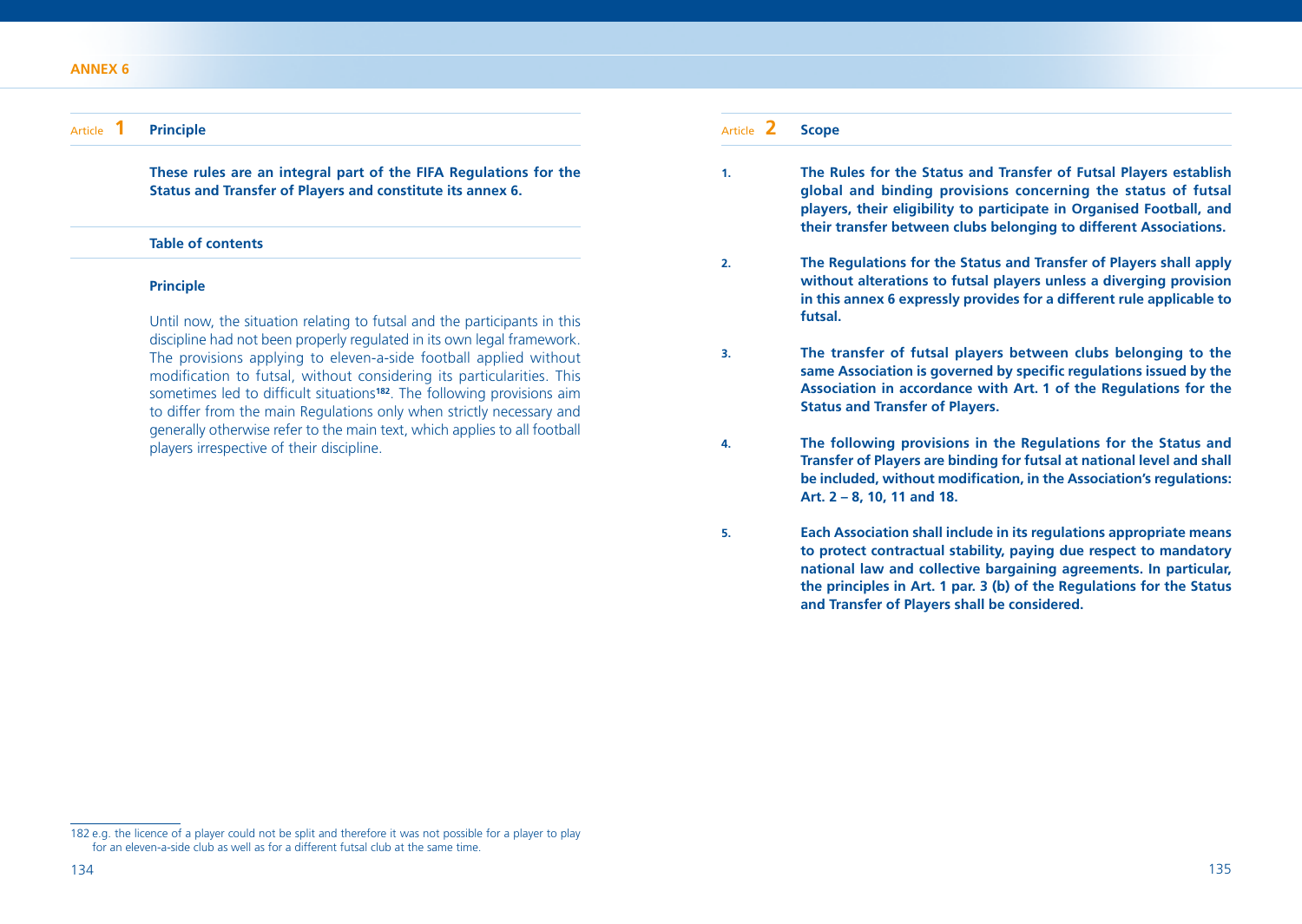## **Table of contents**

- **1. Scope of annex**
- **2. National regulations**
- **1. Scope of annex**
- 1 This annex specifies rules regarding the international transfers of futsal players, the status of these players, their eligibility to participate in organised football as well as the release of futsal players for association teams and their eligibility to play for such teams. These fundamental rules shall be compulsory and applicable in the same way all over the world.
- 2 Therefore, the provisions in this annex regulate international transfers between different member associations while also establishing basic principles that guarantee a uniform and equal treatment of all futsal players and clubs in the football world. The Regulations for the Status and Transfer of Players basically also apply to futsal players, unless this annex provides for a different solution.

# **2. National regulations**

- 1 Associations are responsible for regulating domestic transfers, i.e. transfers between clubs affiliated to the same member association. This autonomy allows associations to adapt their own regulations to the particular situation of the country concerned**<sup>183</sup>**.
- 2 The associations' autonomy, however, is limited by the basic principles of the Regulations and this annex, which have to be observed at all times and in particular by the provisions that are binding at national level and have to be included without modification in the association's regulations**<sup>184</sup>**.
- 3 Besides the provisions mentioned under point 2.2 above, the associations shall provide for appropriate means to protect contractual stability (art. 1 par. 3b), which is, as set out in the introduction, one of the fundamental principles on which the Regulations are based.
- 4 While establishing national regulations, associations have to pay due respect to compulsory national law, especially labour law, as well as to collective bargaining agreements.

<sup>183</sup> For further details, reference is made to the explanation of art. 1 184 Art. 2. par. 4 of this annex refers to art. 2–8, 10, 11 and 18.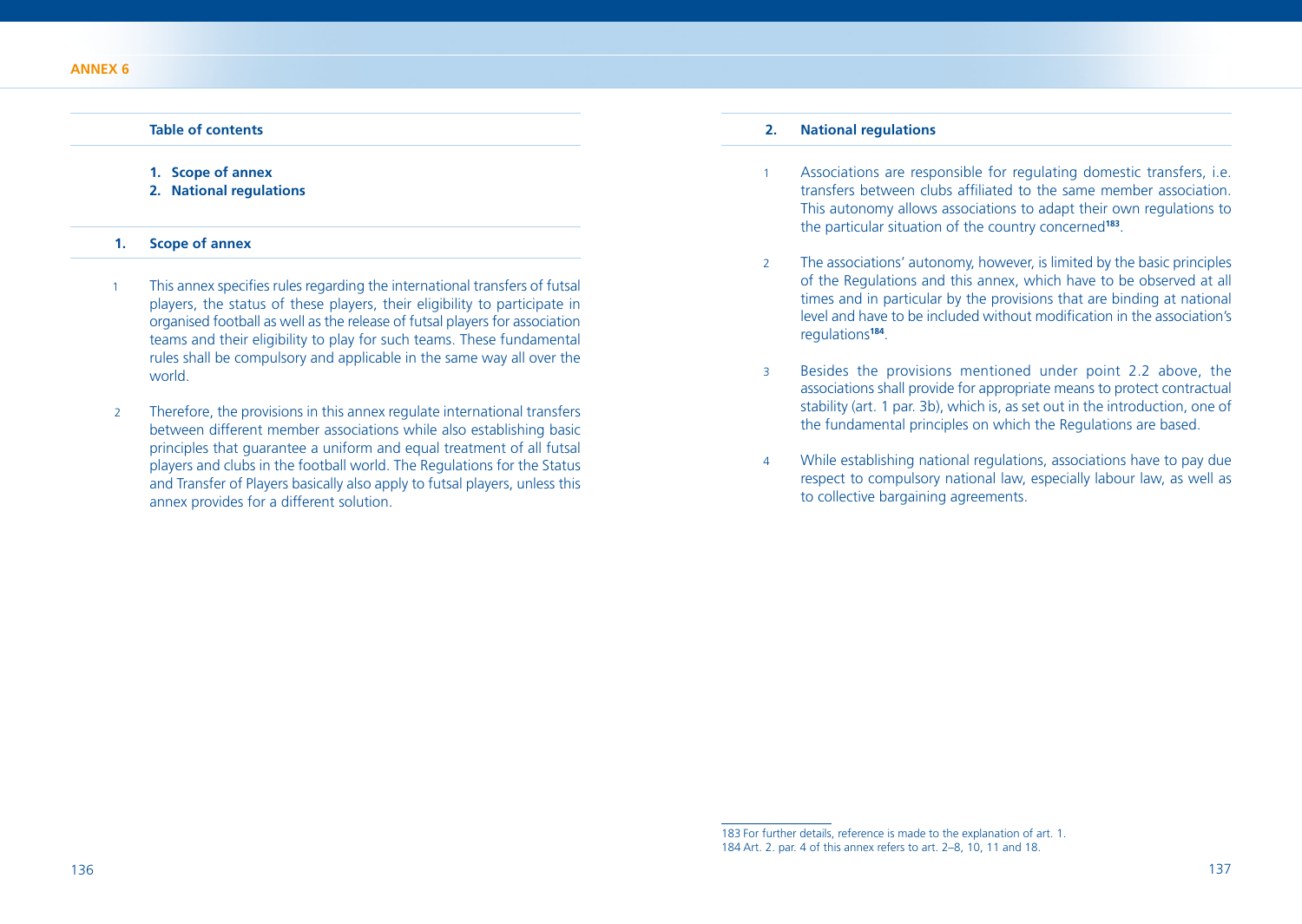## Article **3 Release and Eligibility of Players for Association Teams**

- **1. The provisions in annexes 1 and 2 of the Regulations for the Status and Transfer of Players governing the release of players for Association teams and the players' eligibility to play for Association teams are binding.**
- **2. A player may only represent one Association in both futsal and eleven-a-side football. Any player who has already represented one Association (either in full or in part) in an official eleven-a-side or futsal competition of any category may not play an international match with another Association team. This provision is subject to the exception in Art. 15 par. 3 – 5 of the Regulations Governing the Application of the FIFA Statutes.**

## **Table of contents**

#### **Release and eligibility of players for association teams**

- 1 A general reference is made to annexes 1 and 2 of these Regulations as also being binding for futsal players.
- 2 Whenever a player has represented an association in a representative team either in futsal or in eleven-a-side football, he is also bound to this association for the other discipline. Only official matches, i.e. preliminary round or final round matches of a confederation or FIFA competition, are relevant to this end.
- 3 A player that fulfils the cumulative conditions of art. 15 of the Regulations Governing the Application of the FIFA Statutes may change his eligibility to play for one association in favour of another association**<sup>185</sup>**.

## Article **4 Registration**

- **1. A futsal player must be registered with an Association to play for a club as either a Professional or an Amateur in accordance with the provisions of Art. 2 of the Regulations for the Status and Transfer of Players. Only registered players are eligible to participate in Organised Football. By the act of registering, a player agrees to abide by the Statutes and regulations of FIFA, the Confederations and the Associations.**
- **2. A player may only be registered for one futsal club at a time. A player may, however, also be registered for one eleven-a-side club during this time. It is not necessary for the futsal and the elevena-side club to belong to the same Association.**
- **3. Players may be registered for a maximum of three futsal clubs during the period from 1 July until 30 June of the following year.**  During this period, the player is only eligible to play in Official **Matches for two clubs. The number of eleven-a-side clubs with which the same player may also be registered during the period from 1 July until 30 June of the following year is specified in Art. 5 par. 3 of the Regulations for the Status and Transfer of Players.**

#### **Table of contents**

- **1. Players' eligibility**
- **2. Registration for one club**
- **3. Transfer of registration**

<sup>185</sup> In the FIFA Statutes that came into force on 1 January 2004, there was a major change with respect to the eligibility to play for association teams. In fact, a player who had more than one nationality was given the opportunity to change the association for which he is eligible to play international matches under certain conditions. The conditions are the following: (1) the player had more than one nationality before he played the first official match for one association; (2) he is younger than 21; (3) he has never played for the "A" national team of that association.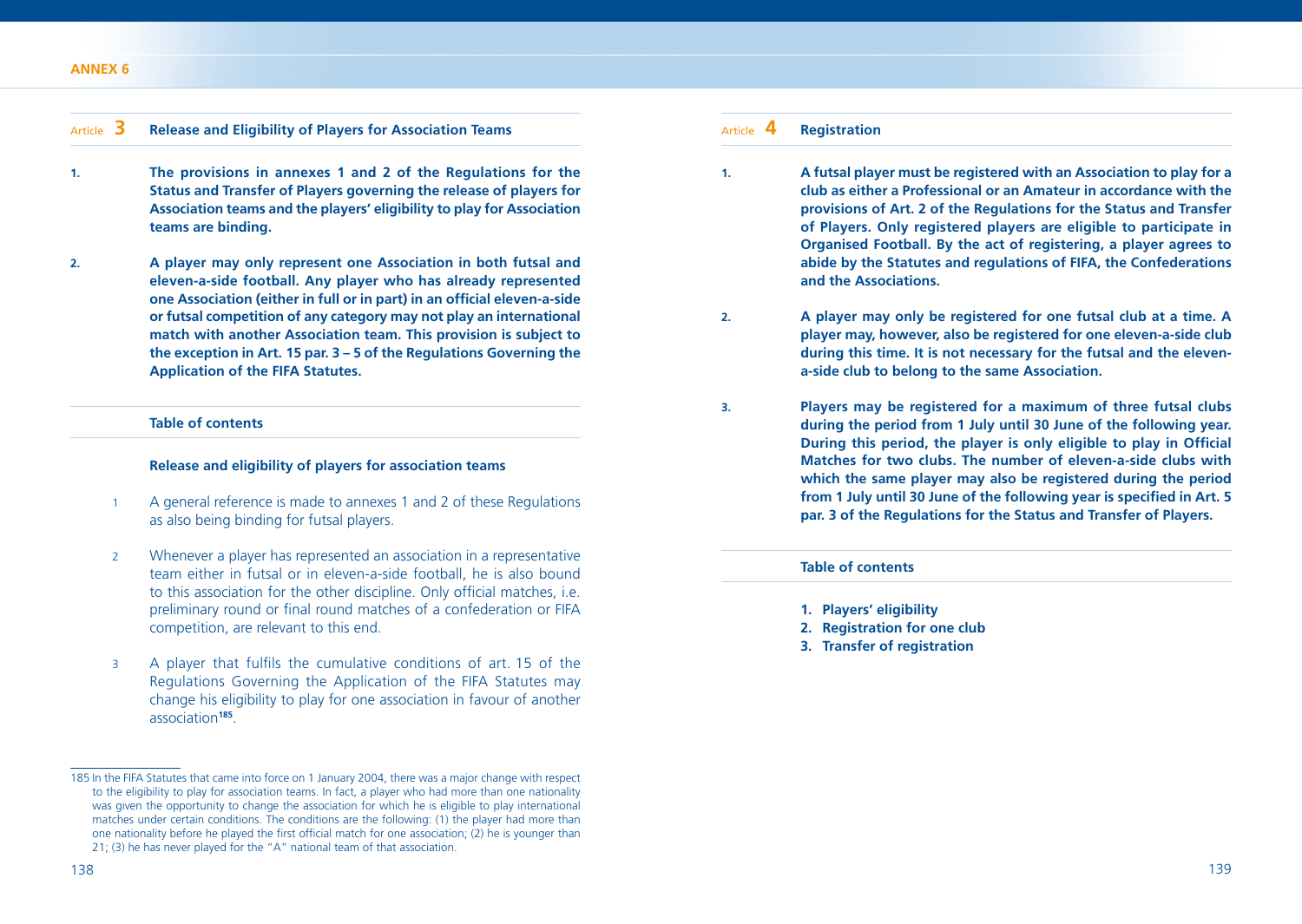## **1. Players' eligibility**

- 1 Only a player who is registered with an association to play for one of its clubs is admitted to competitions organised by this association or by the confederation concerned. The registration of a player is his licence to play football in any official match within organised football.
- 2 By registering with a club in a particular association, the player has access to organised football and falls under the direct jurisdiction of this association, of the confederation concerned as well as of FIFA, irrespective of whether he is registered as an amateur or a professional.

#### **2. Registration for one club**

 A player may only be registered for one futsal club at a time. The player is, however, entitled to register for an eleven-a-side club in either the same or another association**<sup>186</sup>**.

## **3. Transfer of registration**

 During the period from 1 July until 30 June of the following year, a player may be registered for a maximum of three futsal clubs. However, in this timeframe, the player is only eligible to play in official matches for two clubs**<sup>187</sup>**.

# Article **5** International Futsal Transfer Certificate

- **1. Futsal players registered with one Association may only be registered with a futsal club of a New Association once the latter has received an International Futsal Transfer Certificate (hereinafter: IFTC) from the Former Association. The IFTC shall be issued free of charge without any conditions or time limitation. Any provision to the contrary shall be null and void. The Association issuing the IFTC shall deposit a copy with FIFA. The administrative procedures for issuing an International Transfer Certificate (ITC) for eleven-a-side football shall be likewise applicable to the issuing of an IFTC. These procedures are set out in annex 3 of the Regulations for the Status and Transfer of Players. The IFTC must be distinguishable from the ITC used in eleven-a-side football.**
- **2. An IFTC is not required for a player under the age of 12 years.**

#### **Table of contents**

#### **International futsal transfer certificate**

- Whenever a futsal player transfers from a club affiliated to one association to another club affiliated to another association, the association of the new club must receive an international futsal transfer certificate (IFTC) from the association where the player was previously registered.
- 2 The IFTC shall contain the declaration that the holder is free to play within a specific association as from a certain date. The IFTC is a very simple form, filled in by the former association where the player was registered. Special forms are provided for this purpose by FIFA, but forms with similar wording may also be used. The IFTC must always be discernible from the ITC used in eleven-a-side football.

<sup>186</sup> Allowing the player to register for both disciplines at the same time is meant to foster futsal in particular. Without the possibility to register for both disciplines, a player who had to choose would most probably register for eleven-a-side football and thus neglect futsal. Moreover, in many crossborder regions, players are registered for one discipline in one association and for the other in a neighbouring association. Since two completely different licences are required to perform in each of these disciplines, the player can be registered for futsal in one association and for eleven-a-side in the other.

<sup>187</sup> Reference is made to the further commentary under art. 5 of these Regulations.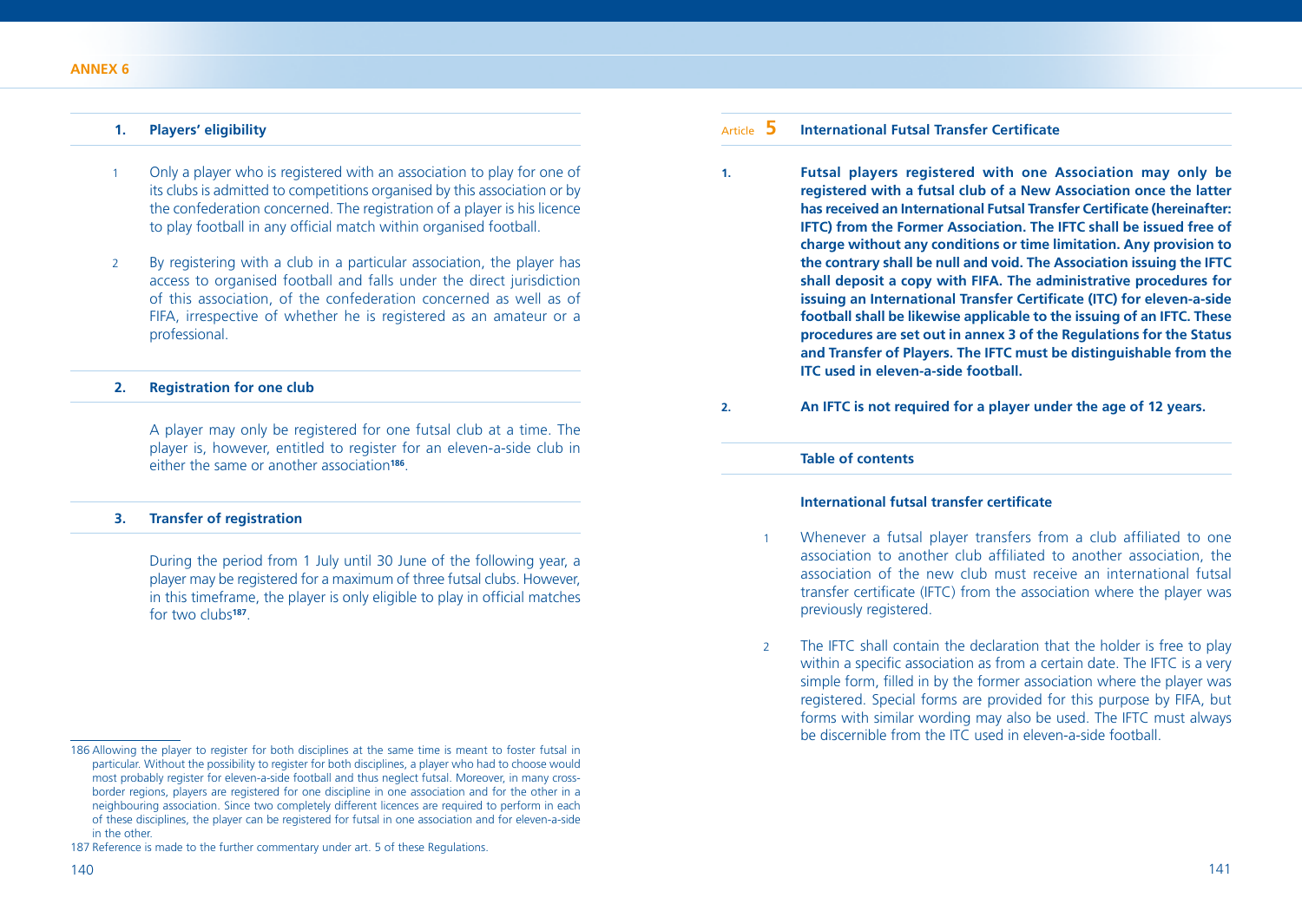- 3 The IFTC may not be made subject to any conditions. In particular, the validity of an IFTC may not be restricted to a certain period and any clauses to this effect added to the certificate shall be considered null and void. Furthermore, associations are forbidden from charging expenses or demanding payment of a fee for issuing an IFTC. As for eleven-a-side football, no IFTC is required for players younger than 12.
- 4 The IFTC shall be issued in triplicate. The original shall be sent to the association requesting the transfer, the first copy to FIFA and the second shall remain in the possession of the association that the player is leaving.
- 5 The administrative procedures for issuing the ITC in annex 3 of the Regulations are also applicable to the IFTC and are described in detail there.

# Article **6 Enforcement of Disciplinary Suspensions**

- **1. A suspension imposed in terms of matches (cf. Art. 20 par. 1 and 2 of the FIFA Disciplinary Code) on a player for an infringement committed when playing futsal or in relation to a futsal match shall only affect the player's participation for his futsal club. Similarly, a suspension imposed in terms of matches on a player participating in eleven-a-side football shall only affect the player's participation for his eleven-a-side club.**
- **2. A suspension imposed in terms of days and months shall affect a player's participation for both his futsal as well as his eleven-a-side club, regardless of whether the infringement was committed in eleven-a-side football or futsal.**
- **3. The Association with which a player is registered shall notify a suspension imposed in terms of days and months to the second Association with which this player may be registered, if the player is registered for a futsal and an eleven-a-side club belonging to two different Associations.**
- **4. Any disciplinary suspension imposed on a player prior to a transfer must be enforced or applied by the New Association with which the player is registered. The Former Association is obliged to notify the New Association of any sanction in writing and upon issuing the IFTC.**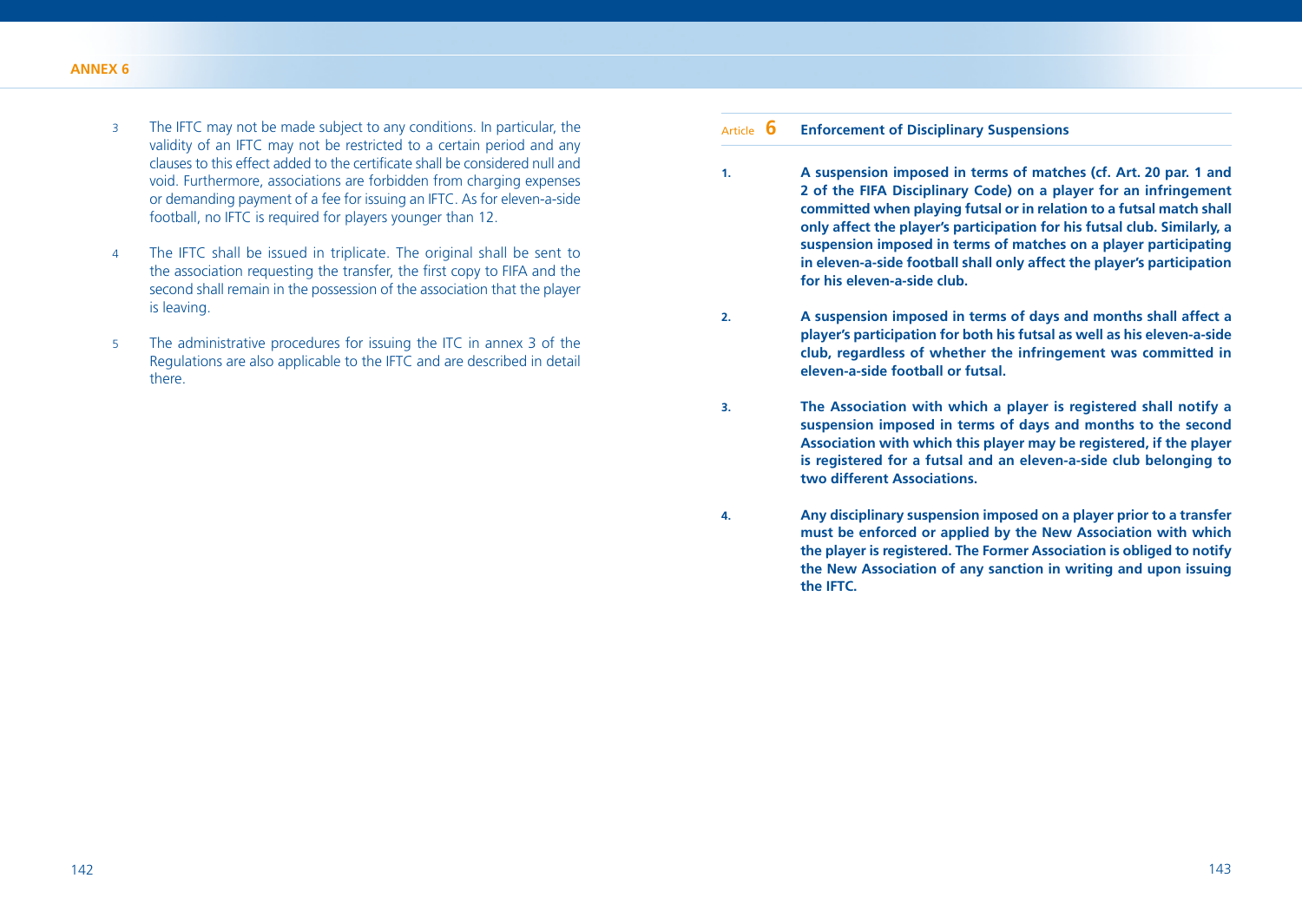# **Table of contents**

## **Enforcement of disciplinary suspensions**

- 1 One aspect that needs particular attention is the enforcement of disciplinary sanctions on a player who is registered for two different clubs in the two disciplines. The solution proposed by these provisions is clearly the most appropriate, with a distinction made between two kinds of suspensions that can be imposed on a player. First of all, a suspension in terms of matches, which usually relates to a mild infringement of the Disciplinary Code and is to be served only in the discipline in which the sanction was imposed. Secondly, a suspension imposed in terms of days and months that is to be served in both disciplines**<sup>188</sup>**.
- 2 If a suspension in terms of days and months is imposed on a player, and the latter is registered for futsal with a club affiliated to one association and for eleven-a-side with a club affiliated to another association, the association that has imposed the sanction shall notify the other association about the suspension. The second association shall then immediately enforce the suspension.
- 3 If a suspension in terms of days and months is imposed on a player by FIFA, the latter will notify the association of the discipline in which the offence was committed. This association will then inform the other association.
- 4 A player who is still serving a suspension and who is transferring to a club affiliated to another association shall serve the remainder of the sanction with the new club in the new association. The former association must inform the new association while issuing the IFTC about the suspension of the player that still needs to be served. This information shall be attached to the transfer certificate.

# Article **7 Respect of Contract**

- **1. A Professional under contract with an eleven-a-side club may only sign a second professional contract with a different futsal club if he obtains written approval from the eleven-a-side club employing him. A Professional under contract with a futsal club may only sign a second professional contract with a different eleven-a-side club if he obtains written approval from the futsal club employing him.**
- **2. The provisions applicable to the maintenance of contractual stability are set out in Articles 13–18 of the Regulations for the Status and Transfer of Players.**

## **Table of contents**

## **Respect of contract**

- 1 A player who is already under contract with a club in one discipline can only enter into a second employment contract with a club in the other discipline upon having received the written approval of the first club<sup>189</sup>. This mechanism is meant to safeguard the interests of the first club that has signed a contract with the player from new engagements that the player may enter into and that could affect compliance with the first signed employment contract.
- 2 Should the player enter into a second employment contract for the other discipline without the prior agreement of the first club, it would be necessary first of all to analyse whether the regular fulfilment of the first signed contract is impeded by the signature of the second contract or if a coexistence of both contracts, maybe with some adaptations to the second contract, is possible.
- 3 In general, the basic principles relating to the maintenance of contractual stability also apply to contracts signed within the framework of futsal.

<sup>188</sup> These infringements are usually the result of severe infringements of the Disciplinary Code, i.e. doping offences.

<sup>189</sup> The player is, however, entitled to register as an amateur with a club in the other discipline without the approval of the club with which the player is contractually bound.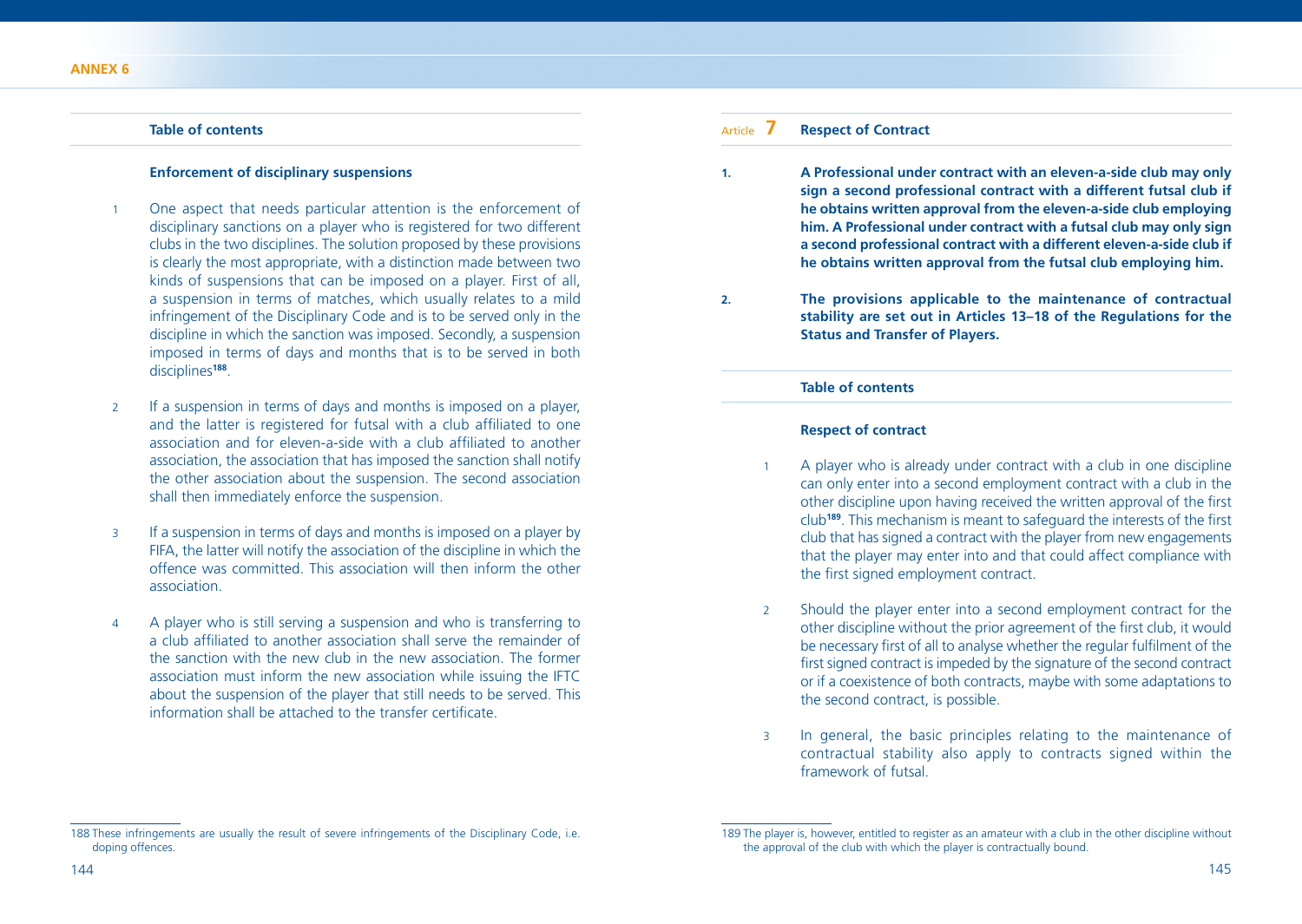## Article **8 Protection of Minors**

 **International player transfers are only permitted if the player is over the age of 18. The exceptions to this rule are outlined in Art. 19 of the Regulations for the Status and Transfer of Players.** 

## **Table of contents**

## **Protection of minors**

 The principle of the protection of minors also applies to futsal players**<sup>190</sup>**.

# Article **9 Training Compensation**

 **The provisions on training compensation as provided for in Art. 20 and annex 4 of the Regulations for the Status and Transfer of Players shall not apply to the transfer of players to and from futsal clubs.** 

## **Table of contents**

#### **Training compensation**

 Since futsal is a discipline that is developed only in certain regions and has not yet reached a consistent global coverage and the amounts that are invested in it are far inferior to those spent in eleven-a-side football, it was decided that the provisions concerning training compensation and solidarity mechanism should not be applied to transfers between futsal clubs.

# Article **10 Solidarity Mechanism**

 **The provisions on solidarity mechanism as provided for in Art. 21 and annex 5 of the Regulations for the Status and Transfer of Players shall not apply to the transfer of players to and from futsal clubs.**

#### **Table of contents**

## **Solidarity mechanism**

cf. explanation of art. 9 above.

<sup>190</sup> Reference is made to art. 19.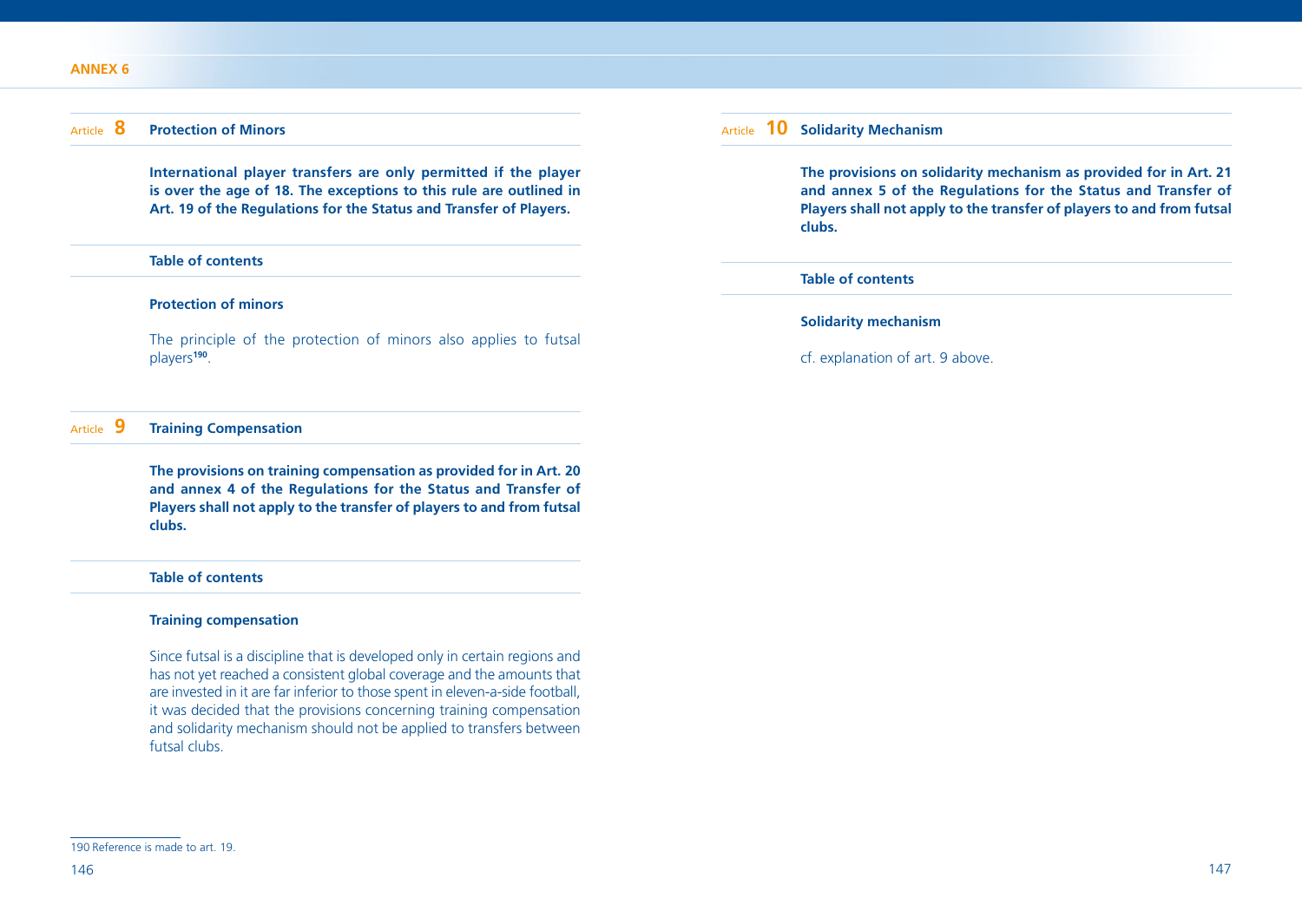## **ANNEX 6**

| Article |  | <b>FIFA Competence</b> |
|---------|--|------------------------|
|---------|--|------------------------|

- **1. Without prejudice to the right of any futsal player or club to seek redress before a civil court for employment-related disputes, FIFA is competent for dealing with disputes as stipulated in Art. 22 of the Regulations for the Status and Transfer of Players.**
- **2. The Players' Status Committee or the single judge shall adjudicate on all disputes as stipulated in Art. 23 of the Regulations for the Status and Transfer of Players.**
- **3. The Dispute Resolution Chamber or the DRC judge shall deal with disputes as provided for in Art. 24 of the Regulations for the Status and Transfer of Players.**
- **4. The decisions passed by the aforementioned bodies may be appealed to the Court of Arbitration for Sport (CAS).**

# **Table of contents**

### **FIFA competence**

 General reference is made to the chapter regarding FIFA competence that also applies in full to futsal-related disputes. Player transfers from an eleven-a-side club to a futsal club (or vice versa) are also covered by articles 22–24.

|            | <b>Matters Not Provided For</b>                                                                                                                                        |  |
|------------|------------------------------------------------------------------------------------------------------------------------------------------------------------------------|--|
|            | Matters not provided for in these regulations shall be governed by<br>the Regulations for the Status and Transfer of Players.                                          |  |
|            | <b>Table of contents</b>                                                                                                                                               |  |
|            | <b>Matters not provided for</b>                                                                                                                                        |  |
| 1          | Self-explanatory. cf. art. 27.                                                                                                                                         |  |
| Article 13 | <b>Official Languages</b>                                                                                                                                              |  |
|            |                                                                                                                                                                        |  |
|            | text is authoritative.                                                                                                                                                 |  |
|            | <b>Table of contents</b>                                                                                                                                               |  |
|            | In the case of any discrepancy in the interpretation of the English,<br>French, Spanish or German texts of these regulations, the English<br><b>Official languages</b> |  |
|            |                                                                                                                                                                        |  |

# Article **14 Enforcement**

 **This annex was adopted by the FIFA Executive Committee on 29 June 2005 and comes into force on 1 September 2005.**

<sup>191</sup> cf. art. 28 of the Regulations and art. 8 par. 4 of the FIFA Statutes